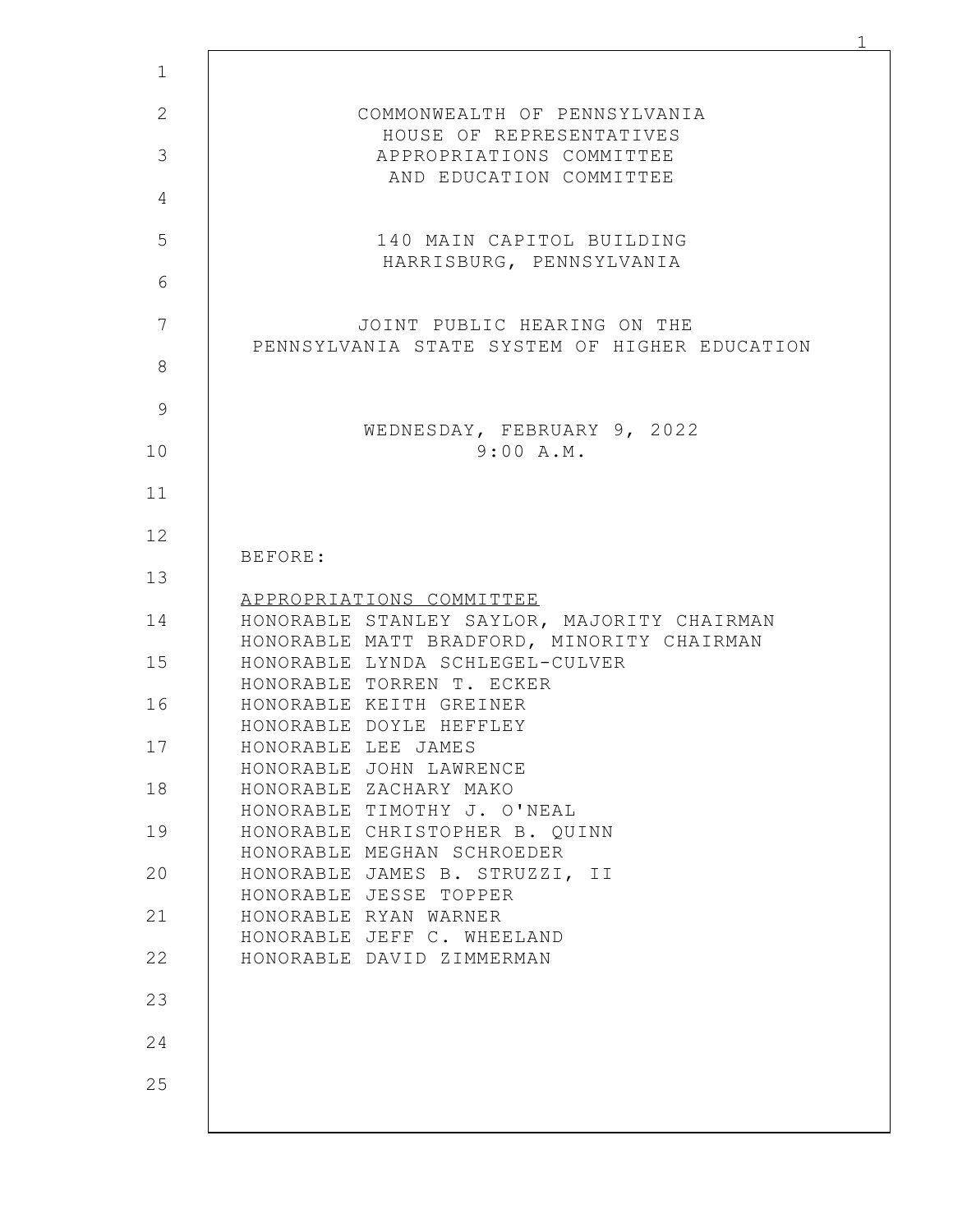| BEFORE (continued):                                                               |  |
|-----------------------------------------------------------------------------------|--|
| HONORABLE DONNA BULLOCK                                                           |  |
| HONORABLE MORGAN CEPHAS<br>HONORABLE CAROLYN COMITTA                              |  |
| HONORABLE AUSTIN DAVIS                                                            |  |
| HONORABLE ELIZABETH FIEDLER                                                       |  |
| HONORABLE MANUEL GUZMAN, JR.                                                      |  |
| HONORABLE PATTY KIM<br>HONORABLE EMILY KINKEAD                                    |  |
| HONORABLE STEPHEN KINSEY                                                          |  |
| HONORABLE LEANNE KRUEGER                                                          |  |
| HONORABLE KYLE J. MULLINS (VIRTUAL)                                               |  |
| HONORABLE BENJAMIN SANCHEZ<br>(VIRTUAL)<br>HONORABLE PETER SCHWEYER               |  |
| HONORABLE JOE WEBSTER                                                             |  |
|                                                                                   |  |
| EDUCATION COMMITTEE                                                               |  |
| HONORABLE CURT SONNEY, MAJORITY CHAIRMAN                                          |  |
| HONORABLE MARK LONGIETTI, MINORITY CHAIRMAN<br>HONORABLE VALERIE GAYDOS (VIRTUAL) |  |
| HONORABLE MARK GILLEN                                                             |  |
| HONORABLE DAVID HICKERNELL                                                        |  |
| HONORABLE ROBERT MERCURI                                                          |  |
| HONORABLE MICHAEL PUSKARIC<br>HONORABLE MEGHAN SCHROEDER                          |  |
| HONORABLE CRAIG STAATS                                                            |  |
| HONORABLE JESSE TOPPER                                                            |  |
| HONORABLE TIM TWARDZIK                                                            |  |
| HONORABLE JOE CIRESI<br>HONORABLE GINA CURRY                                      |  |
| HONORABLE CAROL HILL-EVANS (VIRTUAL)                                              |  |
| HONORABLE MARY ISAACSON                                                           |  |
| HONORABLE PATTY KIM                                                               |  |
| HONORABLE NAPOLEON NELSON<br>HONORABLE MICHAEL ZABEL (VIRTUAL)                    |  |
|                                                                                   |  |
|                                                                                   |  |
|                                                                                   |  |
|                                                                                   |  |
|                                                                                   |  |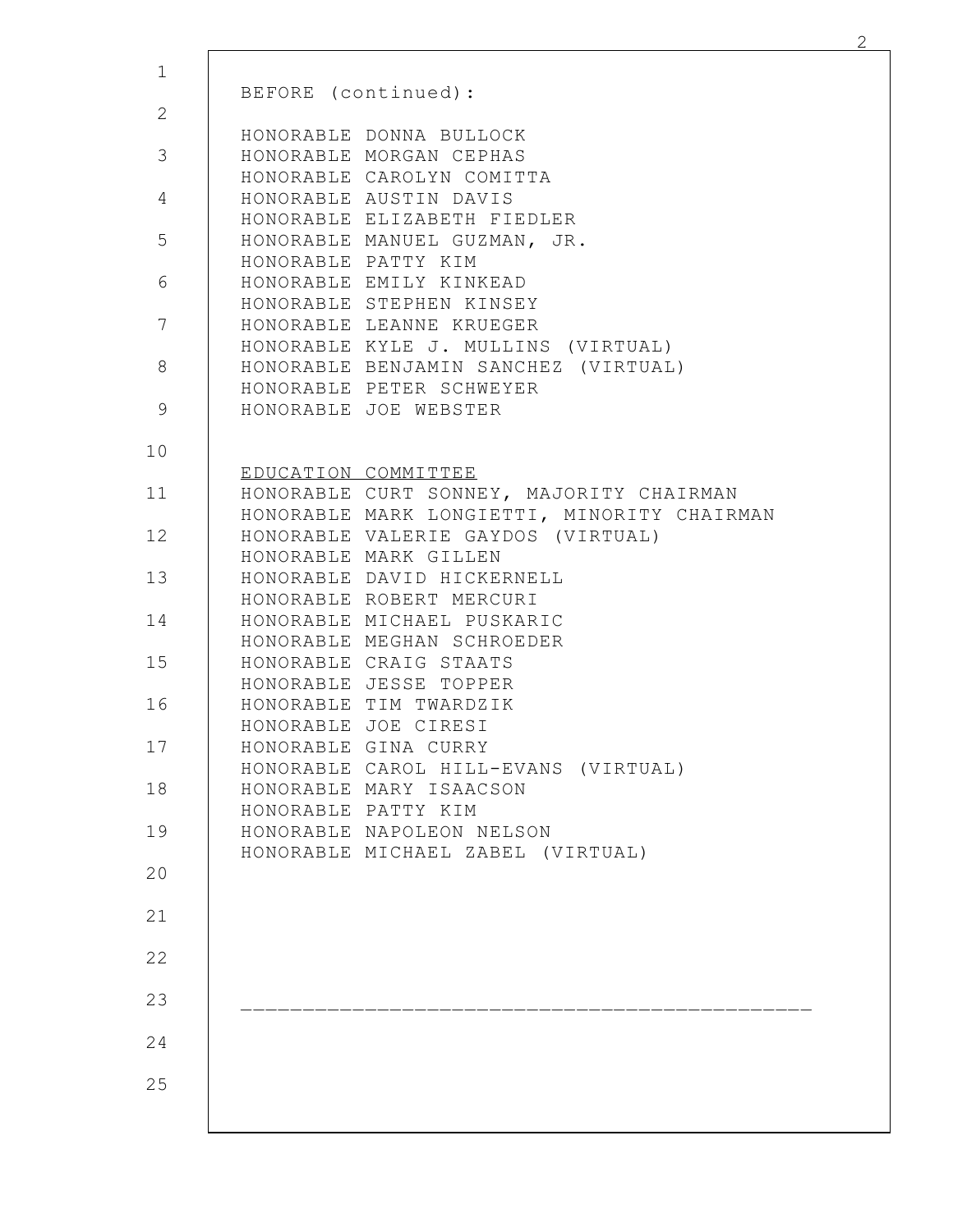| $\mathbf{1}$   | ALSO PRESENT:                                                                               |  |
|----------------|---------------------------------------------------------------------------------------------|--|
| 2              | APPROPRIATIONS COMMITTEE<br>DAVID DONLEY, EXECUTIVE DIRECTOR (R)                            |  |
| 3              | ANN BALOGA, EXECUTIVE DIRECTOR (D)                                                          |  |
| $\overline{4}$ |                                                                                             |  |
| $\overline{5}$ | EDUCATION COMMITTEE<br>CHRISTINE SEITZ, EXECUTIVE DIRECTOR (R)                              |  |
| 6              | DANIEL GLATFELTER, RESEARCH ANALYST (R)<br>CHRISTINE CRONE, LEGISLATIVE ADMINISTRATIVE      |  |
| $\overline{7}$ | ASSISTANT II (R)<br>MITCHELL ROSENBERGER, RESEARCH ANALYST (R)                              |  |
| $8\,$          | ERIN DIXON, EXECUTIVE DIRECTOR (VIRTUAL) (D)<br>ALYCIA LAURETI, SENIOR RESEARCH ANALYST (D) |  |
| 9              | BOB BROWNAWELL, SENIOR RESEARCH ANALYST (D)<br>(VIRTUAL)                                    |  |
| 10             | MARLENA MILLER, LEGISLATIVE ASSISTANT (D)                                                   |  |
| 11             |                                                                                             |  |
| 12             |                                                                                             |  |
| 13             |                                                                                             |  |
| 14             | BRENDA J. PARDUN, RPR                                                                       |  |
| 15             | REPORTER - NOTARY PUBLIC                                                                    |  |
| 16             |                                                                                             |  |
| 17             |                                                                                             |  |
| $18\,$         |                                                                                             |  |
| 19             |                                                                                             |  |
| $20$           |                                                                                             |  |
| $21\,$         |                                                                                             |  |
| 22             |                                                                                             |  |
| 23             |                                                                                             |  |
| 24             |                                                                                             |  |
| 25             |                                                                                             |  |
|                |                                                                                             |  |

 $\frac{3}{2}$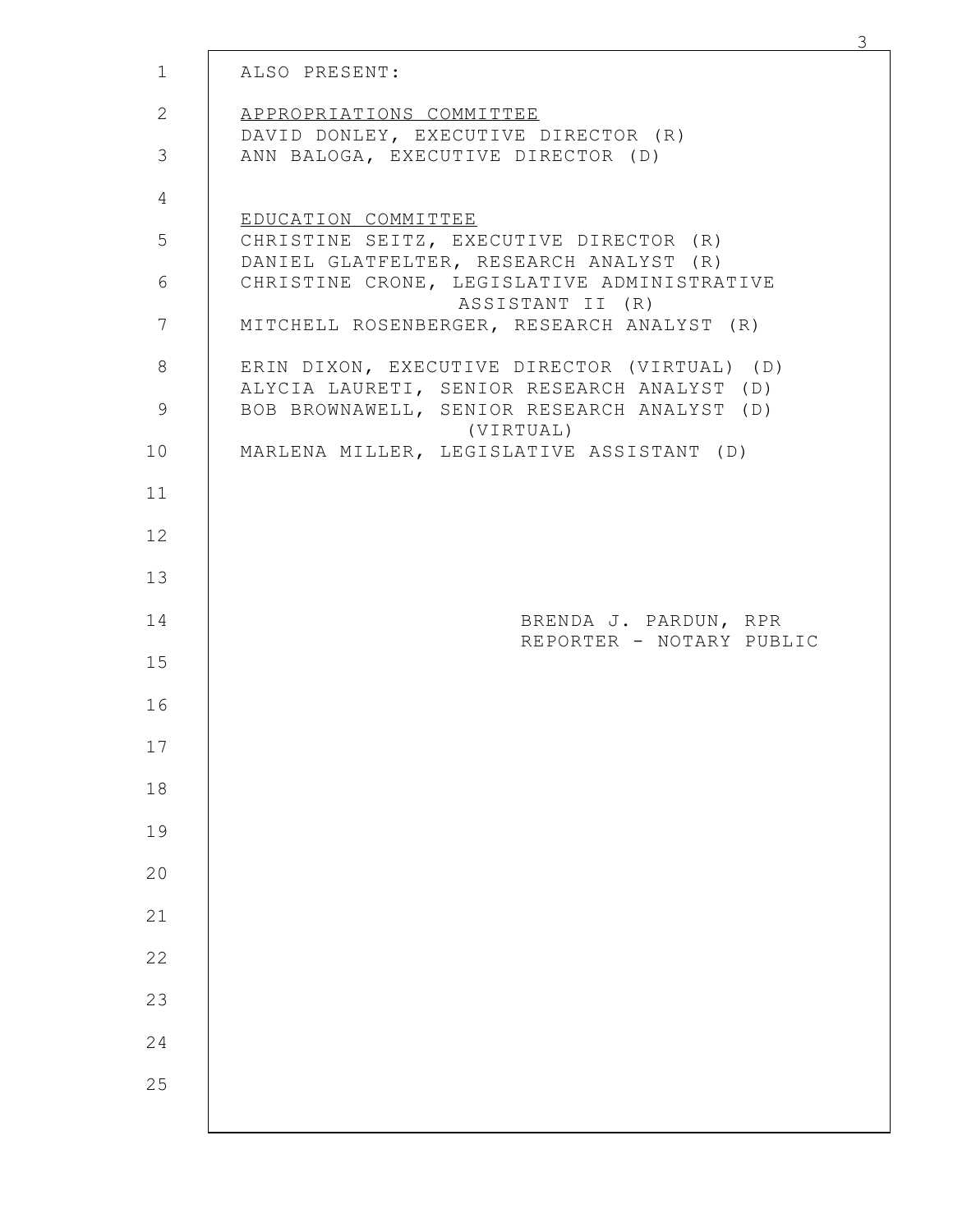|            | INDEX                                                    |      |  |
|------------|----------------------------------------------------------|------|--|
| NAME       |                                                          | PAGE |  |
| CHANCELLOR | DANIEL GREENSTEIN<br>PA STATE SYSTEM OF HIGHER EDUCATION | 10   |  |
|            |                                                          |      |  |
|            |                                                          |      |  |
|            |                                                          |      |  |
|            | SUBMITTED WRITTEN TESTIMONY                              |      |  |
|            | $\star$ $\star$ $\star$                                  |      |  |
|            | (See submitted written testimony and handouts            |      |  |
|            | online.)                                                 |      |  |
|            |                                                          |      |  |
|            |                                                          |      |  |
|            | REQUESTS FOR INFORMATION                                 |      |  |
|            | Page 38, line 16 (Representative Ecker)                  |      |  |
|            | Page 71, line 22 (Representative Webster)                |      |  |
|            |                                                          |      |  |
|            |                                                          |      |  |
|            |                                                          |      |  |
|            |                                                          |      |  |
|            |                                                          |      |  |
|            |                                                          |      |  |
|            |                                                          |      |  |
|            |                                                          |      |  |
|            |                                                          |      |  |
|            |                                                          |      |  |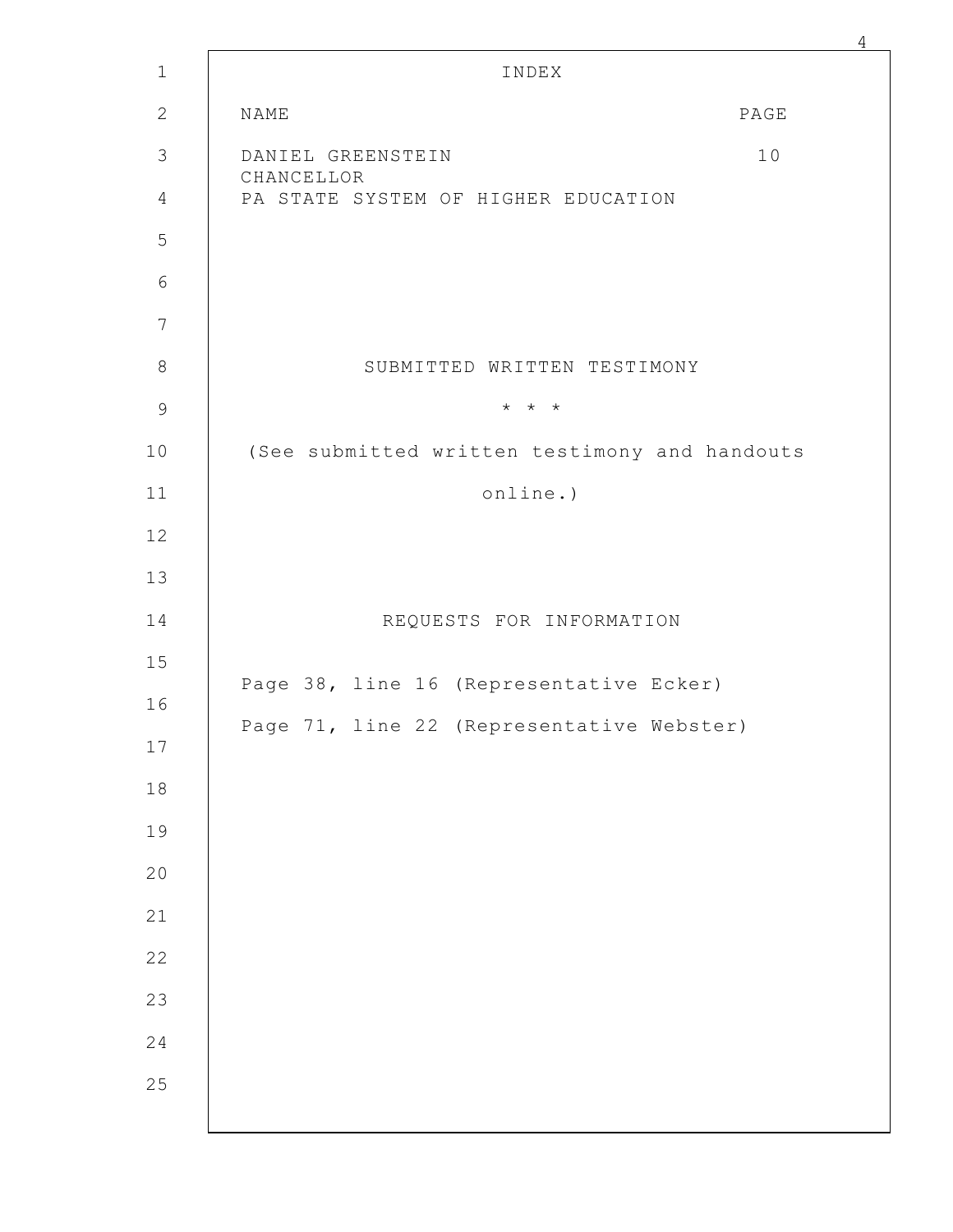| P R O C E E D I N G S                          |
|------------------------------------------------|
| APPROPRIATIONS MAJORITY CHAIRMAN               |
| SAYLOR: Call the meeting of the House          |
| Appropriations and House Education Committee   |
| joint meeting to be in order.                  |
| And today we're here, it's a joint             |
| hearing, to hear from Chancellor Dan           |
| Greenstein, of the State System of Higher      |
| Education, meetings are held quarterly         |
| according to Act 50 of 2020. During this       |
| time, you know, the governor had given his     |
| address yesterday for the '22-'23 budget       |
| fiscal year, so I'm sure Chancellor Greenstein |
| might have some comments on that as well and   |
| we may have some questions on that.            |
| Initially, I just want to ask each of          |
| the committee members to introduce themselves, |
| and staff as well that may be here with        |
| members. And I quess we'll start to my right.  |
| REPRESENTATIVE BRADFORD: Matt                  |
| Bradford, state representative, Montgomery     |
| County.                                        |
| MS. BALOGA: Ann Baloga, House                  |
| Appropriations Committee.                      |
| EDUCATION MINORITY CHAIRMAN                    |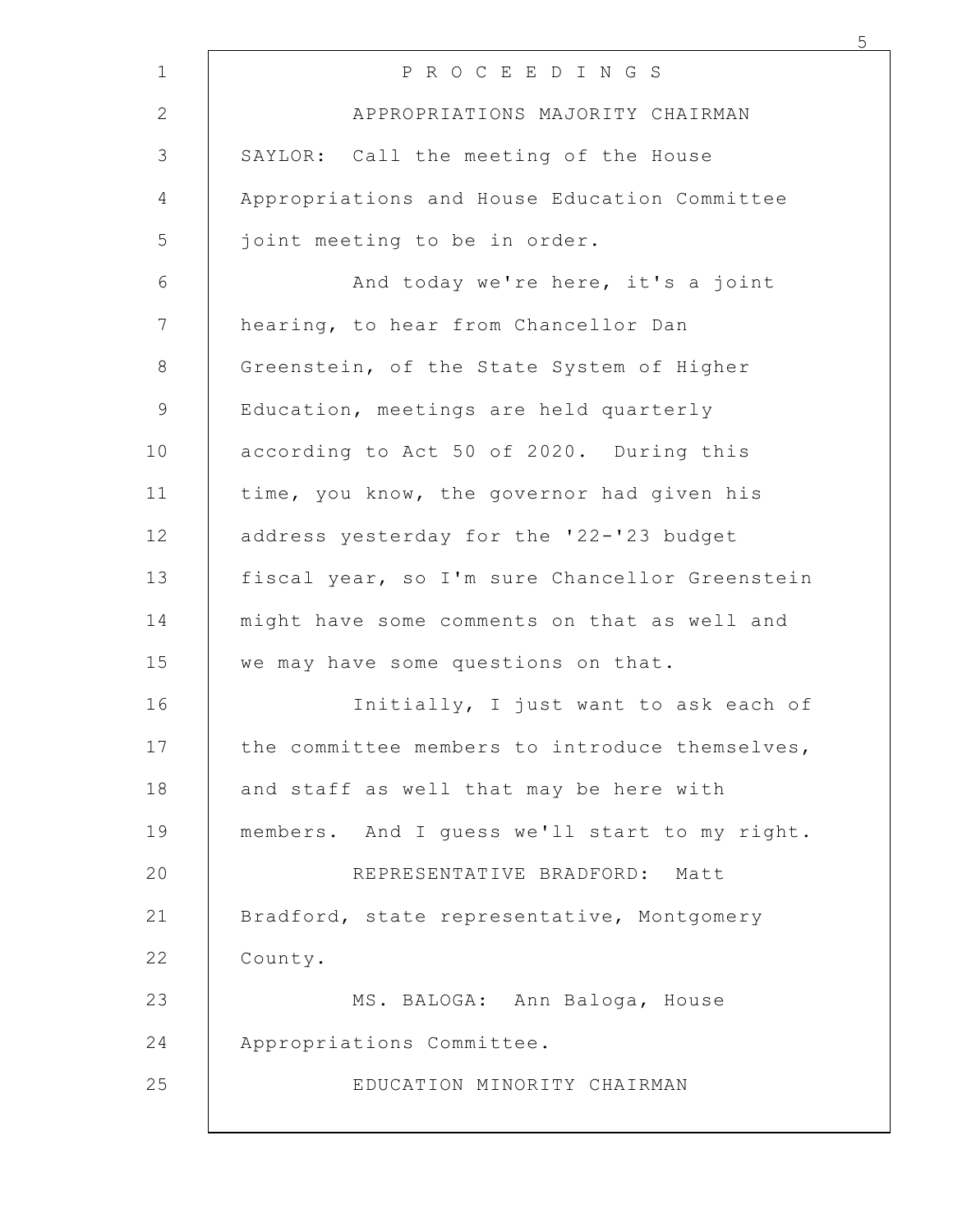| LONGIETTI: Mark Longietti. I represent the     |
|------------------------------------------------|
| 7th District in Mercer County and serve as the |
| minority chairman of the House Education.      |
| REPRESENTATIVE FIEDLER: Elizabeth              |
| Fiedler, Appropriations, south Philadelphia.   |
| REPRESENTATIVE WEBSTER: Good                   |
| morning. Joe Webster. I representing the       |
| 150th, in Montgomery County.                   |
| REPRESENTATIVE ISAACSON: I'm Mary              |
| Isaacson, 175th District, Philadelphia.        |
| REPRESENTATIVE KINSEY: Steven                  |
| Kinsey, 201st Legislative District,            |
| Philadelphia.                                  |
| REPRESENTATIVE CEPHAS: Rep. Morgan             |
| Cephas, the 192nd, Philadelphia County.        |
| REPRESENTATIVE CIRESI: Joe Ciresi,             |
| 146th District, Montgomery County.             |
| REPRESENTATIVE KIM: Patty Kim, 103,            |
| Dauphin County.                                |
| REPRESENTATIVE GUZMAN: Manny Guzman,           |
| 127th Legislative District, city of Reading.   |
| REPRESENTATIVE SCHWEYER: Peter                 |
| Schweyer, 22nd District, city of Allentown.    |
| REPRESENTATIVE CURRY: Gina H. Curry,           |
| 164th, Delaware County.                        |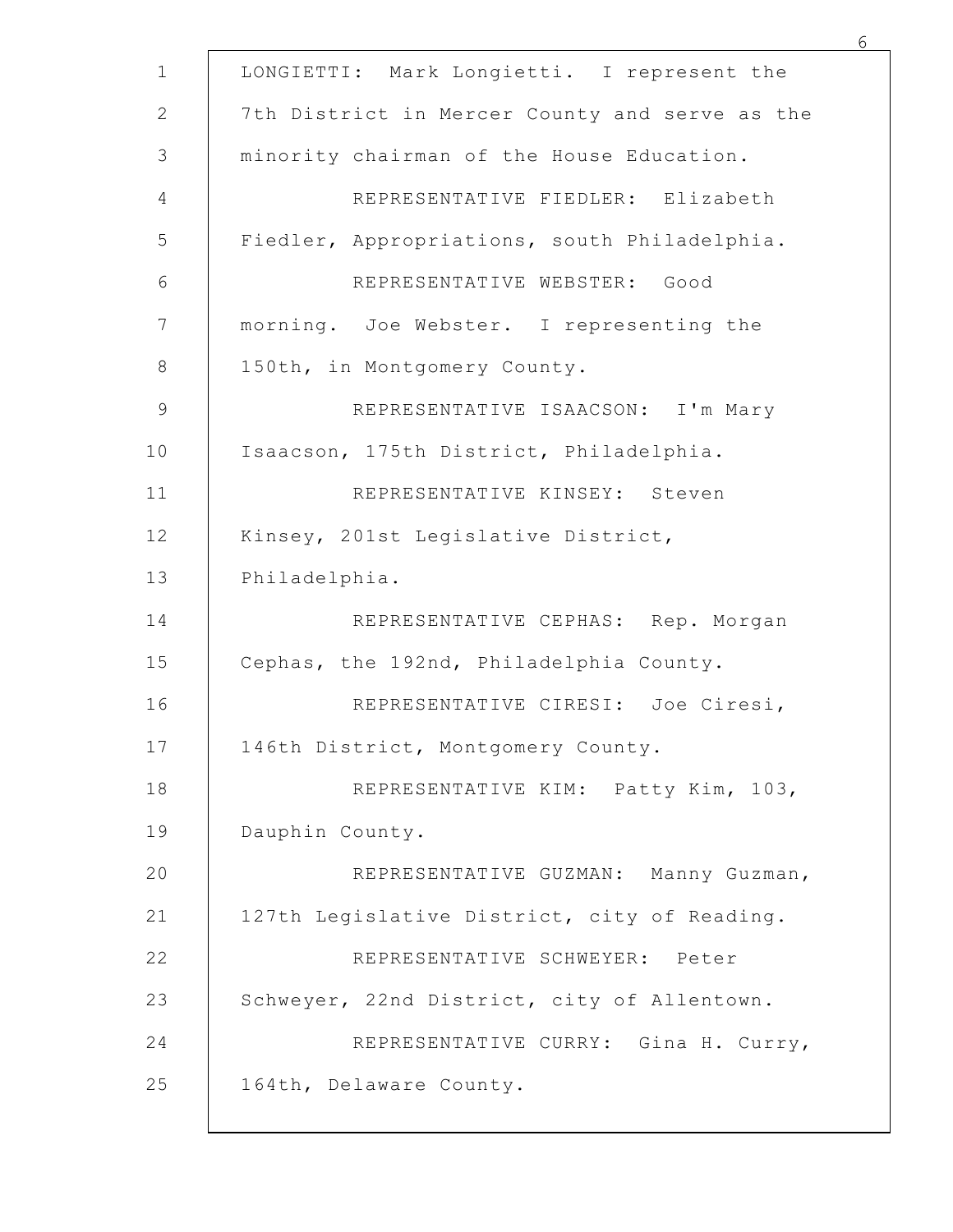| APPROPRIATIONS MAJORITY CHAIRMAN              |
|-----------------------------------------------|
| SAYLOR: I'm Representative Stan Saylor, from  |
| York County, chairman of the Appropriations.  |
| MR. DONLEY: Dave Donley, Republican           |
| staff, executive director to the              |
| Appropriations Committee.                     |
| EDUCATION MAJORITY CHAIRMAN SONNEY:           |
| Curt Sonney. I representing the 4th           |
| Legislative District, in Erie County. And I'm |
| the majority chairman of the House Education  |
| Committee.                                    |
| MS. SEITZ: Christine Seitz, the               |
| executive director of the House Education     |
| Committee for the Republican caucus.          |
| REPRESENTATIVE LAWRENCE: John                 |
| Lawrence, Chester and Lancaster County.       |
| REPRESENTATIVE TOPPER: Jesse Topper,          |
| 78th District.                                |
| REPRESENTATIVE SCHROEDER: Meghan              |
| Schroeder, Bucks County, from Appropriations  |
| and Education Committee today.                |
| REPRESENTATIVE GILLEN: Mark Gillen,           |
| Berks, Lancaster counties.                    |
| REPRESENTATIVE PUSKARIC: Mike                 |
| Puskaric, representing the 39th Legislative   |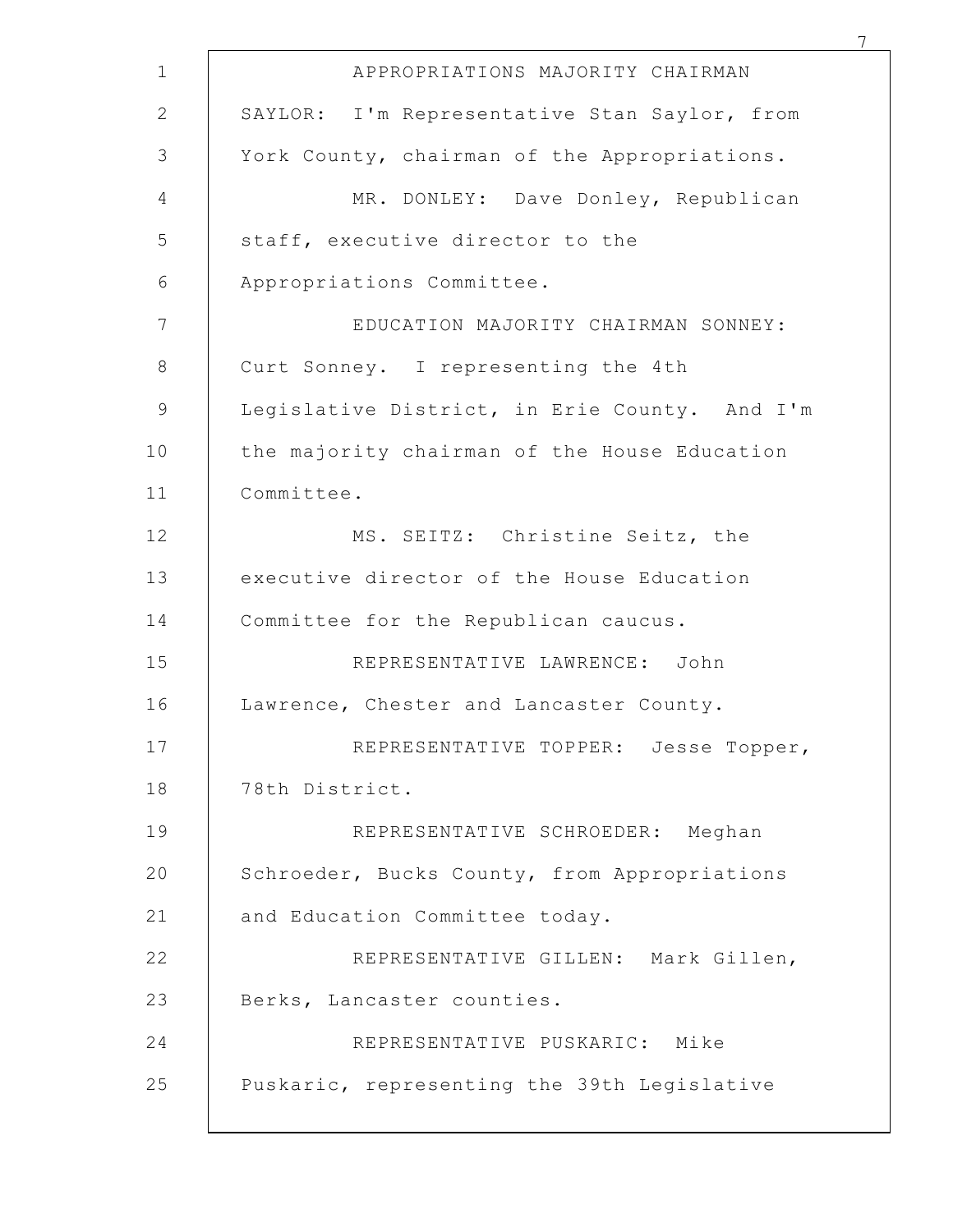| District. |                                               |
|-----------|-----------------------------------------------|
|           | REPRESENTATIVE HICKERNELL: Dave               |
|           | Hickernell, 98th District.                    |
|           | REPRESENTATIVE TWARDZIK: Tim                  |
|           | Twardzik, representing Education Committee,   |
|           | the 123rd District.                           |
|           | REPRESENTATIVE JAMES: Lee James,              |
|           | representing Venango and Butler counties, in  |
|           | the great northwest.                          |
|           | REPRESENTATIVE GREINER: Keith                 |
|           | Greiner, 43rd District, Lancaster County.     |
|           | REPRESENTATIVE ECKER: Torren Ecker,           |
|           | parts of Adams and Cumberland County.         |
|           | REPRESENTATIVE QUINN: Chris Quinn,            |
|           | Delaware County.                              |
|           | REPRESENTATIVE ZIMMERMAN:<br>Dave             |
|           | Zimmerman, representing northeast Lancaster   |
| County.   |                                               |
|           | APPROPRIATIONS MAJORITY CHAIRMAN              |
|           | SAYLOR: We have with us also today virtually  |
|           | Representative Sanchez, Representative Zabel, |
|           | Representative Culver, Representative Warner, |
|           | and Representative Hill-Evans are as well.    |
|           | At this point, I will ask for any             |
|           | opening comments from Chairman Sonney.        |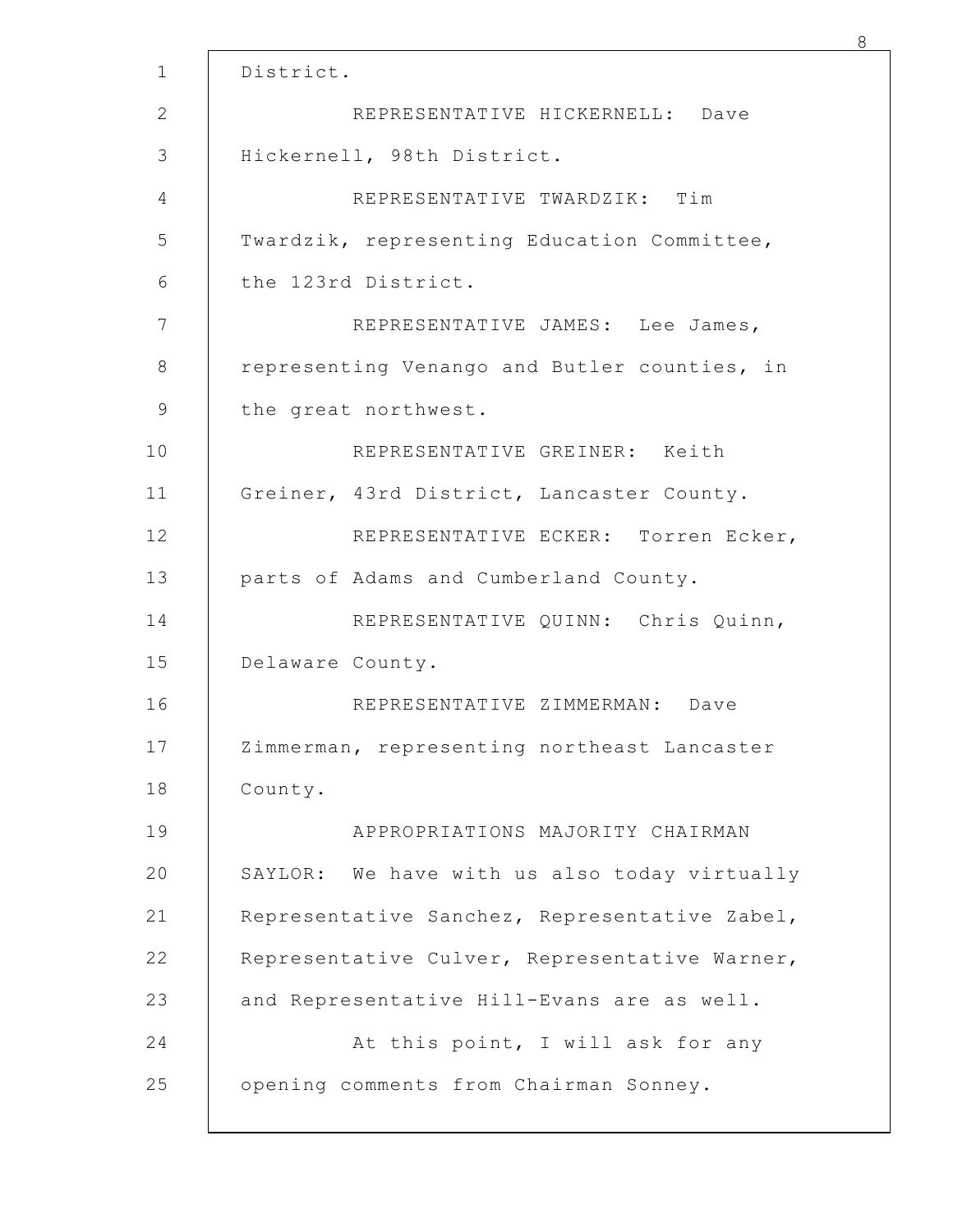| EDUCATION MAJORITY CHAIRMAN SONNEY:            |
|------------------------------------------------|
| Thank you, Chairman Saylor.                    |
| Good morning, Chancellor. I'd like             |
| to congratulate the PASSHE Board of Governors  |
| for taking a different approach towards the    |
| creation of the northeast and the west         |
| integrated universities and for understanding  |
| the uniqueness and diverse needs of their      |
| students, faculties, and communities, and for  |
| keeping the integration implementation plan on |
| schedule.                                      |
| I also think that I'd like to thank            |
| you, Chancellor, and your team for the hard    |
| work that you have put into improving and      |
| modernizing the state system.                  |
| And I'd also like to congratulate you          |
| for -- and the board for being selected to     |
| receive the 2022 John W. Mason award for board |
| leadership from the Association of Governing   |
| Boards of Universities and Colleges.           |
| So, congratulations for that. And              |
| thank you for being here and looking forward   |
| to hearing the update.                         |
| Thank you.                                     |
| APPROPRIATIONS MAJORITY CHAIRMAN               |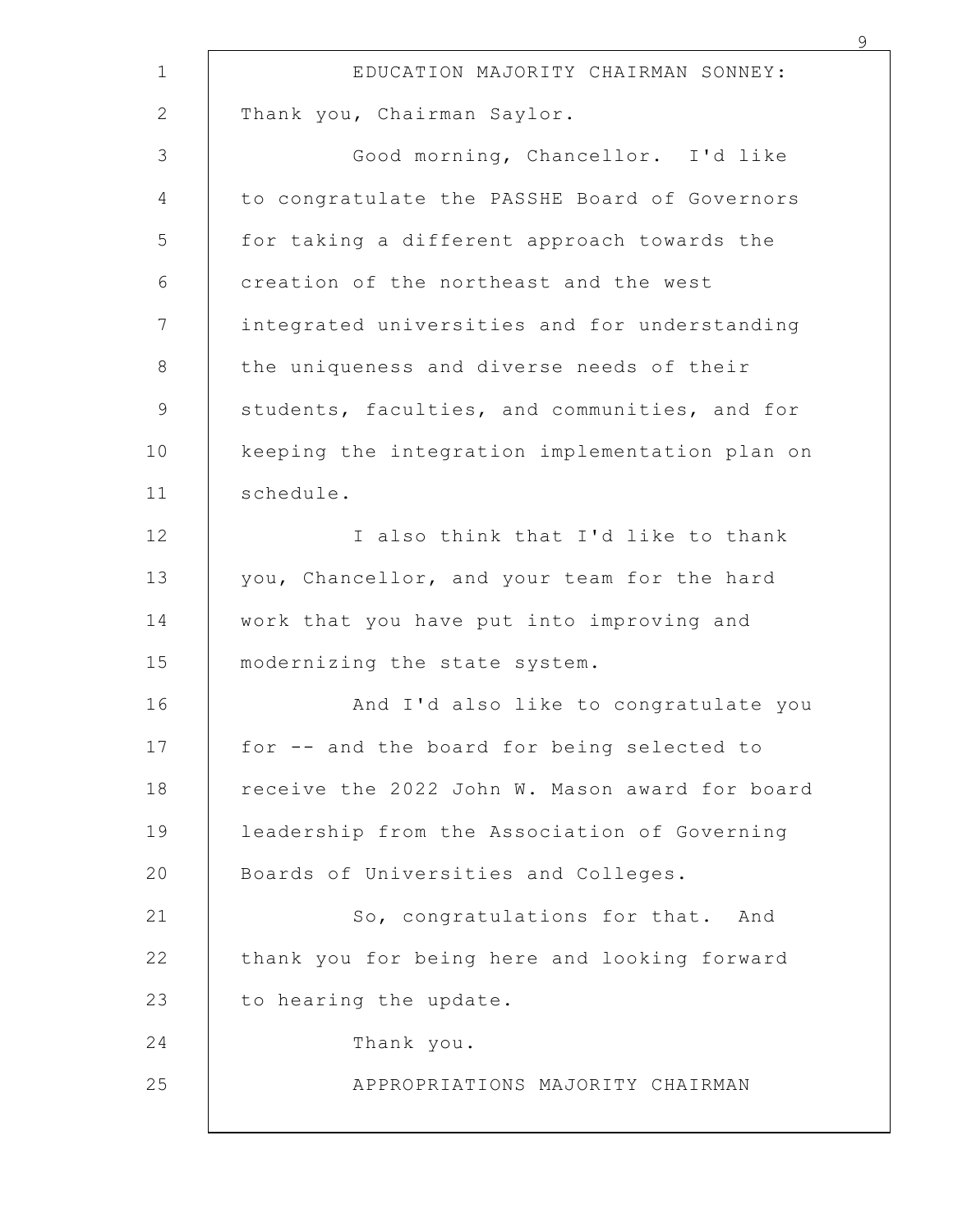|            | SAYLOR: With that, I recognize the Democratic  |
|------------|------------------------------------------------|
|            | chair, Education Committee, Representative     |
| Longietti. |                                                |
|            | EDUCATION MINORITY CHAIRMAN                    |
|            | LONGIETTI: Thank you, Mr. Chairman.            |
|            | And thank you, Chancellor, for being           |
|            | here this morning, and we look forward to your |
|            | remarks and the opportunity to ask questions.  |
|            | You know, PASSHE is such an integral           |
|            | part of the Commonwealth. It's an economic     |
|            | engine, these various university and the       |
|            | communities that they host -- are hosted by,   |
|            | but it's also the real gateway for so many     |
|            | Pennsylvanians who otherwise wouldn't have an  |
|            | opportunity at higher education. And so, it's  |
|            | vital, and we certainly want to do our part to |
|            | support it, and we look forward to hearing     |
|            | about further integration efforts.             |
|            | APPROPRIATIONS MAJORITY CHAIRMAN               |
|            | SAYLOR: Chancellor, if you would rise and      |
|            | raise your right hand.                         |
|            | DANIEL GREENSTEIN,                             |
|            | was sworn or affirmed.                         |
|            | APPROPRIATIONS MAJORITY CHAIRMAN               |
|            | SAYLOR: Chancellor, you may begin, if you      |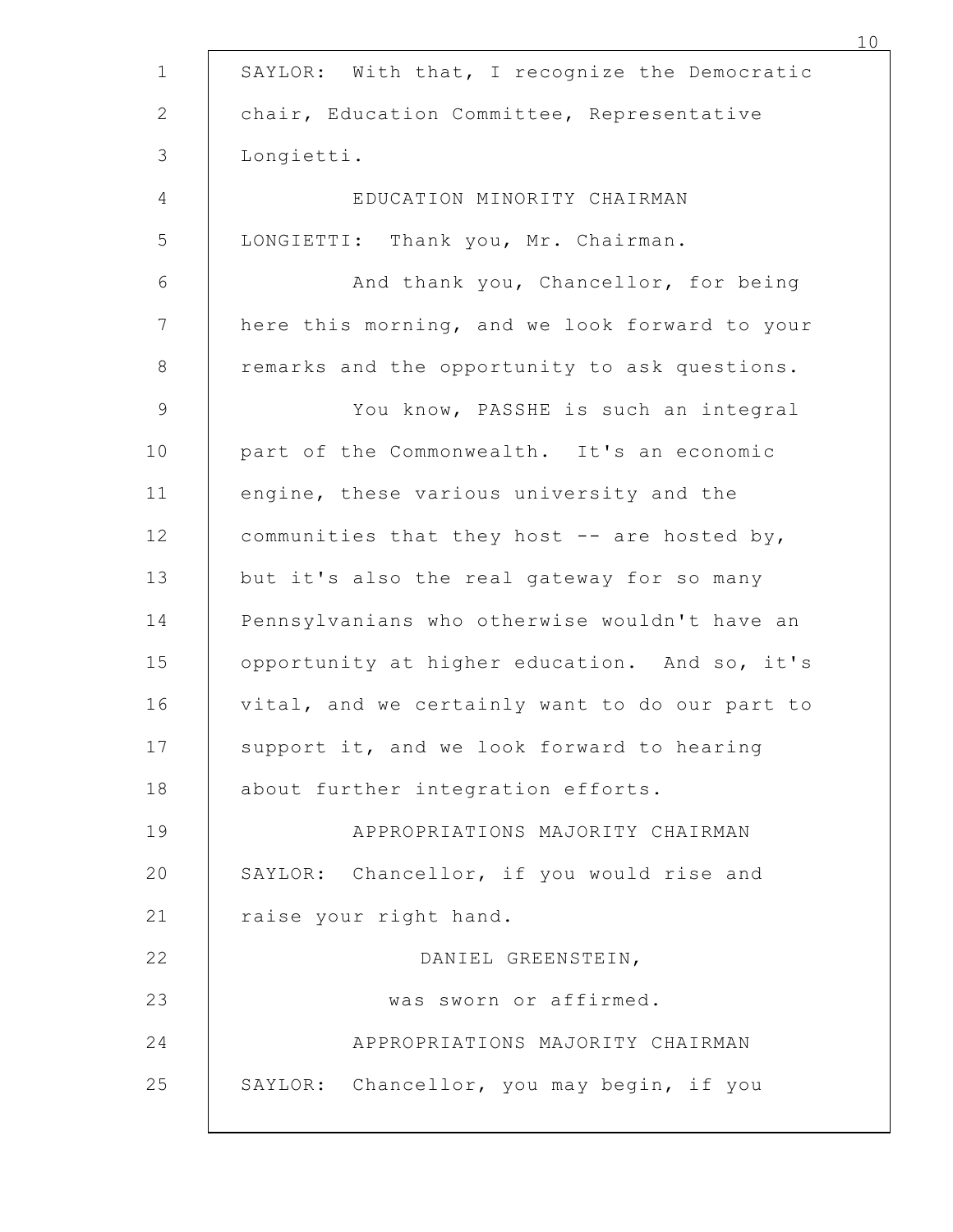| have any opening comments, and then we will    |
|------------------------------------------------|
| move to questions.                             |
| CHANCELLOR GREENSTEIN: Thank you.              |
| And thank you all for your opening remarks,    |
| kind words.                                    |
| Just really quickly, last week we had          |
| the opportunity of presenting annually to our  |
| board this time of year. We kind of review     |
| where we've been by the numbers and look       |
| forward to where we're going. And it was       |
| really kind of an eye opener to just go        |
| through some of the accomplishments over the   |
| last several years. We bent the net price of   |
| attendance, basically stopped the              |
| acceleration, arresting our financial decline. |
| Our programs align ever more closely with      |
| workforce needs. Our four-year graduation      |
| rates are higher than ever. We're beginning    |
| to shrink attainment gaps that exist between   |
| black and white students, wealthy and less     |
| wealthy students, and urban and rural          |
| students, so that's beginning to happen.       |
| And none of that just happened just            |
| because. It happened because of the really     |
| hard, dedicated work of our tremendous faculty |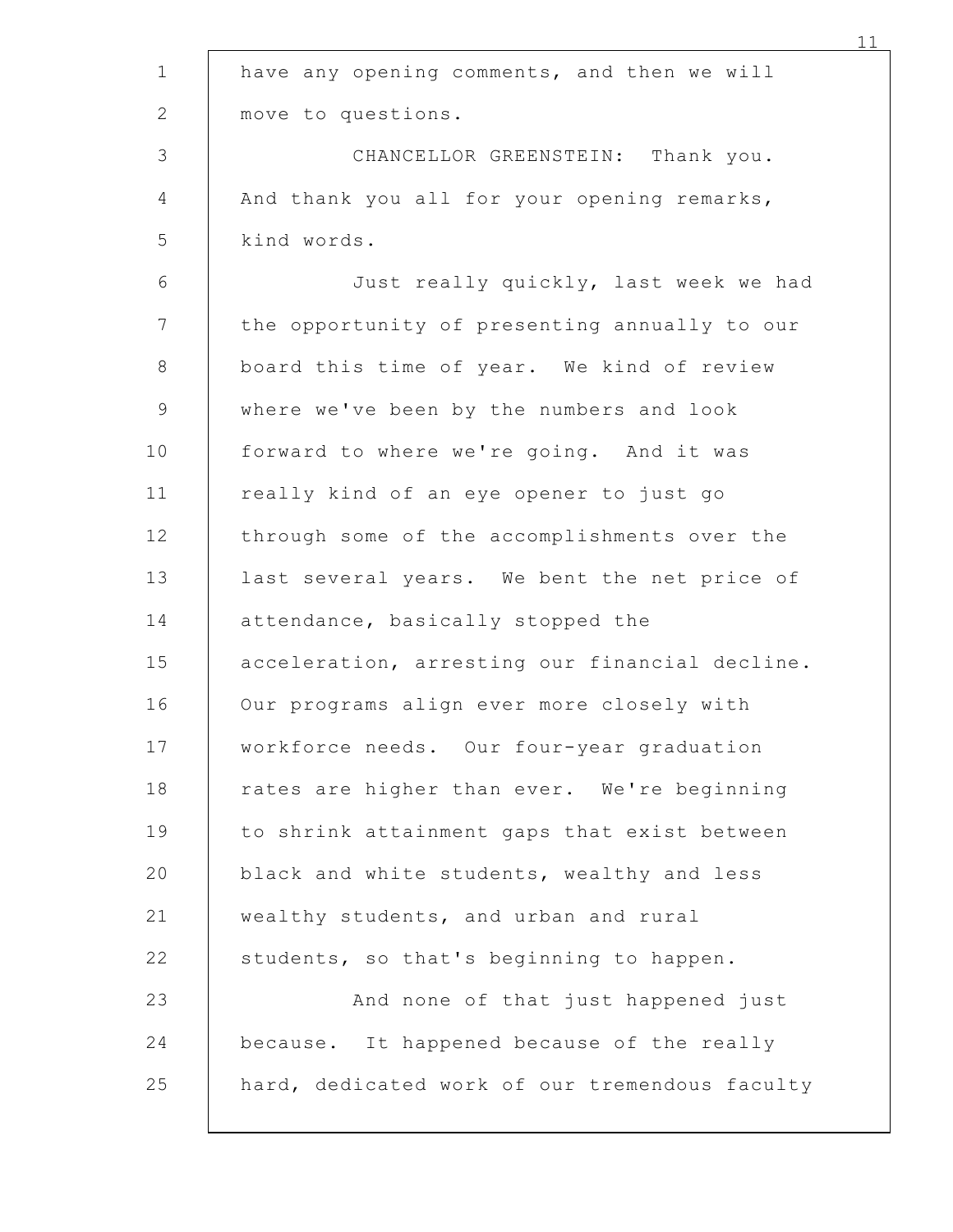|            | and our staff. And it's not just tremendous    |
|------------|------------------------------------------------|
|            | work, because they do that. It was tremendous  |
|            | work during very, very challenging times,      |
|            | challenged by the pandemic, by the work of our |
|            | transformation and restructuring. And yet      |
|            | folks are showing up every day, doing what     |
|            | they do, caring as deeply as they do about our |
|            | students and their future and working together |
|            | to move these often very rigid trend lines     |
|            | that are beginning to move in the right        |
| direction. |                                                |
|            | So, really, just a shout out to my             |
|            | many colleagues, 10,000 of them across --      |
|            | across this great system, and for the work     |
|            | that you do in service to our students and to  |
|            | this Commonwealth.                             |
|            | APPROPRIATIONS MAJORITY CHAIRMAN               |
|            | SAYLOR: Very good, Chancellor.                 |
|            | Just one more, before we start                 |
|            | questions, we've been joined by Napoleon       |
|            | Nelson that's virtual as well. I just wanted   |
|            | to recognize he is joining us as well.         |
|            | With that, we'll start off with the            |
|            | first questioner today, Representative Jesse   |
| Topper.    |                                                |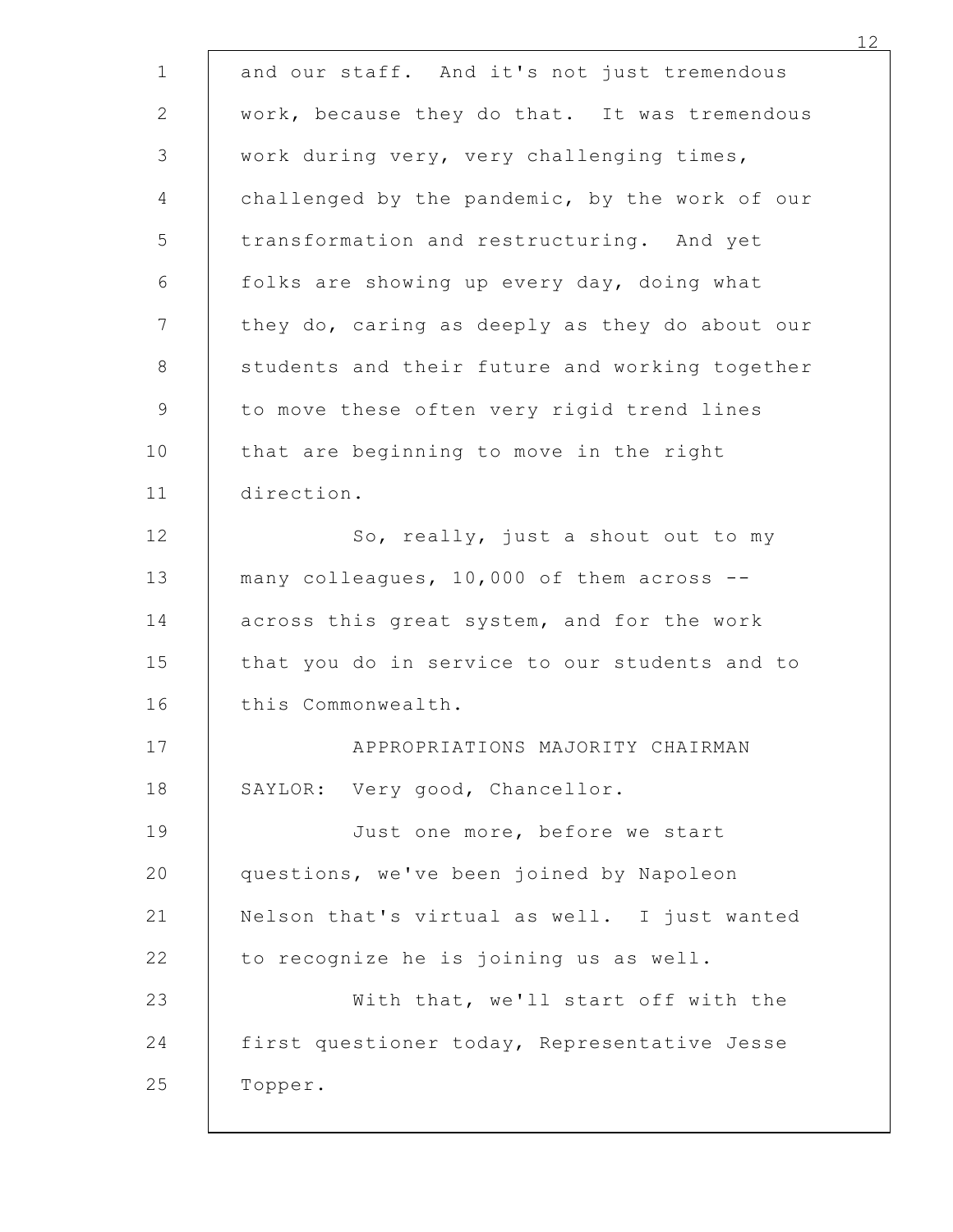| REPRESENTATIVE TOPPER: Good morning,           |
|------------------------------------------------|
| Chancellor. Good to see you again.             |
| CHANCELLOR GREENSTEIN: Good morning.           |
| REPRESENTATIVE TOPPER: So, let's               |
| talk about the budget request for 550 million, |
| and we saw the governor actually went a little |
| higher in his proposal yesterday. This gives   |
| you the opportunity to tell us, as members of  |
| both the Education and the Appropriations      |
| Committee, about that increase, and            |
| specifically, of course, we're talking about   |
| tuition, you know, what will that do in terms  |
| of allowing -- allowing it to be more          |
| affordable for our students to attend PASSHE   |
| schools. Do you have specifics in terms of     |
| whether that will freeze tuition? And also,    |
| get a little bit more specific of how that     |
| money will be used especially in terms of      |
| integration process.                           |
| CHANCELLOR GREENSTEIN: Sure.<br>So,            |
| the entire budget package envisages a package  |
| that includes 550 million allocation and sort  |
| of envisages that as the new base level of     |
| general fund appropriation -- 200 million in   |
| scholarship money directly to students and     |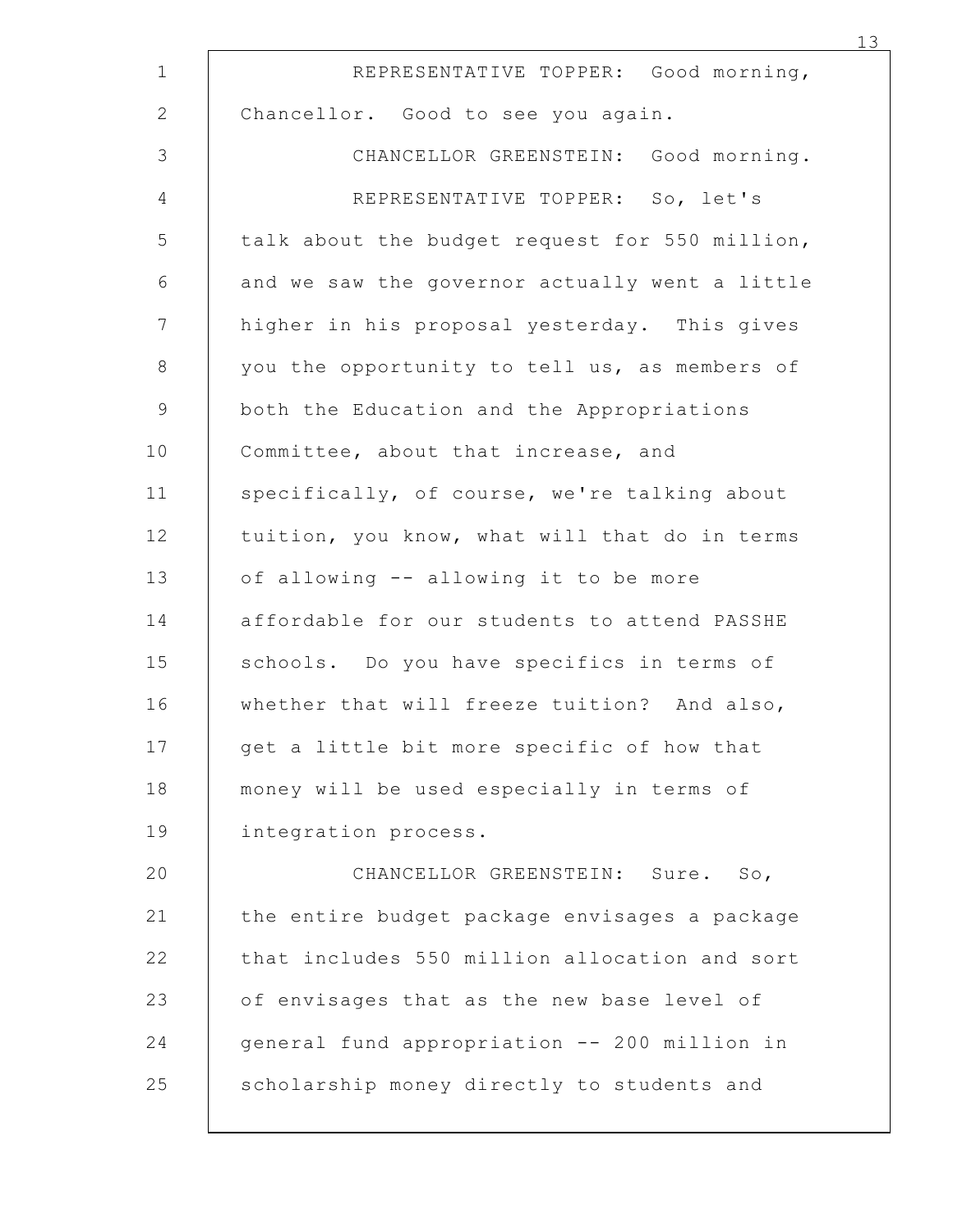| then the 150 million remaining ARP dollars.    |  |
|------------------------------------------------|--|
| All of that is designed to enable the state    |  |
| system, operating sustainably, affordably, to  |  |
| meet the state's -- our share of the state's   |  |
| workforce development goals. We have to add,   |  |
| in order to serve the state's workforce needs, |  |
| another 2,000 BAs per year and another 1200    |  |
| master's degrees per year. And in order to do  |  |
| that, we need to, obviously, operate           |  |
| effectively in programs of study which are     |  |
| relevant to the economic needs of the state,   |  |
| but we also need to lower the cost of tuition. |  |
| The 550 million specifically enables           |  |
| us to freeze tuition at its current level but  |  |
| not reduce it. It would include an additional  |  |
| increment for student financial aid. We        |  |
| currently spend 100 million. We would -- with  |  |
| the 550 level of funding, we would be able to  |  |
| spend 130 million on student financial aid,    |  |
| but that won't --                              |  |
| REPRESENTATIVE TOPPER: 130 million             |  |
| more or 30 million --                          |  |
| CHANCELLOR GREENSTEIN: 30 million              |  |
| additional.                                    |  |
| REPRESENTATIVE TOPPER: Okay.                   |  |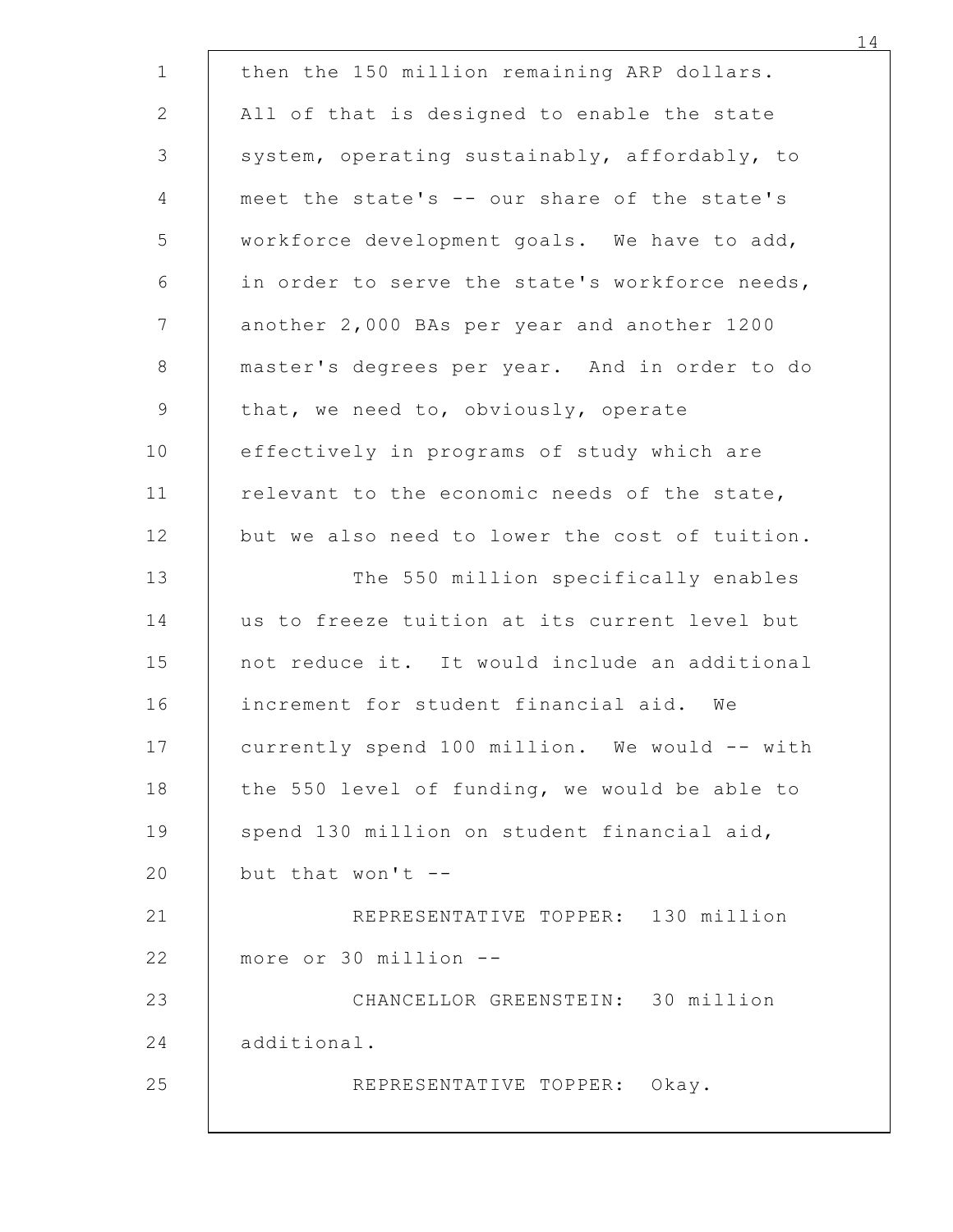|                                                | CHANCELLOR GREENSTEIN: So, yeah,    |
|------------------------------------------------|-------------------------------------|
| we'd go from 100 to 130.                       |                                     |
|                                                | So, the 550 basically meets our     |
| inflationary costs, enables to us hold tuition |                                     |
| flat but not reduce it.                        |                                     |
|                                                | And in terms of the integrating     |
| universities, at 550 million, by 2025, the     |                                     |
| northeast -- by 2024, the northeast is back in |                                     |
| the black -- actually, by 2023, they're back   |                                     |
| in the black. And by 2025, the west is         |                                     |
| reduced its operating deficit to about 6       |                                     |
| million.                                       |                                     |
|                                                | REPRESENTATIVE TOPPER: And for that |
| to happen, are those mostly, you know,         |                                     |
| staffing through attrition reductions? Are     |                                     |
| they -- or are we -- is that when we           |                                     |
| anticipate that we're going to see the savings |                                     |
| from an administrative aspect of the           |                                     |
| integration process? In other words, now --    |                                     |
| you know, now we've consolidated IT, we've     |                                     |
| consolidated HR, we've consolidated some of    |                                     |
| those systems, and that's when we'll see those |                                     |
| savings.                                       |                                     |
|                                                | CHANCELLOR GREENSTEIN: So, savings  |
| will accrue over -- you know, will grow        |                                     |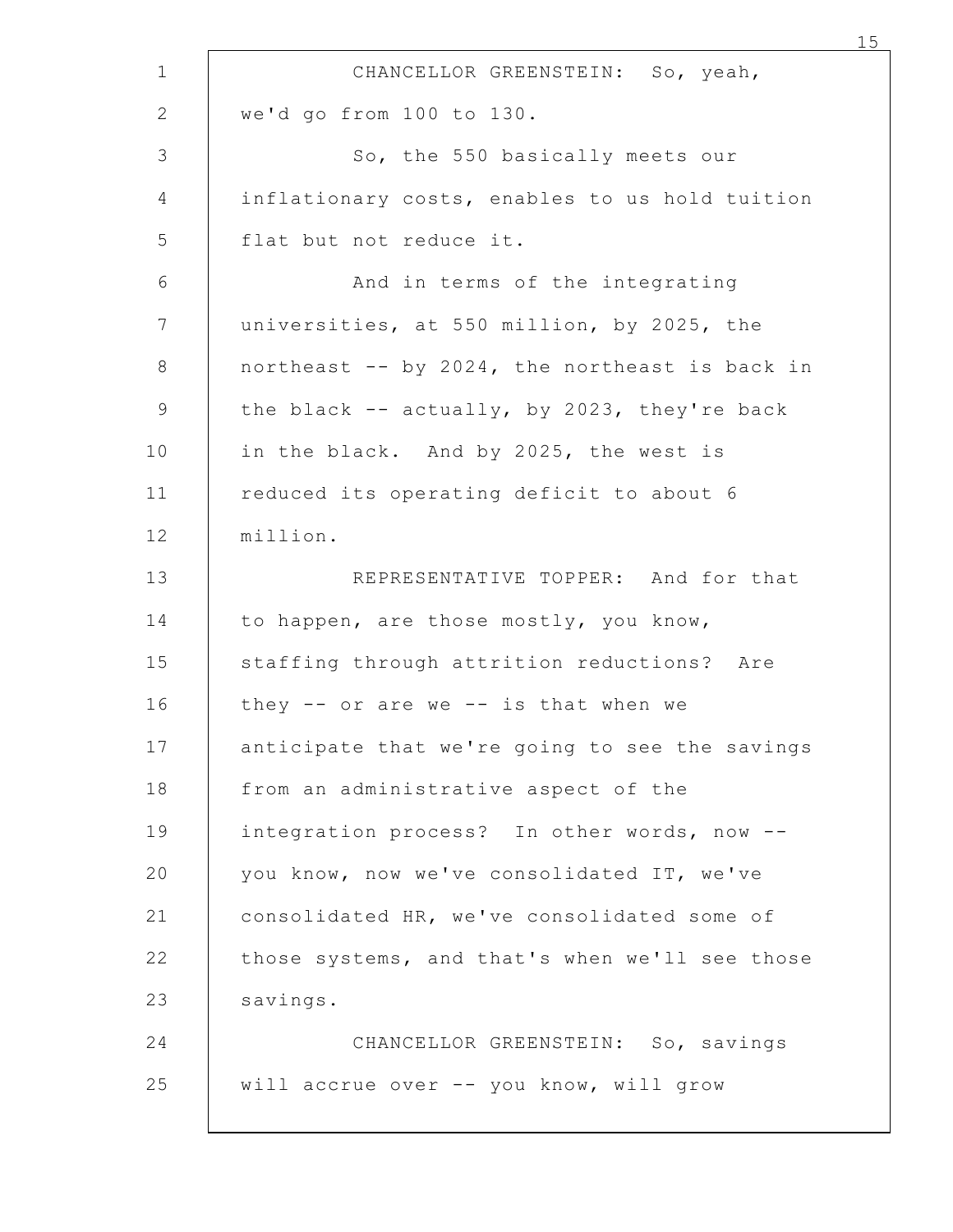| annually to about 19 million dollars a year.                                             |
|------------------------------------------------------------------------------------------|
| The real opportunity comes through growth.                                               |
| We're an enrollment-driven enterprise. We                                                |
| need to grow. We need to grow not just to                                                |
| sustain our institutions. That's not our                                                 |
| business. Our business is to give the state                                              |
| what it needs in terms of economic                                                       |
| development, workforce development, social<br>mobility of its people. So, in order to do |
| that, we need to grow.                                                                   |
| REPRESENTATIVE TOPPER: And you                                                           |
| believe that -- obviously, freezing tuition                                              |
| will be a big help as we continue to grow, if                                            |
| that allows us to grow. Do you see the                                                   |
| opportunity at -- this being the new baseline                                            |
| of funding that's requested, that we would                                               |
| have the opportunity to reduce tuition over                                              |
| the years? Will that be something that, later                                            |
| on down the road, you'll think you will need                                             |
| to move the baseline?                                                                    |
| CHANCELLOR GREENSTEIN: Reducing                                                          |
| tuition is critical to the state's economic                                              |
| development. Right now, the lowest cost                                                  |
| option to a postsecondary credential is a                                                |
| Pennsylvania State System university, and it's                                           |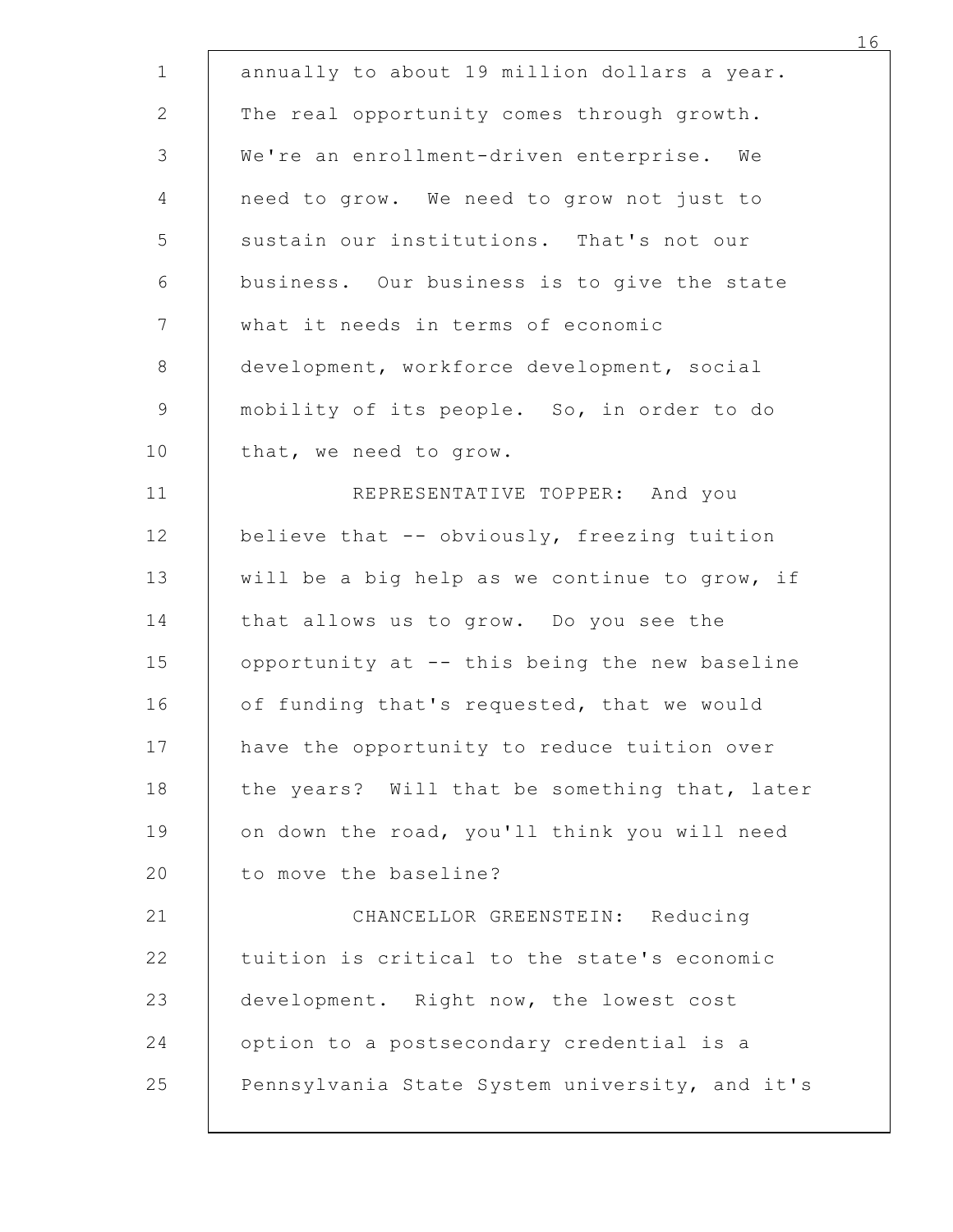|         | still traveling in the 23, 24,000-             |
|---------|------------------------------------------------|
|         | dollar-a-year range net price of attendance, 6 |
|         | and a half thousand dollars more than a SUNY   |
|         | school and equivalent SUNY school. We're 6     |
|         | and a half or 7,000 dollars per year out of    |
|         | line with the national average.                |
|         | We're pricing our -- we're pricing             |
|         | our people out of postsecondary education.     |
|         | And by pricing them out of postsecondary       |
|         | education, in effect, we deny them the         |
|         | opportunities to participate effectively in    |
|         | the global -- in Pennsylvania's 21st century   |
|         | economy, where 60 percent of all jobs and the  |
|         | vast majority of new jobs are going to require |
|         | some postsecondary credential.                 |
|         | REPRESENTATIVE TOPPER: Thank you.              |
|         | Thank you, Mr. Chairman.                       |
|         | CHANCELLOR GREENSTEIN: Thanks.                 |
|         | APPROPRIATIONS MAJORITY CHAIRMAN               |
| SAYLOR: | Representative Longietti.                      |
|         | EDUCATION MINORITY CHAIRMAN                    |
|         | LONGIETTI: Thank you.                          |
|         | Just to follow up on some of that.             |
|         | So, the 550 would get you to a tuition freeze. |
|         | Is there any support in the budget that would  |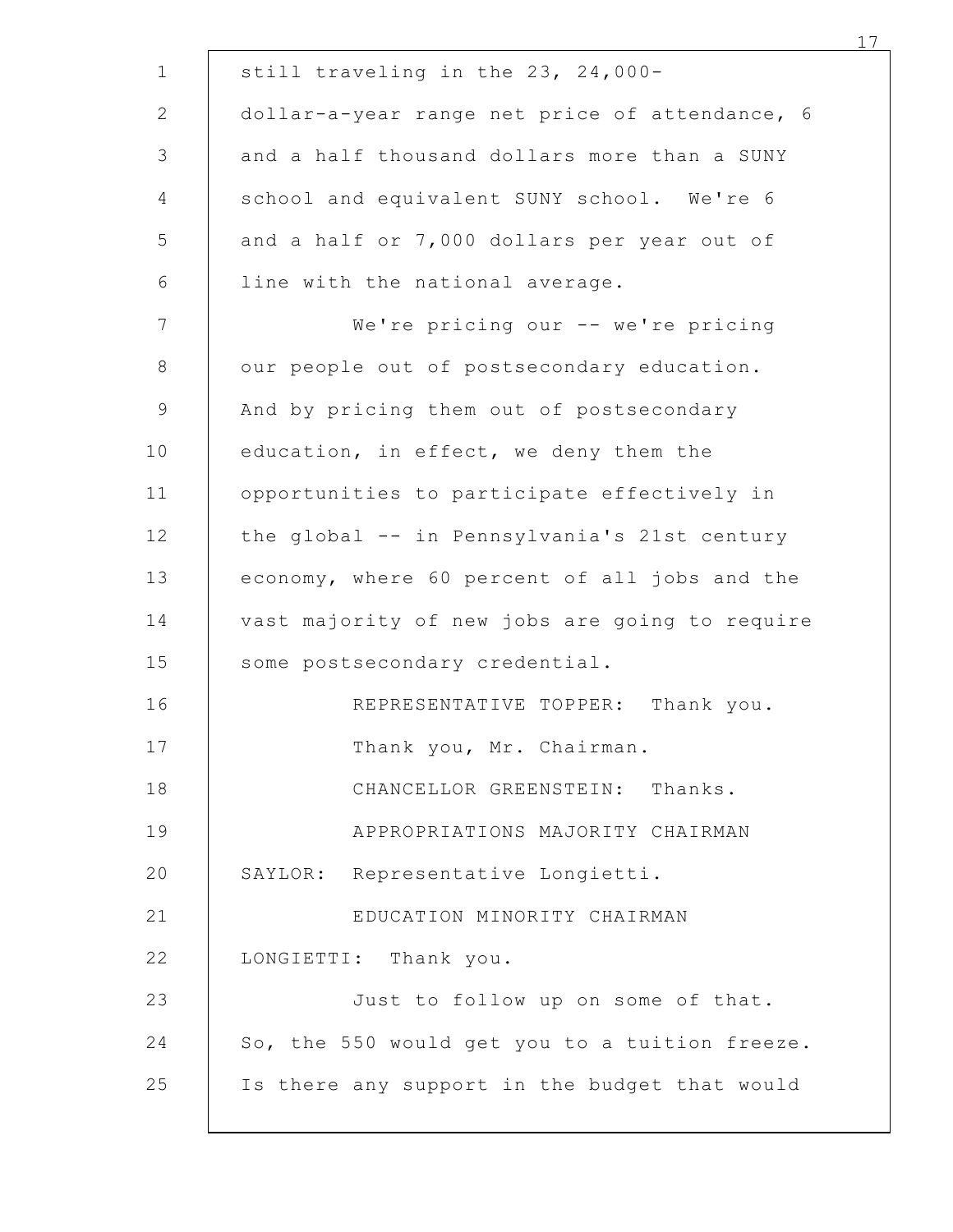|                            | allow aid to students to be such that you                                                   |
|----------------------------|---------------------------------------------------------------------------------------------|
|                            | could look at reducing tuition at all to try                                                |
| to make up --              |                                                                                             |
|                            | CHANCELLOR GREENSTEIN: So, the                                                              |
|                            | budget includes 30 million dollars additional                                               |
|                            | for student financial aid. Student financial                                                |
|                            | aid does tend to be targeted, individual                                                    |
|                            | students. It's not the kind of funds that<br>would allow us to reduce tuition systemically. |
|                            | And that is where the 200 million comes in.                                                 |
|                            | EDUCATION MINORITY CHAIRMAN                                                                 |
|                            | LONGIETTI: And so, at least in the budget                                                   |
|                            | proposal we haven't seen yet; is that correct?                                              |
|                            | CHANCELLOR GREENSTEIN: I'm sorry.                                                           |
| Say that again.            |                                                                                             |
|                            | EDUCATION MINORITY CHAIRMAN                                                                 |
|                            | LONGIETTI: In the budget proposal that was                                                  |
|                            | outlined yesterday, we've not seen those                                                    |
| dollars, that 200 million. |                                                                                             |
|                            | CHANCELLOR GREENSTEIN: We have -- we                                                        |
|                            | have not. It's in the general -- it's in --                                                 |
|                            | the request for 200 million is in the needs                                                 |
|                            | statement that we circulated to the general                                                 |
|                            | assembly and the governor back in November, I                                               |
| think.                     |                                                                                             |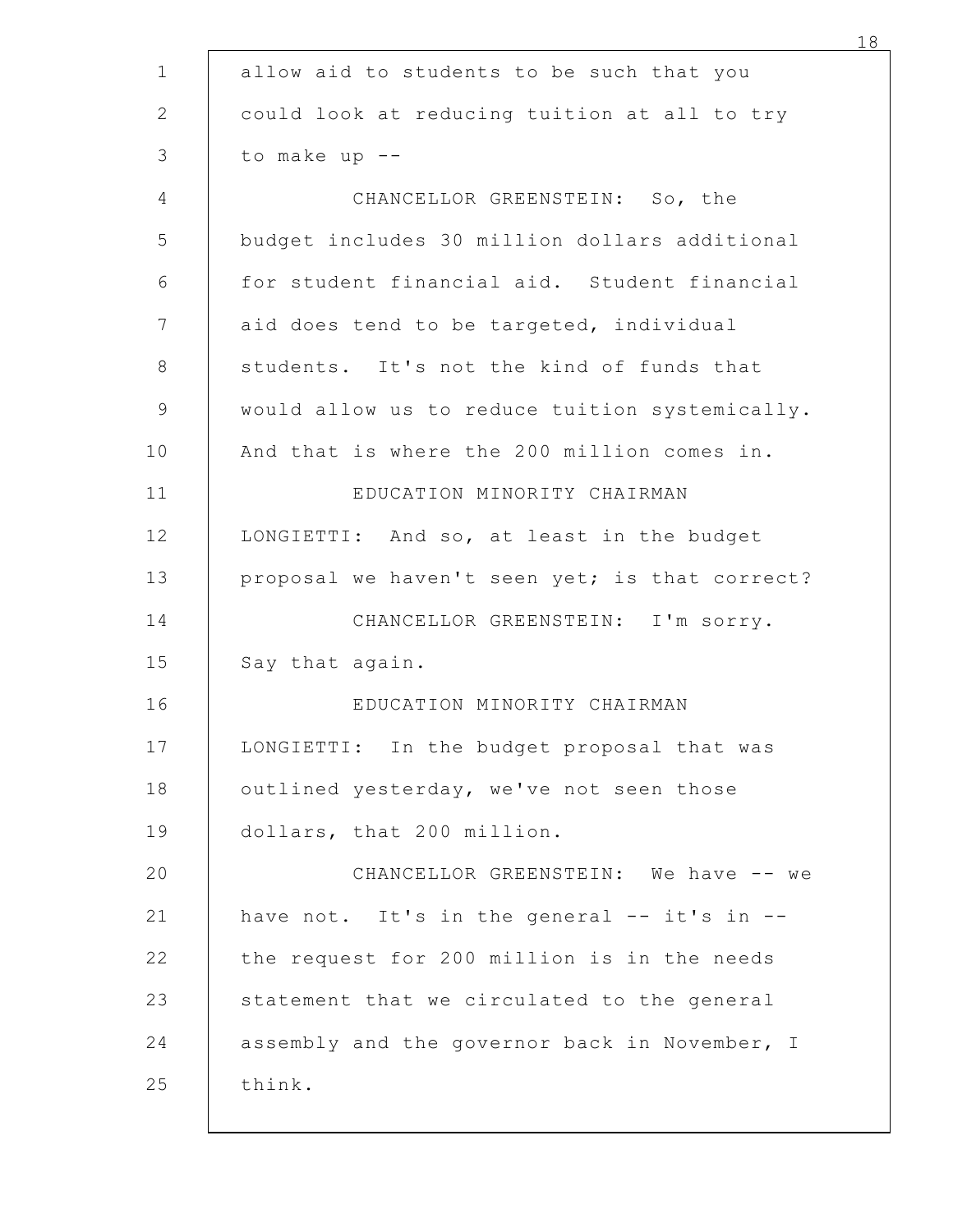| EDUCATION MINORITY CHAIRMAN                    |
|------------------------------------------------|
| LONGIETTI: Okay.                               |
| Can you talk a little bit about where          |
| we're at with both Middle States and NCAA?     |
| CHANCELLOR GREENSTEIN: Sure.                   |
| EDUCATION MINORITY CHAIRMAN                    |
| LONGIETTI: When we -- you know, as much as     |
| possible -- and maybe it's impossible, I don't |
| know -- but are there firm dates when we will  |
| know whether those accreditations come         |
| through? If not, can we pinpoint it as much    |
| as possible or estimate, you know, what month  |
| we're looking at, where we're at there?        |
| CHANCELLOR GREENSTEIN: Yeah. And               |
| then, for the benefit of other members of the  |
| committees, so, as we move towards             |
| integration, we submitted a request to our     |
| accreditor in September, basically asking it   |
| to accredit the integrated entity. That        |
| request was made in September. Middle States   |
| created review teams that were then sent out,  |
| one to the west, one to the northeast, review  |
| the request, review the plans going forward.   |
| Those teams have made their reports. We've     |
| had an opportunity to review and comment on    |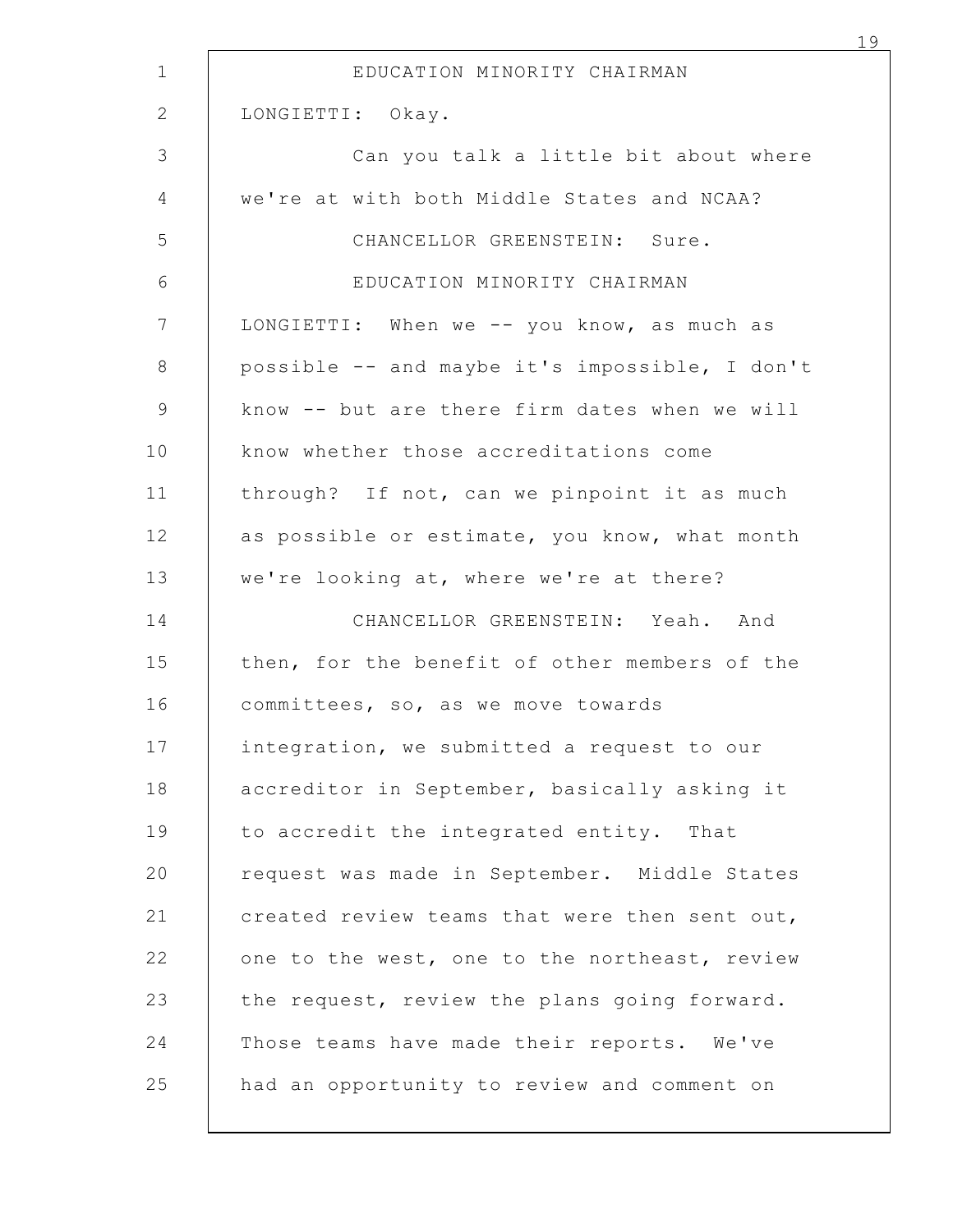|                                                | 20 |
|------------------------------------------------|----|
| them.                                          |    |
| They then go to the commission, which          |    |
| will meet to consider their reports. I think   |    |
| the date is March 17th, and, typically, the    |    |
| commission will get back to us within two      |    |
| weeks of that time. So, we'll know what the    |    |
| Middle State's response is by the end of       |    |
| March, early April.                            |    |
| EDUCATION MINORITY CHAIRMAN                    |    |
| LONGIETTI: And just to try to button that up   |    |
| a little bit, so Middle States will come back. |    |
| You know, what do you anticipate or what are   |    |
| the potential options? Will they say           |    |
| accredited at that time? Or will they come     |    |
| back and say, We need more information?        |    |
| CHANCELLOR GREENSTEIN: So,                     |    |
| typically, what Middle States will do, Middle  |    |
| States, I think, has eight standards, and they |    |
| basically review the plans against the         |    |
| standards. They're things like, you know, all  |    |
| of the things you'd expect: academic           |    |
| integrity, financial health, governance, et    |    |
| cetera. And they'll review our plans against   |    |
| their standards, and they'll say, you know,    |    |
| good, good, good, needs work, whatever. And    |    |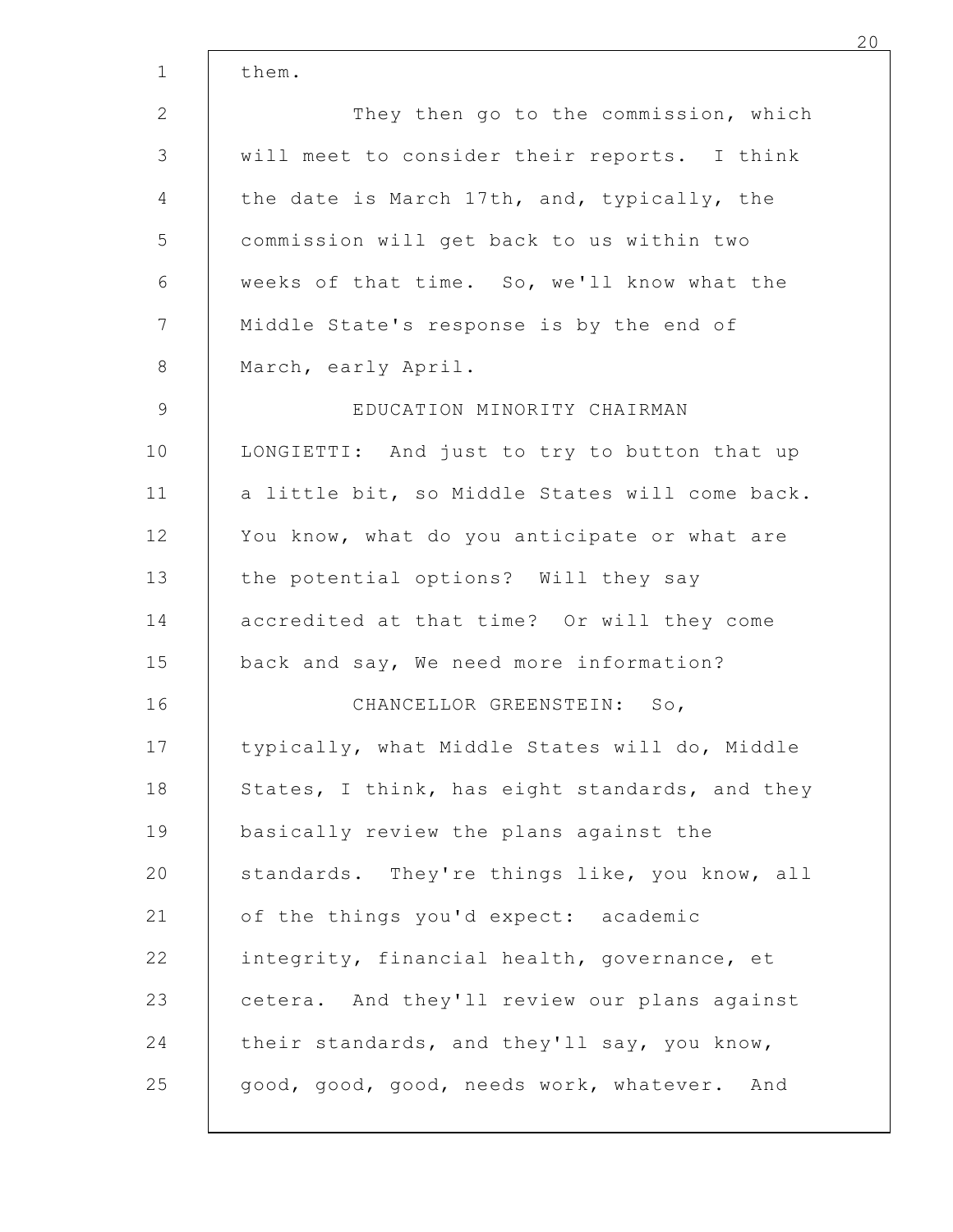| that typically, then -- typically would begin   |
|-------------------------------------------------|
| a dialogue to address any weaknesses that they  |
| identify.                                       |
| The accreditation -- the decision               |
| about accreditation would be tied up with that  |
| review. But it's -- again, it's, at least in    |
| my experience -- and I can't speak for Middle   |
| States -- it's never -- it's never been an      |
| on-off kind of decision. It's always, you       |
| know, Here's some weaknesses we believe you     |
| need to address; obviously, Here's your         |
| strengths, Here's where you meet the standard,  |
| that's obviously a very limited discussion      |
| around those issues; Here's areas where you     |
| need to strengthen, let us know how you're      |
| going to do that; Here's the process as far as  |
| we're concerned as the accrediting agency       |
| about how to continue under review in those     |
| areas.                                          |
| EDUCATION MINORITY CHAIRMAN                     |
| LONGIETTI: So, in March, do you expect to       |
| know whether these integrations are             |
| accredited, or I expect --                      |
| CHANCELLOR GREENSTEIN: I expect to              |
| know where $-$ I expect to know what the $-$ at |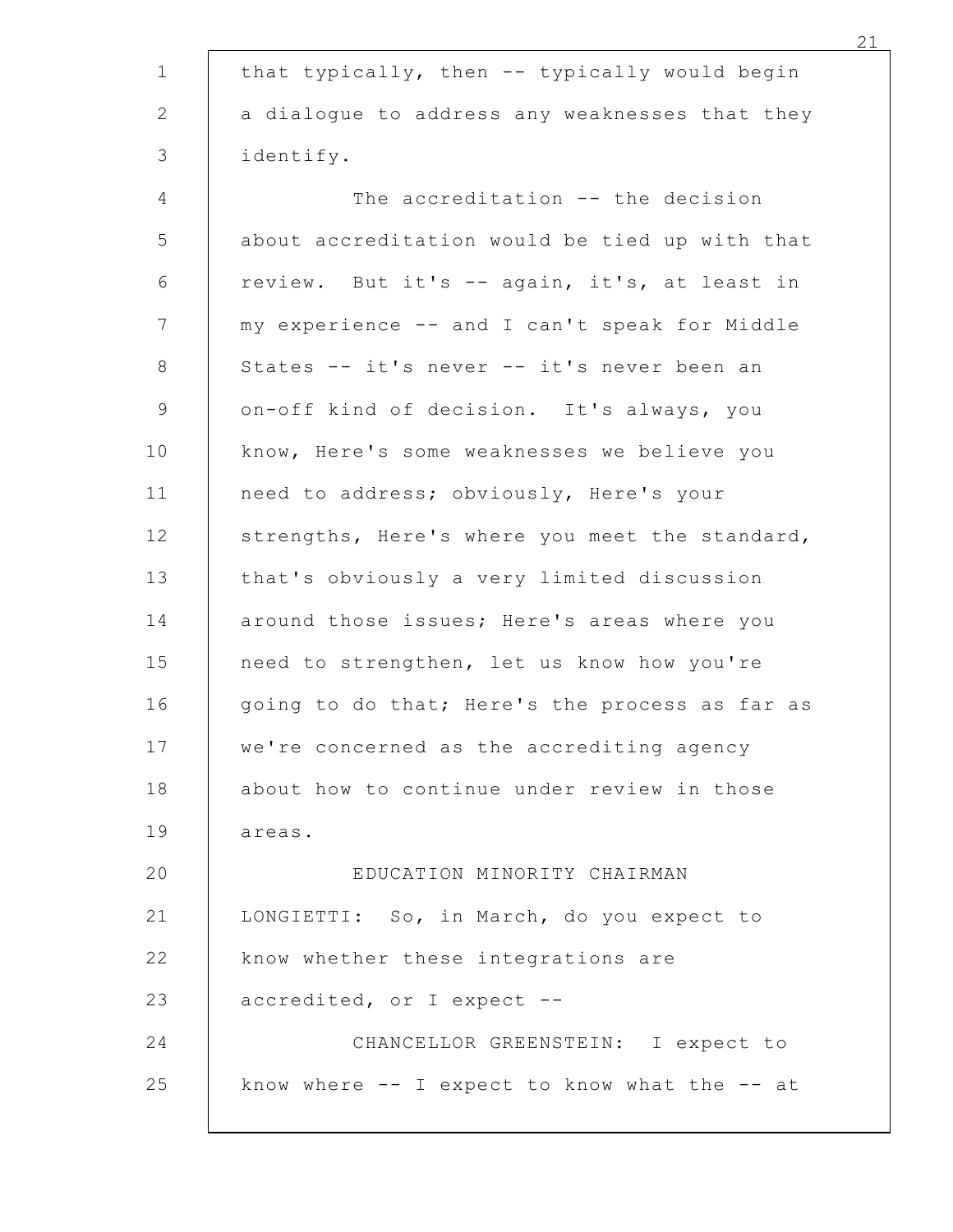| a minimum, what the path to accreditation is.  |
|------------------------------------------------|
| I expect to know, from Middle State's point of |
| view, what are the weaknesses that we need to  |
| address, and begin to work out a plan to       |
| address whatever those weaknesses are.         |
| EDUCATION MINORITY CHAIRMAN                    |
| LONGIETTI: When do you anticipate we're going  |
| to reach the end of that process? Do you       |
| know?                                          |
| CHANCELLOR GREENSTEIN: Oh, sorry.              |
| It's -- it really depends on the -- what       |
| weaknesses, if any, they find.                 |
| EDUCATION MINORITY CHAIRMAN                    |
| LONGIETTI: Okay. But let's assume -- I mean,   |
| you had some experience. I mean, is there a    |
| projection that you can make to say, well,     |
| this is when I think we're going to know?      |
| CHANCELLOR GREENSTEIN: I'm going to            |
| assume we're going to know by the end of       |
| March.                                         |
| EDUCATION MINORITY CHAIRMAN                    |
| LONGIETTI: Okay.                               |
| CHANCELLOR GREENSTEIN: Yeah. You               |
| know, you can only -- I can only deal with     |
| information that's in front of me.             |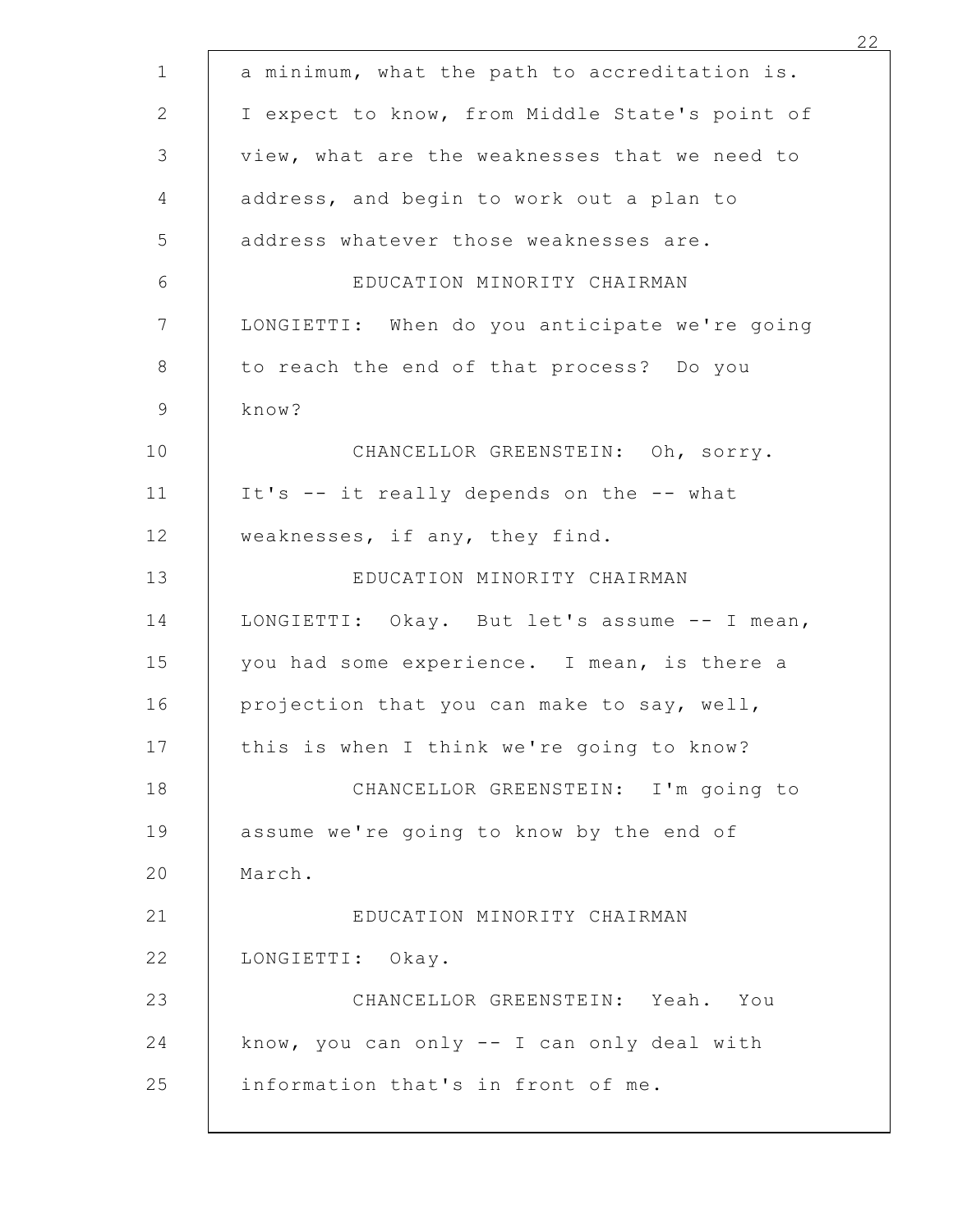| EDUCATION MINORITY CHAIRMAN                   |  |
|-----------------------------------------------|--|
| LONGIETTI: Sure.                              |  |
| CHANCELLOR GREENSTEIN: And, you               |  |
| know, the -- my experience with accreditation |  |
| is that universities are -- you know, they go |  |
| through a re-accreditation process, you know, |  |
| every year. They often -- they sometimes get  |  |
| a clean bill of health. They sometimes have   |  |
| to look at issues that can take a year or two |  |
| to resolve.                                   |  |
| EDUCATION MINORITY CHAIRMAN                   |  |
| LONGIETTI: What about NCAA?                   |  |
| CHANCELLOR GREENSTEIN: NCAA would             |  |
| typically follow -- we expect NCAA to follow  |  |
| on from the Middle States. So, we hope to     |  |
| hear from them in April.                      |  |
| EDUCATION MINORITY CHAIRMAN                   |  |
| LONGIETTI: Okay. Thank you.                   |  |
| APPROPRIATIONS MAJORITY CHAIRMAN              |  |
| SAYLOR: Before we go to the next questioner,  |  |
| we have been joined virtually by              |  |
| Representative Mullins. And we've also been   |  |
| joined here in the room, hearing room, by     |  |
| Representative Mercuri and Representative     |  |
| Heffley.                                      |  |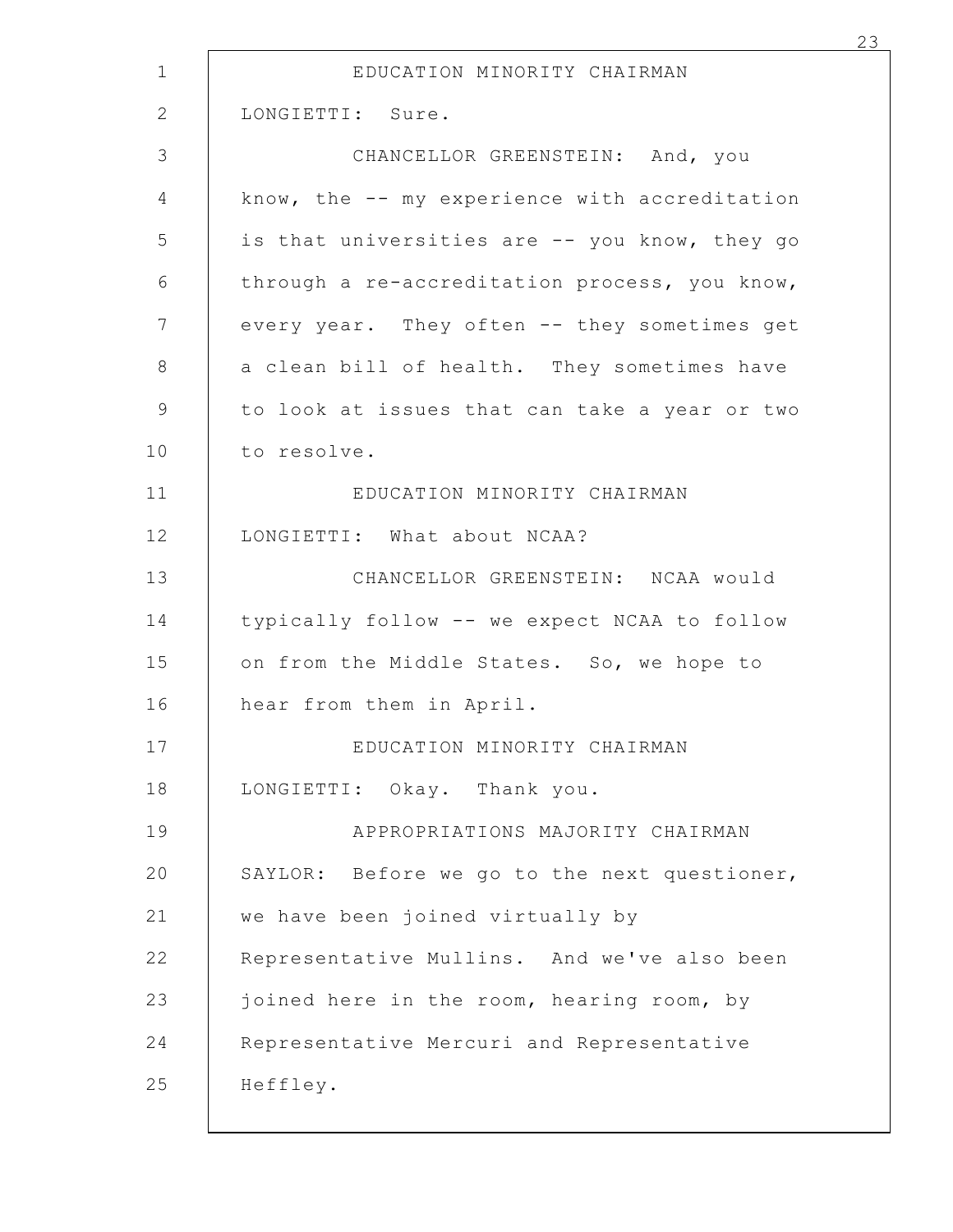| With that, we'll move to the next              |
|------------------------------------------------|
| questioner, which is Representative Curt       |
| Sonney.                                        |
| EDUCATION MAJORITY CHAIRMAN SONNEY:            |
| Thank you, Mr. Chairman.                       |
| Specific to the universities that are          |
| being integrated, could you speak a little bit |
| about how you feel their ability to raise      |
| money will change in any way? And also, when   |
| it comes to those foundations that, you know,  |
| are tied to those individual universities,     |
| have you been having discussion on, you know,  |
| the operation of those foundations?            |
| CHANCELLOR GREENSTEIN: Yeah. So,               |
| one data point sticks in my head. Clarion      |
| had, in the face of -- in the face of          |
| integration last year, had its best ever       |
| fundraising year. Bloom, similar. I mean,      |
| so, you know, fundraising precedes a pace.     |
| The numbers that I see -- we now get           |
| fundraising numbers from our universities.     |
| And we continue to improve. I mean, you know,  |
| we're not yet at the Harvard level of          |
| endowment, but we're getting there slowly.     |
| EDUCATION MAJORITY CHAIRMAN SONNEY:            |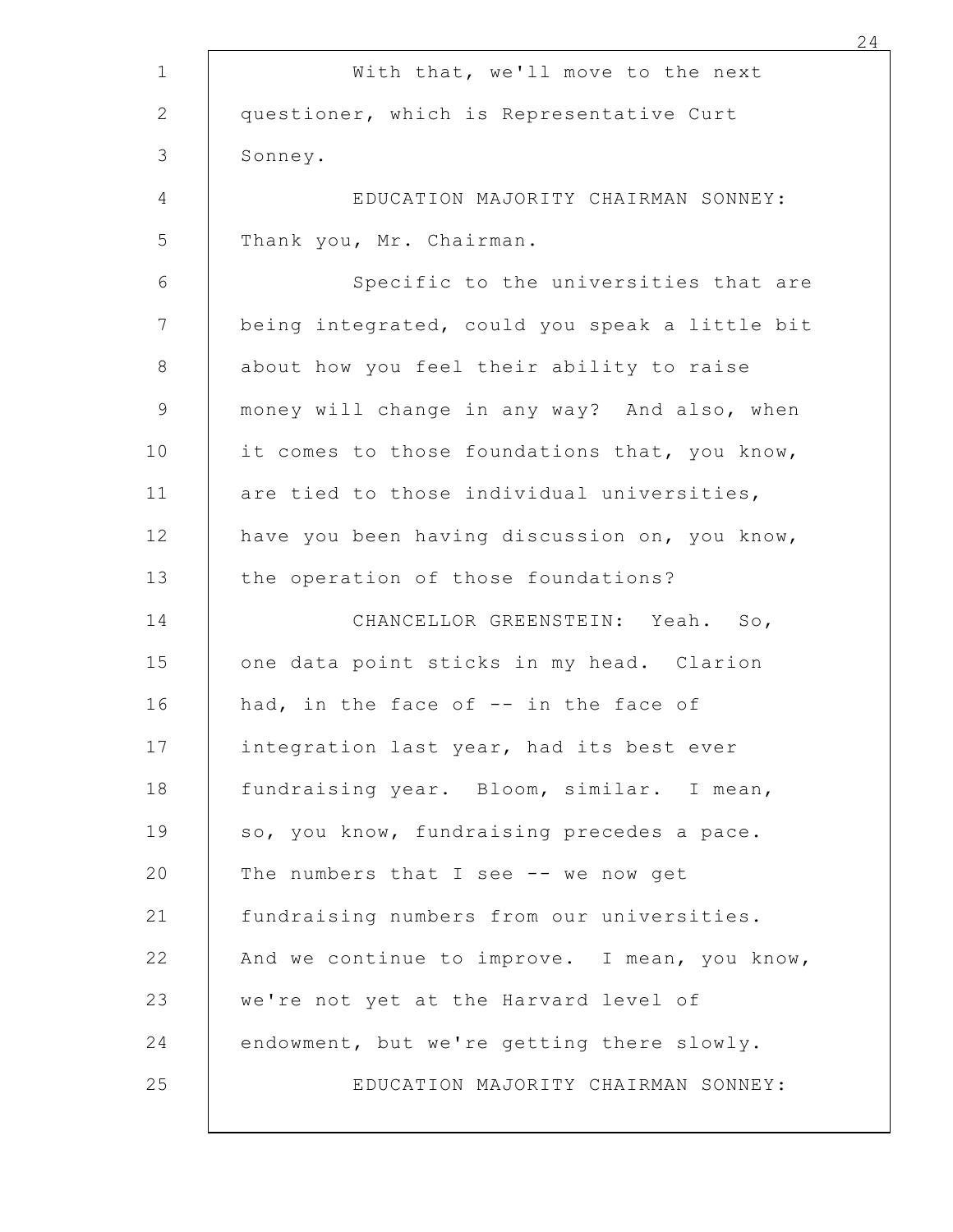|            | But you didn't see decrease because of the     |
|------------|------------------------------------------------|
|            | integration.                                   |
|            | CHANCELLOR GREENSTEIN: I did not.              |
| No, no.    |                                                |
|            | And to your point about the                    |
|            | interaction with the foundations, so           |
|            | integration does not affect the foundations.   |
|            | We don't have -- the board and Act 50 doesn't  |
|            | actually have the reach or power or influence  |
|            | or -- power to affect the foundations.         |
|            | They're wholly independent entities, organized |
|            | and managed as such. So, I'm confident there   |
|            | will be no adverse impact.                     |
|            | EDUCATION MAJORITY CHAIRMAN SONNEY:            |
| Thank you. |                                                |
|            | Thank you, Mr. Chairman.                       |
|            | APPROPRIATIONS MAJORITY CHAIRMAN               |
|            | SAYLOR: Next I wanted to -- before we go to    |
|            | the next questioner, we have been joined by    |
|            | Representative Davis and Representative Briggs |
|            | as well here in the hearing room. And on       |
|            | line, we've been joined by Representative      |
|            | Gaydos as well.                                |
|            | But with that, we'll move to                   |
|            | Representative Peter Schweyer.                 |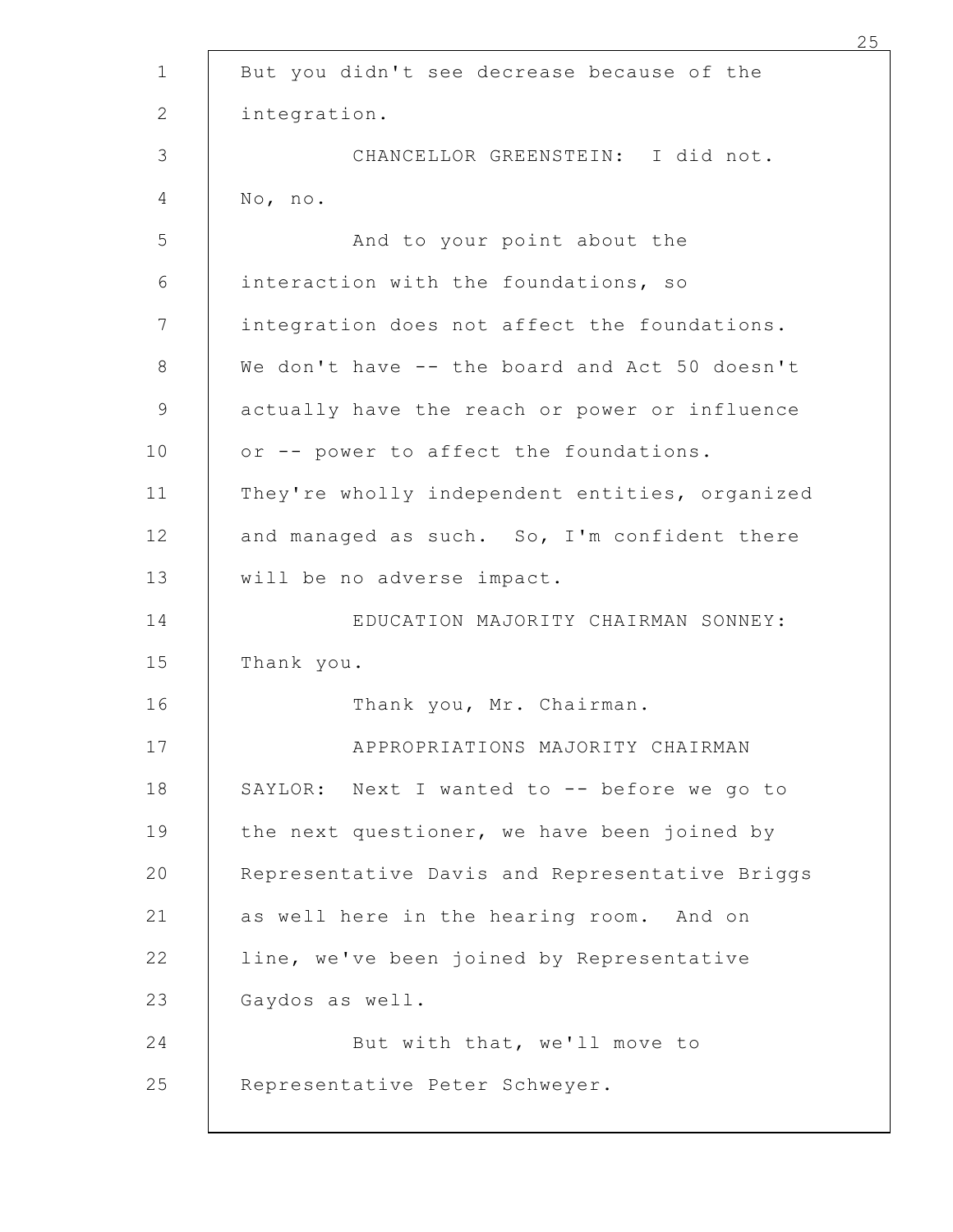| REPRESENTATIVE SCHWEYER: Thank you,            |
|------------------------------------------------|
| Mr. Chairman.                                  |
| Chancellor, hello.                             |
| CHANCELLOR GREENSTEIN: Good morning.           |
| REPRESENTATIVE SCHWEYER: Start with            |
| something I don't typically do, I want to      |
| compliment the system. And the tuition freeze  |
| I think is extraordinarily important. It was   |
| something that you and the various presidents  |
| of the -- the universities last year, when     |
| they testified at our budget hearings, we      |
| talked about as being extraordinarily          |
| important for them.                            |
| It's extraordinarily important for             |
| our student, particularly -- I'm going to take |
| this off because I'm a little muffled --       |
| because I think it's -- especially those that  |
| are more financially at risk -- the first      |
| generation students, those entities -- those   |
| folks, I think it's extraordinarily important. |
| And also, from your perspective and            |
| from the PASSHE\ as an organization, not the   |
| individual universities, I want to             |
| congratulate you for asking for an appropriate |
| amount of money this year. I think that, as    |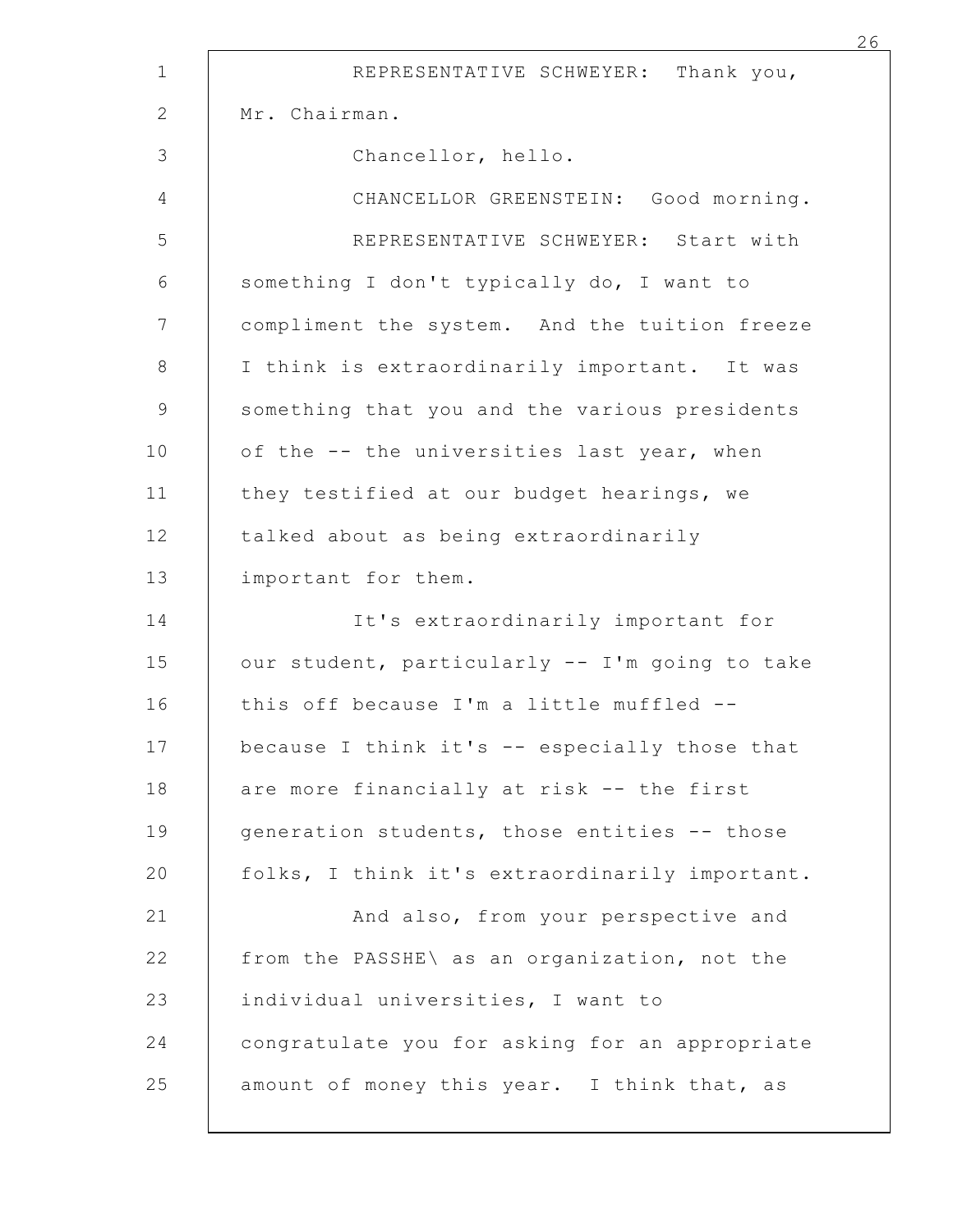| we've talked about for the last several years, |  |
|------------------------------------------------|--|
| I don't think PASSHE -- and this predates your |  |
| time -- has ever really, truly been asking     |  |
| aggressively enough for an appropriations from |  |
| this body. And the results of which is, your   |  |
| debt's going down, your student tuition is     |  |
| being frozen, and we're able to move forward.  |  |
| So, I -- I'm legitimately glad to hear that.   |  |
| There was a report $--$ I'm going to           |  |
| pivot here a little bit, and this is not a     |  |
| "got you" question, just a question. There     |  |
| was a report about majors going away. I heard  |  |
| about it from a -- randomly from a Pittsburgh  |  |
| reporter, that there are majors that are       |  |
| just -- that are being shuttered across the    |  |
| system. I've seen not only sort of             |  |
| extraordinarily technical and probably very    |  |
| capital-intensive majors in certain areas that |  |
| are being limited in scope, but, you know,     |  |
| talks about philosophy and then, frankly,      |  |
| talks about physics and majors like that that  |  |
| are being closed or reduced.                   |  |
| During the consolidation, I kept               |  |
| hearing over and over and over again about the |  |
| fact that this is going to somehow, someway    |  |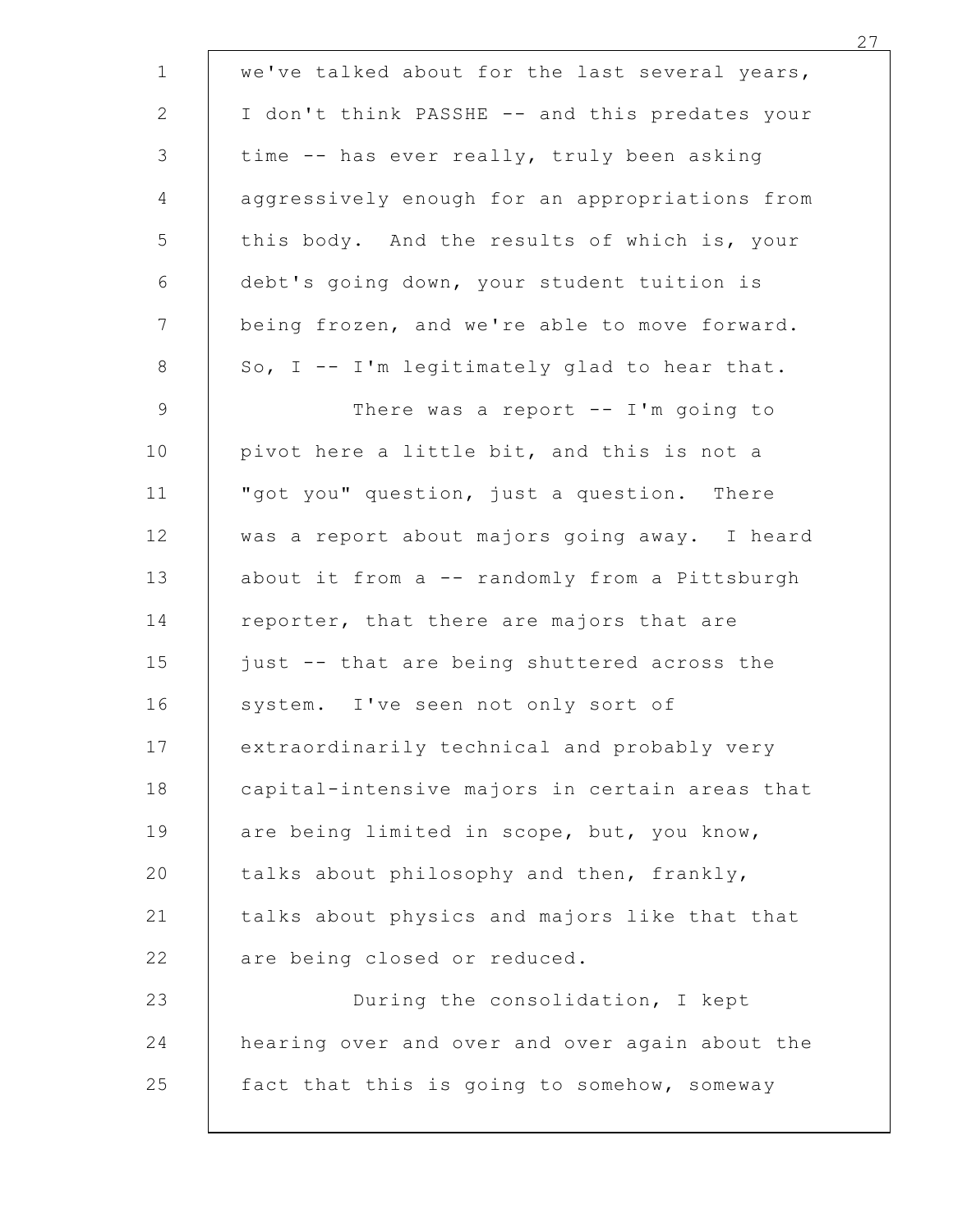|               | enhance and increase the number of educational |
|---------------|------------------------------------------------|
|               | opportunities that our students have. That     |
| doesn't jive. |                                                |
|               | So, could you please, at this point            |
|               | in time, explain how many majors are closing   |
|               | across the system, how many are being -- are   |
|               | going away as a result of the consolidation,   |
|               | and then, frankly, how we expect to grow the   |
|               | system, which you just said several times over |
|               | we need to do, if we're giving less            |
|               | opportunities for our students.                |
|               | CHANCELLOR GREENSTEIN: Sure. And               |
|               | thank you for the -- I think the board has, on |
|               | the tuition freezes, which we've done for      |
|               | three years, and the increase in our student   |
|               | financial aid from 60 to 100 million dollars a |
|               | year, we cut ourselves 100 million dollars a   |
|               | year in order to give money to students. We    |
|               | have -- I can't show you the graph, but I can  |
|               | draw it in the air. The net price of           |
|               | attendance since 2010 has gone like this (air  |
|               | drawing), which is really cool.                |
|               | So, I'm going to use specific                  |
|               | universities to answer your question about     |
|               | program reduction. California University, in   |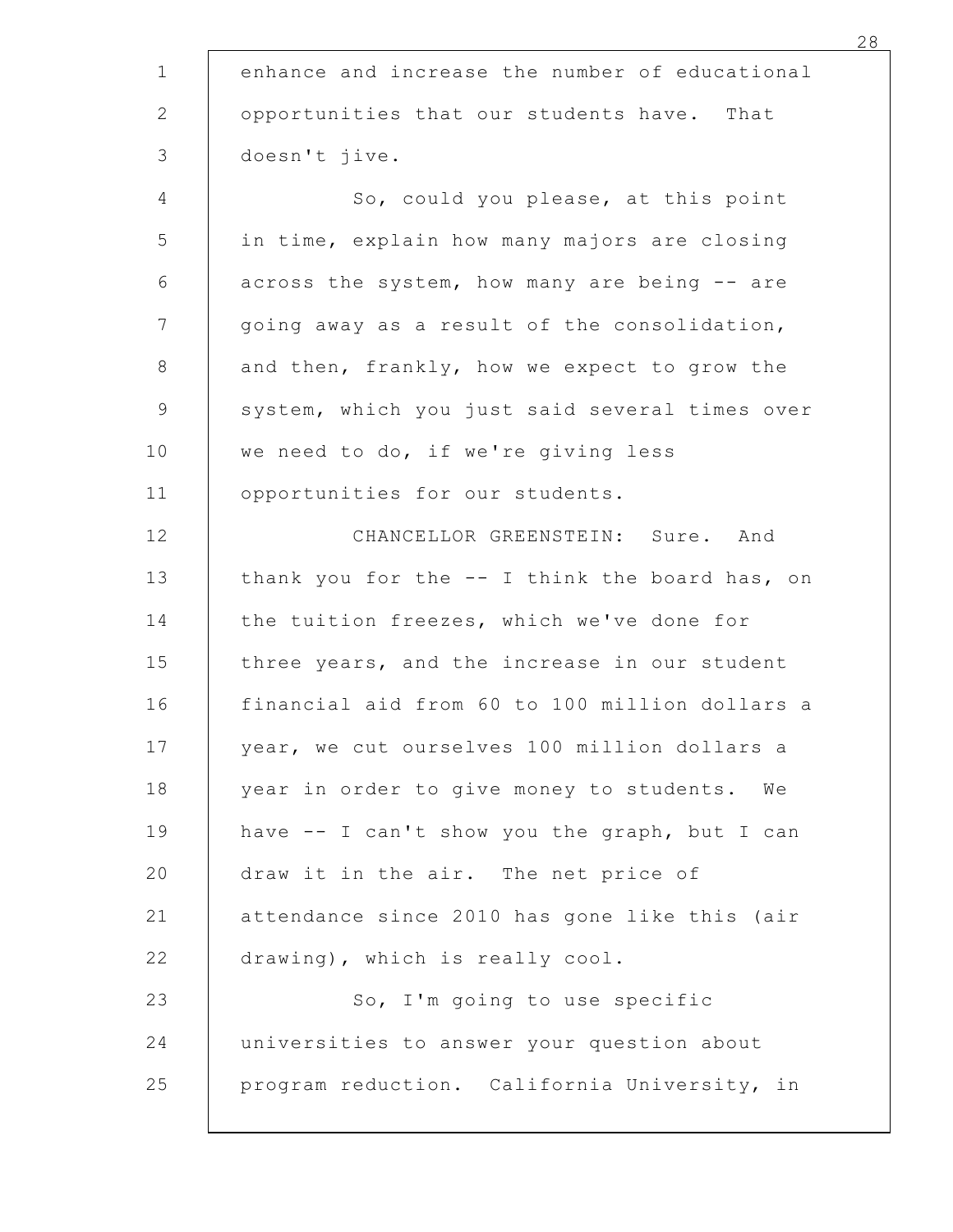| 2018, had about one hundred ten programs. If  |
|-----------------------------------------------|
| it was operating sustainably, it would be     |
| able, on its own, to have about sixty. And as |
| part of the integrated entity in the west,    |
| students will have will have access to a      |
| hundred.                                      |
| Clarion was operating with                    |
| eighty-plus. Standing on its own, operating   |
| sustainably, it would have to reduce that     |
| number in half to forty. As part of the       |
| integrated entity, it will have access to a   |
| hundred.                                      |
| So, when I'm talking about student            |
| access to opportunity, that is what I'm       |
| talking about. As we are operating            |
| universities sustainably, if they're standing |
| on their own, they can only afford the number |
| of programs they can enroll students into. As |
| they get smaller on their own, their program  |
| footprint shrinks. So, integration provides   |
| students with many more majors in two and     |
| three X the number of programs of study that  |
| they would have access to in universities     |
| acting independently as non-integrated.       |
| Within that context, our programs are         |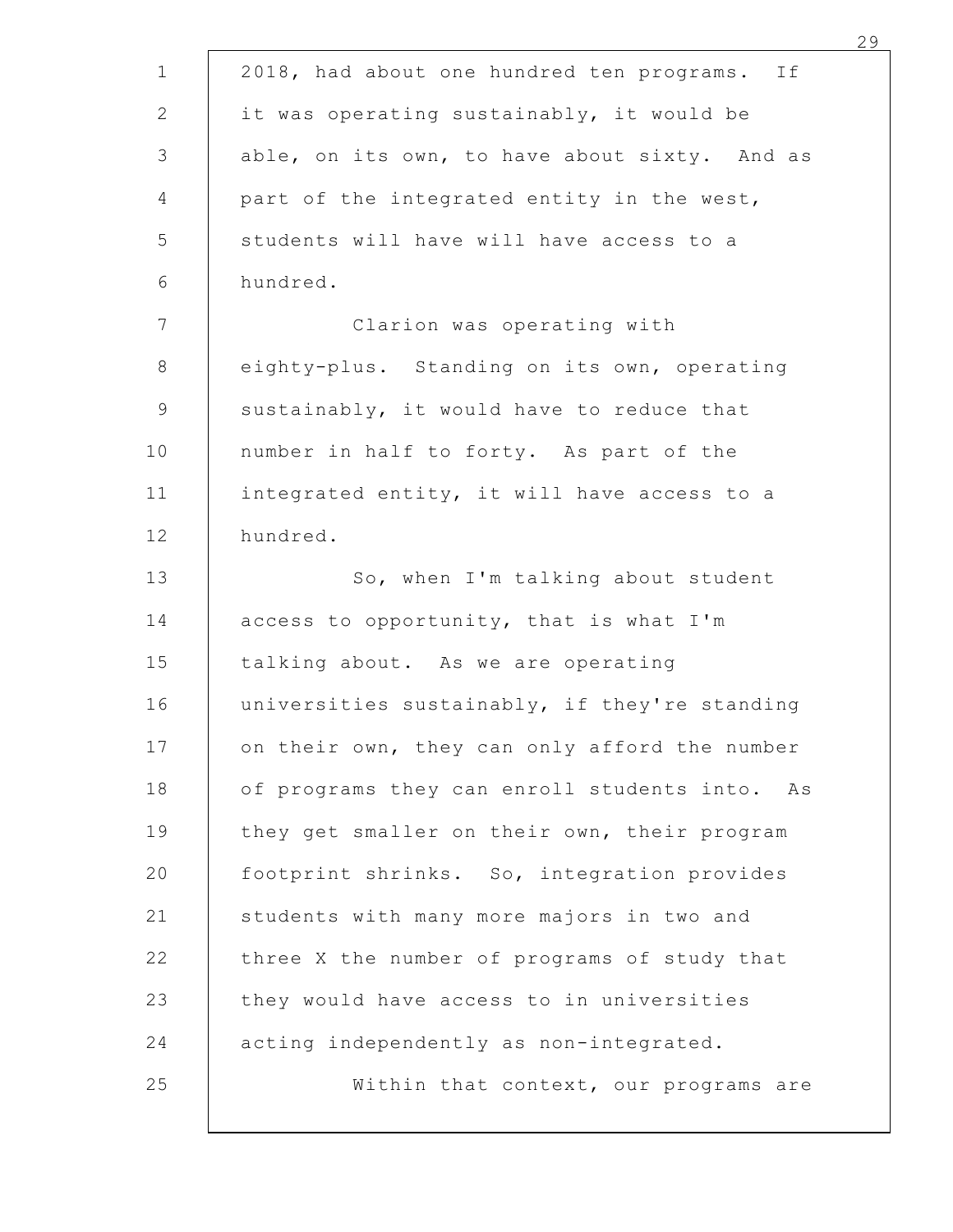| always evolving. Program review and program    |
|------------------------------------------------|
| reduction and program addition is not new. I   |
| can speak -- you know, and so, where you have  |
| a program like physics or philosophy, which is |
| graduating, you know, five, six, seven         |
| students in a five-year period, it -- where do |
| you -- where do you get the money to sustain   |
| it? That's the challenge that we face.         |
| Four, five, or six of our                      |
| universities had been underwater in terms of   |
| their academic program already costing more    |
| than the university was earning in terms of    |
| enrollment and state funding. So, you know,    |
| you got to make these tradeoff decisions, and  |
| we typically make tradeoff decisions in two    |
| ways. One of them is where's the student       |
| demand? A program like Celtic poetry, which    |
| graduates two students in ten years, is not    |
| sustainably affordable.                        |
| Now, the other advantage that would            |
| be the advantage that we have in the state     |
| system is that when we eliminate Celtic poetry |
| at one university, it doesn't mean we have to  |
| eliminate Celtic poetry across the system.     |
| So, we work together across our universities   |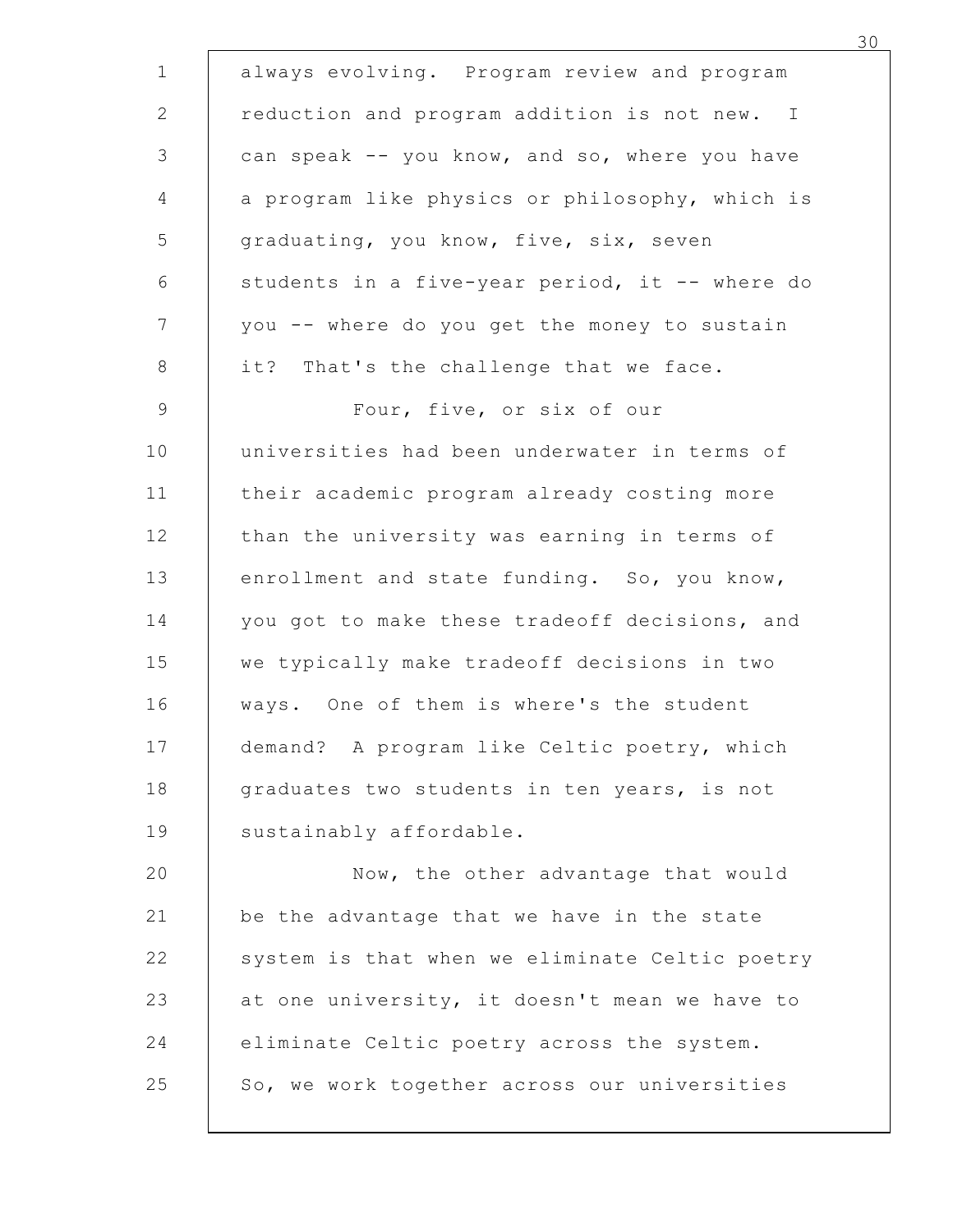| to ensure that no -- to ensure that we are    |
|-----------------------------------------------|
| being very deliberate before we eliminate the |
| last instantiation of a subject area. We make |
| sure, very carefully, is this something we    |
| really want or need to do.                    |
| So, I can say very confidently that           |
| physics, while it may no longer exist         |
| face-to-face on a particular campus, exists   |
| within the system.                            |
| REPRESENTATIVE SCHWEYER: Chancellor,          |
| that's not what we heard for the better part  |
| of the last couple of years. What we heard    |
| for the last couple of years is this is going |
| to result in no reduction in majors; we're    |
| going to expand opportunities.                |
| What we did hear was, if we don't do          |
| this, schools are going to close. So, we were |
| told, it's -- we're going to have the         |
| opportunity to have all of these majors.      |
| We're going to have the opportunity to let    |
| students have the full breadth of             |
| opportunities that they have. Never once, in  |
| all of the hearings that we ever had, did any |
| member of this general assembly hear that     |
| physics may not be a major being offered at   |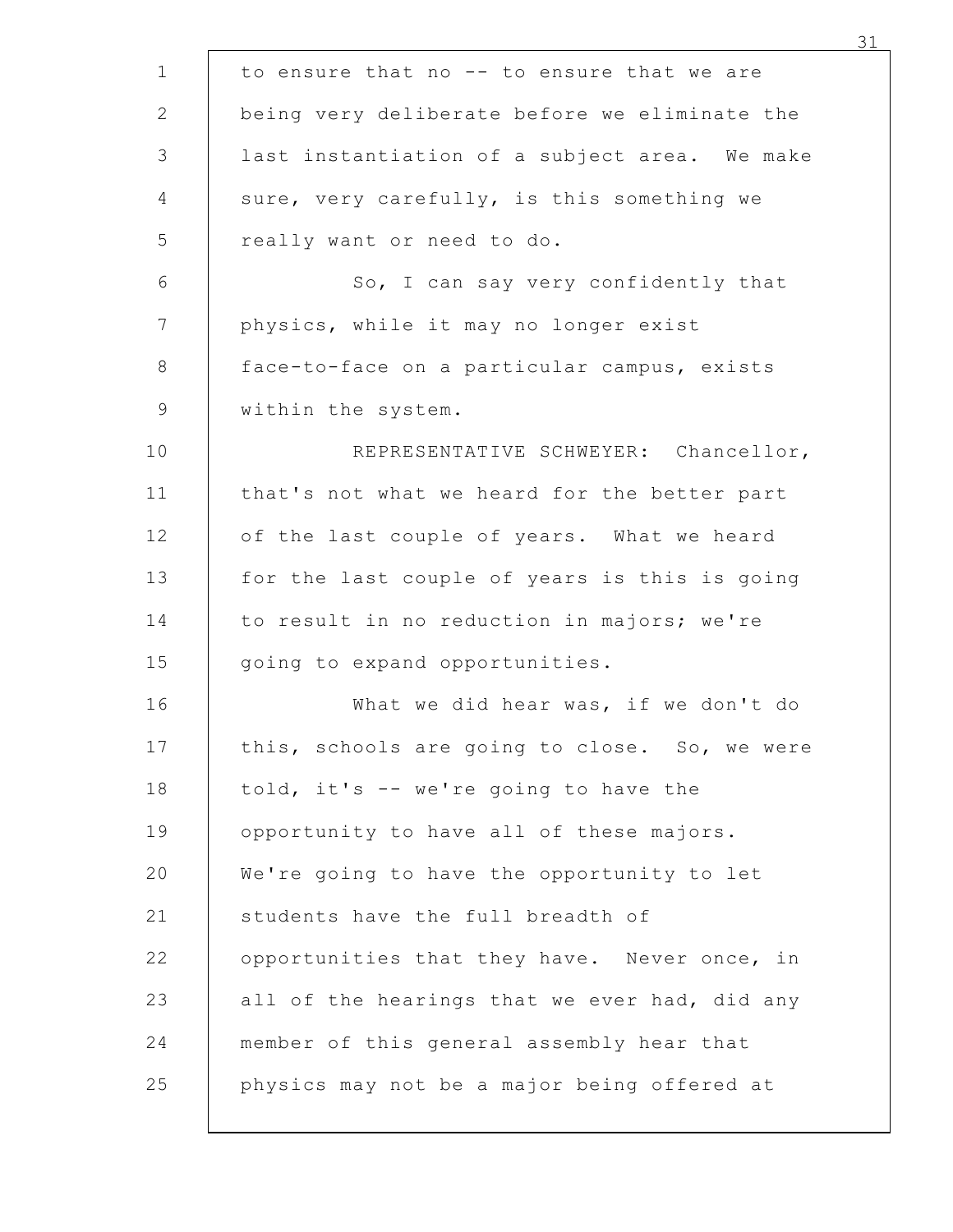| state-owned universities. Never have we ever   |
|------------------------------------------------|
| heard that.                                    |
| We heard that schools are going to             |
| close if we don't do this. I don't -- I do     |
| not doubt that for one second. But never did   |
| we hear that majors, especially ones like      |
| physics -- this is a room full of politicians. |
| If you would have come in here and said, We    |
| are closing the physics majors in certain      |
| universities, we would have recoiled at that.  |
| Never once did we hear this.                   |
| Celtic poetry has been a -- I've               |
| heard that major as a "do we really            |
| necessarily need this?" I've never heard       |
| physics. And I've never heard -- in all of my  |
| hearings did I ever hear that majors reduced   |
| was -- was something that was absolutely going |
| to happen. I heard schools might close. But    |
| I never heard that majors were going to go     |
| away. Number one.                              |
| I've heard you say people are going            |
| to have more opportunities of majors. And you  |
| just said Cal's going from one twenty to a     |
| hundred. That is less. I may not have been     |
| math major at Penn State, but I know one       |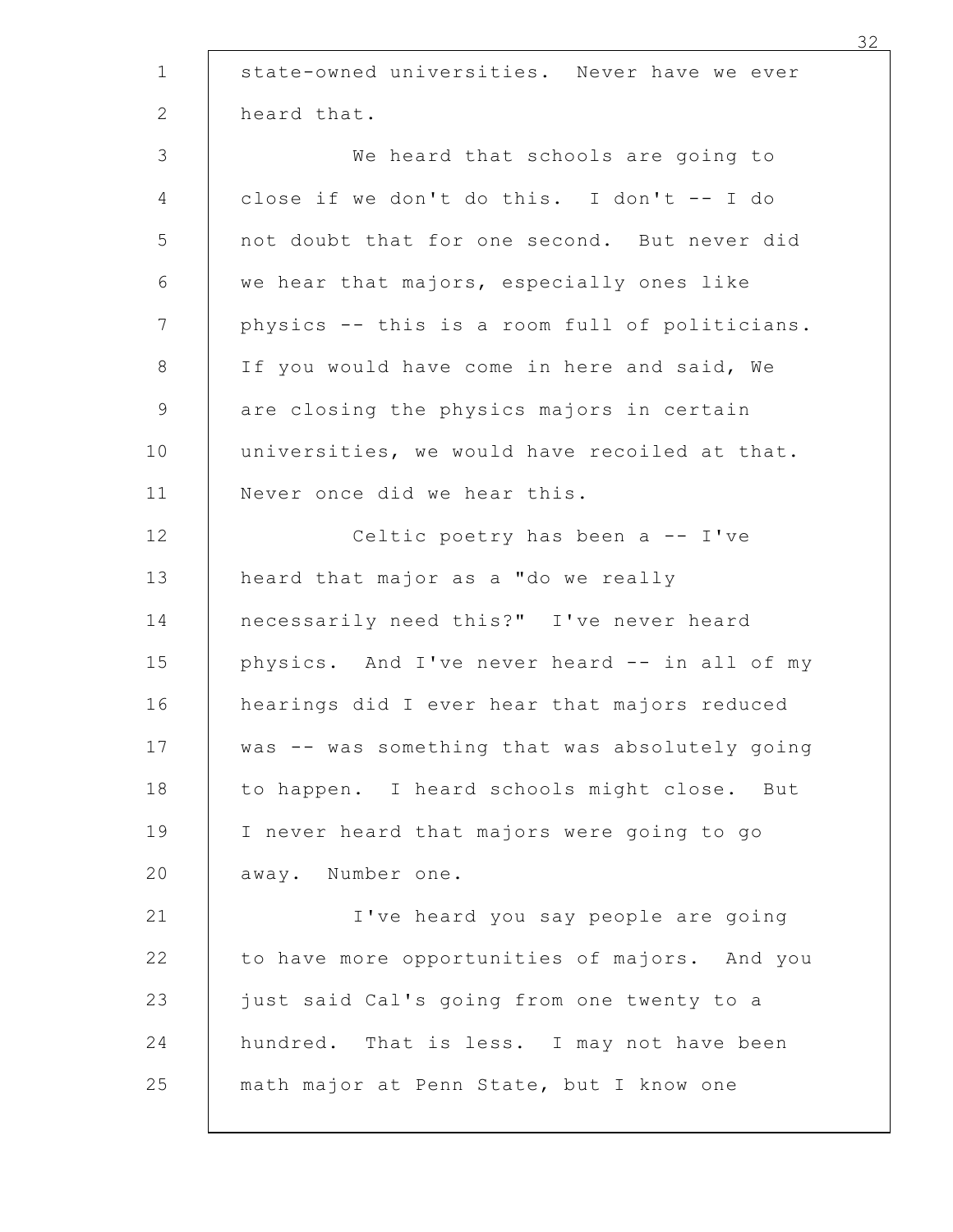|                                      | hundred is less than one twenty. And so,         |
|--------------------------------------|--------------------------------------------------|
|                                      | that's what -- that's what you just said. And    |
| I just don't understand it.          |                                                  |
|                                      | Now, I guess, moving forward --                  |
|                                      | because, you know this cat's out of the bag.     |
| I lost this fight. It is what it is. |                                                  |
|                                      | Where $--$ how are you going to $--$ to increase |
| your enrollment with offering less   |                                                  |
| opportunities for our students?      |                                                  |
|                                      | CHANCELLOR GREENSTEIN: I think you               |
|                                      | and I will just have a different -- have to      |
| agree to disagree about what we --   |                                                  |
|                                      | REPRESENTATIVE SCHWEYER: I think                 |
|                                      | we've been doing this enough, so I'll accept     |
| that.                                |                                                  |
|                                      | If you can explain how we're going to            |
|                                      | attract more students with less opportunities,   |
| I'd like to know that.               |                                                  |
|                                      | CHANCELLOR GREENSTEIN: I just                    |
|                                      | don't -- I just don't accept the fact that       |
|                                      | we're going to have fewer opportunities. We      |
|                                      | are going to have more than we would otherwise   |
| be able to afford.                   |                                                  |
|                                      | Representative, if we want physics               |
|                                      | standing up face-to-face on every single         |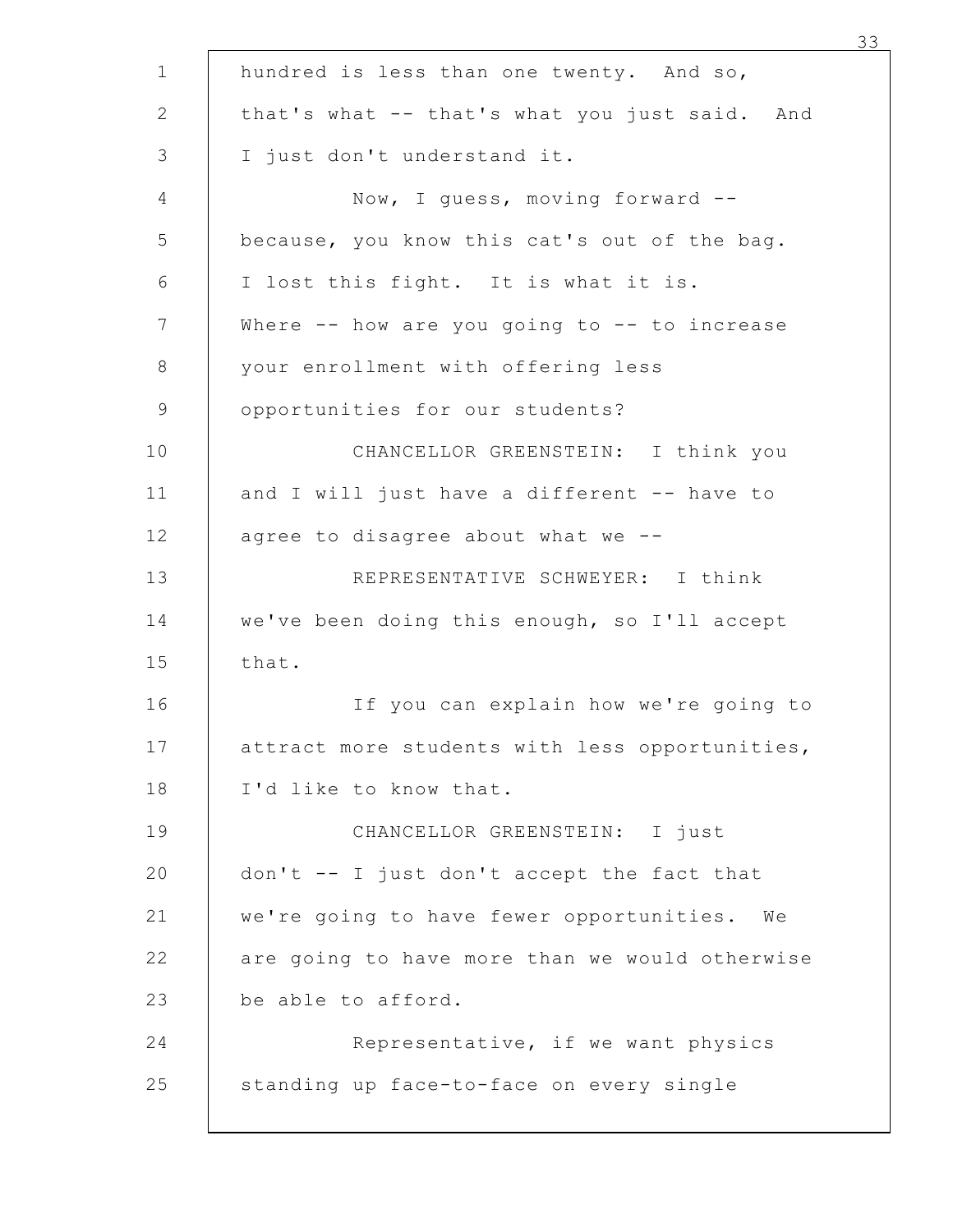| campus, I need to go back and rewrite the      |  |
|------------------------------------------------|--|
| budget ask. Or we could charge students.       |  |
| Should we do that? We're already at 23,000.    |  |
| We're already -- where would you like us to    |  |
| find the resource -- these are your            |  |
| universities. So, really, the question is for  |  |
| you. Are you, as a collective, interested in   |  |
| ensuring that every -- each one of our         |  |
| fourteen universities has the full spate of    |  |
| liberal arts, science, and applied courses?    |  |
| Harvard doesn't do that. Just saying.          |  |
| So -- but if -- we would like to --            |  |
| if that is what you wish to have in your       |  |
| universities, please give us that direction    |  |
| and, of course, the funding envelope to        |  |
| follow. If you'd like me to cost out --        |  |
| REPRESENTATIVE SCHWEYER: Sir --                |  |
| CHANCELLOR GREENSTEIN: -- what it              |  |
| would cost to have physics --                  |  |
| REPRESENTATIVE SCHWEYER: Sir --                |  |
| CHANCELLOR GREENSTEIN: -- standing             |  |
| up on every campus, I can tell you.            |  |
| REPRESENTATIVE SCHWEYER: Sir, all              |  |
| due respect, what I would have liked was a     |  |
| consistent message from you, aside from, We're |  |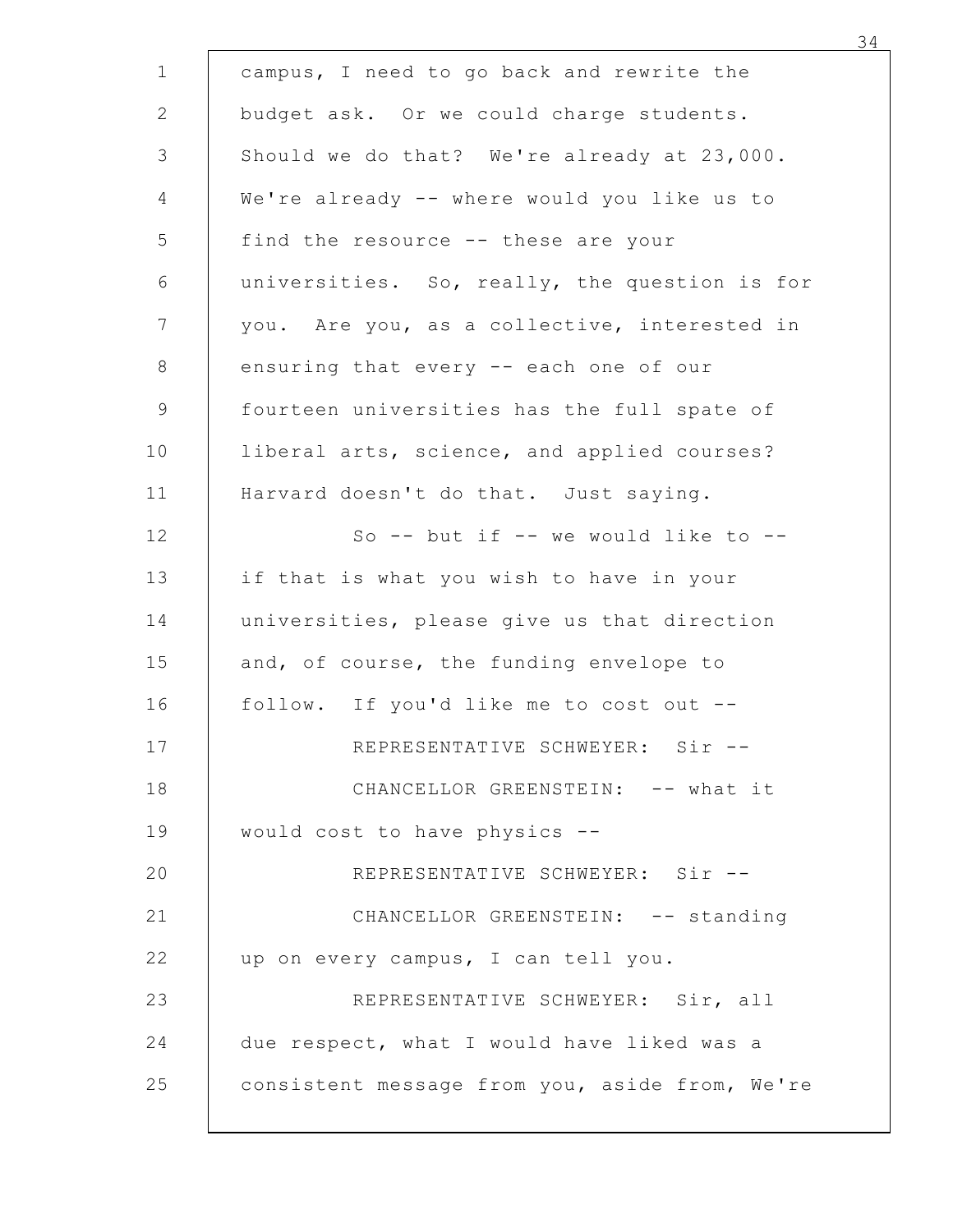| 35                                            |
|-----------------------------------------------|
| closing a couple universities.                |
| CHANCELLOR GREENSTEIN: You have had           |
| that, sir.                                    |
| REPRESENTATIVE SCHWEYER: Okay.                |
| Again, we'll agree to disagree.               |
| Thank you, Mr. Chairman.                      |
| APPROPRIATIONS MAJORITY CHAIRMAN              |
| SAYLOR: We have been joined by Representative |
| Krueger and Representative Mako as well at    |
| this time.                                    |
| And with that, we'll move on to our           |
| next testifier -- or our next questioner is   |
| Representative Torren Ecker.                  |
| REPRESENTATIVE ECKER: Good morning,           |
| Mr. Chancellor. Thanks for being here.        |
| CHANCELLOR GREENSTEIN: Good morning.          |
| REPRESENTATIVE ECKER: Shift gears             |
| and talk about another subject that has been  |
| brought to my attention. And I'm just kind of |
| curious what -- what PASSHE's position is on  |
| this. Are you familiar with the term          |
| "scholarship displacement," the concept?      |
| CHANCELLOR GREENSTEIN: Can you hum a          |
| few bars?                                     |
| REPRESENTATIVE ECKER: Sure, I can.            |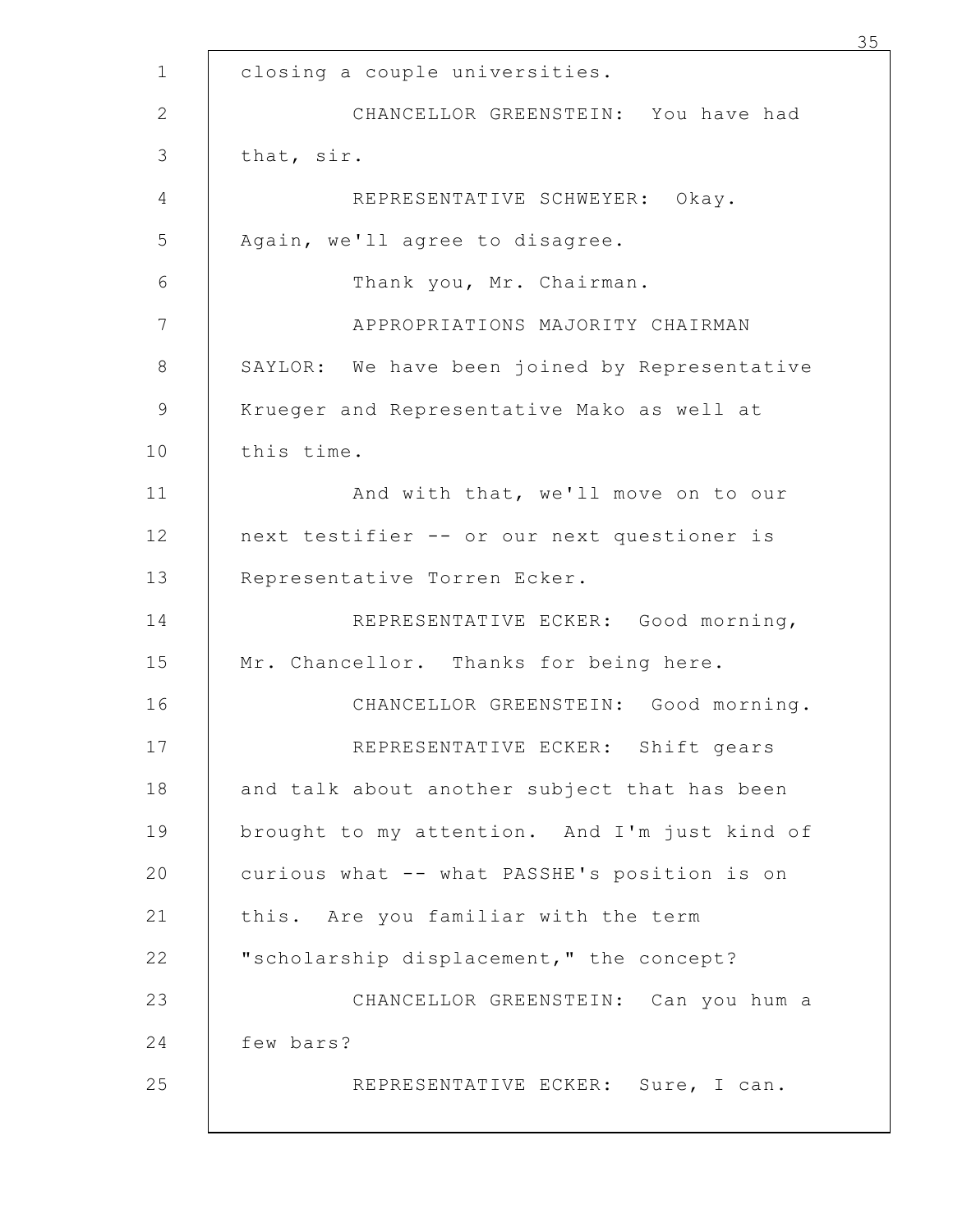| So, essentially, a student gets a private --   |  |
|------------------------------------------------|--|
| gets a financial package from one of your      |  |
| schools.                                       |  |
| CHANCELLOR GREENSTEIN: Yeah.                   |  |
| REPRESENTATIVE ECKER: And then goes            |  |
| out and gets a private scholarship, and        |  |
| there's a reduction, then, of the aid package  |  |
| that comes then from the university.           |  |
| CHANCELLOR GREENSTEIN: Yeah.                   |  |
| REPRESENTATIVE ECKER: Is that                  |  |
| something that the PASSHE schools engage in    |  |
| that you're aware of?                          |  |
| CHANCELLOR GREENSTEIN: So, I -- I --           |  |
| the answer is I don't know.                    |  |
| REPRESENTATIVE ECKER: Okay.                    |  |
| CHANCELLOR GREENSTEIN: Yeah.                   |  |
| REPRESENTATIVE ECKER: Yeah. I'd                |  |
| appreciate if you could try to -- I don't know |  |
| if that's a school-by-school determination or  |  |
| how that works --                              |  |
| CHANCELLOR GREENSTEIN: Yeah.                   |  |
| REPRESENTATIVE ECKER: -- as far as             |  |
| financial aid.                                 |  |
| CHANCELLOR GREENSTEIN: Typically, we           |  |
| try to package students and give them a clear  |  |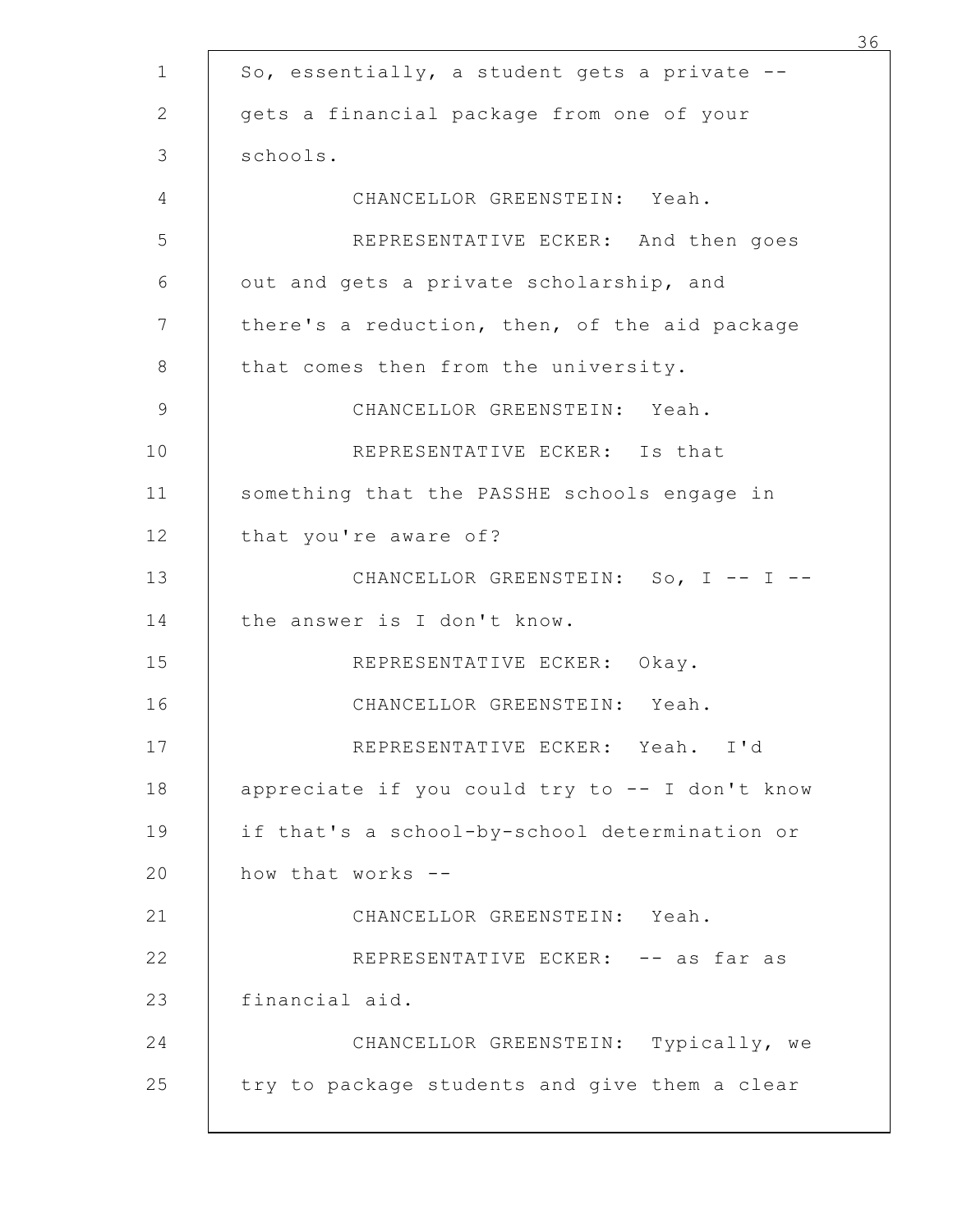| understanding of what their total cost of      |  |
|------------------------------------------------|--|
| attendance will be over a four-year period.    |  |
| REPRESENTATIVE ECKER: Sure.                    |  |
| CHANCELLOR GREENSTEIN: If that makes           |  |
| sense.                                         |  |
| REPRESENTATIVE ECKER: Sure.                    |  |
| CHANCELLOR GREENSTEIN: And it's                |  |
| important for the student, because of          |  |
| predictability in terms of expenditure. So,    |  |
| that's the work we typically try to do.        |  |
| REPRESENTATIVE ECKER: Sure. The                |  |
| reason I ask is, you know, we're obviously     |  |
| talking -- I think it's part of your ask is -- |  |
| is to ask for more aid for students and as     |  |
| part of those financial packages. So, I think  |  |
| it's really important that if students go out  |  |
| and have the will to go out and get their own  |  |
| private scholarships, whatever it may be,      |  |
| whether it's from their high school or from    |  |
| the Rotary Club or whatever --                 |  |
| CHANCELLOR GREENSTEIN: Yeah.                   |  |
| REPRESENTATIVE ECKER: -- that, if              |  |
| they are awarded those scholarships, then      |  |
| their package from XYZ, you know, PASSHE       |  |
| school shouldn't be reduced just because they  |  |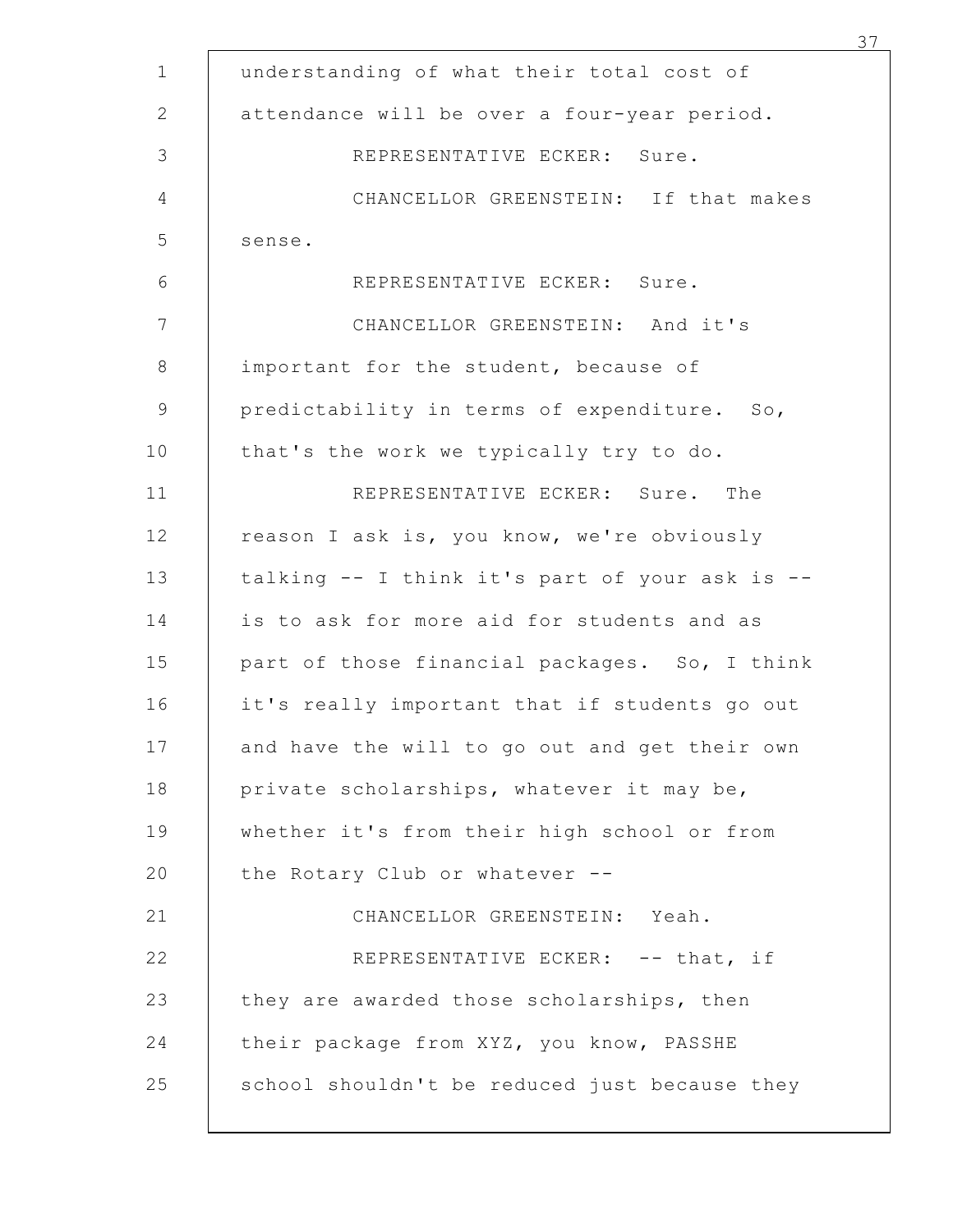| went out and put the work in. |                                                |
|-------------------------------|------------------------------------------------|
|                               | CHANCELLOR GREENSTEIN: Correct. And            |
|                               | many of -- most or many of our scholarships -- |
|                               | and certainly the 200 million that I believe   |
|                               | was proposed in the governor's budget and      |
|                               | certainly that we asked for, would be          |
|                               | considered a last-dollar scholarship. So,      |
|                               | that would mean that you make up the delta     |
|                               | after the student's gone out and got all those |
| other forms of award.         |                                                |
|                               | REPRESENTATIVE ECKER: Okay.                    |
|                               | CHANCELLOR GREENSTEIN: The last                |
|                               | dollar in would be the dollars from the        |
| scholarship funds.            |                                                |
|                               | REPRESENTATIVE ECKER: Excellent.               |
|                               | And like I said, if you could follow up, I'm   |
|                               | going to ask this a lot over the budget        |
|                               | hearings, the various universities that appear |
| for us.                       |                                                |
|                               | So, I appreciate your time and thanks          |
| for being here.               |                                                |
|                               | CHANCELLOR GREENSTEIN: Thanks.                 |
|                               | APPROPRIATIONS MAJORITY CHAIRMAN               |
|                               | SAYLOR: We've also been joined by              |
|                               | Representative Struzzi here in the hearing     |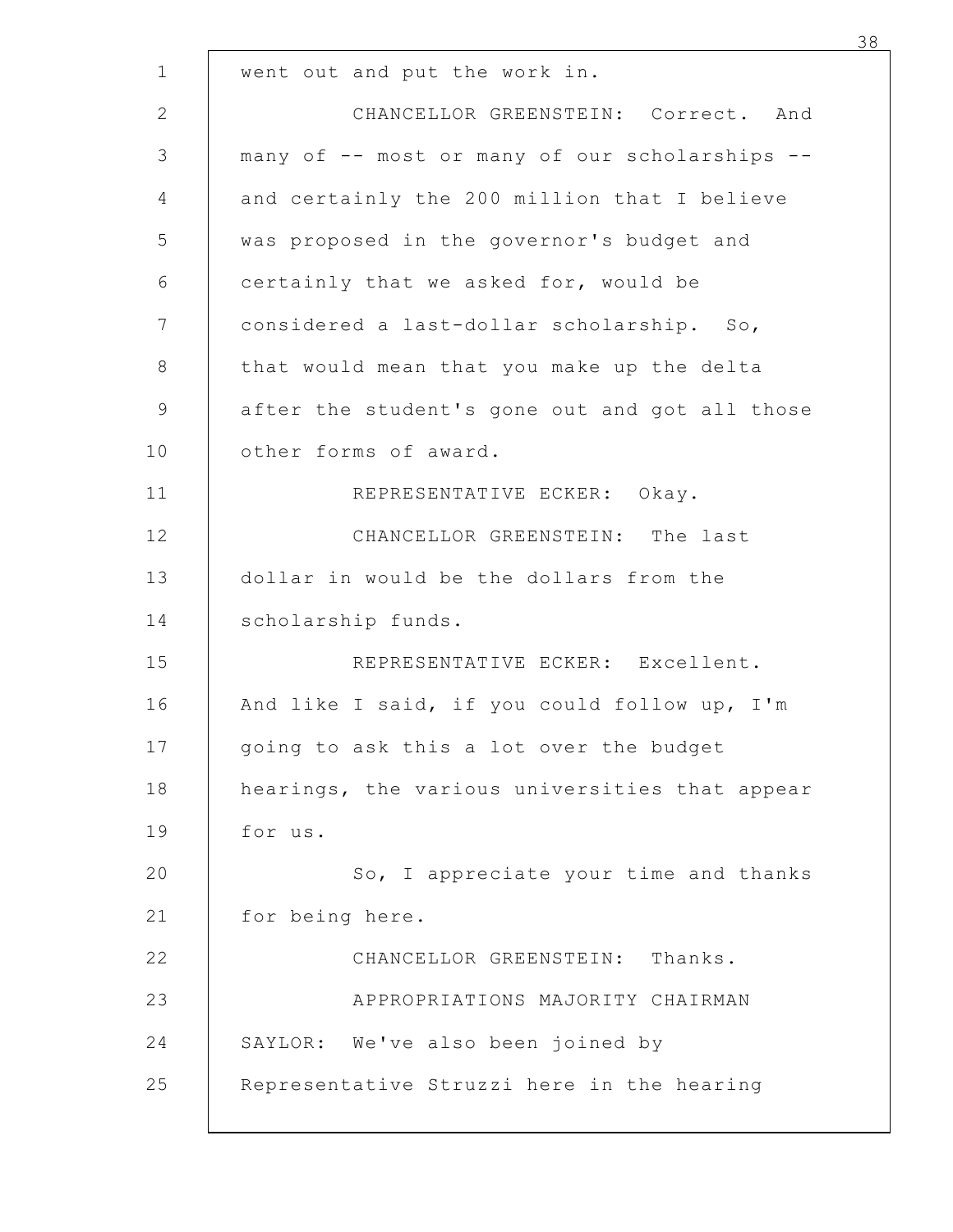| room.     |                                               |
|-----------|-----------------------------------------------|
|           | Next questioner is Representative             |
| Isaacson. |                                               |
|           | REPRESENTATIVE ISAACSON: Thank you.           |
|           | By the way, Representative Kinkead's          |
|           | here also. And Vaughn.                        |
|           | Hello, Chancellor.                            |
|           | CHANCELLOR GREENSTEIN: Good morning.          |
|           | REPRESENTATIVE ISAACSON: Okay. I'm            |
|           | not known for this, but maybe I'll bring the  |
|           | temperature down a little bit in here.        |
|           | And for the information of the                |
|           | Appropriations Committee, on the Education    |
|           | Committee, we have been having a robust       |
|           | discussion with the chancellor over his --    |
|           | over the work and concepts of the community   |
|           | colleges and the PASSHE system working        |
|           | together so that we can have a more cohesive  |
|           | higher education system together. And to --   |
|           | that's going to be where I'm going on my      |
|           | question here.                                |
|           | And I know that you have testified in         |
|           | front of the Education Committee, that you    |
|           | have been working with the community colleges |
|           | with regard to the acceptance of the credits  |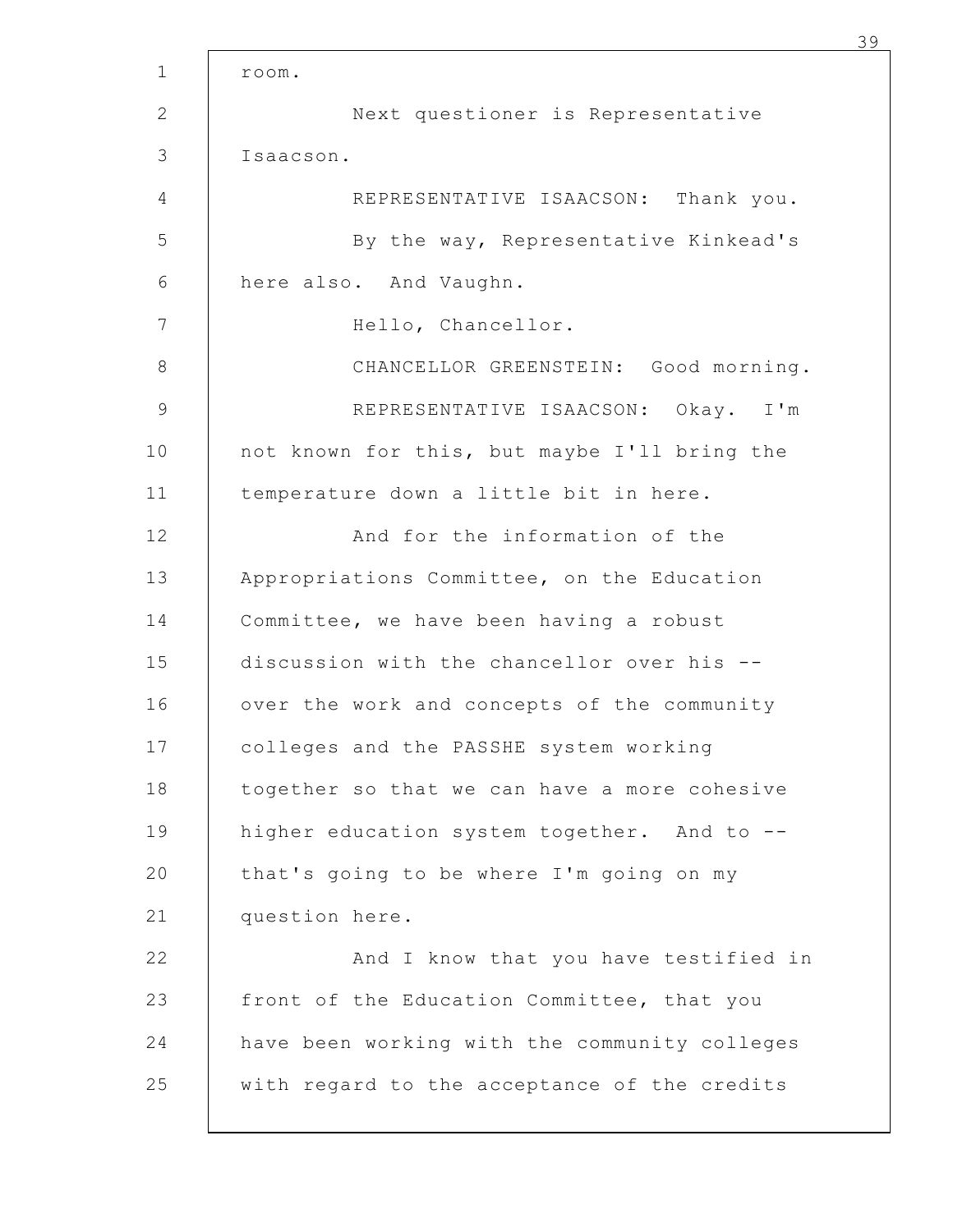| and the transfers, and we're happy to hear<br>that you're working on agreements amongst them<br>so that we can have a cohesive education<br>system, and that is where my question goes,<br>with part of the redesign and maybe a softer<br>way of putting it than Representative Schweyer<br>had.<br>Are you working to make complementary<br>programs and services so that you're not<br>necessarily -- as you're doing your redesigns,<br>so that you're not necessarily competing with<br>our other higher education institutes when<br>you're supposed to hopefully be feeding off |
|----------------------------------------------------------------------------------------------------------------------------------------------------------------------------------------------------------------------------------------------------------------------------------------------------------------------------------------------------------------------------------------------------------------------------------------------------------------------------------------------------------------------------------------------------------------------------------------|
|                                                                                                                                                                                                                                                                                                                                                                                                                                                                                                                                                                                        |
|                                                                                                                                                                                                                                                                                                                                                                                                                                                                                                                                                                                        |
|                                                                                                                                                                                                                                                                                                                                                                                                                                                                                                                                                                                        |
|                                                                                                                                                                                                                                                                                                                                                                                                                                                                                                                                                                                        |
|                                                                                                                                                                                                                                                                                                                                                                                                                                                                                                                                                                                        |
|                                                                                                                                                                                                                                                                                                                                                                                                                                                                                                                                                                                        |
|                                                                                                                                                                                                                                                                                                                                                                                                                                                                                                                                                                                        |
|                                                                                                                                                                                                                                                                                                                                                                                                                                                                                                                                                                                        |
|                                                                                                                                                                                                                                                                                                                                                                                                                                                                                                                                                                                        |
|                                                                                                                                                                                                                                                                                                                                                                                                                                                                                                                                                                                        |
|                                                                                                                                                                                                                                                                                                                                                                                                                                                                                                                                                                                        |
|                                                                                                                                                                                                                                                                                                                                                                                                                                                                                                                                                                                        |
|                                                                                                                                                                                                                                                                                                                                                                                                                                                                                                                                                                                        |
| each other, especially the community colleges?                                                                                                                                                                                                                                                                                                                                                                                                                                                                                                                                         |
| CHANCELLOR GREENSTEIN: So, I think                                                                                                                                                                                                                                                                                                                                                                                                                                                                                                                                                     |
| the answer to that question is yes, but on a                                                                                                                                                                                                                                                                                                                                                                                                                                                                                                                                           |
| one-on-one, bilateral basis. So, for example,                                                                                                                                                                                                                                                                                                                                                                                                                                                                                                                                          |
| HACC, Harrisburg Community College, has just                                                                                                                                                                                                                                                                                                                                                                                                                                                                                                                                           |
| joined with Harrisburg University and                                                                                                                                                                                                                                                                                                                                                                                                                                                                                                                                                  |
| Shippensburg to create a range of programs                                                                                                                                                                                                                                                                                                                                                                                                                                                                                                                                             |
| that satisfy unmet need in supply chain,                                                                                                                                                                                                                                                                                                                                                                                                                                                                                                                                               |
| particularly with respect of supermarkets.                                                                                                                                                                                                                                                                                                                                                                                                                                                                                                                                             |
| So, there's a great example of programmatic                                                                                                                                                                                                                                                                                                                                                                                                                                                                                                                                            |
| alignment.<br>And you'll see that in -- in                                                                                                                                                                                                                                                                                                                                                                                                                                                                                                                                             |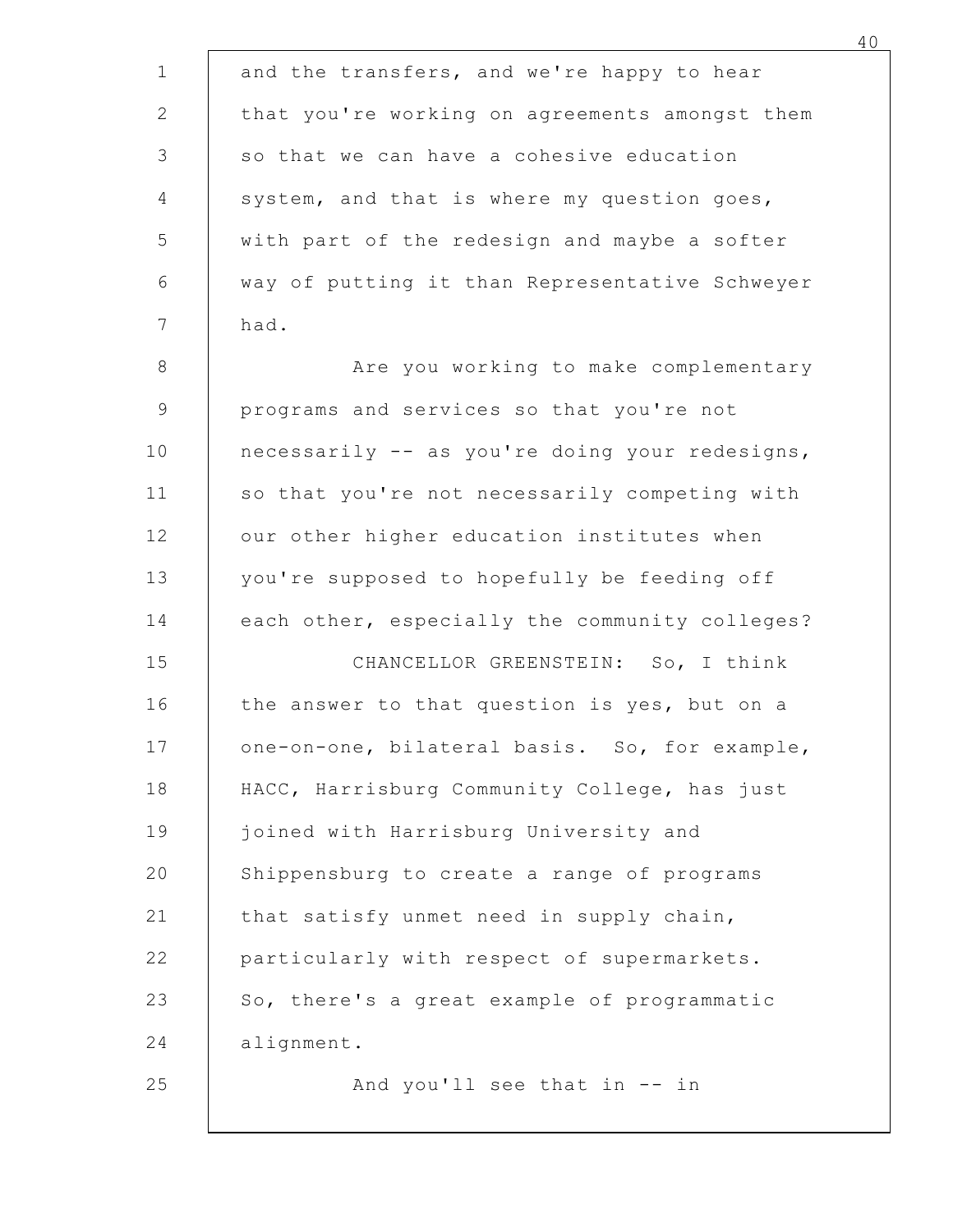| articulation agreements that would be struck                                                |
|---------------------------------------------------------------------------------------------|
| between universities and their -- one of their                                              |
| partner community colleges.                                                                 |
| At the systemic level, the answer is                                                        |
| no. We have unleashed -- our presidents have<br>unleashed themselves, community college and |
|                                                                                             |
| universities, on -- you know, following on<br>from the work on transfer, and they basically |
| ask themselves the question: What else should                                               |
| we be doing?                                                                                |
| And I still look forward to looking                                                         |
| at the result. I mean, I know our presidents                                                |
| are looking at things like reverse transfer,                                                |
| dedicated financial aid for transfer students,                                              |
| advising supports. I don't know whether                                                     |
| academic -- systemic academic program planning                                              |
| is on the cart. I think it would be                                                         |
| challenging insofar as we work as a system.                                                 |
| So, we do academic program planning as a                                                    |
| system, gives us the opportunity to make sure                                               |
| that we're not exiting the last program of X                                                |
| in the system. Our universities work together                                               |
| that to make sure that the complimentary                                                    |
| profile is good.                                                                            |
| The community colleges don't work in                                                        |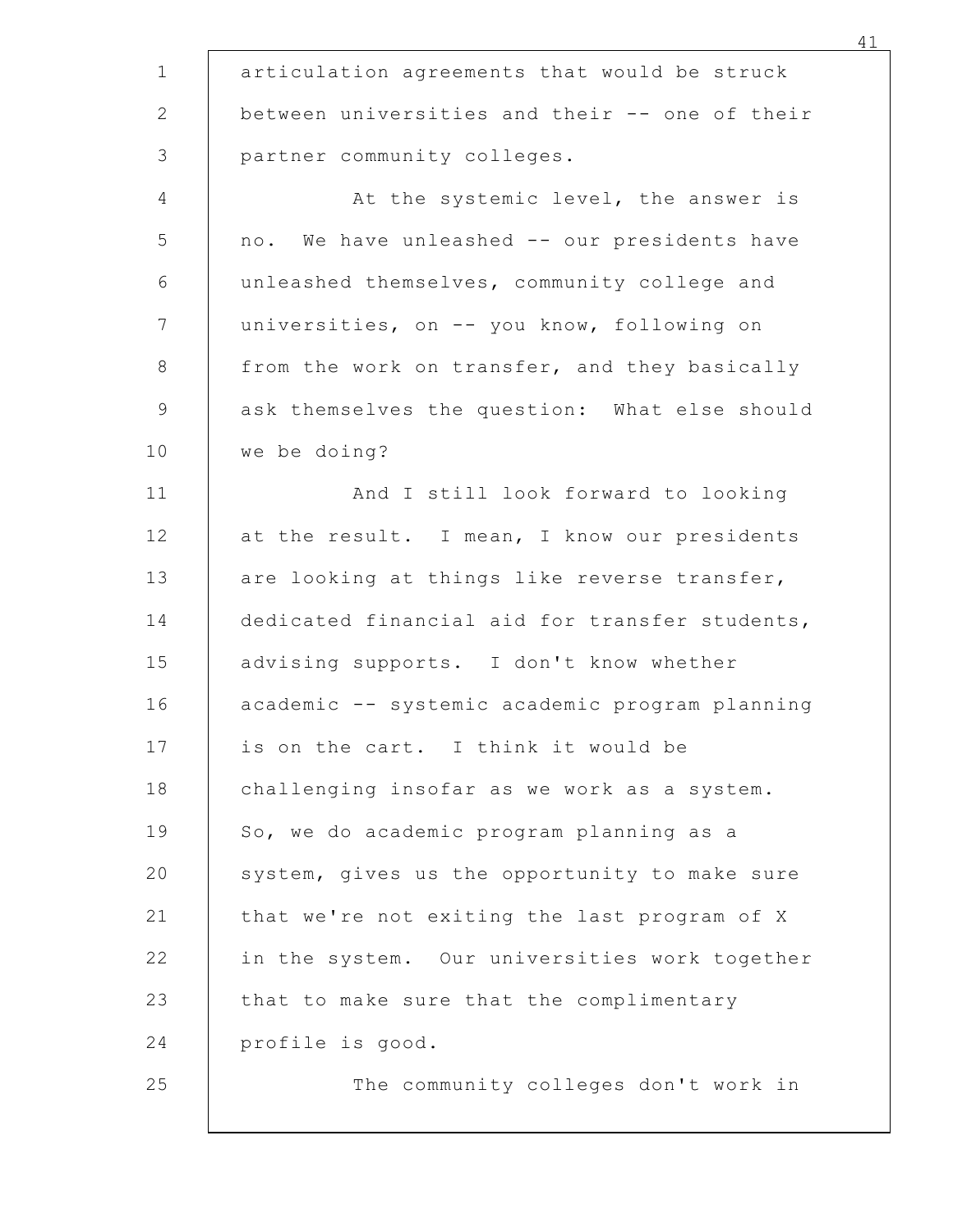|           | that way. They're all independent of one       |
|-----------|------------------------------------------------|
|           | another. But there's certainly room for --     |
|           | there's certainly opportunity in that          |
| corridor. |                                                |
|           | REPRESENTATIVE ISAACSON: Okay. And             |
|           | I'm not going to take too much time on this.   |
|           | I just want to -- so, you're working           |
|           | individually, each -- the community colleges   |
|           | are working with the PASSHE system college     |
|           | that are in their region, should we say?       |
|           | CHANCELLOR GREENSTEIN: Correct.                |
|           | REPRESENTATIVE ISAACSON: And so,               |
|           | it's not going to be system wide on either     |
|           | scale. But you're going to continue working    |
|           | together, because it's going to be extremely   |
|           | important if we go down this discussion path   |
|           | that the governor has gone down again with     |
|           | regard to the scholarship programs, and your   |
|           | programming and competing for students and the |
|           | scholarships that's created --                 |
|           | CHANCELLOR GREENSTEIN: Yeah. And               |
| $I - -$   |                                                |
|           | REPRESENTATIVE ISAACSON: -- because            |
|           | both your students and the community college   |
|           | students, according to his proposal, would be  |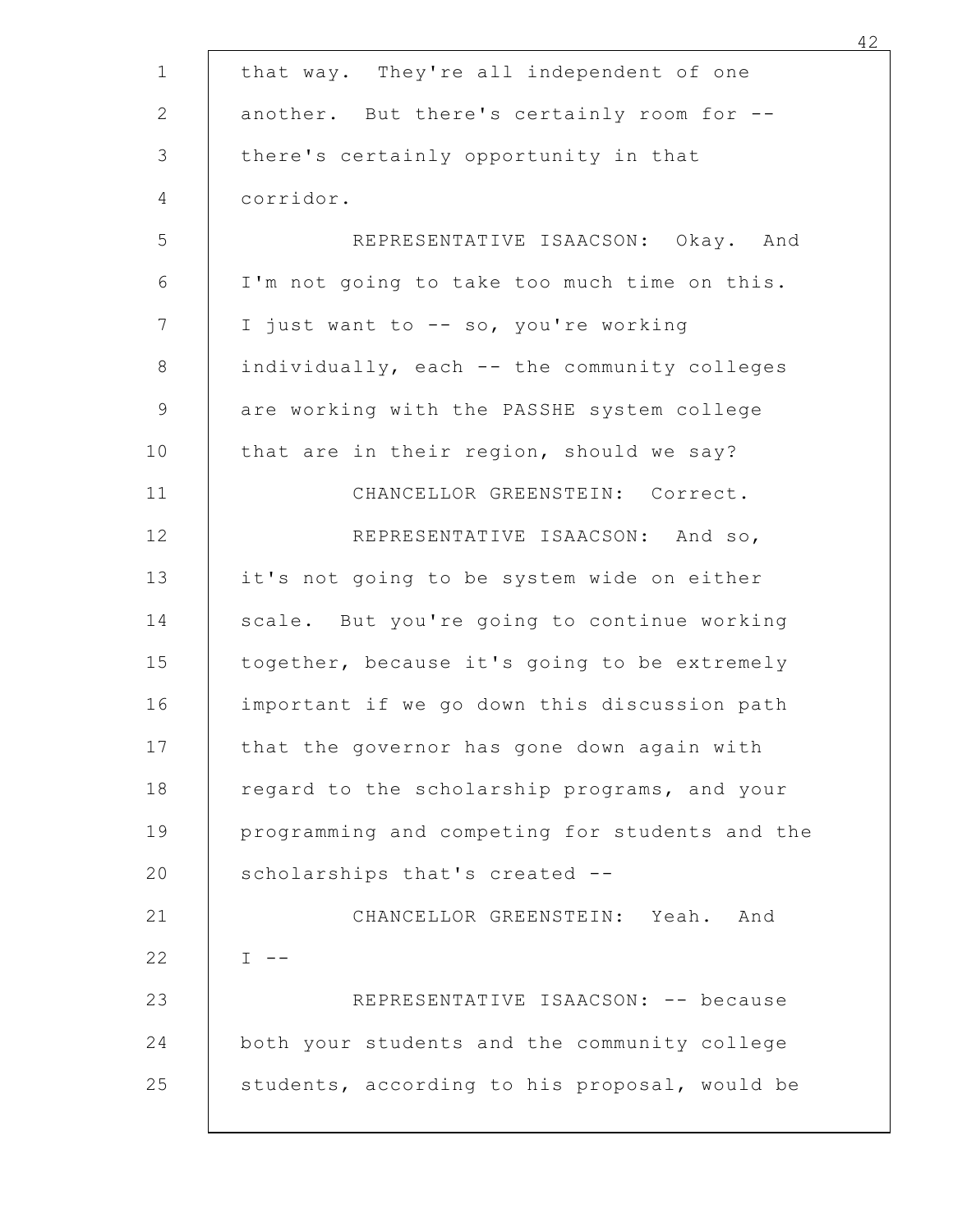| eligible for these scholarships. And we        |  |
|------------------------------------------------|--|
| certainly -- again, we don't need community    |  |
| colleges and PASSHE trying to take each other  |  |
| apart looking for their student base.          |  |
| CHANCELLOR GREENSTEIN: Yeah. And               |  |
| just for edification, I would say that the     |  |
| competing -- competition narrative is way      |  |
| overplayed, probably, in the state. It's --    |  |
| some places it is appropriate. And the reason  |  |
| I say that -- and there is areas where there   |  |
| is competition. The reason I say that is, in   |  |
| workforce areas where there is need -- health  |  |
| care -- the need is huge. It is way beyond     |  |
| the need of any of us to fill in the short     |  |
| term. Right?                                   |  |
| So, really, what we're talking about           |  |
| is alignment and in key areas. That's one of   |  |
| them. IT's probably another. Actually,         |  |
| agribusiness, supply chain. It's all over the  |  |
| place. You know, it's all hands to the pump    |  |
| because the gaps are so big.                   |  |
| REPRESENTATIVE ISAACSON: Well, I               |  |
| understand that. And, certainly, we, as the    |  |
| funders and the overseers, we don't want       |  |
| necessarily you two trying to cannibalize each |  |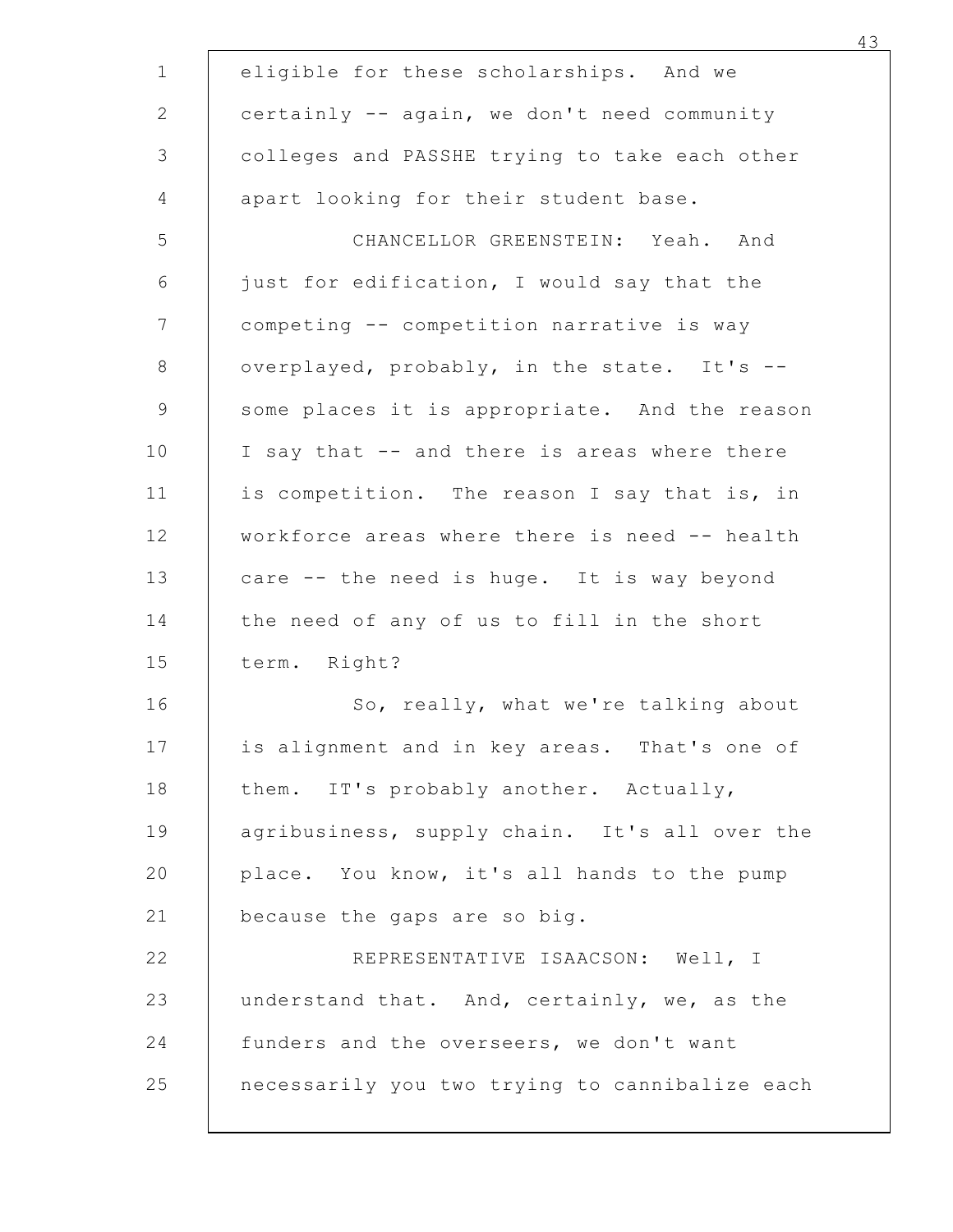| other.        | So, work together.                             |
|---------------|------------------------------------------------|
|               | Thank you.                                     |
|               | CHANCELLOR GREENSTEIN: Thank you.              |
|               | APPROPRIATIONS MAJORITY CHAIRMAN               |
| SAYLOR:       | Our next questioner is Representative          |
| James.        |                                                |
|               | REPRESENTATIVE JAMES: Thank you,               |
| Mr. Chairman. |                                                |
|               | Welcome, Chancellor.                           |
|               | CHANCELLOR GREENSTEIN: Good morning.           |
|               | REPRESENTATIVE JAMES: I would like             |
|               | to ask for two updates, very briefly. The      |
|               | first softball is, the last time we talked,    |
|               | there was an opportunity, perhaps, to sell the |
|               | Dixon University headquarters building. I'd    |
|               | like an update status on that, please.         |
|               | CHANCELLOR GREENSTEIN: Well, I can             |
|               | tell you that I had to clear out my office.    |
|               | So, we expect it to be sold. We expect the     |
|               | contract to be signed and the building sold    |
|               | within the next six weeks.                     |
|               | REPRESENTATIVE JAMES: From what spot           |
|               | will the system operate following that sale?   |
|               | CHANCELLOR GREENSTEIN: So, I am in             |
|               | my daughter's bedroom. We have a property out  |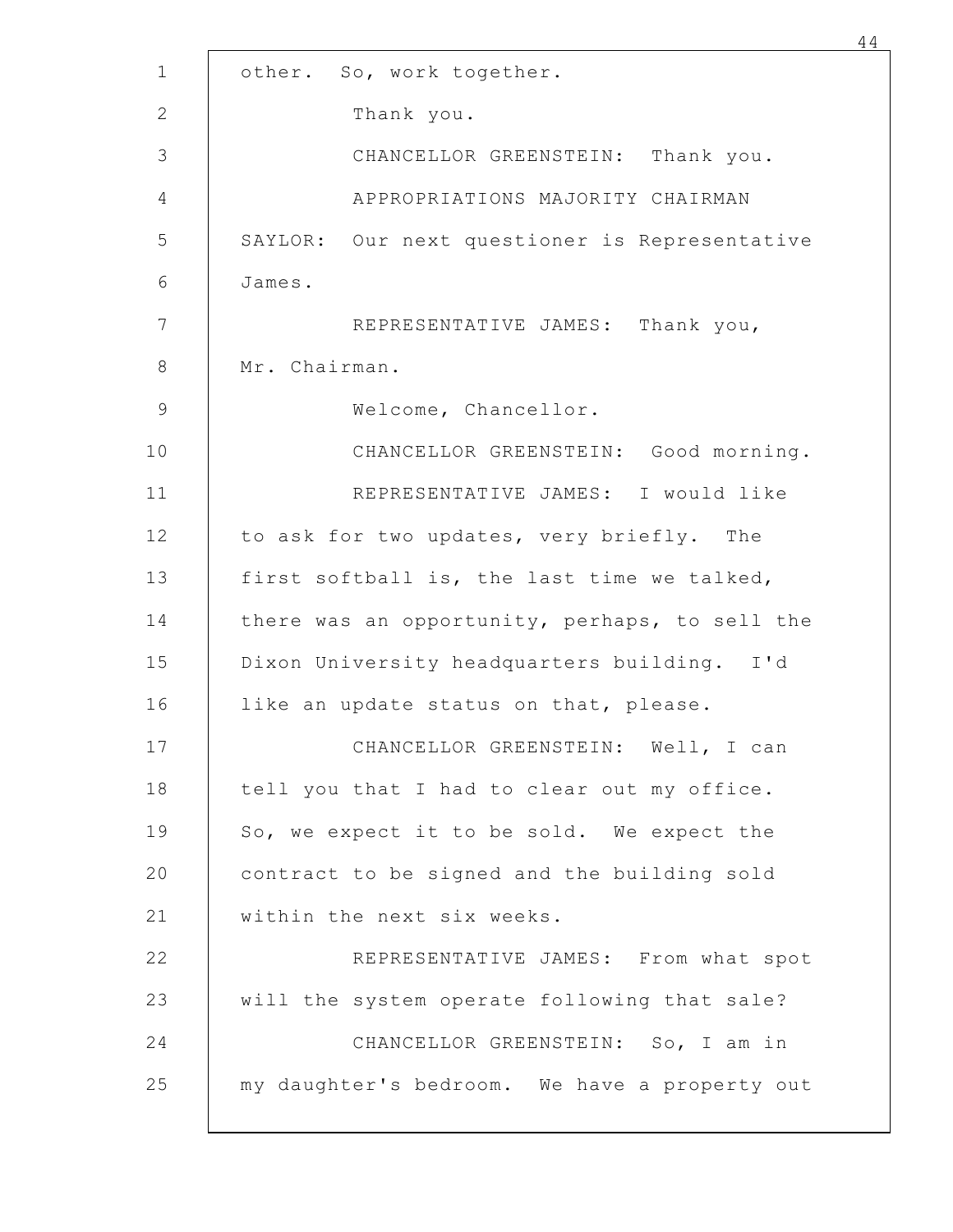| on Vartan Way, which is a leased property, and                                        |
|---------------------------------------------------------------------------------------|
| that will satisfy our needs for quite some                                            |
| time, until the lease expires. And if it's                                            |
| not renewed, we're already looking for<br>alternative accommodations, hotel space, et |
| cetera, for -- for staff who -- who need it,                                          |
| and, obviously, to be able to host the board                                          |
| and do whatever else we need to do in                                                 |
| Harrisburg. But we've virtually now moved                                             |
| completely remote.                                                                    |
| REPRESENTATIVE JAMES: Okay. Thank                                                     |
| you. Congratulations.                                                                 |
| I'm a product of the system. For a                                                    |
| long time, I felt eventually it was going to                                          |
| be difficult, at fourteen different                                                   |
| universities, to offer all things to all                                              |
| people, which is something we've been                                                 |
| discussing again this morning.                                                        |
| So, another status update, if you                                                     |
| would please, on the continuum of coordinating                                        |
| across the system, whatever classes we're                                             |
| going -- whatever curriculum we're going to                                           |
| offer, about how close are we to completion of                                        |
| that coordination?                                                                    |
| CHANCELLOR GREENSTEIN: So, program                                                    |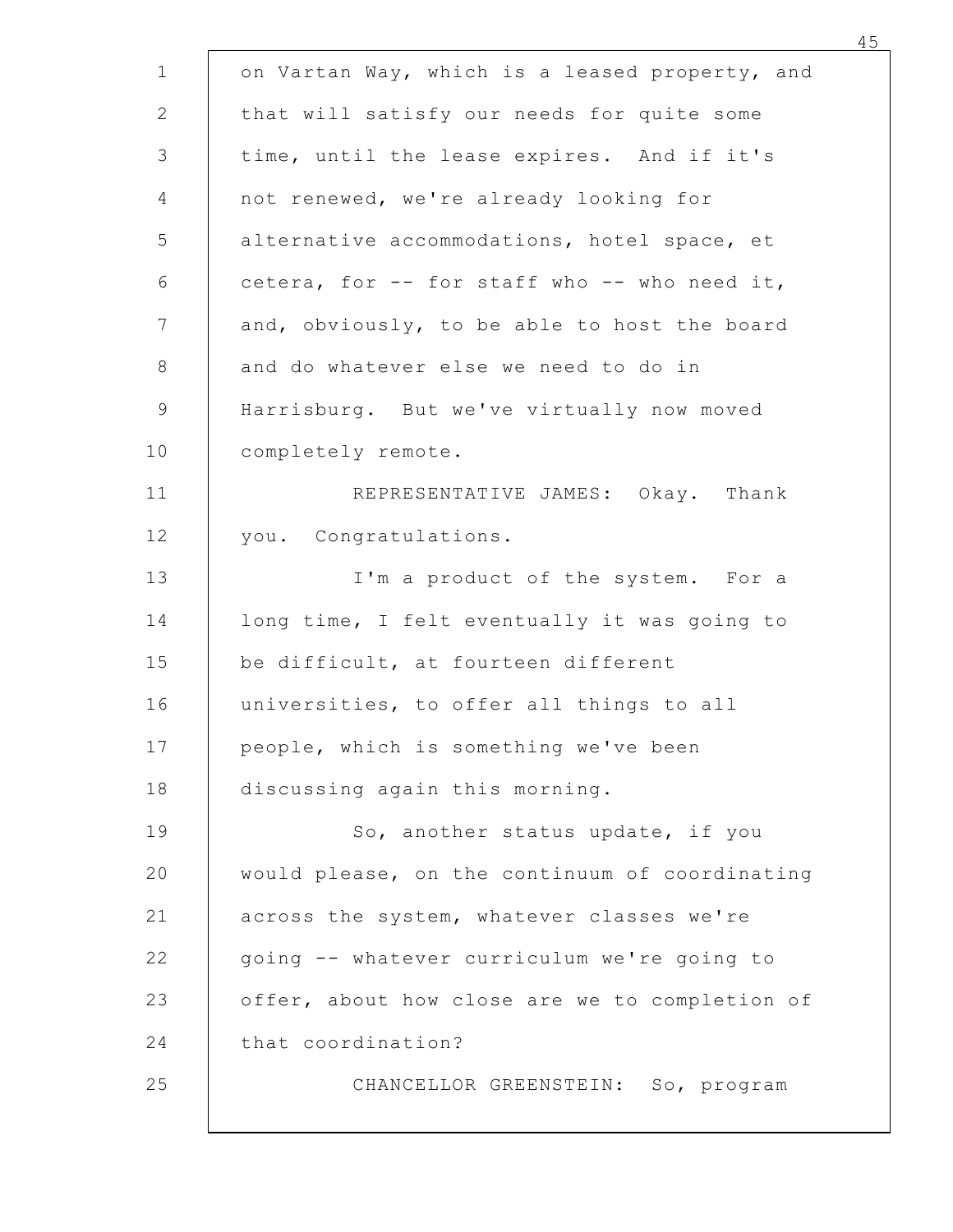| planning is -- so, program planning is never  |  |
|-----------------------------------------------|--|
| done. We're always evolving. You need us to   |  |
| evolve. We can't imagine what new subject     |  |
| areas we're going to be having to go into in  |  |
| order to satisfy student and employer demand  |  |
| in the future. And as a consequence, we're    |  |
| always also rolling out of programs which no  |  |
| longer meet anybody's needs. That is part of  |  |
| life and higher education. Some people don't  |  |
| like it. And it's just a pragmatic part --    |  |
| it's a part of our reality.                   |  |
| So, where we've been focused is in            |  |
| putting in place the infrastructure that      |  |
| enables students from one university to have  |  |
| access to courses at another. We've just made |  |
| a significant investment in the systems       |  |
| environment that will enable that to happen.  |  |
| It's single-student information system that   |  |
| will allow students to seek courses that are  |  |
| available to them, to take those courses, et  |  |
| cetera, and then to receive credits, should   |  |
| they complete their course as they expect to. |  |
| So, that is now underway. Completion          |  |
| is 2025. The first live instantiation will be |  |
| our integrated entities in 2022-'3, and then  |  |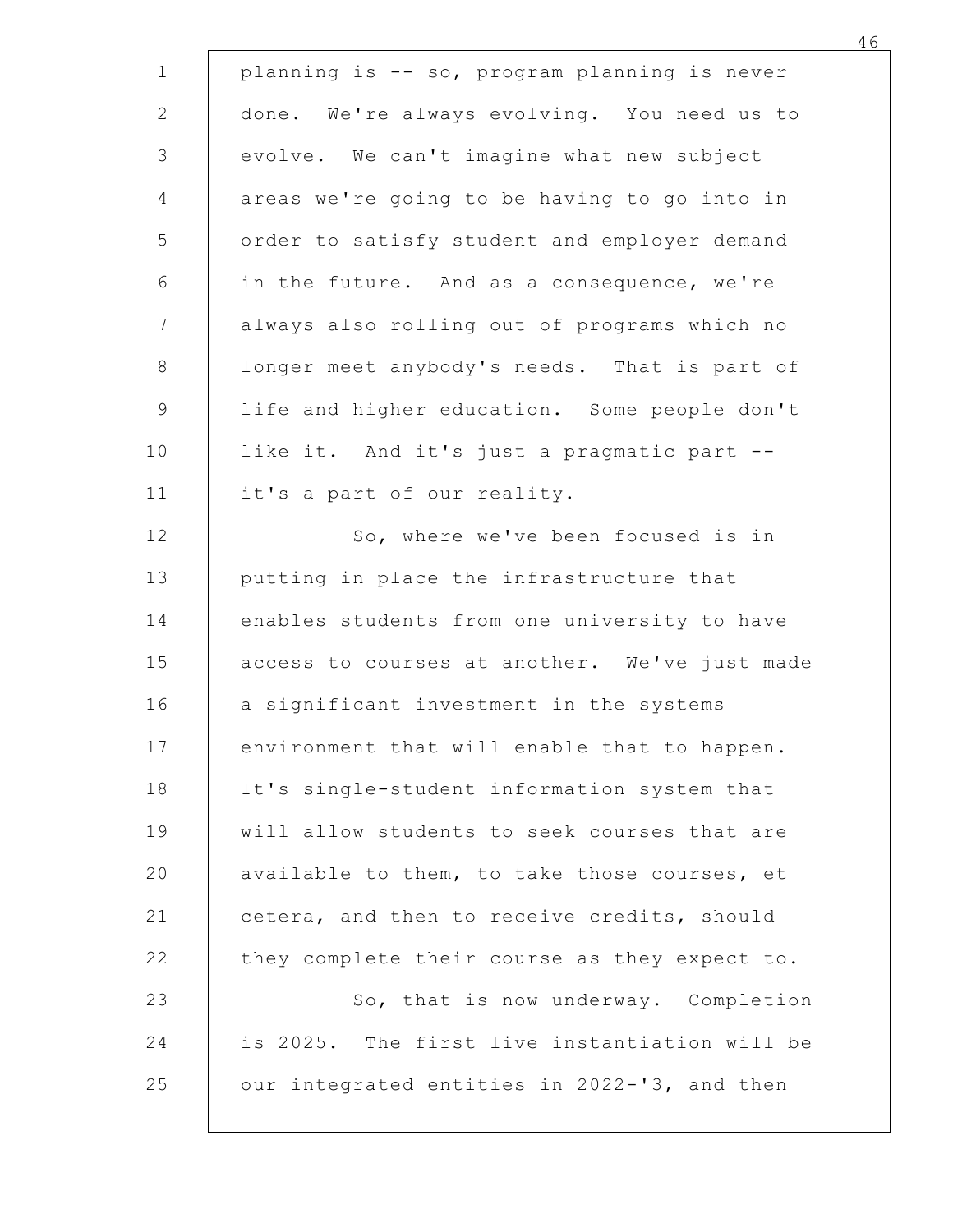|         | the whole system will be up and running across |
|---------|------------------------------------------------|
|         | the universities by 2025. That's the system    |
| side.   |                                                |
|         | On the programming side, our provosts          |
|         | work together constantly to review each        |
|         | other's program complement, program            |
|         | footprints, advise, ensure that we have a      |
|         | complement which is appropriate for the        |
|         | region, for the universities themselves, but   |
|         | that works also across the system. We have     |
|         | those -- we try to iron out unnecessary        |
|         | competition and redundancy to the best -- and  |
|         | I would say that on that program planning and  |
|         | decision making, we're probably there.         |
|         | REPRESENTATIVE JAMES: Okay. Great              |
| answer. |                                                |
|         | Thank you so much.                             |
|         | APPROPRIATIONS MAJORITY CHAIRMAN               |
|         | SAYLOR: Next questioner is Representative      |
| Ciresi. |                                                |
|         | REPRESENTATIVE CIRESI: Thank you,              |
|         | Chancellor. Good to see you here today. Last   |
|         | time it was virtually, I know.                 |
|         | So, I have two questions. One is a             |
|         | little bit of a concern. I read the article    |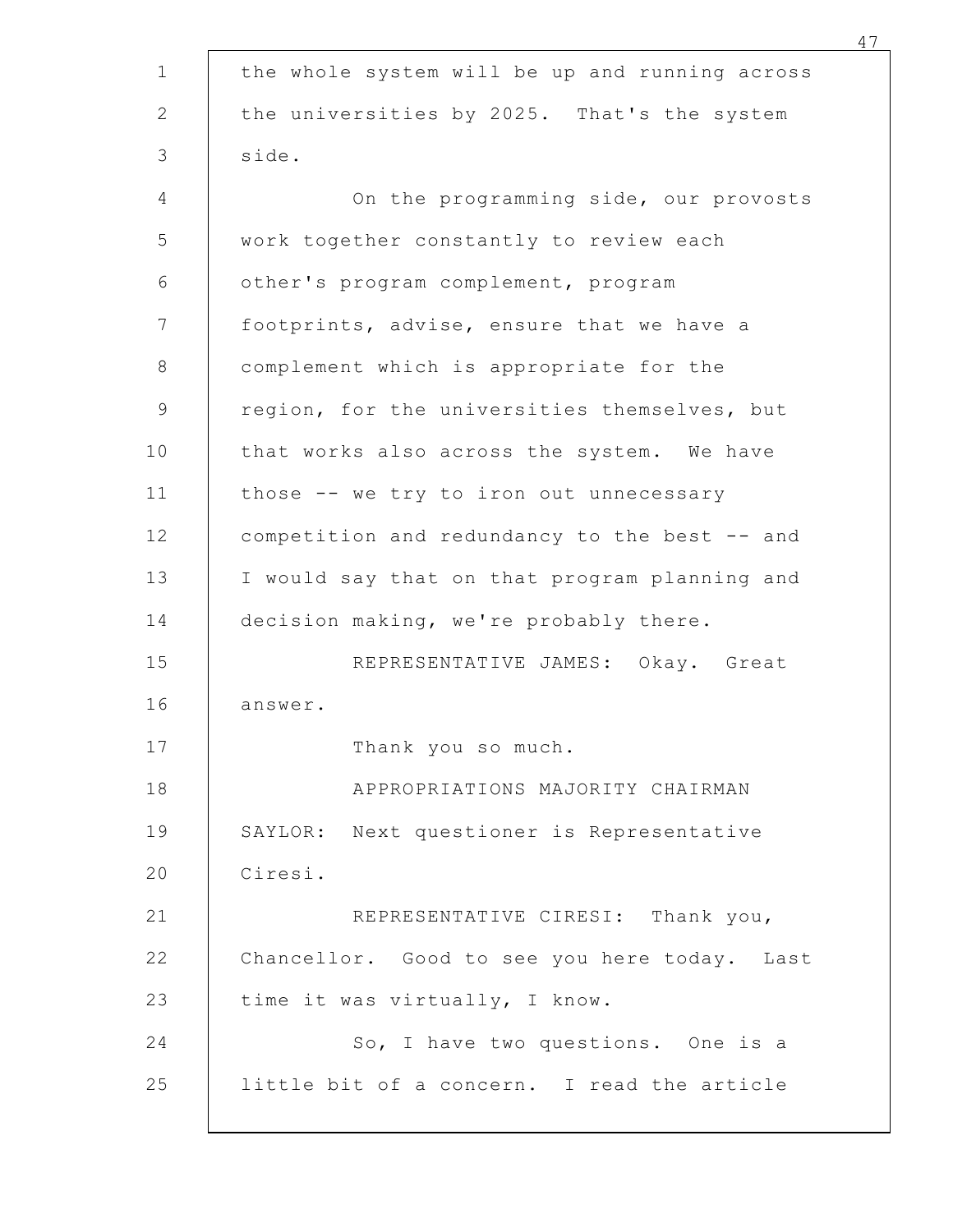| about Lock Haven reducing the music program.   |  |
|------------------------------------------------|--|
| And what was profound to me was the            |  |
| elimination of a program in the field that I   |  |
| grew up in and the field I went to school for, |  |
| the Steinway program. Steinway is, if not the  |  |
| premiere in America, the premiere in the world |  |
| piano. And when you're a Steinway-designated   |  |
| school, the enrollment, if it's marketed as a  |  |
| Steinway-designated school, could be           |  |
| profoundly higher than a school that's not.    |  |
| And if anyone is not familiar with             |  |
| what a Steinway is, it's like having a Toyota  |  |
| or having a Rolls Royce. The Steinway pianos   |  |
| are in Juilliard, everywhere in the world that |  |
| is anything in music has a Steinway program.   |  |
| So, I was a little upset to see not            |  |
| only was the program eliminated, and maybe     |  |
| through the lack of attendance, but even where |  |
| some of those pianos ended up going, rather    |  |
| than all into the university system. It's      |  |
| nice that we gave one to an elementary school, |  |
| but the value of a Steinway, when we're        |  |
| talking about money, I think that was a        |  |
| mistake on behalf of what went on there.       |  |
| So, I just would like to know about            |  |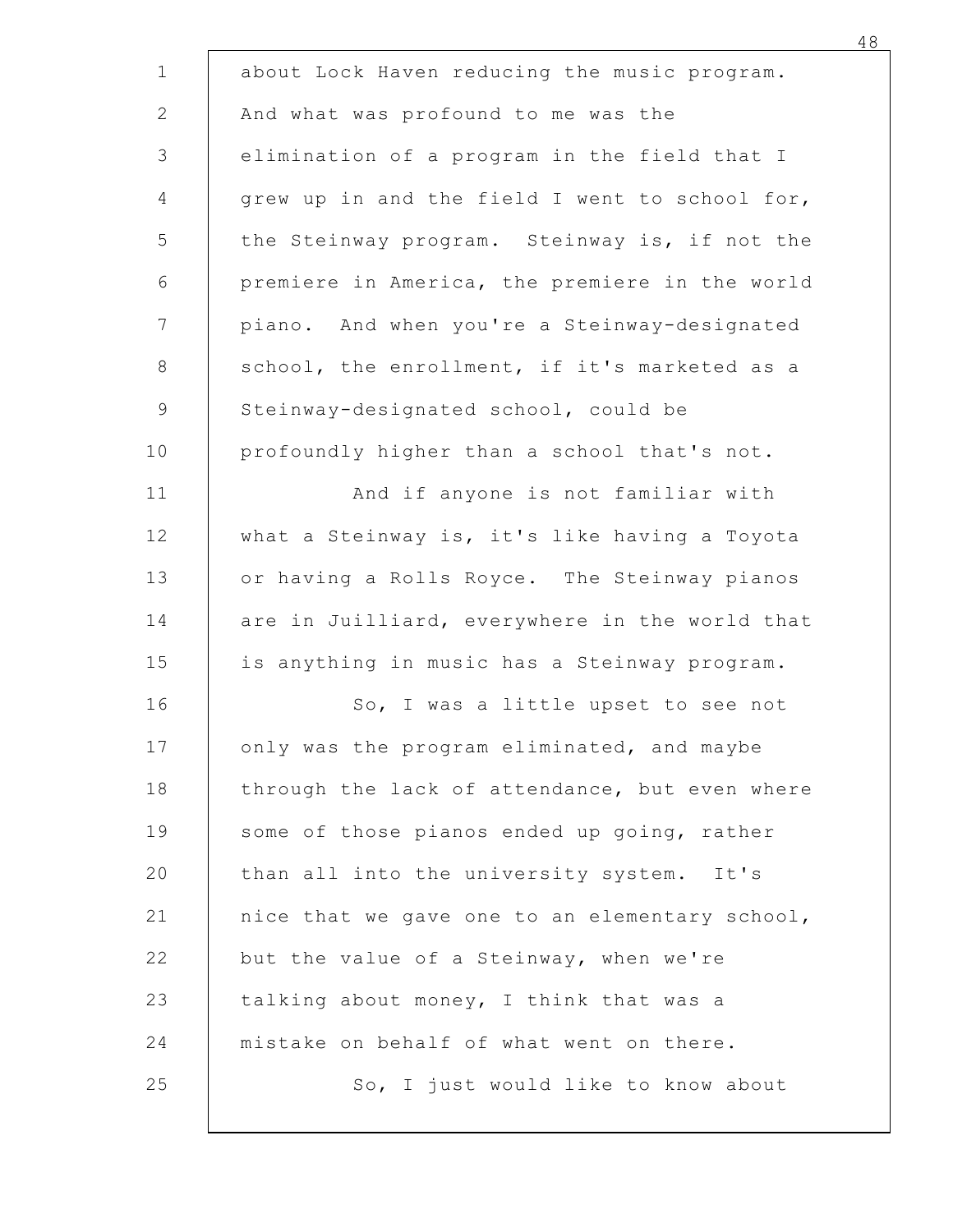| where those pianos ended up. This may not be  |  |
|-----------------------------------------------|--|
| one of the bigger questions, then I'll get to |  |
| another question. But can you just address    |  |
| that?                                         |  |
| CHANCELLOR GREENSTEIN: Yeah. I                |  |
| think several were distributed to schools     |  |
| within the system, and then, of course, the   |  |
| article picked up the ones that were          |  |
| distributed outside the system.               |  |
| REPRESENTATIVE CIRESI: Do we know             |  |
| the value of those?                           |  |
| CHANCELLOR GREENSTEIN: I do not.              |  |
| REPRESENTATIVE CIRESI: Some of those          |  |
| could be in the hundreds of thousands.        |  |
| CHANCELLOR GREENSTEIN: Yeah. I do             |  |
| not.                                          |  |
| REPRESENTATIVE CIRESI: The other              |  |
| question gets to the Steinway issue, I guess, |  |
| and I've hammered you on this one, and you    |  |
| know it: marketing.                           |  |
| When I look at the name of what's             |  |
| being proposed, Pennsylvania Western          |  |
| University, Pennsylvania Eastern University.  |  |
| We are one Pennsylvania. So, I'm confused by  |  |
| why we would -- wouldn't just be Pennsylvania |  |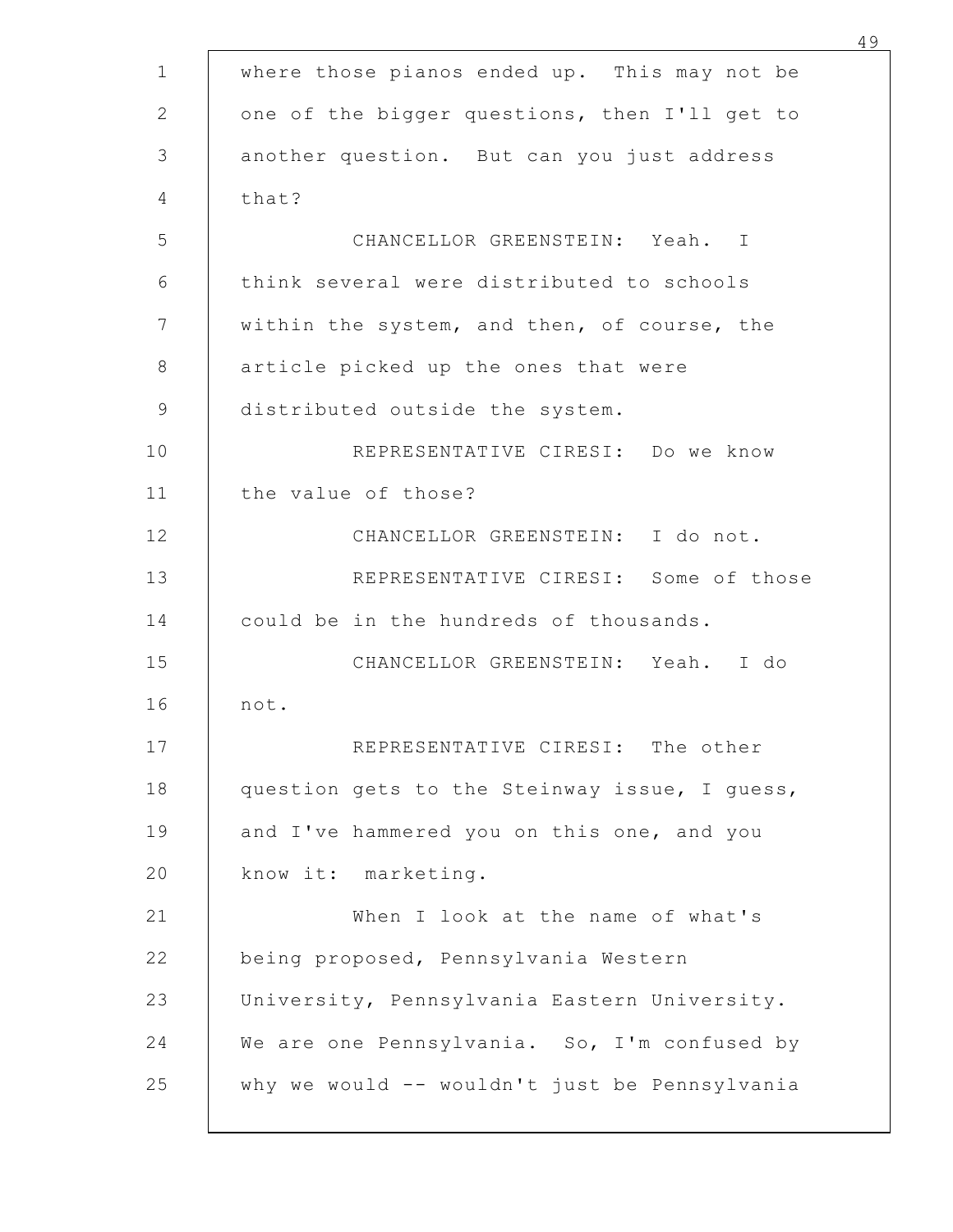| University of West Chester, Pennsylvania                                               |  |
|----------------------------------------------------------------------------------------|--|
| University of Edinboro, why we have the west                                           |  |
| and the east that we're putting in the title.                                          |  |
| Because, from a marketing standpoint, if we're                                         |  |
| going to brand everything, the one name,                                               |  |
| SUNY -- which you refer to all the time, it's                                          |  |
| not SUNY north, east, west, or south, it's                                             |  |
| just SUNY New York -- why we aren't sticking<br>with one name across the Commonwealth. |  |
|                                                                                        |  |
| CHANCELLOR GREENSTEIN: So, statute,<br>Act 188, requires all of us -- all of our       |  |
| universities to include the university --                                              |  |
| "University of Pennsylvania" in their title.                                           |  |
| So, by statute, that's required. It does                                               |  |
| not -- we are not required to market under                                             |  |
| those names, and over time, that's where                                               |  |
| you've seen the variation.                                                             |  |
| So, West Chester University describes                                                  |  |
| itself in its market as West Chester                                                   |  |
| University. Its formal title is West Chester                                           |  |
| University of Pennsylvania. IUP integrates                                             |  |
| the University of Pennsylvania into its title.                                         |  |
| So, the variation has emerged over --                                                  |  |
| historically.                                                                          |  |
| Thing one, why aren't we marketing                                                     |  |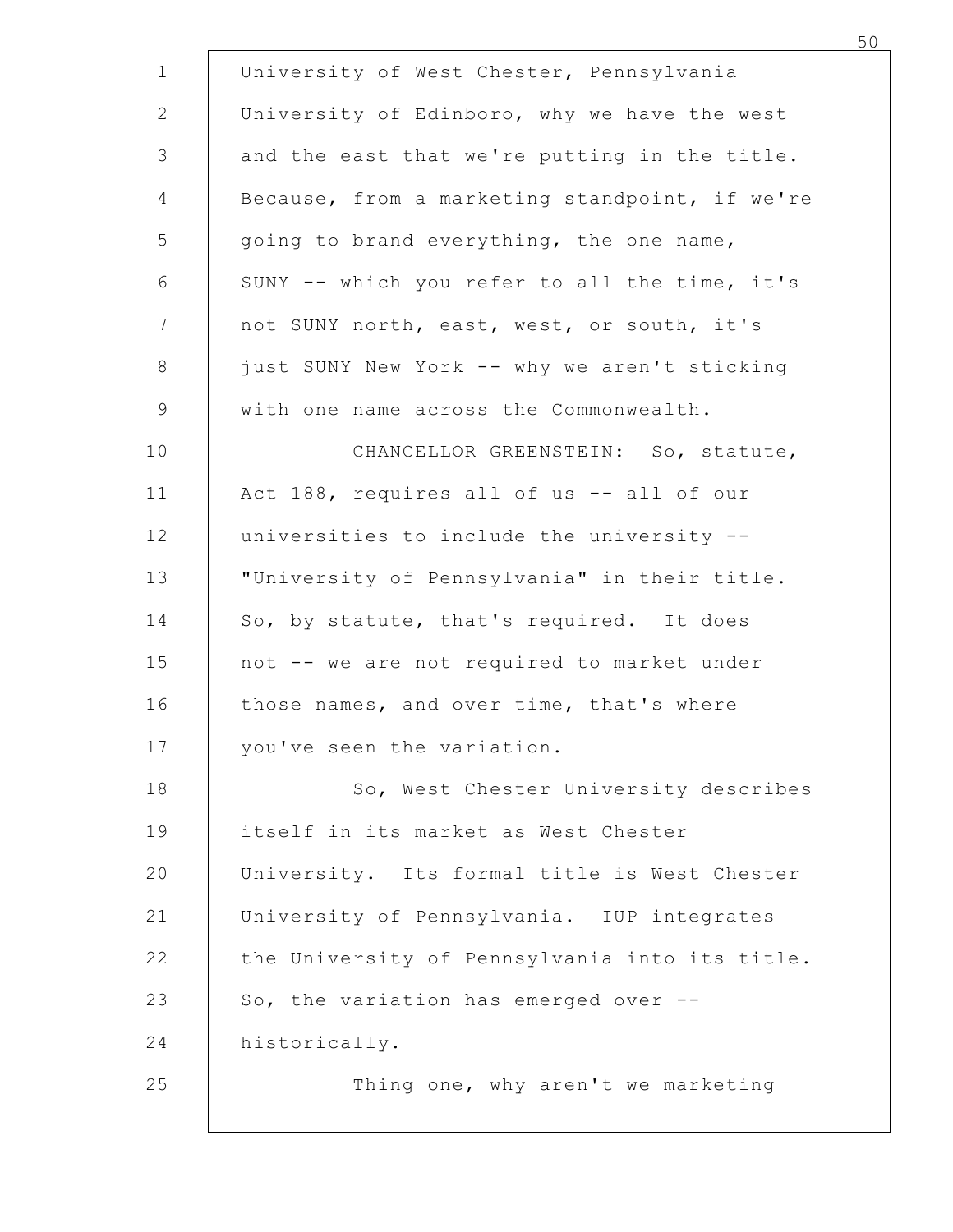| the system? It's interesting. There's a        |
|------------------------------------------------|
| number -- it's an area of interest, I'll say   |
| it that way, that we're looking at. And        |
| there's a number of points of view. I'll give  |
| you two. So, one of them is, we should have a  |
| SUNY-like brand, and we should go out and      |
| build that brand. And then universities could  |
| affiliate with it and build on it.             |
| The other point of view is, there is           |
| no brand, and brands are expensive to build,   |
| and every dollar we spend building a brand     |
| that doesn't exist is a dollar taken away from |
| a university that would be using it in         |
| enrollment management.                         |
| REPRESENTATIVE CIRESI: Chicken or              |
| the egg.                                       |
| CHANCELLOR GREENSTEIN: Chicken or              |
| the egg.                                       |
| So, where we're proceeding is to --            |
| and, really, these hearings are critical -- to |
| help to redefine the power of public higher    |
| education and associate Pennsylvania State     |
| System and its universities with public higher |
| education as the affordable bridge to          |
| opportunity that works. Right? That's not      |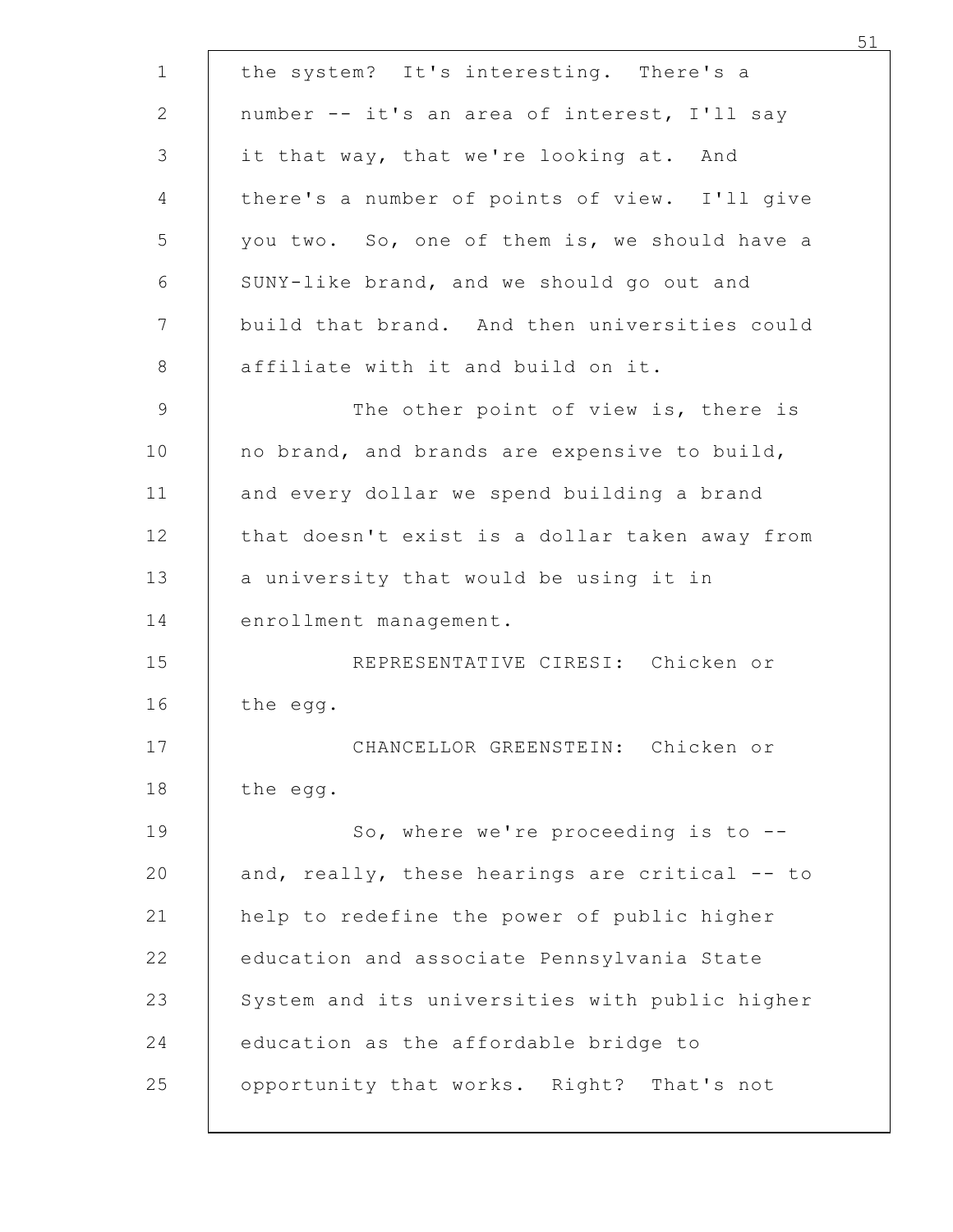| the tag line. I didn't make that up and we     |
|------------------------------------------------|
| didn't -- I mean, I just made that up. But     |
| that's where we're going is to really think    |
| about the branding and advocacy together.      |
| REPRESENTATIVE CIRESI: Well, and I             |
| applaud that idea. What my issue is, is that,  |
| under one of these statements that you had     |
| here, it says: New university name, the new    |
| university of west would be Pennsylvania       |
| Western University of California, Edinboro,    |
| Clarion. Why wouldn't it just be Pennsylvania  |
| University at Edinboro, at West Chester, at    |
| Bloomsburg? Why do we have to have the "west"  |
| part in there or the "east" part? Why can't    |
| we brand it under just one name?               |
| CHANCELLOR GREENSTEIN: So, Penn West           |
| was in a unique set of circumstances,          |
| different in the northeast. So, Penn West was  |
| going to operate at each of its universities:  |
| Edinboro, Clarion, and Cal. They have market   |
| value. They have brand in their regions and    |
| statewide and elsewhere. So, they want to      |
| retain that. But they also are building a      |
| singular and integrated online -- fully online |
| program which has no name. So, they needed --  |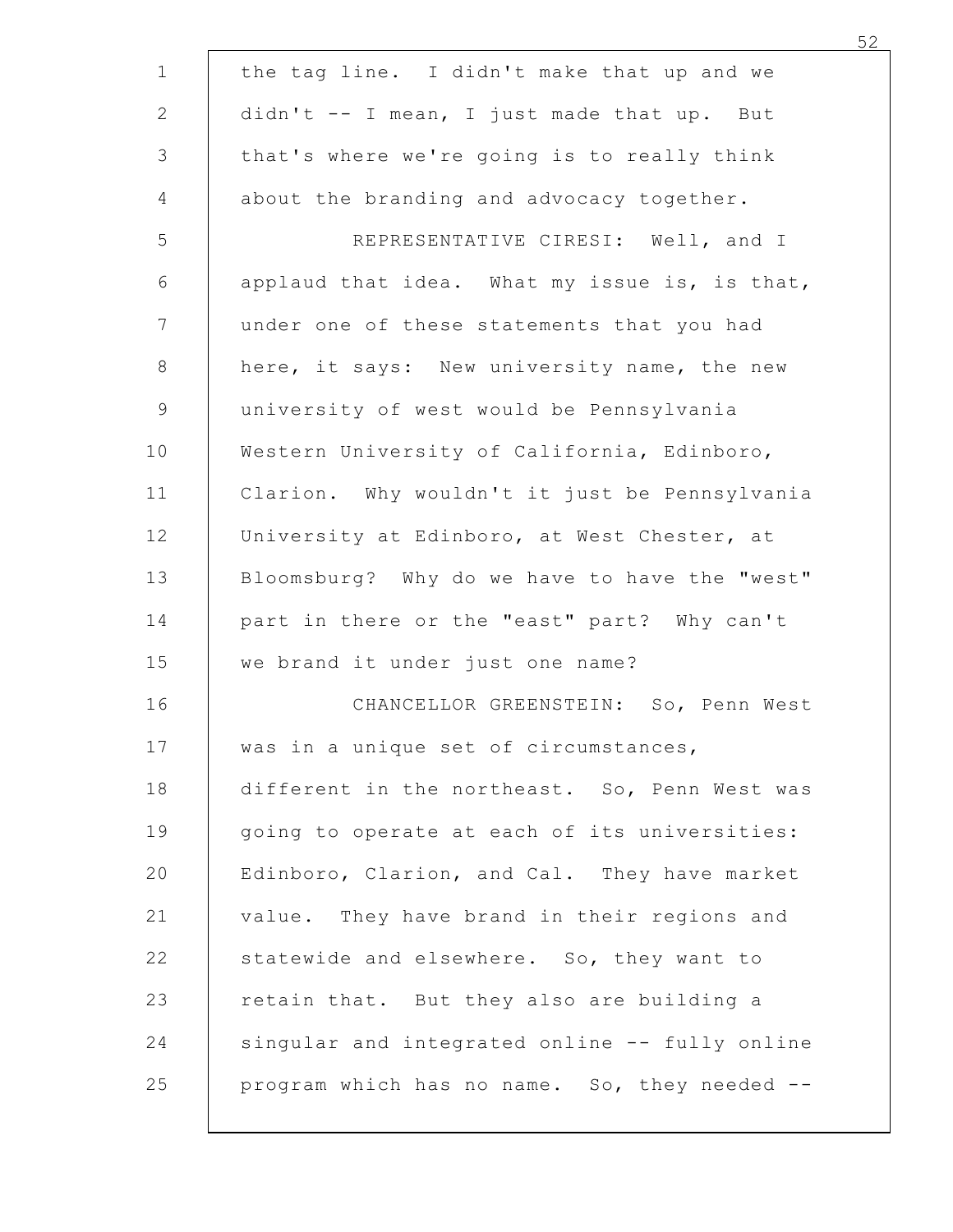| they are genuinely brand building from                                                         |  |
|------------------------------------------------------------------------------------------------|--|
| scratch. So, their circumstances were very                                                     |  |
| different than elsewhere.                                                                      |  |
| They needed to be able to brand that                                                           |  |
| entity. So, that led them to Penn West, which<br>is a title that they'll use now and associate |  |
| with the other campus names at the other                                                       |  |
| campuses. It allows them to do both and --                                                     |  |
| keep local brand but, at the same time, build                                                  |  |
| something new for the integrated online                                                        |  |
| presence.                                                                                      |  |
| REPRESENTATIVE CIRESI: Thank you.                                                              |  |
| APPROPRIATIONS MAJORITY CHAIRMAN                                                               |  |
| SAYLOR: Next questioner is Representative                                                      |  |
| Kinkead.                                                                                       |  |
| REPRESENTATIVE KINKEAD: Good                                                                   |  |
| morning. I figured if I didn't get introduced                                                  |  |
| that I would just pop up, like the groundhog,                                                  |  |
| and be like, Six more weeks of questioning.                                                    |  |
| So, kind of coming off of                                                                      |  |
| Representative Schweyer's questions, as you                                                    |  |
| know, because we've talked about it, I was a                                                   |  |
| biology major at Bloomsburg. In pursuing that                                                  |  |
| degree, I had to take physics courses and math                                                 |  |
| courses and chemistry courses. I had to take                                                   |  |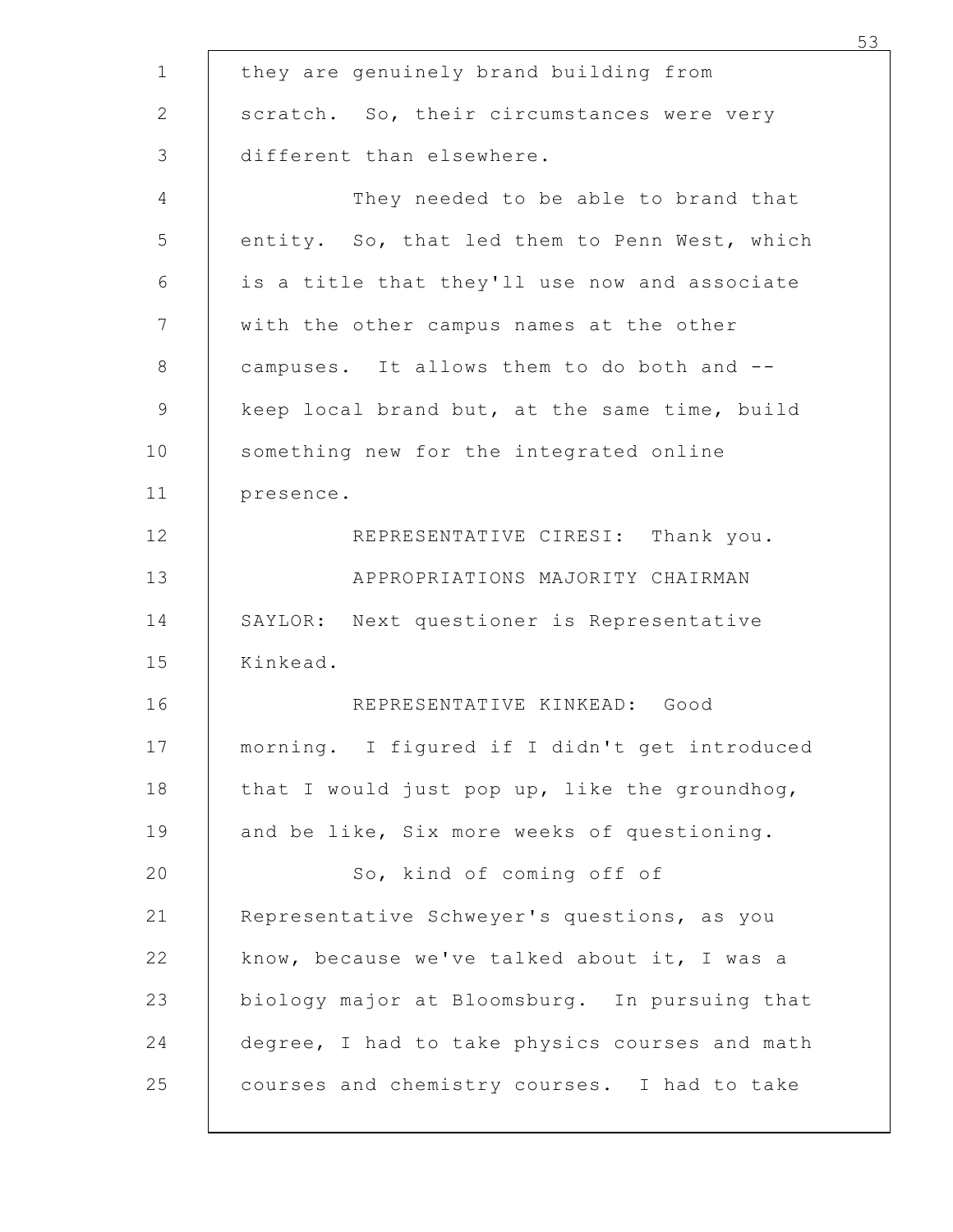| so many chemistry courses that I only needed   |     |
|------------------------------------------------|-----|
| one more course to get the minor in chemistry. |     |
| How are wrapping up majors like                |     |
| physics at Bloomsburg University, how is that  |     |
| impacting other academic programs that rely on |     |
| those classes and those courses to -- for      |     |
| their students to complete those majors?       |     |
| CHANCELLOR GREENSTEIN: Yeah.                   | So, |
| when $a - - so$ , the elimination of a major   |     |
| doesn't necessarily mean the elimination of    |     |
| instruction in that subject. Right? So, the    |     |
| way that program array development and         |     |
| redevelopment will work is you identify,       |     |
| here's the program of studies that we're going |     |
| to ensure we have. And then here's how we're   |     |
| going to ensure that the requirements for      |     |
| those majors or degrees are met. Right? And    |     |
| so, the elimination -- don't confuse the       |     |
| elimination of a major or a degree with the    |     |
| elimination of instruction in that program at  |     |
| an institution.                                |     |
| REPRESENTATIVE KINKEAD: I understand           |     |
| that.                                          |     |
| CHANCELLOR GREENSTEIN: Okay.                   |     |
| REPRESENTATIVE KINKEAD: My concern             |     |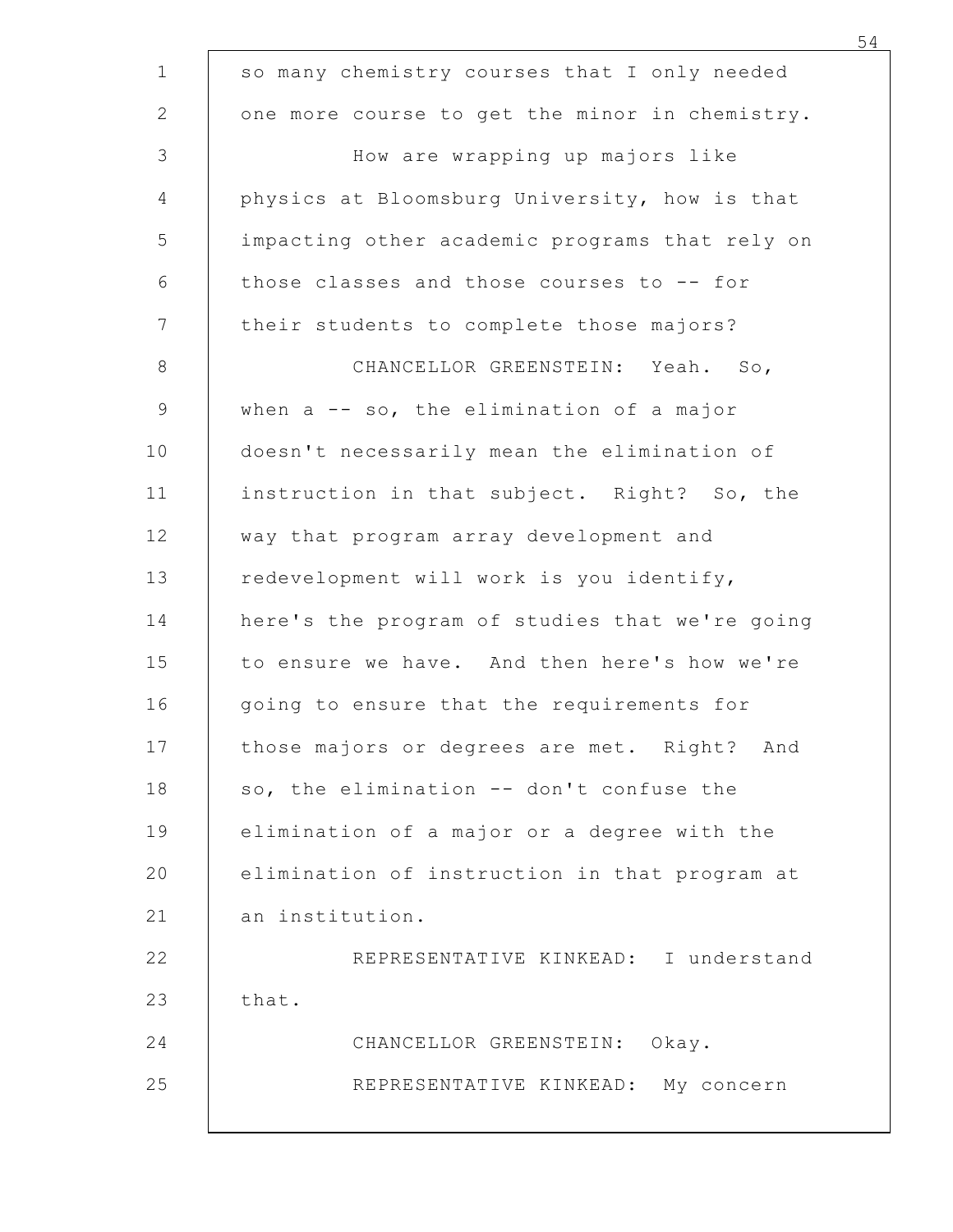| is that if you are eliminating majors, that we    |  |
|---------------------------------------------------|--|
| are losing the quality instructors that are no    |  |
| longer able to offer a major in their field of    |  |
| study, that they're going to pursue employment    |  |
| elsewhere, where they can teach to a major.       |  |
| Are you seeing or are you concerned about that    |  |
| as a possibility?                                 |  |
| CHANCELLOR GREENSTEIN: I'm not                    |  |
| seeing it, and, no, I'm not concerned about it    |  |
| as a possibility.<br>REPRESENTATIVE KINKEAD: Why? |  |
| CHANCELLOR GREENSTEIN: I'm waiting,               |  |
| because I'm not seeing it. Because if I was       |  |
| concerned about all the possibilities, I          |  |
| probably wouldn't sleep very much at night.       |  |
| And that would not -- I mean, so, you know, I     |  |
| really have to deal with information which is     |  |
| in front of me.                                   |  |
| REPRESENTATIVE KINKEAD: Um-hum.                   |  |
| CHANCELLOR GREENSTEIN: And I'm not                |  |
| seeing information in front of me that            |  |
| suggests that's a source of concern.              |  |
| REPRESENTATIVE KINKEAD: Okay.                     |  |
| So, in my time at Bloomsburg, one of              |  |
| the most critical pieces of my education was      |  |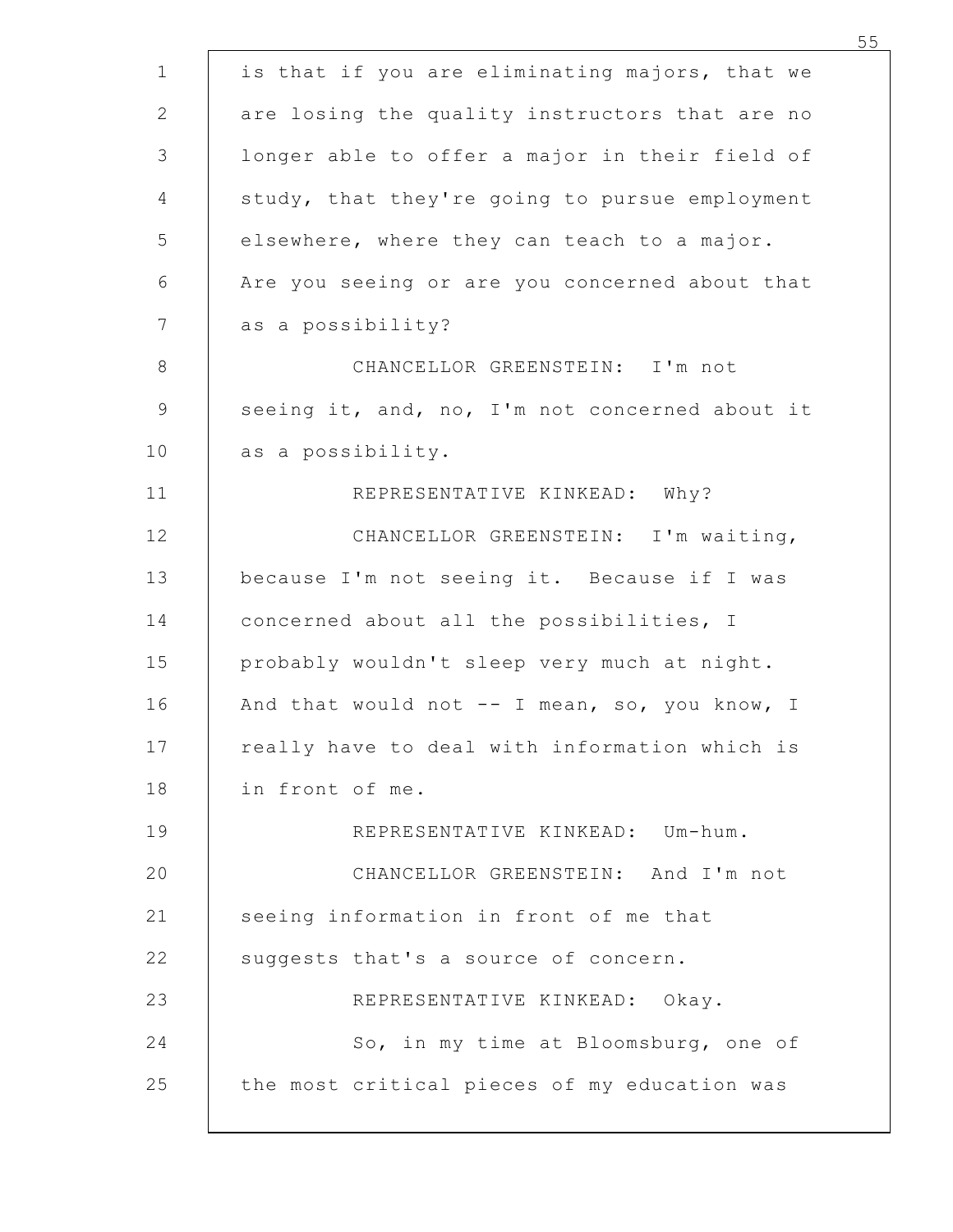| not in the classroom. It was actually with     |  |
|------------------------------------------------|--|
| student organizations. And I kind of joke      |  |
| that the Democracy Matters organization at     |  |
| Bloomsburg derailed my life plan, which was to |  |
| go to veterinary school. Here I am. And --     |  |
| but I will say that it absolutely transformed  |  |
| my life, and it wasn't an academic program.    |  |
| Now, that's something that I got               |  |
| connected to because I just was assigned a     |  |
| freshman course that I never would have taken  |  |
| otherwise as a gen ed course. But it was       |  |
| because I was there in person, and I was able  |  |
| to talk to the professor and get connected in  |  |
| that capacity.                                 |  |
| How are you planning to help students          |  |
| to address the fact that if they're taking     |  |
| more courses online, if they're, you know, at  |  |
| Mansfield and their professor's at Bloomsburg, |  |
| how are you trying to bridge the gaps to be    |  |
| able to make sure that these students are able |  |
| to access the kind of networking that should   |  |
| happen in a classroom but can't?               |  |
| CHANCELLOR GREENSTEIN: Sure. Yeah.             |  |
| So, first point -- so, great, you              |  |
| testified to the power of public higher        |  |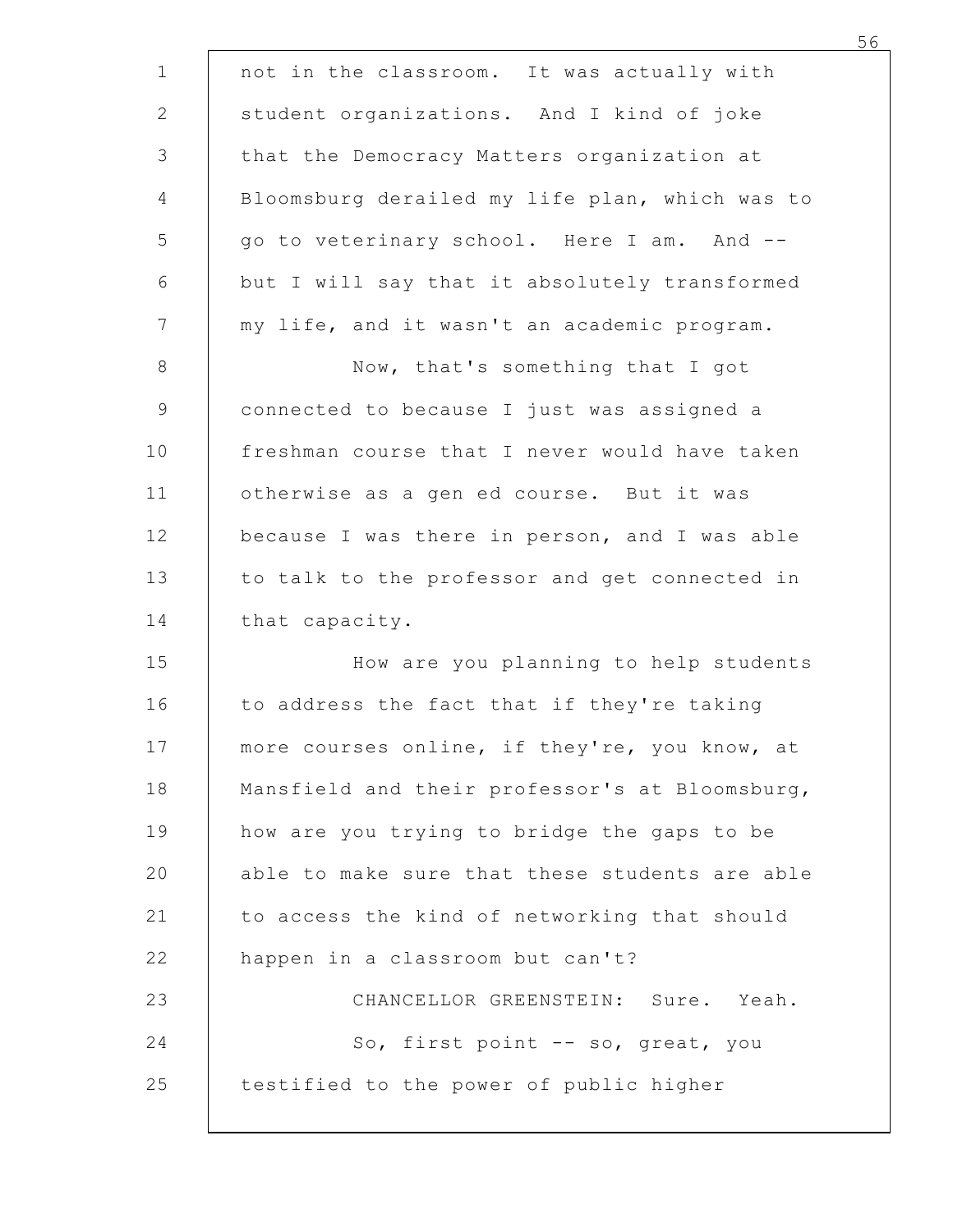| education. We were talking about that before,                                       |
|-------------------------------------------------------------------------------------|
| and that is a beautiful thing.                                                      |
|                                                                                     |
| The second is that all of the general<br>education curricula will be available      |
|                                                                                     |
| face-to-face on each of the university<br>campuses, including within the integrated |
| universities. And the other thing I can point                                       |
| you to is data that we collected over the                                           |
| course of the last summer, which shows that                                         |
| students who have access to a major area of                                         |
| interest -- students who want to change their                                       |
| major and have access to that major area of                                         |
| interest within their university will                                               |
| typically stay within their university as                                           |
| opposed to go to another one, which is one of                                       |
| the benefits of integration. We would be                                            |
| losing students as universities got smaller                                         |
| and they had to abandon even more programs,                                         |
| you know, then they would lose students. This                                       |
| really mitigates against that.                                                      |
| And to your specific question, our                                                  |
| universities are fundamentally restructuring                                        |
| their student supports in order to tailor them                                      |
| to the needs of the university.                                                     |
| REPRESENTATIVE KINKEAD: Yeah.<br>What                                               |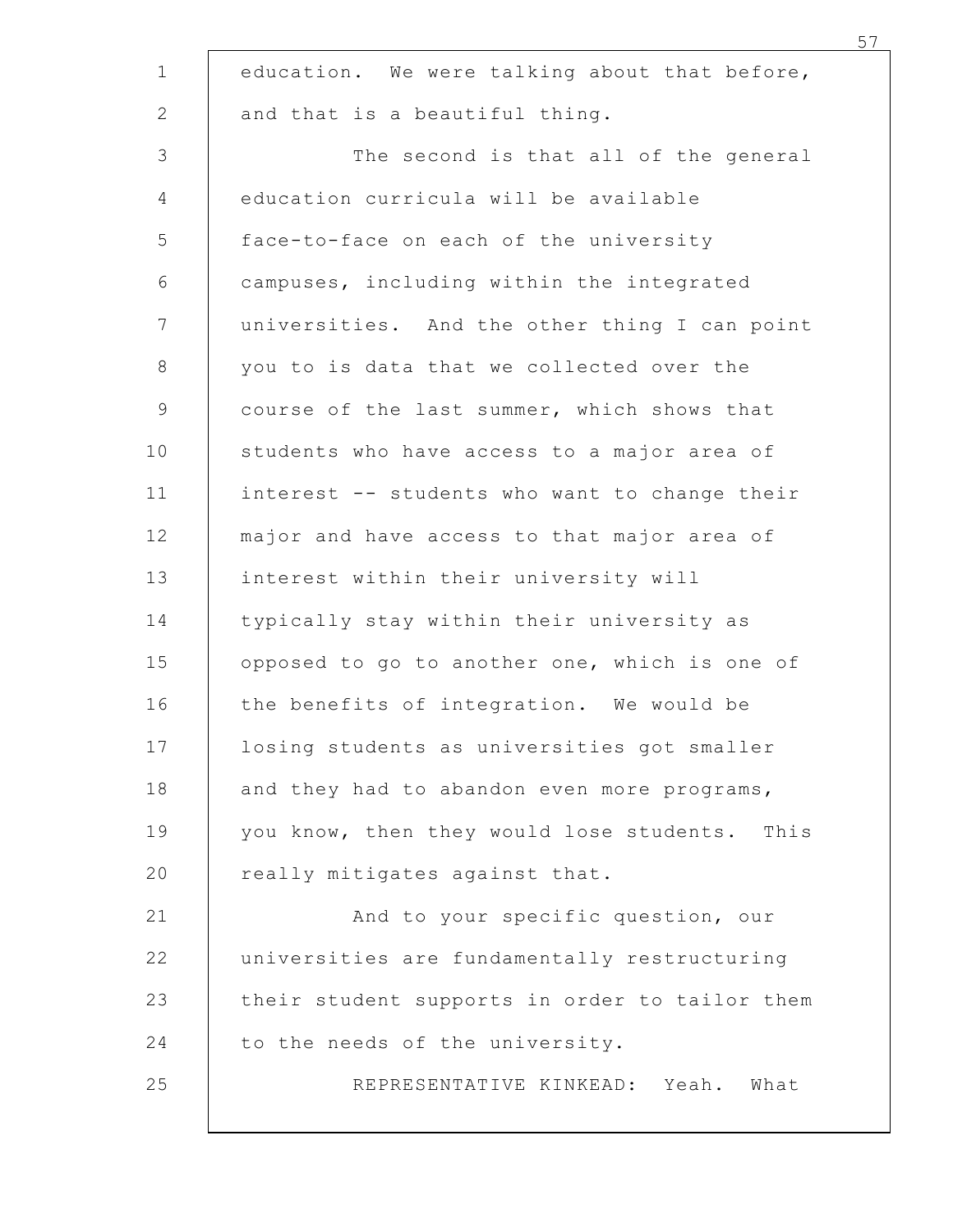| does that look like though? Because more so                             |  |
|-------------------------------------------------------------------------|--|
| my question was about student organizations,<br>not necessarily gen ed. |  |
| CHANCELLOR GREENSTEIN: Usually,                                         |  |
| the -- so we work very closely with our                                 |  |
| students, and we've asked them what do you                              |  |
| want to do with your student organizations.                             |  |
| The student organizations themselves,                                   |  |
| understand, are affiliates of the university.                           |  |
| So, they're -- they -- they kind of control                             |  |
| their destiny. And it's been really an                                  |  |
| interesting conversation. They all want to                              |  |
| remain separate, university by university, but                          |  |
| they want to learn and get to know one                                  |  |
| another. So, I mean, I -- it's hard to                                  |  |
| predict anything, but I would predict that                              |  |
| they would get closer and closer together over                          |  |
| time.                                                                   |  |
| Whether or not they would ever                                          |  |
| come together, I don't know. But right now,                             |  |
| the way they're driving is to try to have the                           |  |
| best of both worlds, to have the local                                  |  |
| control, if I can put it that way, as well as                           |  |
| the opportunity for cross fertilization and                             |  |
| cross learning.                                                         |  |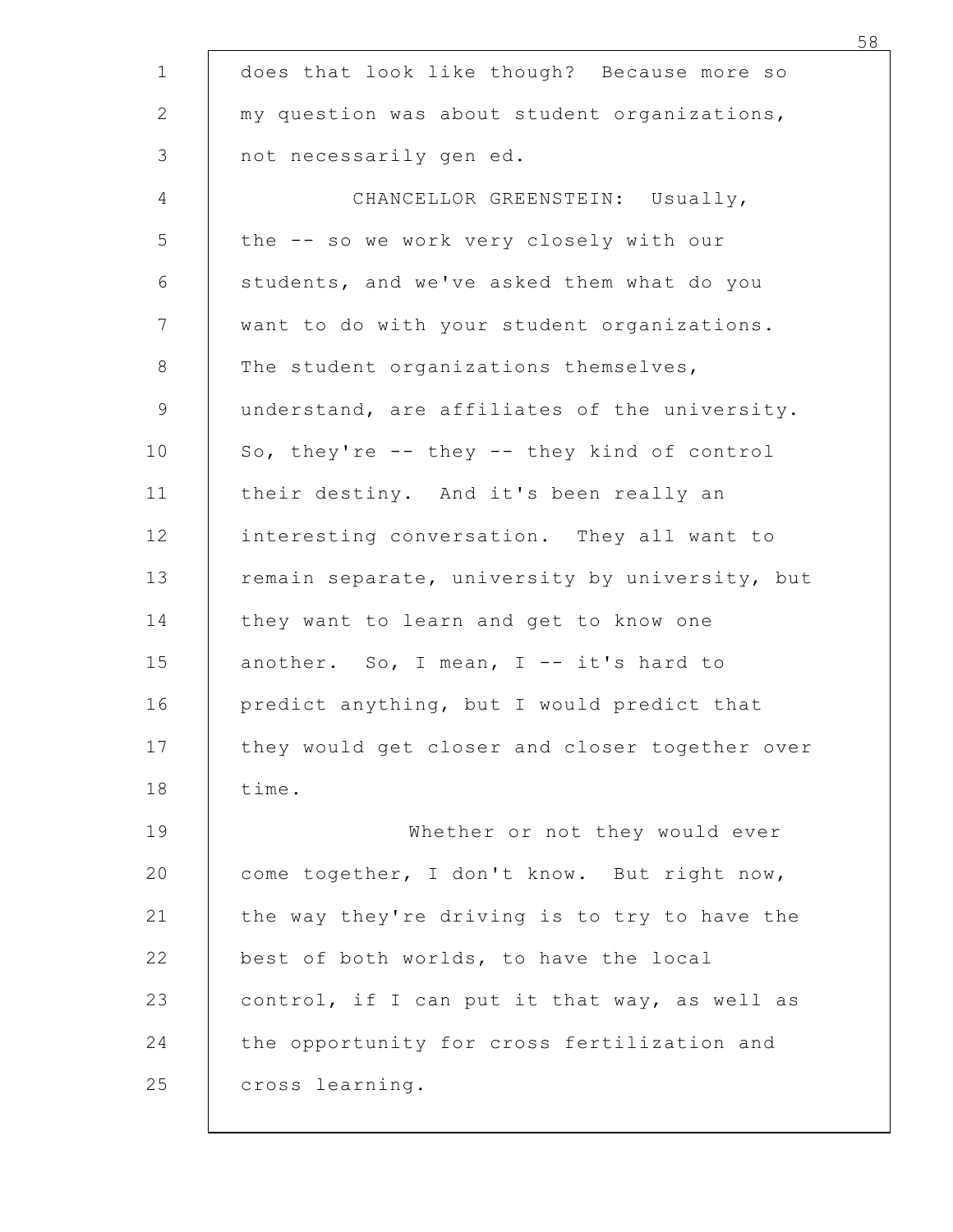| REPRESENTATIVE KINKEAD: Just the               |
|------------------------------------------------|
| last thing, last time we talked about what the |
| greatest threat to this consolidation was, and |
| you specifically and very quickly pointed out  |
| burn out. And I'm wondering what it is that    |
| you're doing in order to address that issue.   |
| CHANCELLOR GREENSTEIN: Yeah. That's            |
| a great question.                              |
| So, we're very conscious of it. And            |
| we're actually looking at -- sounds weird,     |
| trying to, you know -- so imagine a project    |
| plan with lots of swim lanes, and there's a    |
| lot of points of intersection, reporting       |
| requirements, et cetera. So, we're trying to   |
| look within each swim lane and pare them back  |
| to the absolute bare necessity to lighten up   |
| on the reporting requirement, where possible,  |
| to minimize the process requirement. Overhead  |
| costs are often processed as meetings. So,     |
| paying a lot of attention in that regard.      |
| I think the other thing which I'm              |
| seeing is that, you know, there's -- not every |
| swim lane is operating at the same speed at    |
| the same time. So, it's -- the intensity of    |
| work materializes differently across the       |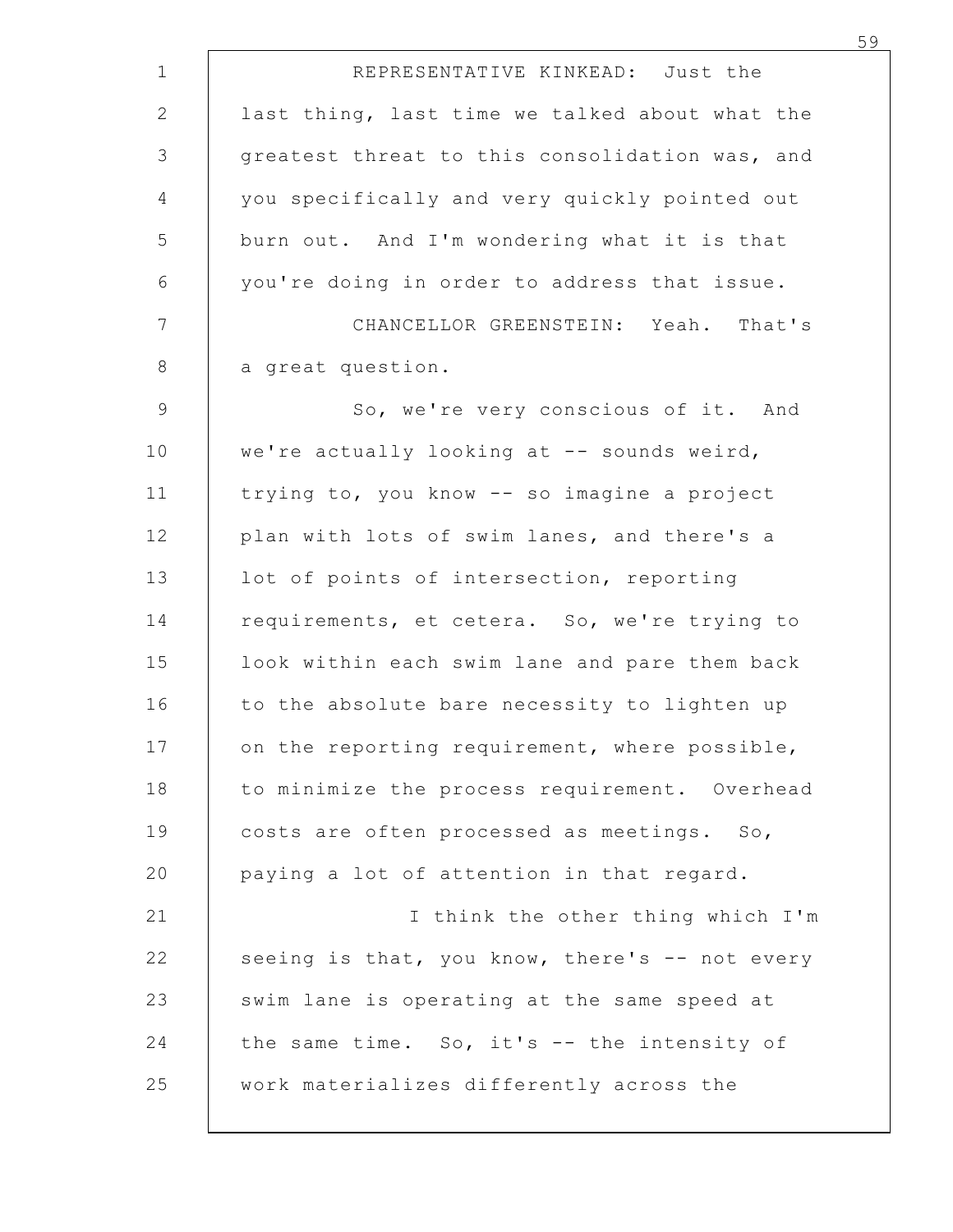| institution.                                  |  |
|-----------------------------------------------|--|
| I think the other thing it forces us          |  |
| to do is to really -- and in a good way -- is |  |
| to really strengthen our muscles as a culture |  |
| of acknowledgement. Very few organizations    |  |
| are sort of cultures of acknowledgement: You  |  |
| did a great a job, thank you. And it's        |  |
| amazing how important that is. And to be able |  |
| not just to say "thank you" but to reward     |  |
| people in a variety of ways. So, I think it's |  |
| giving us an opportunity to rethink how we    |  |
| improve our culture, strengthen our culture,  |  |
| develop our faculty and staff.                |  |
| REPRESENTATIVE KINKEAD: Thank you.            |  |
| CHANCELLOR GREENSTEIN: Thank you.             |  |
| APPROPRIATIONS MAJORITY CHAIRMAN              |  |
| SAYLOR: Our next questioner is Representative |  |
| Schroeder.                                    |  |
| REPRESENTATIVE SCHROEDER: Hi,                 |  |
| Chancellor. How are you?                      |  |
| CHANCELLOR GREENSTEIN: Good morning.          |  |
| I'm great. Thank you.                         |  |
| REPRESENTATIVE SCHROEDER: Thanks for          |  |
| being here.                                   |  |
| So, I want to make sure I understand          |  |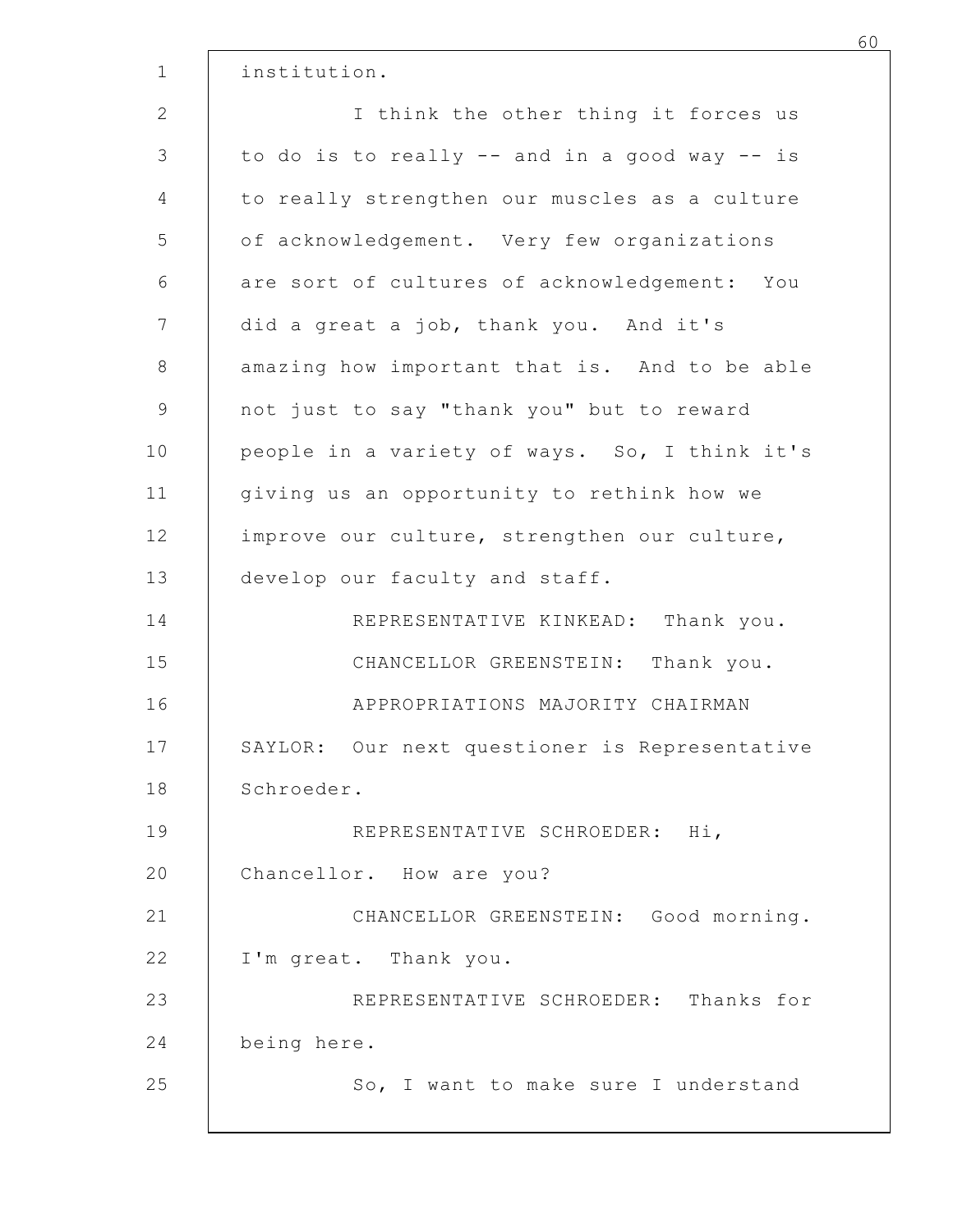|                 | specifically that we have a -- I'm trying to   |
|-----------------|------------------------------------------------|
|                 | think how to preface this -- I'll say -- okay. |
|                 | So, I understand the state Board of Governors  |
|                 | has approved a continued advocacy for          |
|                 | increases from the Commonwealth for direct     |
|                 | support to students. So, what does that look   |
|                 | like and what are you looking for?             |
|                 | CHANCELLOR GREENSTEIN: So, direct              |
|                 | support to students, 200 million dollars. We   |
|                 | talked about -- in our general statement that  |
|                 | we circulated to the general assembly and the  |
|                 | governor, we talked about distributing those   |
|                 | funds to optimize around three different       |
|                 | outcomes, one of them is get students into     |
|                 | programs that lead to high-demand occupations; |
|                 | another is need, students who need; and then a |
|                 | third is -- I'm going to call it efficiency,   |
|                 | which really gets at the community college     |
|                 | transfer, student who goes to a community      |
|                 | college and then comes to a university to get  |
|                 | their bachelors or BS degree is a very         |
|                 | efficient use of taxpayer dollars.             |
|                 | So, we try to optimize around those            |
| three outcomes. |                                                |
|                 | REPRESENTATIVE SCHROEDER: Okay. So,            |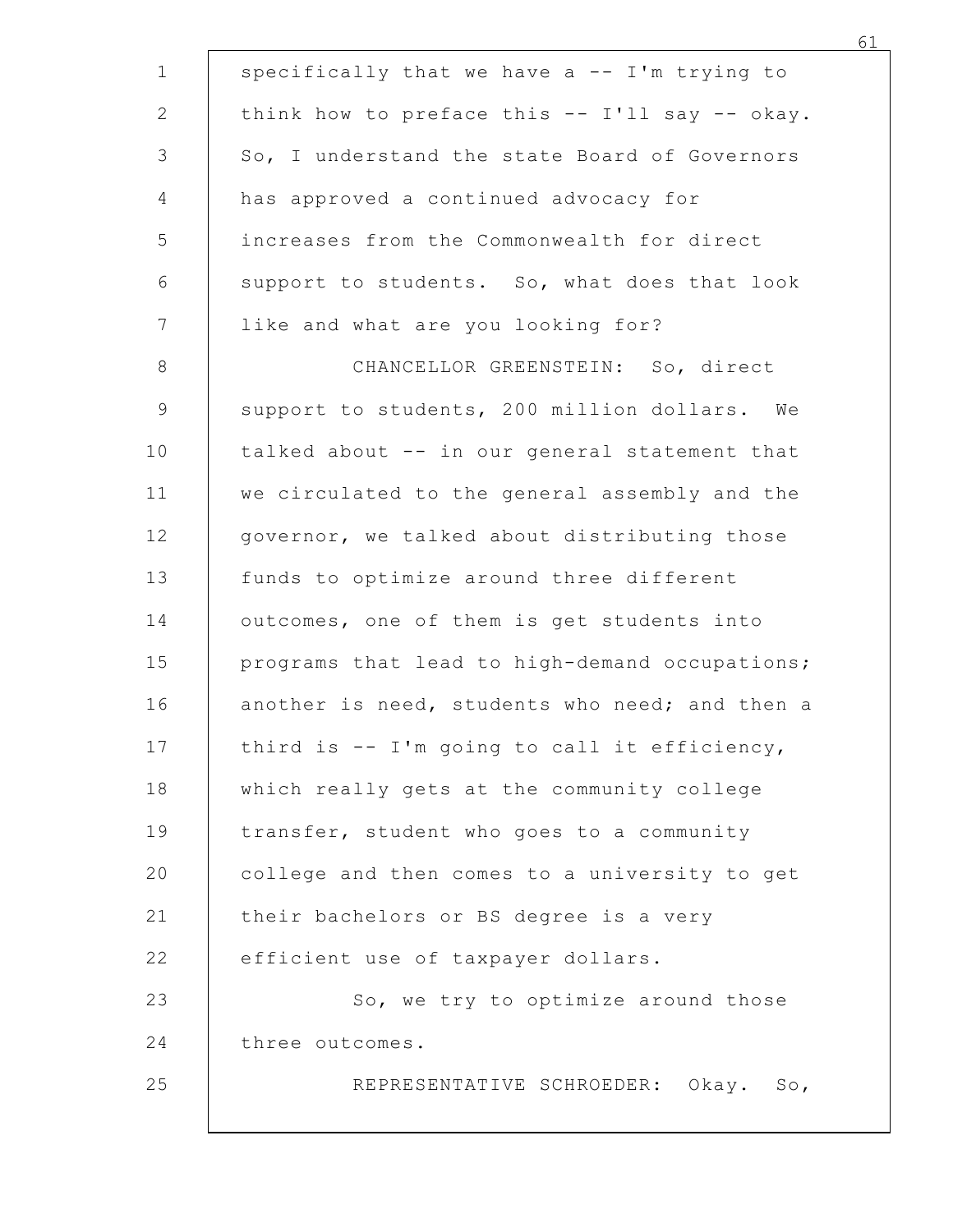| with the obligation of the students, like, do  |
|------------------------------------------------|
| they have to make sure that they stay that     |
| semester? If they don't, do they have to pay   |
| it back? Like, how does that operate?          |
| CHANCELLOR GREENSTEIN: So, I want to           |
| distinguish between what we put forward in our |
| general funds appropriation and in our --      |
| sorry, in our needs statement and the          |
| governor's proposal, which is a Nellie Bly     |
| scholarship.                                   |
| REPRESENTATIVE SCHROEDER: So,                  |
| they're different. That's why --               |
| CHANCELLOR GREENSTEIN: Correct.                |
| REPRESENTATIVE SCHROEDER: -- are               |
| they different?                                |
| CHANCELLOR GREENSTEIN: Correct. I              |
| mean, they would serve a similar purpose, if I |
| can say, but -- yeah, they would serve a       |
| similar purpose.                               |
| REPRESENTATIVE KINKEAD: Okay. So,              |
| how does that -- how does that differ from     |
| then the Nellie Bly? Would that help you?      |
| Was that something you're looking for, too?    |
| Or this is separate because there's three      |
| components of what you're looking for.         |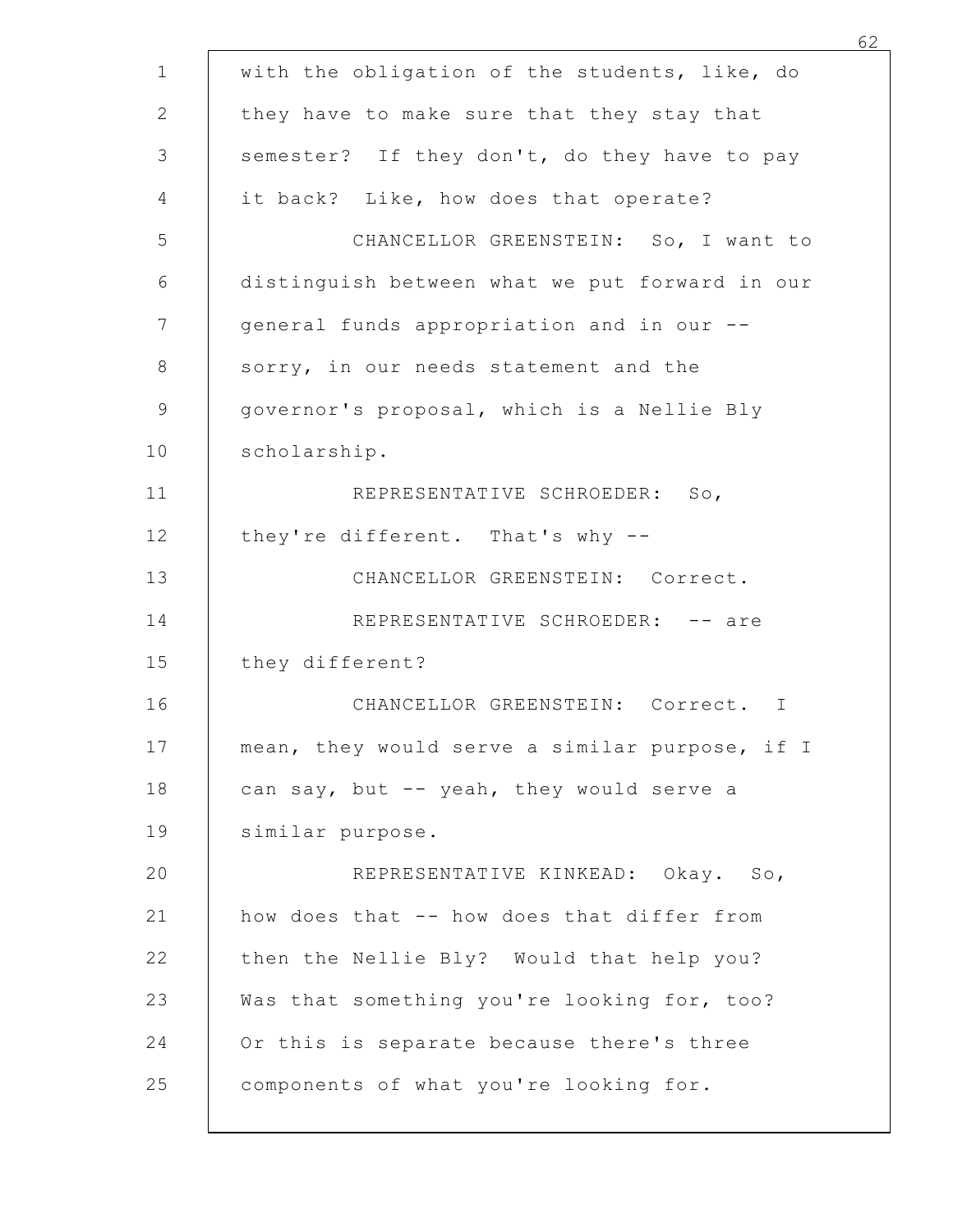| CHANCELLOR GREENSTEIN: Yeah. So,              |
|-----------------------------------------------|
| Nellie Bly would, in effect, serve the same   |
| purpose of the 200 million. The difference is |
| that Nellie Bly is a -- there's a contingency |
| that students work within the state for "N"   |
| years -- I think "N" is five or six -- after  |
| graduation.                                   |
| REPRESENTATIVE KINKEAD: Yes.                  |
| CHANCELLOR GREENSTEIN: And then               |
| there is a contingency that the scholarship   |
| money -- for students who worked -- who did   |
| not do that, they would, I believe, need to   |
| repay the scholarship.                        |
| REPRESENTATIVE KINKEAD: Oh, okay.             |
| But with what you are looking for, is there   |
| any obligation of the student then to, like,  |
| if the student transfers, they stop mid       |
| semester and stop going to class, decide to   |
| leave the university, is there obligation for |
| them to pay that back or how does that        |
| operate? Or who's eligible for it, too?       |
| CHANCELLOR GREENSTEIN: Yeah, it               |
| would be -- and any student enrolling in a    |
| Pennsylvania State System university would be |
| eligible for it. We did not go far into the   |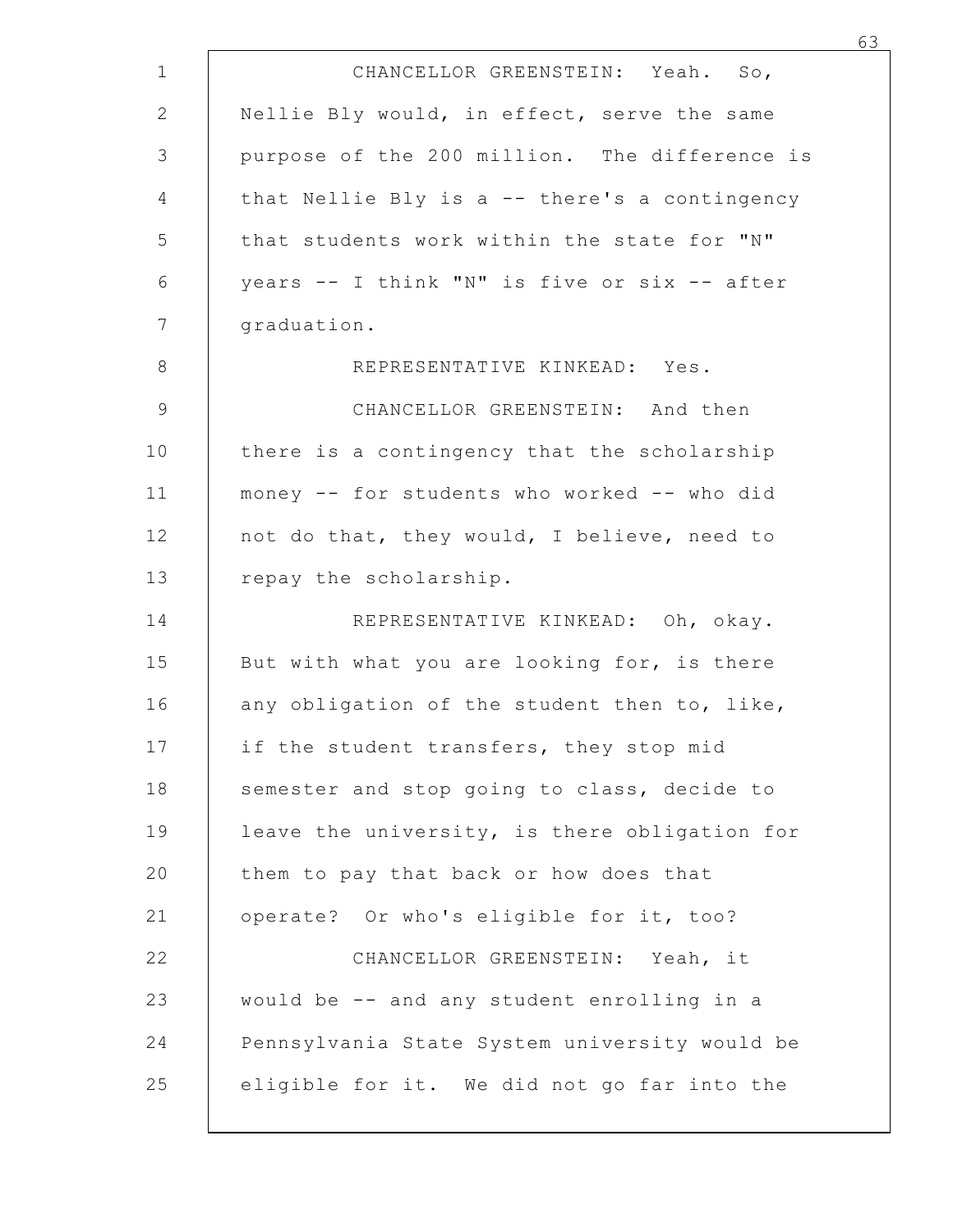|            | distribution mechanics because we wanted to    |
|------------|------------------------------------------------|
|            | have these kinds of conversations with         |
|            | stakeholder, owners, et cetera, about, you     |
|            | know, where -- you know, we floated the idea   |
|            | of optimizing around workforce need need and   |
|            | community college transfer.                    |
|            | REPRESENTATIVE SCHROEDER: Okay.                |
|            | CHANCELLOR GREENSTEIN: But we didn't           |
|            | actually go into, okay, exactly what does that |
| look like. |                                                |
|            | REPRESENTATIVE SCHROEDER: Or if                |
|            | it's, like, regional, specific, like --        |
|            | CHANCELLOR GREENSTEIN: Correct.                |
|            | REPRESENTATIVE SCHROEDER: -- the               |
|            | need of that industry, of that workforce       |
|            | there. Okay. That was my question.             |
|            | Thank you so much.                             |
|            | CHANCELLOR GREENSTEIN: Thank you.              |
|            | REPRESENTATIVE KINKEAD: Thank you,             |
| Chairman.  |                                                |
|            | CHANCELLOR GREENSTEIN: Can I get               |
|            | asked about the pianos again? Because I think  |
|            | I have new information.                        |
|            | APPROPRIATIONS MAJORITY CHAIRMAN               |
|            | SAYLOR: Chancellor, your next questioner is    |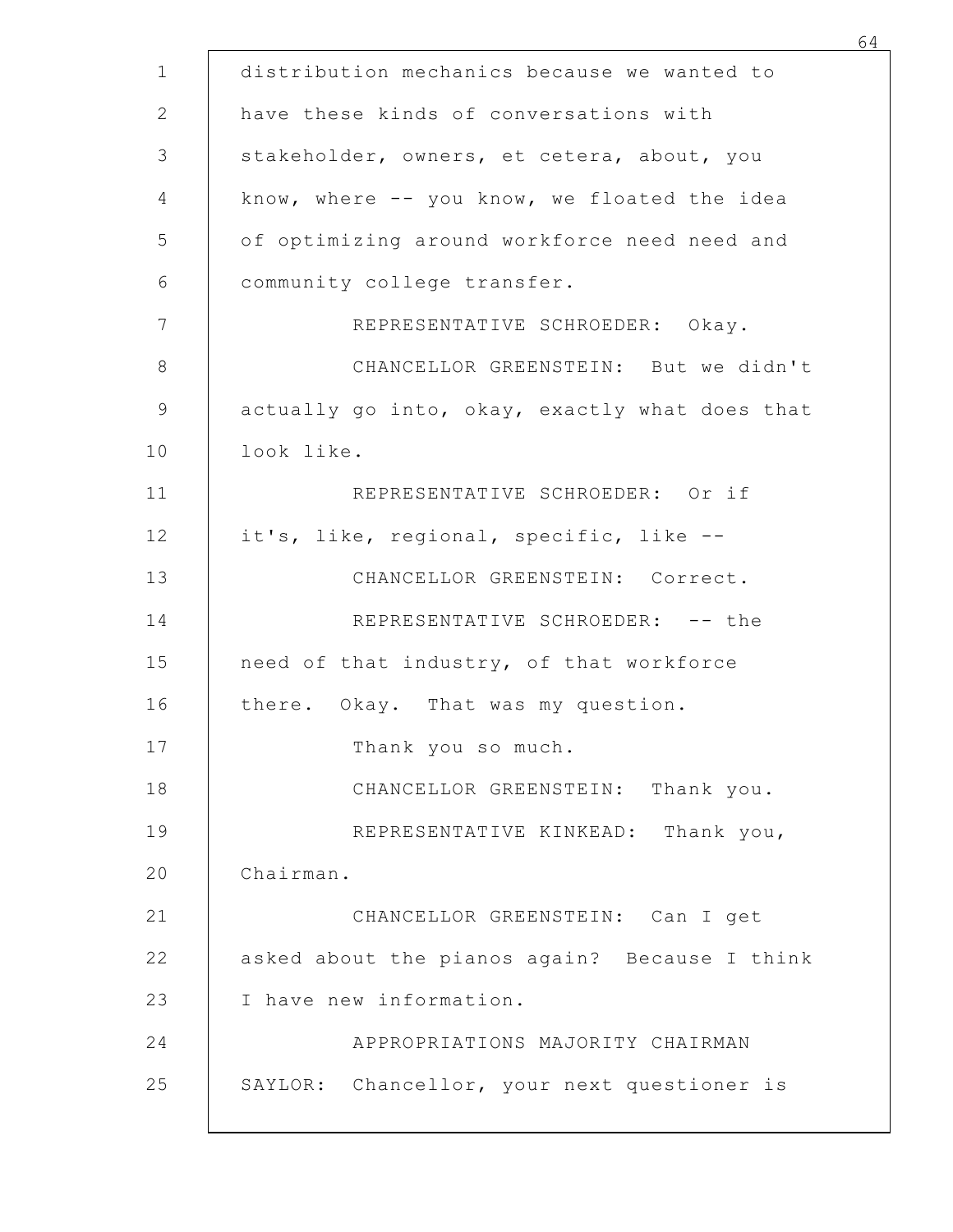|                                                | 65 |
|------------------------------------------------|----|
| Representative Webster.                        |    |
| And, Chancellor, I will say, any time          |    |
| you need to explain something more in depth,   |    |
| you're welcome to do that.                     |    |
| CHANCELLOR GREENSTEIN: Okay. I                 |    |
| appreciate that. I'll come back to the pianos  |    |
| then.                                          |    |
| If I can do it now, the pianos                 |    |
| were -- the pianos were actually given back to |    |
| their donor, and their donor made the          |    |
| distribution. And there was zero cost to the   |    |
| university or the system. Thank you. And I'm   |    |
| sorry I didn't have that the first time.       |    |
| REPRESENTATIVE WEBSTER: Good                   |    |
| morning, Chancellor.                           |    |
| CHANCELLOR GREENSTEIN: Good morning.           |    |
| REPRESENTATIVE WEBSTER: I'm going to           |    |
| introduce myself a little bit, which I don't   |    |
| usually do, but I've spent -- just a little    |    |
| bio -- I've spent about ten years at a Fortune |    |
| 500 company. I have twice been a faculty       |    |
| member in academia. And, so, I want to point   |    |
| out to a lot of people that the business model |    |
| for academia is not or should not be the same. |    |
| I think the distinctions, and I think          |    |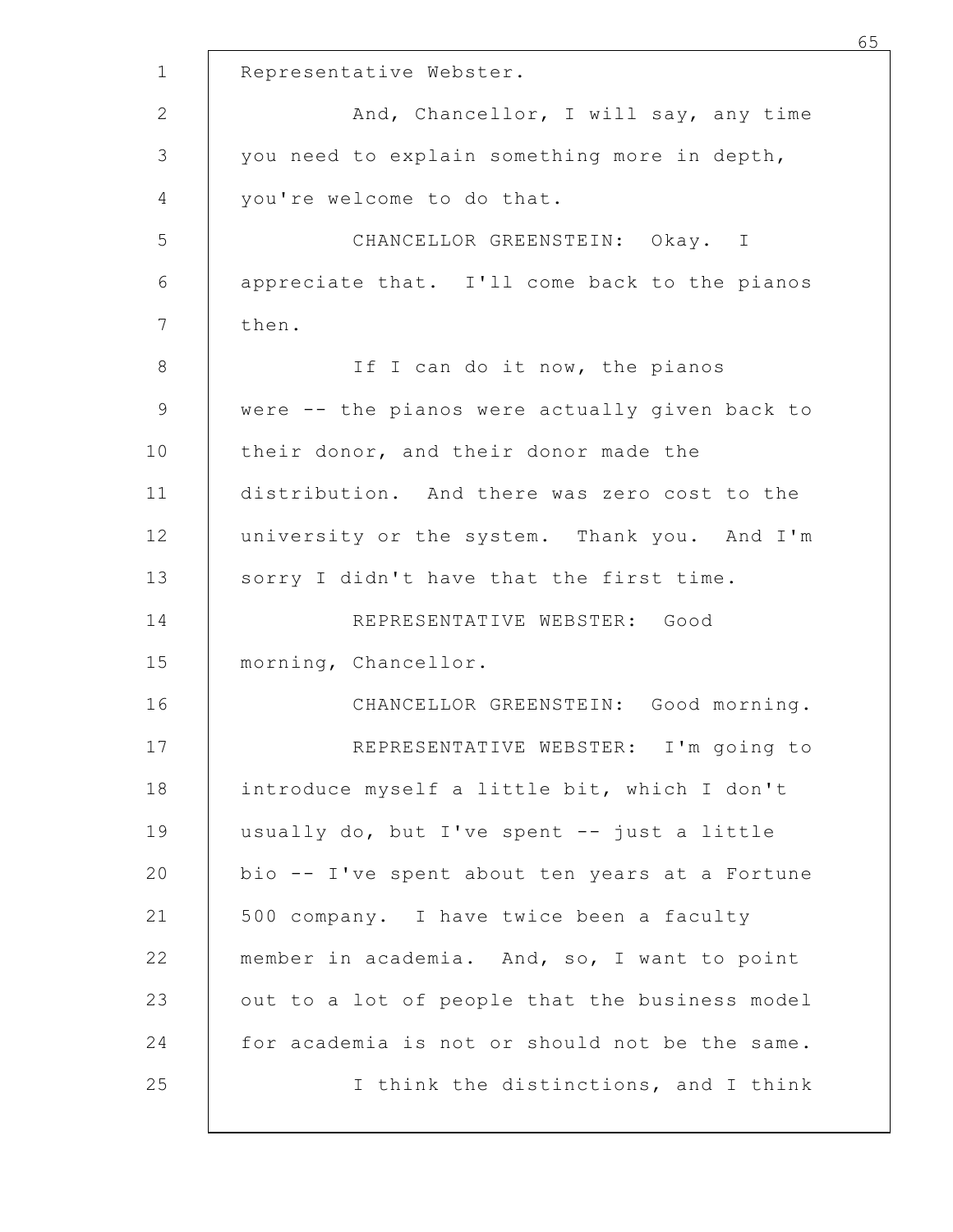we sometimes transgress to think that supply<br>
2 chain might be the same as students, you know,<br>
3 who come into the process, and we overestimate<br>
4 or we lose the nuance of what education really <sup>66</sup><br>
2 chain might be the same as students, you know,<br>
3 who come into the process, and we overestimate<br>
or we lose the nuance of what education really<br>
5 needs to be for the welfare of Pennsylvania <sup>66</sup><br>
3 who come into the same as students, you know,<br>
3 who come into the process, and we overestimate<br>
9 or we lose the nuance of what education really<br>
1 needs to be for the welfare of Pennsylvania<br>
6 and the commercial <sup>66</sup><br>
2 ohain might be the same as students, you know,<br>
3 who come into the process, and we overestimate<br>
or we lose the nuance of what education really<br>
needs to be for the welfare of Pennsylvania<br>
4 needs to be for the w We sometimes transgress to think that supply<br>chain might be the same as students, you know,<br>who come into the process, and we overestimate<br>or we lose the nuance of what education really<br>needs to be for the welfare of Penns 6 6<br>
We sometimes transgress to think that supply<br>
chain might be the same as students, you know,<br>
who come into the process, and we overestimate<br>
or we lose the nuance of what education really<br>
needs to be for the welfare we sometimes transgress to think that sup<br>chain might be the same as students, you<br>who come into the process, and we overest<br>or we lose the nuance of what education r<br>needs to be for the welfare of Pennsylvan<br>and the comme 66<br>
8 You know, the same as students, you know,<br>
8 You know, who come into the process, and we overestimate<br>
9 To we lose the nuance of what education really<br>
16 To we lose the nuance of what education really<br>
16 Those stu we sometimes transgress to think that supply<br>
chain might be the same as students, you know,<br>
3 who come into the process, and we overestimate<br>
or we lose the nuance of what education really<br>
needs to be for the welfare of chain might be the same as students, you know,<br>
who come into the process, and we overestimate<br>
or we lose the nuance of what education really<br>
needs to be for the welfare of Pennsylvania<br>
and the commercial sector and the who come into the process, and we overestimate<br>
or we lose the nuance of what education really<br>
needs to be for the welfare of Pennsylvania<br>
and the commercial sector and the growth of<br>
those students.<br>
You know, because m 9 heart of the muance of what education really<br>
12 heeds to be for the welfare of Pennsylvania<br>
16 and the commercial sector and the growth of<br>
17 those students.<br>
18 You know, because my question about<br>
19 the Steinway pi 13 and the commercial sector and the growth of<br>
13 and the commercial sector and the growth of<br>
13 cou know, because my question about<br>
19 the Steinway pianos would be, there is a great<br>
10 symphony somewhere that didn't g and the commercial sector and the growth of<br>
those students.<br>
8 to know, because my question about<br>
9 the Steinway pianos would be, there is a great<br>
symphony somewhere that didn't get written<br>
10 because some composer, yo those students.<br>
8 You know, because my question about<br>
9 the Steinway pianos would be, there is a great<br>
9 symphony somewhere that didn't get written<br>
10 because some composer, young composer, didn't<br>
12 hear what he or s The Steinway pianos would be, there is a great<br>
10 the Steinway pianos would be, there is a great<br>
symphony somewhere that didn't get written<br>
11 because some composer, young composer, didn't<br>
hear what he or she needs to the Steinway pianos would be, there is a great<br>symphony somewhere that didn't get written<br>11 because some composer, young composer, didn't<br>12 hear what he or she needs to hear when you're<br>at the better instrument. Right? S symphony somewhere that didn't get written<br>
11 because some composer, young composer, didn't<br>
hear what he or she needs to hear when you're<br>
12 at the better instrument. Right? So, we lose<br>
those things, not always the dol because some composer, young composer, didn't<br>
hear what he or she needs to hear when you're<br>
at the better instrument. Right? So, we lose<br>
those things, not always the dollar value.<br>
But what I would like to connect, I<br>
g hear what he or she needs to hear when you're<br>
20 at the better instrument. Right? So, we lose<br>
those things, not always the dollar value.<br>
20 But what I would like to connect, I<br>
20 But what I would like to connect, I<br>
20 at the better instrument. Right? So, we lose<br>those things, not always the dollar value.<br>But what I would like to connect, I<br>guess, for a moment is, we have a budget<br>request, and we're concerned about high<br>tuition. And we d 23 the settings, not always the dollar value.<br>
22 connect, 1<br>
22 connect, and we're concerned about high<br>
22 connect and we're concerned about high<br>
22 connected.<br>
22 connected.<br>
22 connected.<br>
23 connected.<br>
23 comparable But what I would like to connect, I<br>
guess, for a moment is, we have a budget<br>
request, and we're concerned about high<br>
tuition. And we don't -- I don't think we've<br>
said out loud, and I'd like to hear, you know,<br>
your inp quess, for a moment is, we have a budget<br>
request, and we're concerned about high<br>
tuition. And we don't -- I don't think we've<br>
said out loud, and I'd like to hear, you know,<br>
your input on how those things are actually<br> request, and we're concerned about high<br>tuition. And we don't -- I don't think we've<br>said out loud, and I'd like to hear, you know,<br>your input on how those things are actually<br>very directly connected.<br>CHANCELLOR GREENSTEIN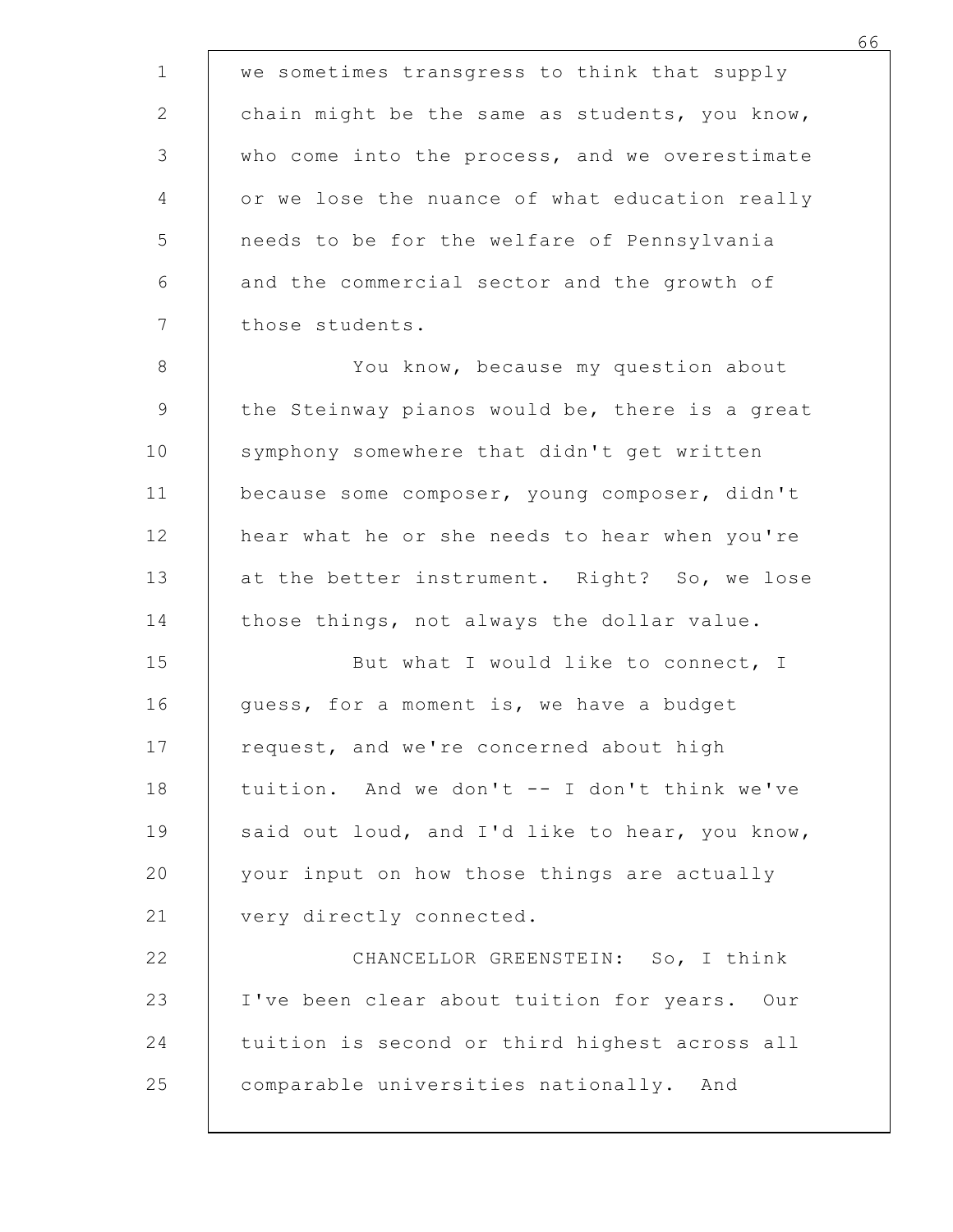| because it's so high, we're pricing people out                                               |
|----------------------------------------------------------------------------------------------|
| of higher education. Because we're pricing                                                   |
| people out of higher education, the talent gap                                               |
| in Pennsylvania's workforce is large and                                                     |
| growing. And tuition is the fundamental -- in                                                |
| my view -- and it's in the general needs                                                     |
| statement that we put forward to the general<br>assembly -- in my view, in our view, tuition |
| is the greatest single obstacle to enrollment.                                               |
| But it's not about enrollment. It's not about                                                |
| universities. It's about the state of                                                        |
| Pennsylvania.                                                                                |
| And it goes back to the, you know,                                                           |
| great symphony and the liberal arts education.                                               |
| These are your universities. What do you want                                                |
| in them? I mean, if you want, you know,                                                      |
| low-enrolled programs comprehensively across                                                 |
| the state -- I'm a product of a liberal arts                                                 |
| education. I went to -- I went to a college,                                                 |
| graduate school, I couldn't pronounce most of                                                |
| the words because they were all in Latin, and                                                |
| I benefited from that. So, we know what the                                                  |
| cost of running that institution, educational                                                |
| expenditures pushing 70, 80,000 dollars a                                                    |
| student. Well, turns out, we can't charge our                                                |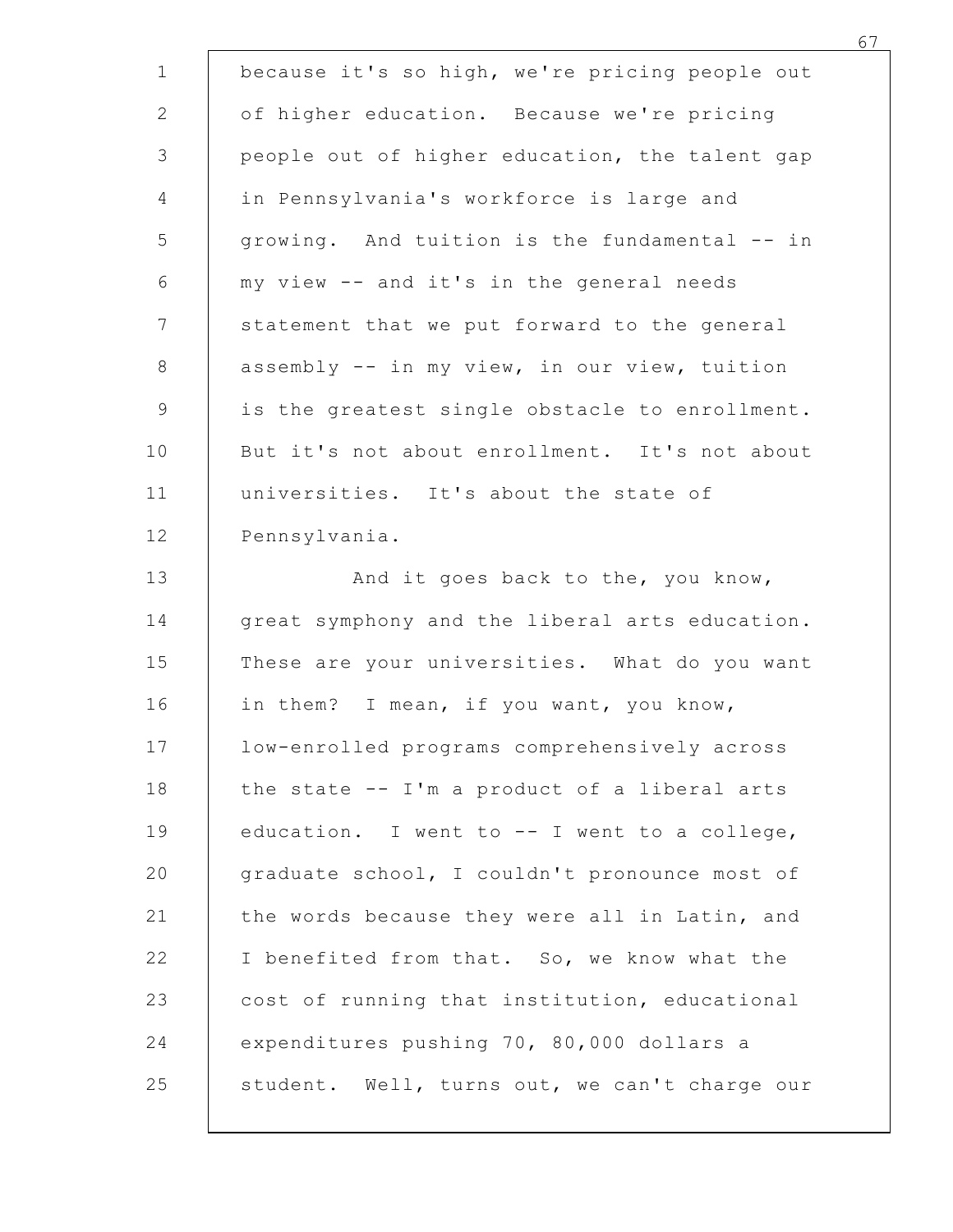| students that much. At 23,000 dollars, that's  |
|------------------------------------------------|
| our net average price of attendance, they're   |
| already abandoning us, mostly from the         |
| students who are earning in the middle         |
| household income.                              |
| So -- but if that's the kind of                |
| state-owned universities you want, the price   |
| tag is 3X.                                     |
| REPRESENTATIVE WEBSTER: Yeah.                  |
| CHANCELLOR GREENSTEIN: That's rough            |
| chancellor math, but it's probably not far     |
| off.                                           |
| REPRESENTATIVE WEBSTER: The budget,            |
| in my opinion, should reflect that. It's an    |
| investment for Pennsylvania. And I'd hazard    |
| to make the political statement, you know, if  |
| we're voting against that budget, we're voting |
| for increased tuition.                         |
| CHANCELLOR GREENSTEIN: Yeah. And               |
| just to make the point -- I hate to beat a     |
| dead horse, but I'm going to give it one more  |
| kick -- freezing tuition is not the solution,  |
| in my view. Our enrollments are down in ways   |
| that do not reflect demographic change. I      |
| think the demographic change that we've seen   |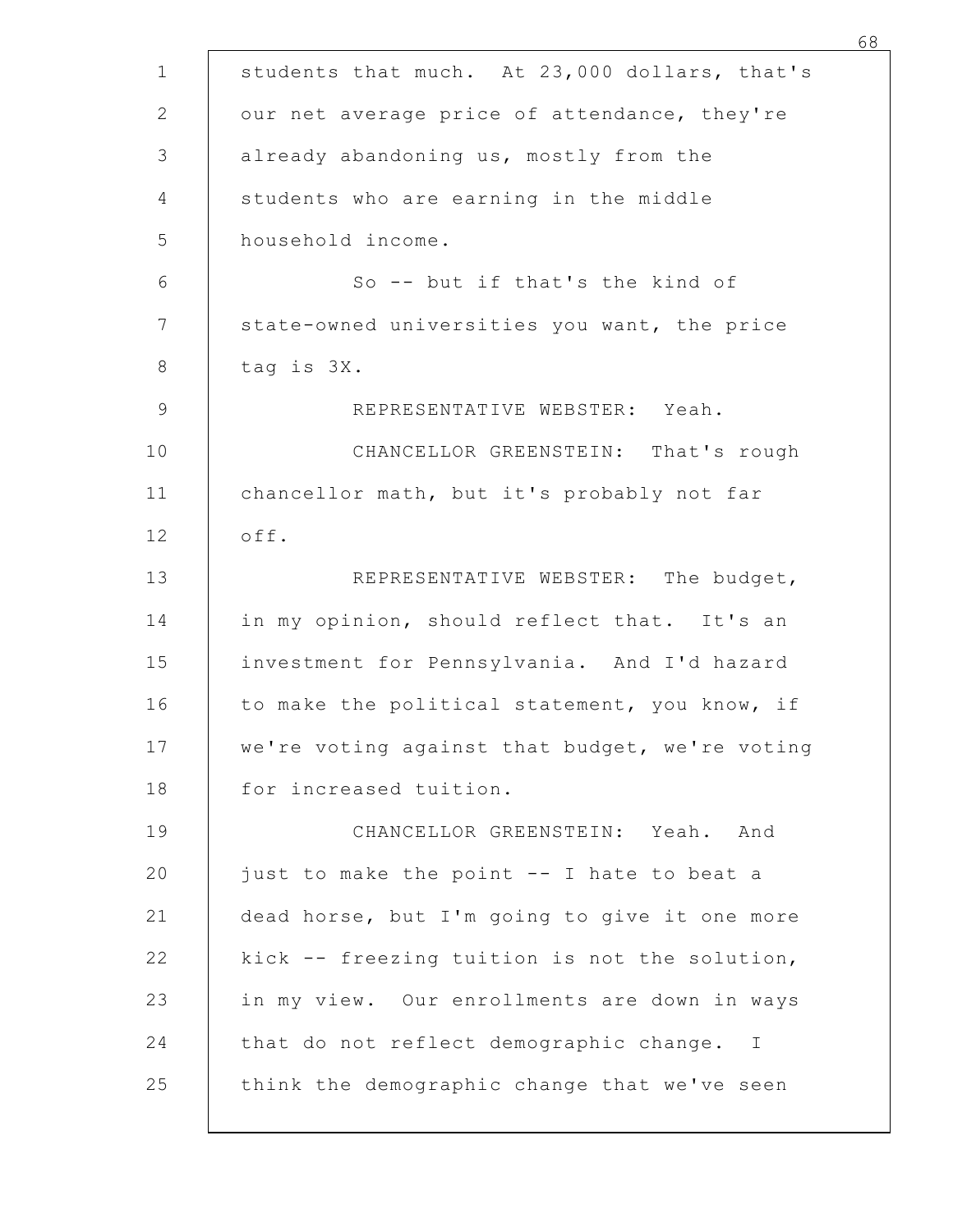| in term of the size of high school leaving     |  |
|------------------------------------------------|--|
| population, 2010 to 2020, was shrunk about 6   |  |
| percent. Our enrollment shrunk 27 percent.     |  |
| So, you can't explain what's                   |  |
| happening by demographics. Just can't. You     |  |
| can't explain it by full employment, because   |  |
| it just hasn't varied that much over ten       |  |
| years.                                         |  |
| So, when you begin to winnow what is           |  |
| the cause, you can't explain it by the lack of |  |
| Steinway pianos. I mean, I'm sorry to -- but   |  |
| the only -- and I'm open to other              |  |
| explanations, but it's the one I keep getting  |  |
| led back -- it's a constant.                   |  |
| REPRESENTATIVE WEBSTER: Competitive            |  |
| tuition.                                       |  |
| CHANCELLOR GREENSTEIN: 40 percent of           |  |
| a middle-income family's income will go to one |  |
| student in one university for one year. Who    |  |
| can -- most of our family -- who can afford    |  |
| that? And, you know -- and it's no longer a    |  |
| luxury.                                        |  |
| If 60 percent of the jobs in the               |  |
| state and 90 percent of all new jobs require   |  |
| somebody in them with a postsecondary          |  |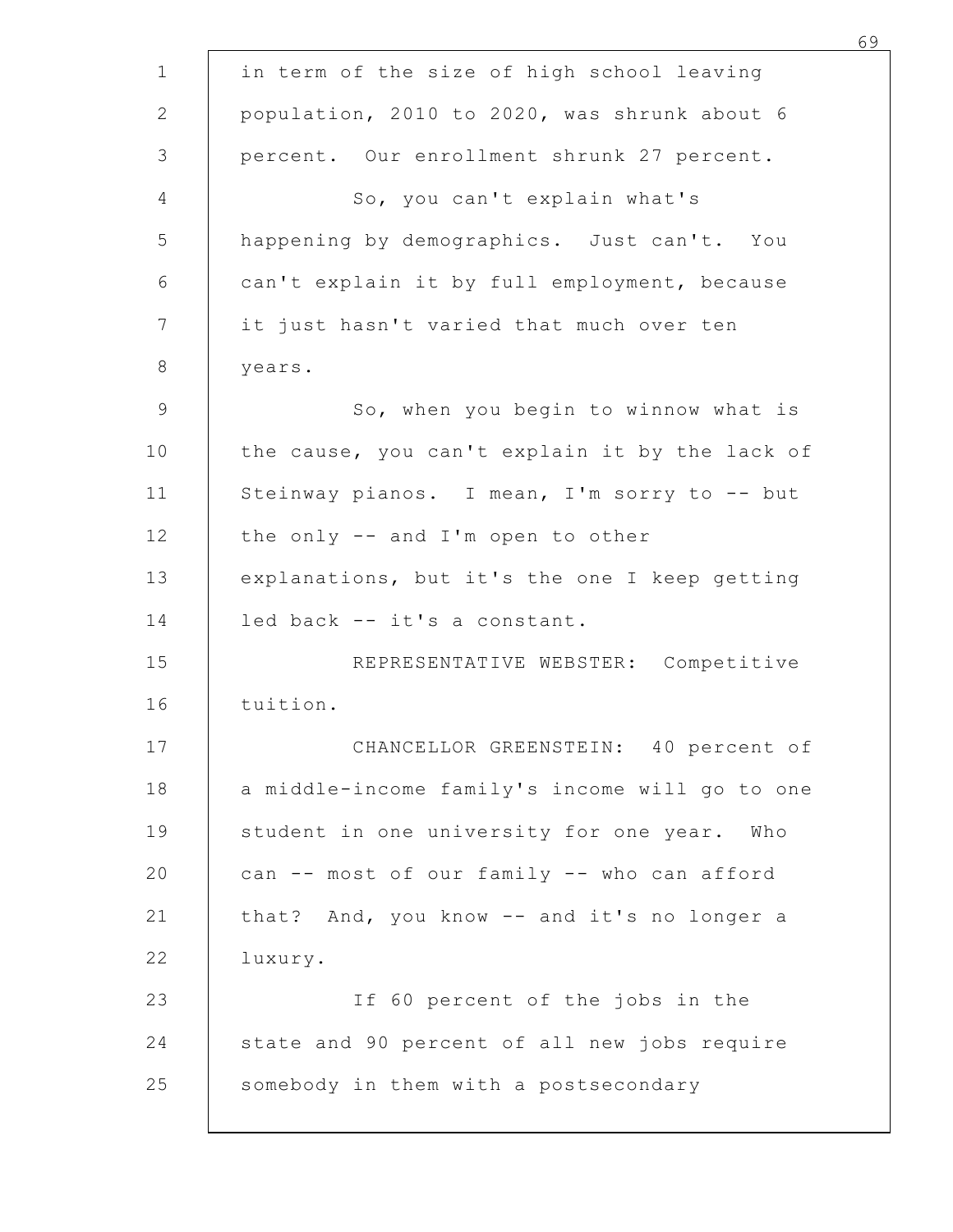| credential, and we're saying that half or more |
|------------------------------------------------|
| of our population can't afford one, what are   |
| we saying?                                     |
| REPRESENTATIVE WEBSTER: Good                   |
| statement. Appreciate that.                    |
| In the nearer term, as you're going            |
| through the reorganization and that, what's -- |
| what are you reading and what's your estimate  |
| on impact, you know, to all enrollment?        |
| Because if we don't have a Middle State or a   |
| NCAA decision now, I would think a candidate   |
| for either an academic program or an athletic  |
| program is worried about what fall means.      |
| CHANCELLOR GREENSTEIN: So, we have a           |
| number of things going for us. First thing     |
| is, I don't pay a lot of attention to early    |
| data on applications, admissions, deposits,    |
| just cause the admissions cycle really only    |
| begins to pick up -- you only get a better     |
| sense after you're receiving -- you know, in   |
| late spring. It's just where we are in the     |
| cycle. Early numbers are crazy. So, the ones   |
| I'm seeing look fine.                          |
| But that's not -- I'm -- the thing we          |
| have going for us is the general assembly last |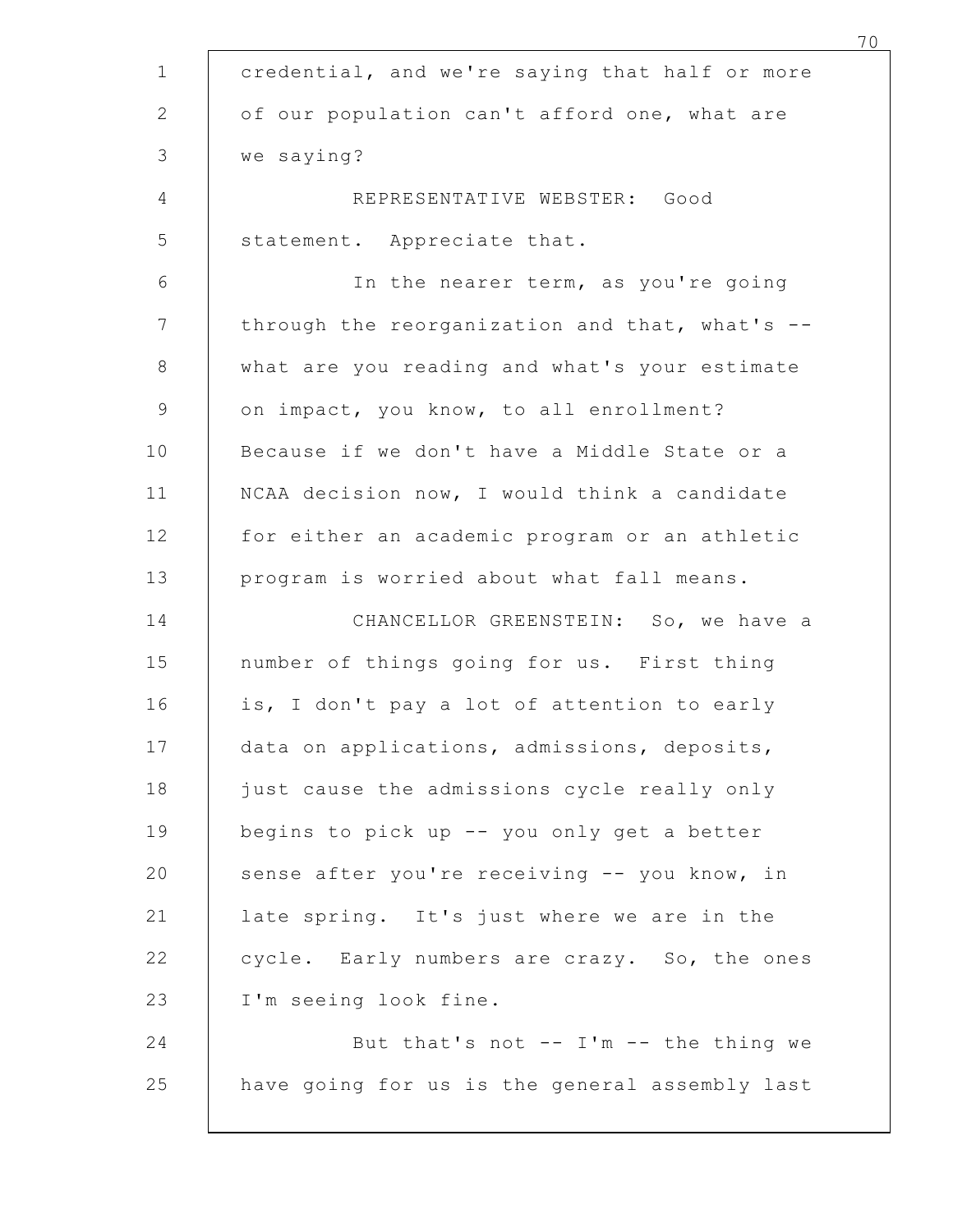|             | year -- thank you -- committed 200 million, of |
|-------------|------------------------------------------------|
|             | which we got 50, and we put a big chunk of     |
|             | that money into what I'm going to call student |
|             | success programs, which is everything from     |
|             | supporting students who are thinking about     |
|             | coming to a university, providing the supports |
|             | that they may need, to -- to improving student |
|             | support, student advising once they're at a    |
|             | university. And I think that we should see     |
|             | some numbers move as a consequence of that     |
| investment. |                                                |
|             | REPRESENTATIVE WEBSTER: So -- and              |
|             | when you say "spring," can you -- what I'm     |
|             | really asking is, would you, like, if --       |
|             | whether that's late March or early April, give |
| $US$ --     |                                                |
|             | CHANCELLOR GREENSTEIN: I start                 |
|             | paying attention sort of April, May.           |
|             | REPRESENTATIVE WEBSTER: I'd like to            |
|             | sort of ask for an update on that, because I'd |
|             | be concerned that it's impacting enrollment.   |
|             | CHANCELLOR GREENSTEIN: Yeah. Yeah.             |
|             | REPRESENTATIVE WEBSTER: Thanks, sir.           |
|             | Thanks, Mr. Chairman.                          |
|             | CHANCELLOR GREENSTEIN: Just to say,            |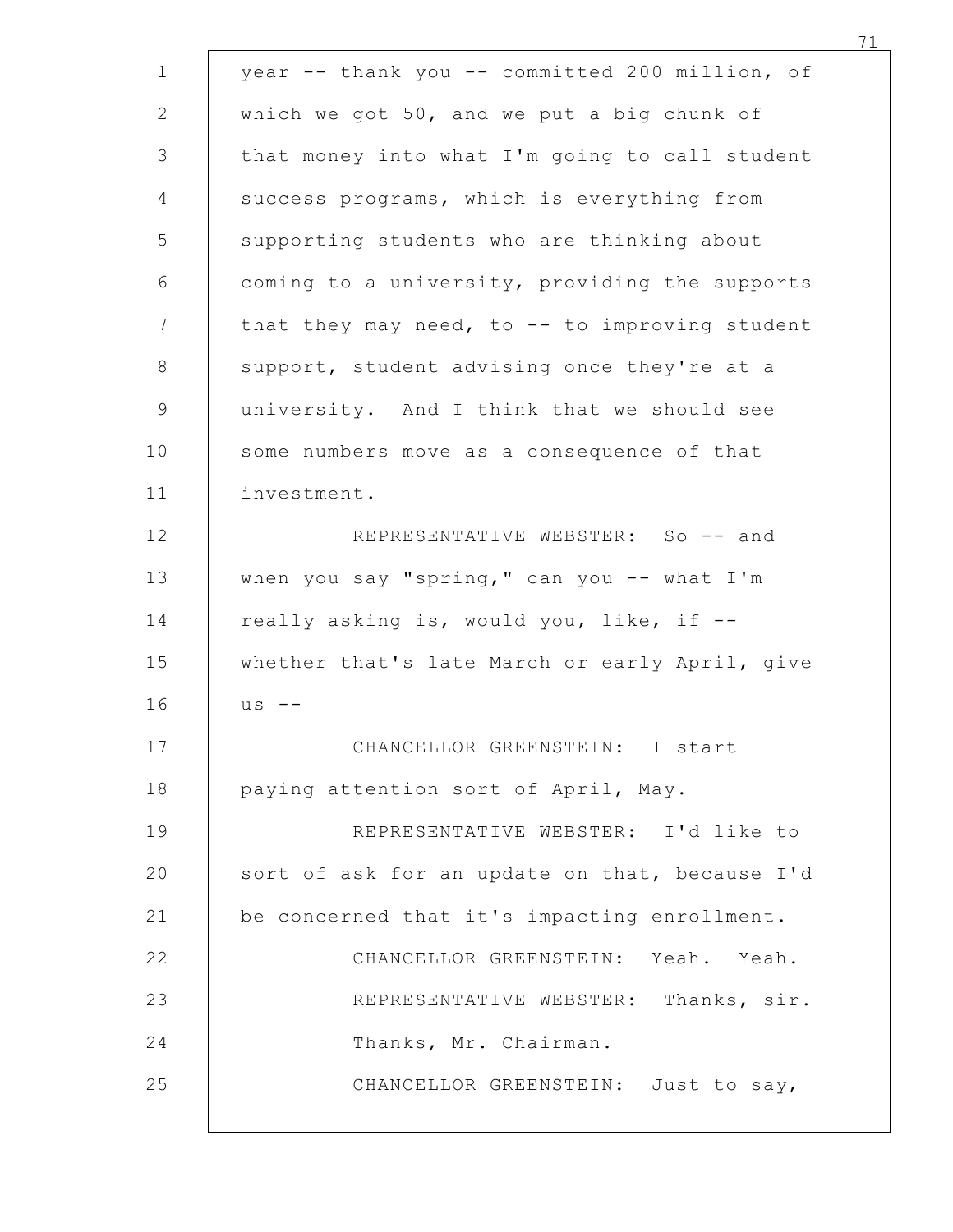| my enrollment management people, they pay      |
|------------------------------------------------|
| attention all the time, and if anyone's        |
| listening, they should still pay attention all |
| the time. I'm glad they do.                    |
| APPROPRIATIONS MAJORITY CHAIRMAN               |
| SAYLOR: We have been also joined by            |
| Representative Staats here.                    |
| And the next questioner is                     |
| Representative Krueger.                        |
| REPRESENTATIVE KRUEGER: Thank you,             |
| Mr. Chancellor. Thanks again for joining us    |
| here today.                                    |
| So, as a member of the Appropriations          |
| Committee, I'd like to dive into the numbers   |
| just a little bit.                             |
| And I want to ask, in particular,              |
| about your enrollment assumption, because what |
| I heard you here earlier is that growth        |
| assumptions are essential to hitting your      |
| goals for the integration for the system.      |
| So, my understanding is that we                |
| actually have seen a considerable drop in      |
| enrollment. Fall of 2021, Northwest went down  |
| negative 6.9 percent; west, negative 7.6       |
| percent. And we know we're in the midst of a   |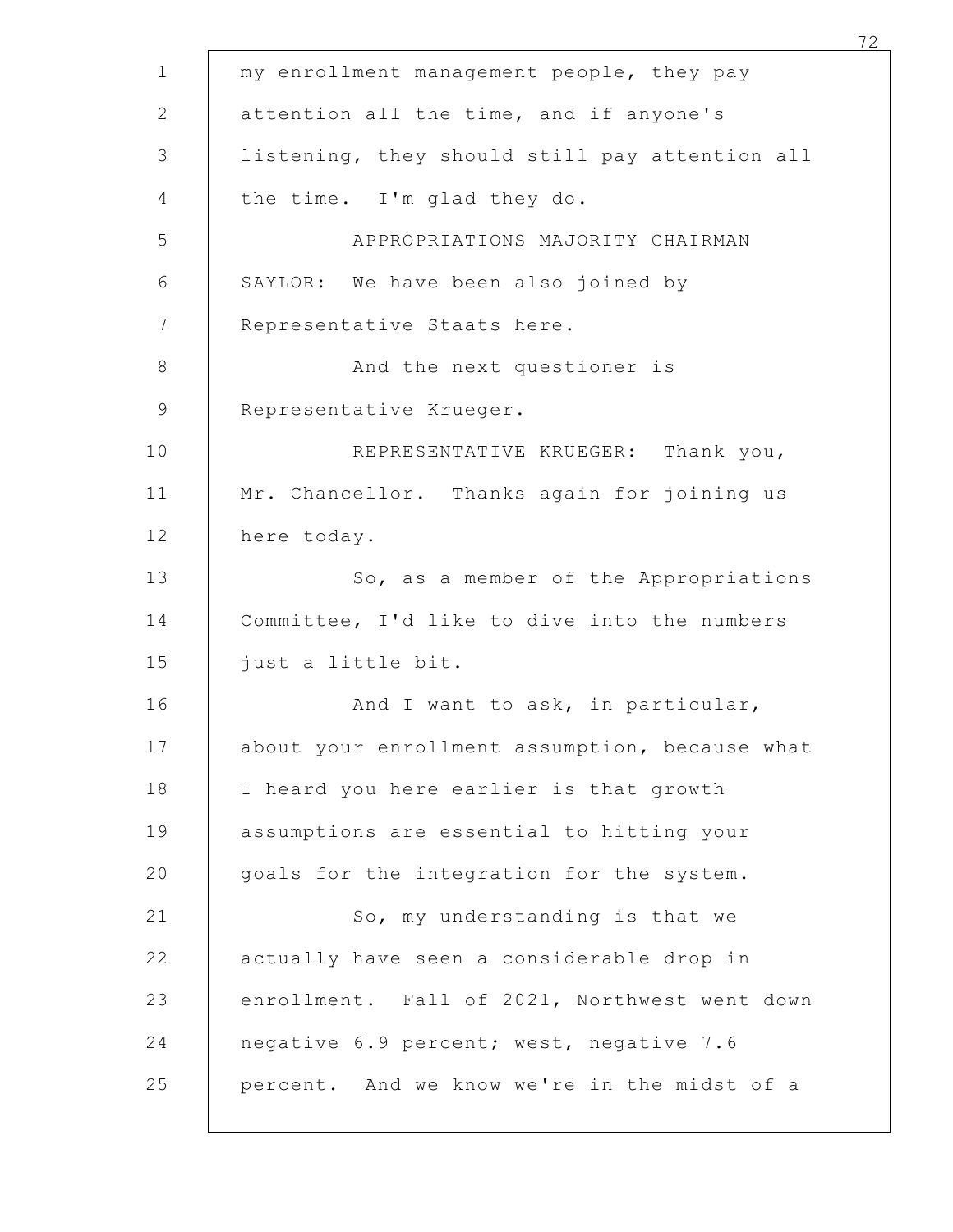| pandemic and higher education has been hit,   |
|-----------------------------------------------|
| but, looking forward, it appears that you're  |
| projecting 1 percent growth in the northeast  |
| system and 2 percent growth in the western    |
| system for this next year.                    |
| So, can you give us a sense of how            |
| you came to these numbers, and then your      |
| enrollment to date for next fall, what do     |
| these projections look like right now?        |
| CHANCELLOR GREENSTEIN: Yeah. And              |
| just following on the last question, so       |
| enrollment to date, you know -- what you can  |
| do at this stage is you can count the number  |
| of applications. Right? And you're beginning  |
| to see a small number of deposits. But,       |
| again, it's so early in the cycle, it's --    |
| again, I would be -- it would be disingenuous |
| for me to say, Hey, it looks great, or, you   |
| know -- it looks fine. But that's not -- I    |
| just -- I don't trust the numbers. It's not   |
| because I don't trust the numbers, I don't -- |
| we're just -- this is where we are in the     |
| cycle.                                        |
| Again, I think that -- I think we             |
| have a number of things going for us. I think |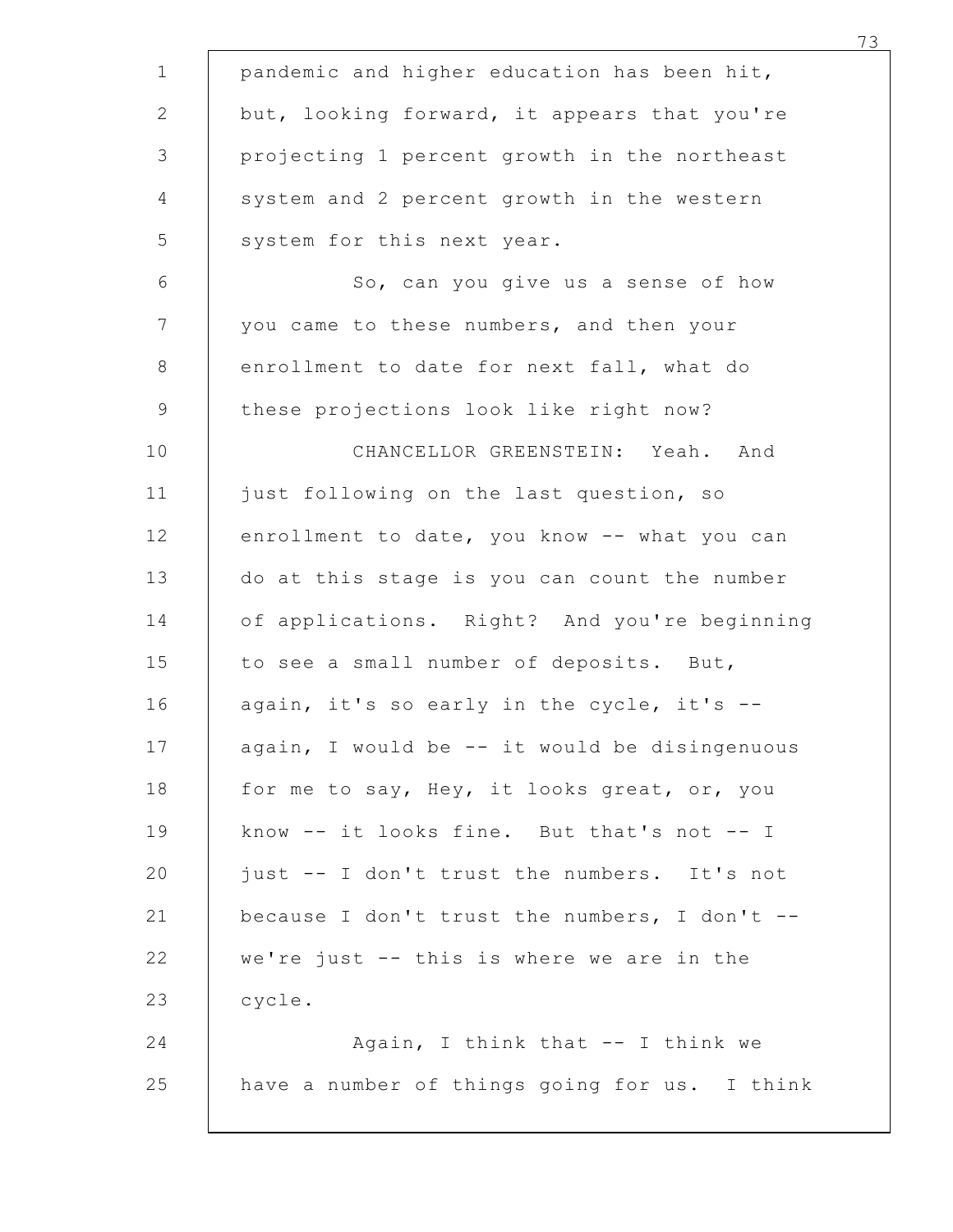|                                                                                             | 74 |
|---------------------------------------------------------------------------------------------|----|
| the investment the general assembly has made<br>is going to -- is going to pay off. I think |    |
| we're going to see some rebound as a                                                        |    |
| consequence of the pandemic's trajectory.                                                   |    |
| Let's hope, God willing, the trajectory                                                     |    |
| continues in a good direction. So, you know,                                                |    |
| I'm expecting to see us improve next year                                                   |    |
| across the system.                                                                          |    |
| REPRESENTATIVE KRUEGER: How                                                                 |    |
| confident are you that you'll be able to hit                                                |    |
| the 1 and 2 percent growth projections for                                                  |    |
| next academic year?                                                                         |    |
| CHANCELLOR GREENSTEIN: I'll be --                                                           |    |
| I'll have a higher degree -- I'll have a                                                    |    |
| higher confidence interval next time we talk                                                |    |
| in April, May.                                                                              |    |
| REPRESENTATIVE KRUEGER: Okay. I'm                                                           |    |
| happy to ask that again at the next hearing.                                                |    |
| CHANCELLOR GREENSTEIN: Yeah, do,                                                            |    |
| please.                                                                                     |    |
| I'm not being elliptical. I just --                                                         |    |
| you know, what I am seeing and what the trends                                              |    |
| I'm seeing -- so, our enrollment reductions                                                 |    |
| for COVID-related were a little bit off our                                                 |    |
| sector. Our sector was down 5.4 percent.                                                    |    |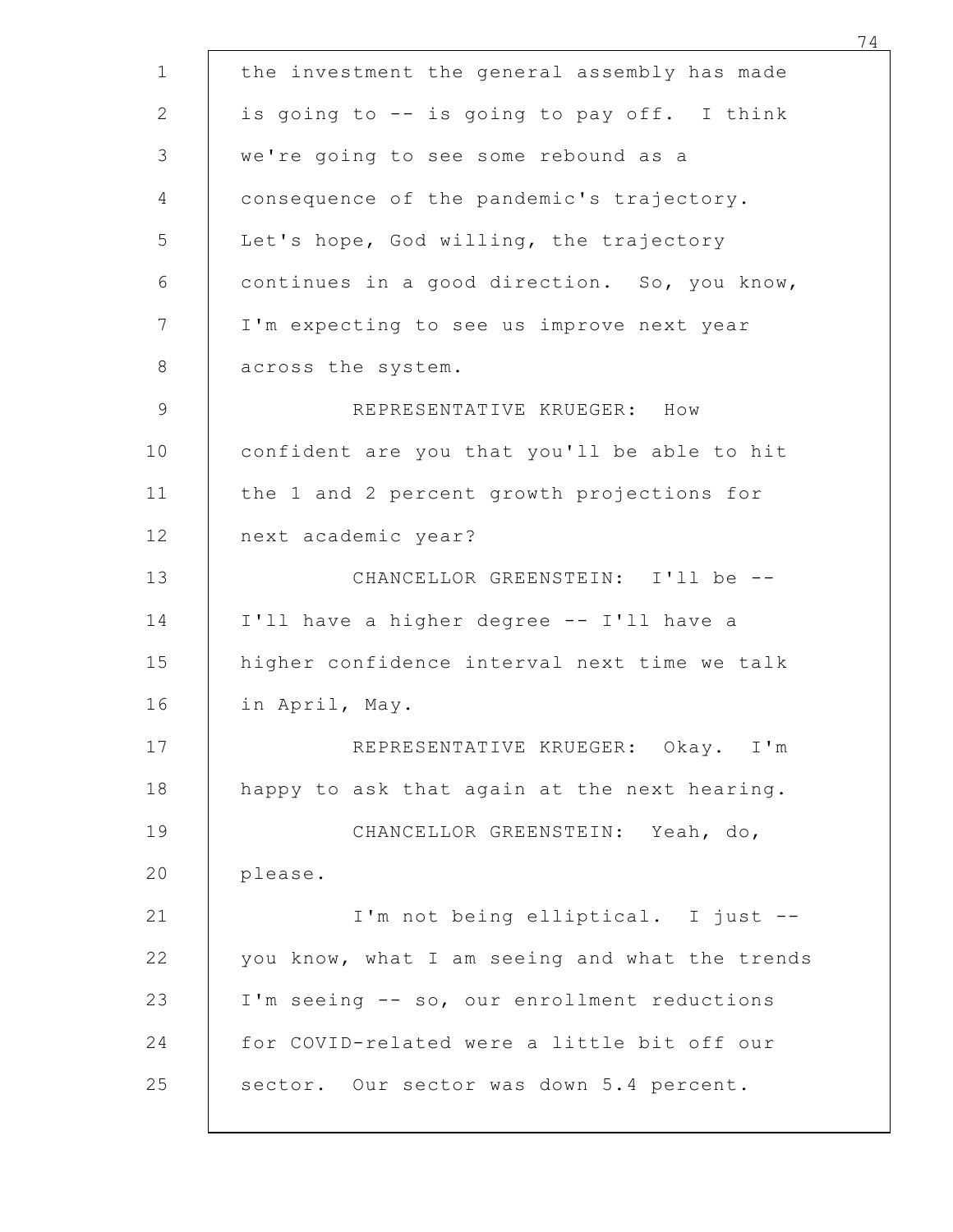| Overall, I think we're down, I think, 6. Some  |                                               |
|------------------------------------------------|-----------------------------------------------|
| of our universities are a little higher than   |                                               |
| that. So, we're kind of on track with the      |                                               |
| sector. And I'm -- you know, we're seeing      |                                               |
|                                                | higher FAFSA completions across the sector in |
| the population that we serve. So, we're        |                                               |
|                                                | seeing signs that suggest there's going to be |
|                                                | a recovery next year nationally as well as in |
| Pennsylvania. So, I'm going to -- you know,    |                                               |
| I'm going to hold onto those trends until I    |                                               |
| see different.                                 |                                               |
|                                                | REPRESENTATIVE KRUEGER: And last              |
| question, what happens financially if you      |                                               |
| don't hit those growth projections?            |                                               |
|                                                | CHANCELLOR GREENSTEIN: We're an               |
| enrollment-driven industry, so we just -- we   |                                               |
| are -- and to the gentleman's point, I mean,   |                                               |
| the advantage that public higher education     |                                               |
|                                                | has, of course, it's got a public investment. |
| But a public investment at this level, you     |                                               |
| know, you do have to pay attention to $-$ - 75 |                                               |
| percent of our revenues come from students.    |                                               |
| So, as -- as we continue to shrink, we         |                                               |
| continue to shrink. We just do.                |                                               |
|                                                | There's -- we can't charge our                |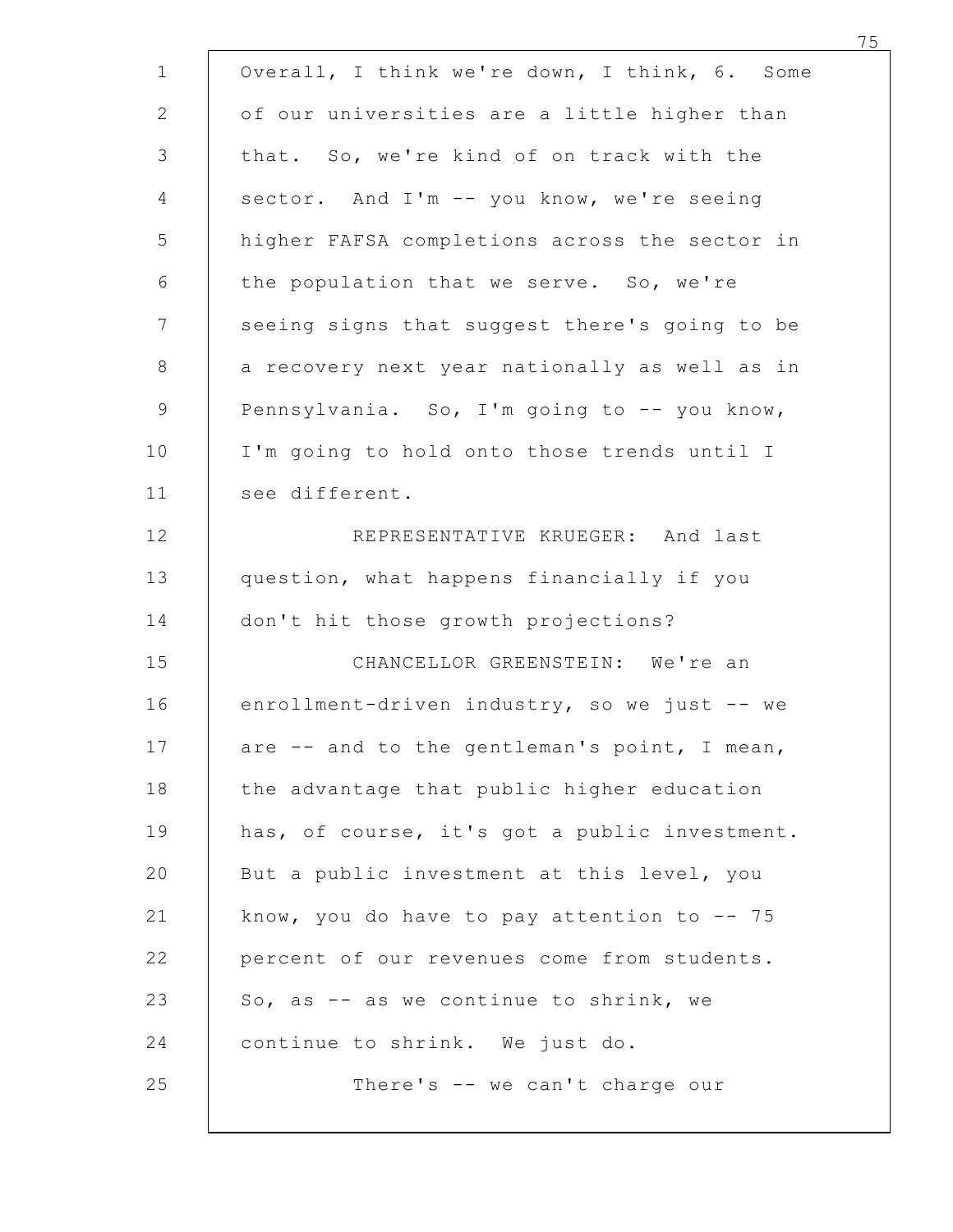| students any more. We've already pulled that   |
|------------------------------------------------|
| lever too hard. They're leaving us because     |
| they can't afford it, and they have nowhere    |
| else to go in state. That's a problem. It's    |
| not a problem for us. This is, in some ways,   |
| not about Pennsylvania State System            |
| universities, it is about the state of         |
| Pennsylvania. And these are your               |
| universities. What do you want them to do?     |
| Right?                                         |
| So, we can't charge them any more.             |
| Where do we go to support those programs,      |
| which get more expensive to support as they    |
| get smaller?                                   |
| REPRESENTATIVE KRUEGER: So, if the             |
| revenue side of the equation doesn't work next |
| year, what happens?                            |
| CHANCELLOR GREENSTEIN: We continue             |
| to get smaller.                                |
| REPRESENTATIVE KRUEGER: And what               |
| does that look like? Smaller staff, smaller    |
| programming, smaller leadership team?          |
| CHANCELLOR GREENSTEIN: Across the              |
| board. We've -- and this isn't new. We've      |
| been doing this for a dozen years.             |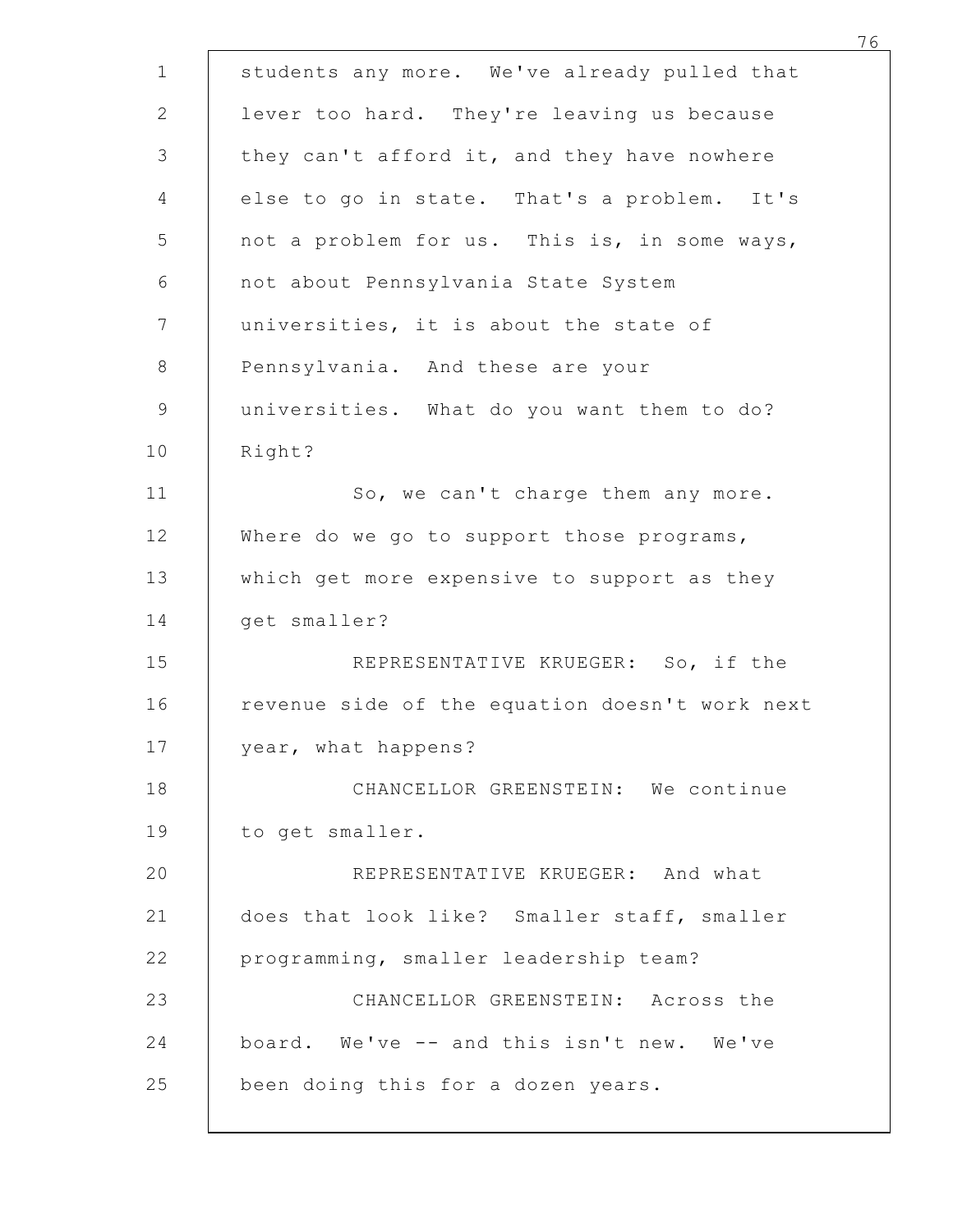|            |                                                                                         | 77 |
|------------|-----------------------------------------------------------------------------------------|----|
|            | What's amazing to me, and it's a                                                        |    |
|            | credit not to me or my colleagues in the<br>Chancellor's office or to the board, it's a |    |
|            | credit to the fabulous staff and faculty on                                             |    |
|            | our campuses that we are able to continue to                                            |    |
|            | respond to very challenging financial                                                   |    |
|            | circumstances and still deliver an education                                            |    |
|            | which can be -- is life changing.                                                       |    |
|            | REPRESENTATIVE KRUEGER: You do have                                                     |    |
|            | fabulous staff. I have gotten to meet many of                                           |    |
|            | them, and I know that the working conditions                                            |    |
|            | in a pandemic for anyone in the education                                               |    |
|            | world have been very challenging.                                                       |    |
|            | CHANCELLOR GREENSTEIN: Yeah.                                                            |    |
|            | REPRESENTATIVE KRUEGER: So, I do                                                        |    |
|            | want to underscore that.                                                                |    |
|            | I'll ask these questions again when                                                     |    |
|            | we see you again next quarter. Thank you.                                               |    |
|            | CHANCELLOR GREENSTEIN: Please.                                                          |    |
| Thank you. |                                                                                         |    |
|            | APPROPRIATIONS MAJORITY CHAIRMAN                                                        |    |
|            | SAYLOR: Our next questioner is Napoleon                                                 |    |
| Nelson.    |                                                                                         |    |
|            | Representative Nelson.                                                                  |    |
|            | REPRESENTATIVE NELSON: Thank you,                                                       |    |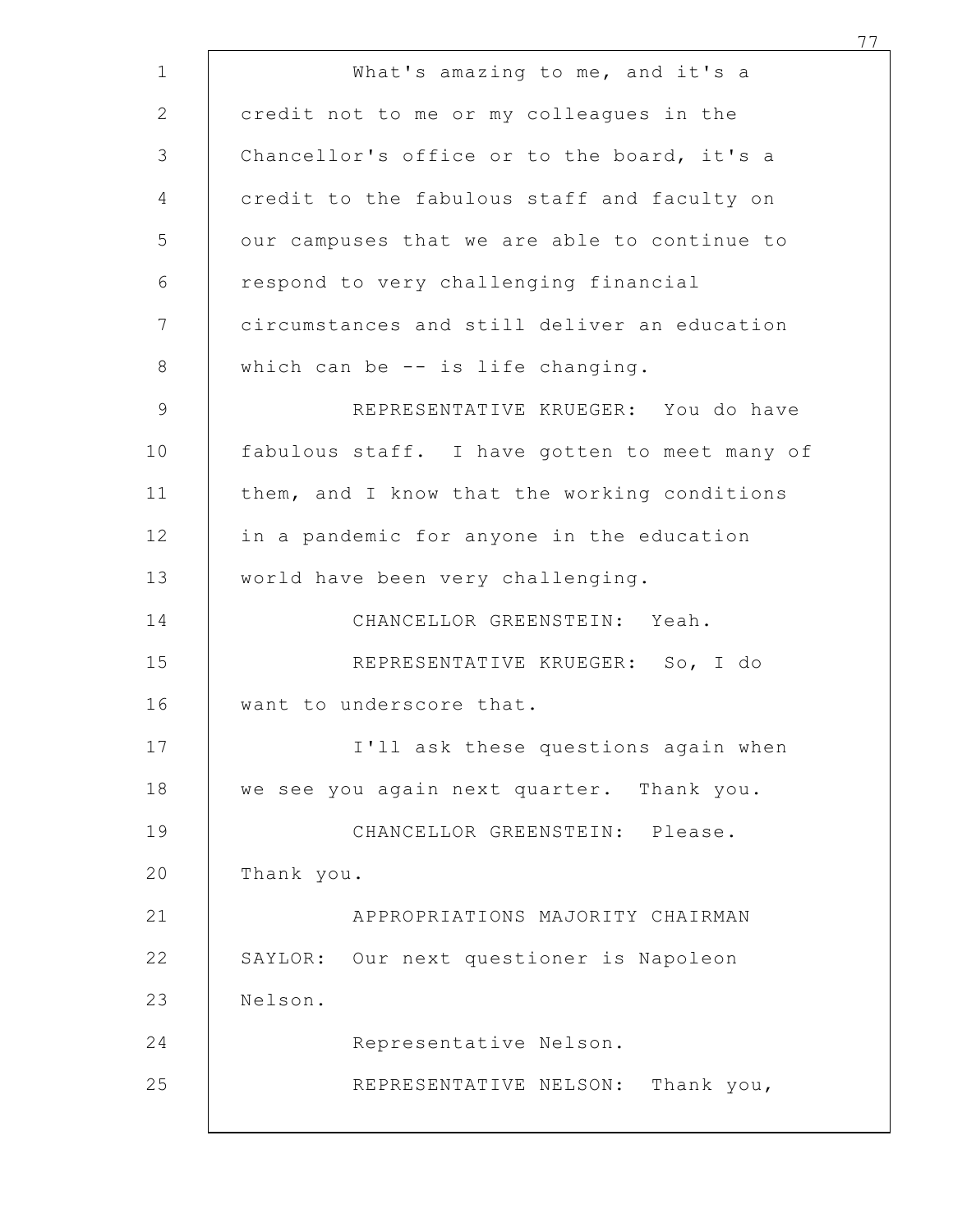| Chairman.                                      |
|------------------------------------------------|
| Thank you, Chairman -- Chancellor. I           |
| apologize. So, again, thank you for joining    |
| us.                                            |
| And there are a couple of items that           |
| I just want to try and address. One will be    |
| relatively quick, to help us, again, address   |
| our constituents who are asking questions      |
| regarding program planning.                    |
| Is there a framework that is codified          |
| that helps both explain, with transparency, to |
| students, to staff, faculty, and certainly to  |
| the community that you all use when you're     |
| approaching program planning? I can            |
| appreciate some level of, hopefully not cost,  |
| because most of us wouldn't have visibility    |
| into the cost of a program. You mentioned      |
| that earlier with physics. But is there        |
| something that looks at enrollment trends for  |
| a major, for a class even, and with some level |
| of a waiver somewhere? Could you explain that  |
| and provide that --                            |
| CHANCELLOR GREENSTEIN: Sure. And               |
| we've been doing this for some time. The       |
| board has had a policy, a program review       |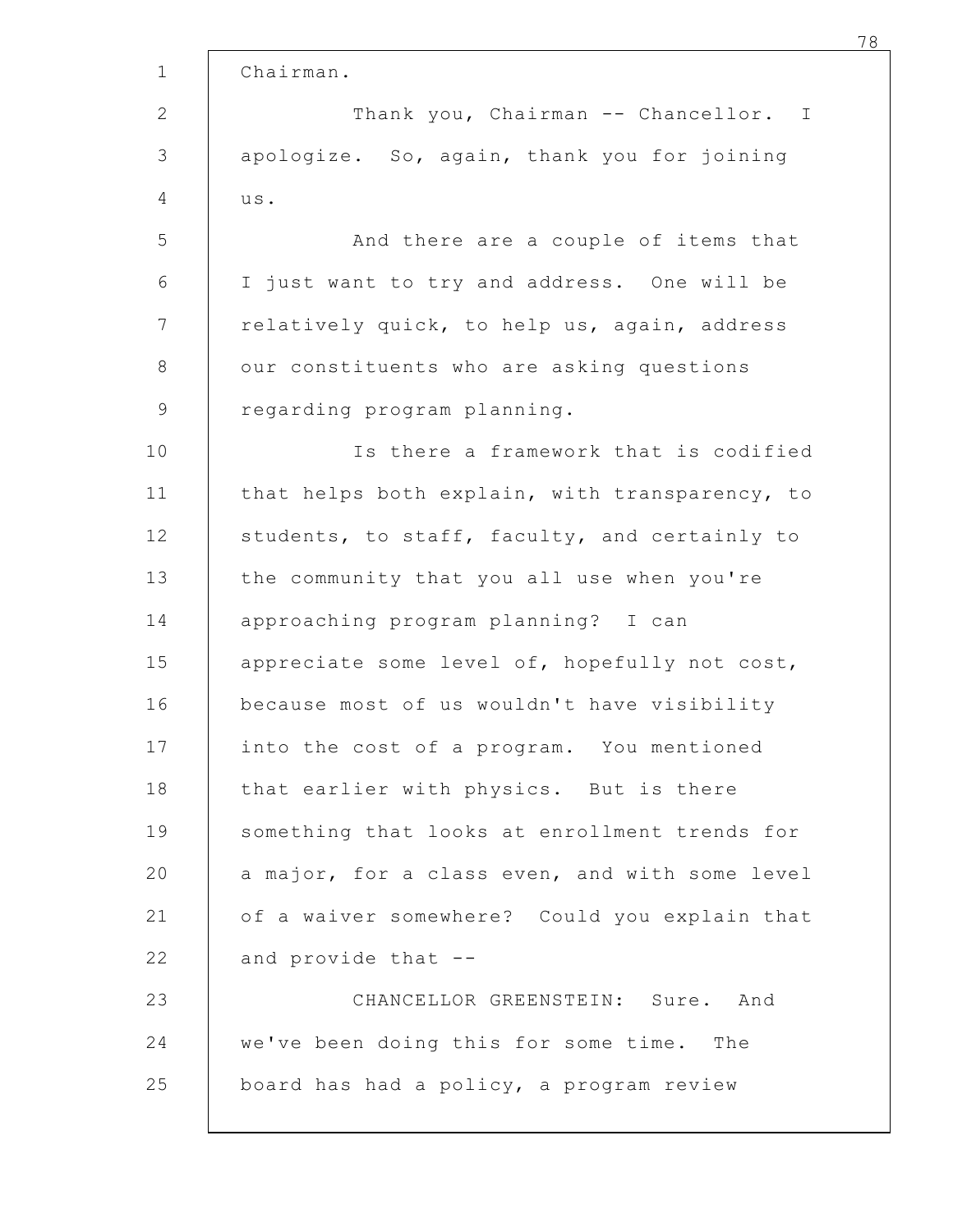| policy, to look at programs based on the       |
|------------------------------------------------|
| number of -- you know, to keep programs under  |
| review, and to sort of look with particular    |
| scrutiny at those which are failing to         |
| graduate -- or complete, I should say, any     |
| number of -- a specific -- meet a threshold    |
| completion over a period of years. I think     |
| it's a five-year window that they're looking   |
| at, you know, and programs that are, you know, |
| not completing an adequate number of students, |
| you know.                                      |
| And to the gentleman's point earlier,          |
| not every program needs to be money making.    |
| That's not the point of a university. The      |
| point of a university is to run -- to manage a |
| balanced portfolio so that, you know, you want |
| to have those that are not making money at     |
| least balanced out by those that are.          |
| REPRESENTATIVE NELSON: Sure.                   |
| CHANCELLOR GREENSTEIN: And                     |
| universities do that through life. So, yeah,   |
| we do go through program review. It's a        |
| routine and an ongoing process that happens    |
| both at the university and at the system       |
| level.                                         |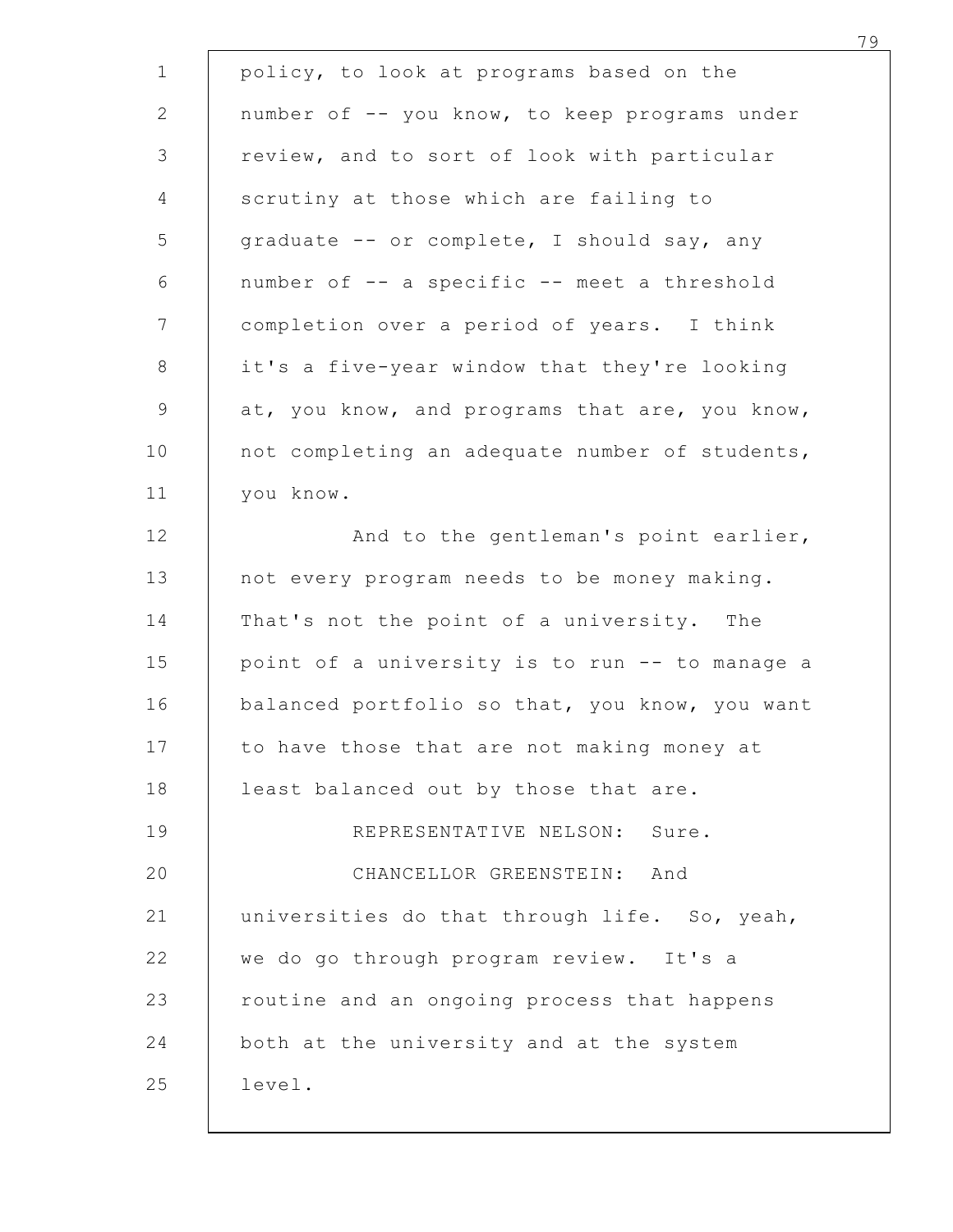| REPRESENTATIVE NELSON: And there's,            |  |
|------------------------------------------------|--|
| I assume, some level of program dashboarding   |  |
| that would happen so that we can --            |  |
| CHANCELLOR GREENSTEIN: Correct.                |  |
| REPRESENTATIVE NELSON: -- identify             |  |
| those trends in advance.                       |  |
| CHANCELLOR GREENSTEIN: Yes.                    |  |
| REPRESENTATIVE NELSON: And does that           |  |
| process differ at each individual university?  |  |
| CHANCELLOR GREENSTEIN: Not -- I                |  |
| mean, around the margins, yes. But, generally  |  |
| speaking, I mean, substantively, not really.   |  |
| REPRESENTATIVE NELSON: So, the                 |  |
| larger question that I -- thank you for that.  |  |
| And I think that will help me in my district   |  |
| and others hopefully.                          |  |
| The broader question around our                |  |
| continued investment, particularly financially |  |
| in the PASSHE system, really kind of hinges on |  |
| the notion of, you know, ongoing viability.    |  |
| CHANCELLOR GREENSTEIN: Yeah.                   |  |
| REPRESENTATIVE NELSON: And where               |  |
| viability crosses with absolute necessity for  |  |
| the future of Pennsylvania.                    |  |
| You mentioned a couple numbers in              |  |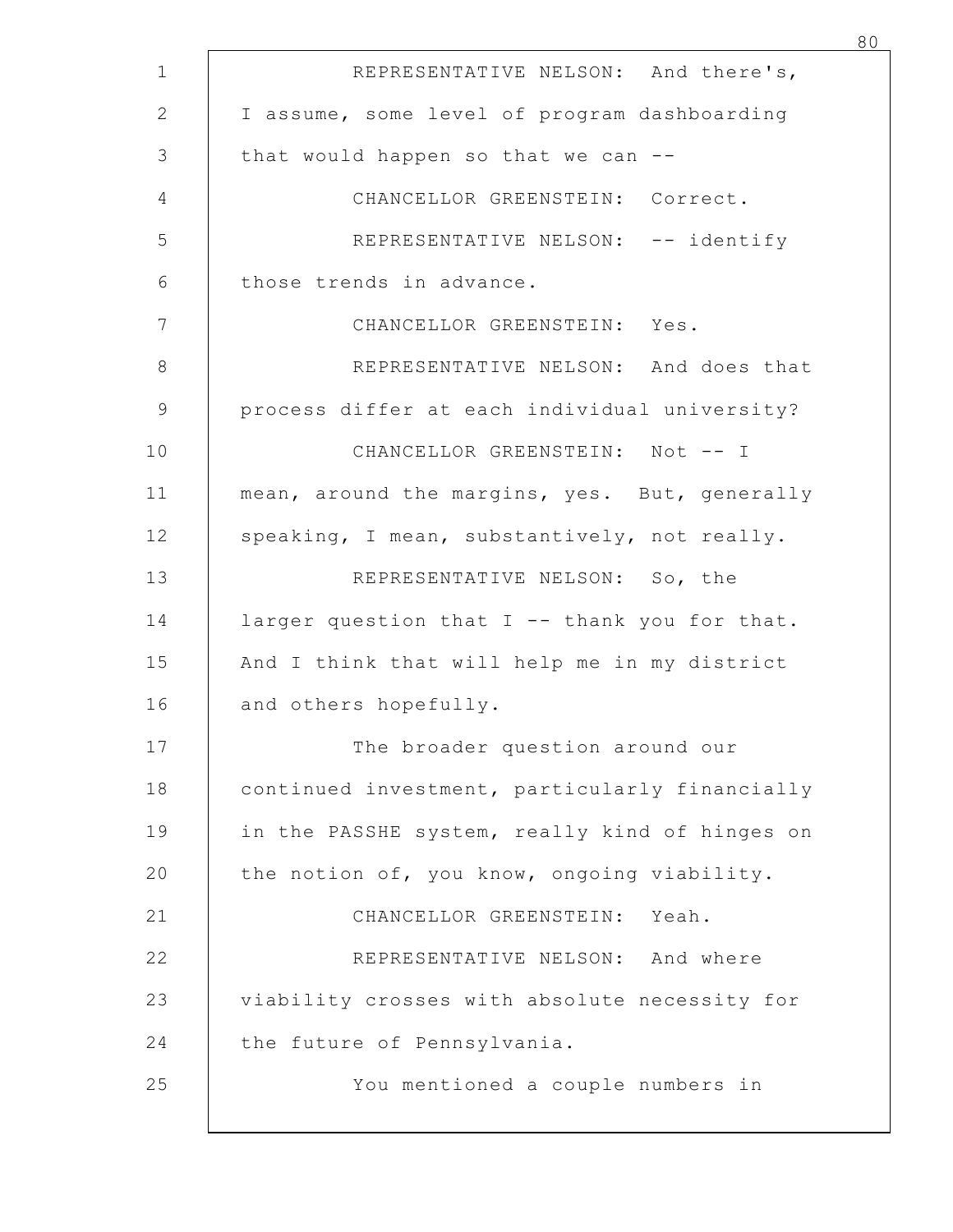| here, 60 percent of the jobs in the state, 90 |
|-----------------------------------------------|
| percent of, you know, the jobs in the future, |
| where's that information coming from?         |
| CHANCELLOR GREENSTEIN: So, those are          |
| workforce needs assessment that are produced  |
| both at the national level, by places like    |
| Lumina, but they're tracked here by -- I      |
| believe PDE has those numbers. They've been   |
| introduced into the master -- educational     |
| master planning process as well.              |
| REPRESENTATIVE NELSON: So, as you             |
| look at that, how do you then qualify $-$ or, |
| you know, the need for specific programming   |
| around the cost of, because so much of what   |
| you've talked about is, here's how much it    |
| costs to get a PASSHE education, and we need  |
| to not just freeze tuition but we need to     |
| lower tuition.                                |
| Is there, again, a universe that              |
| you're using to identify what lowered tuition |
| ought to be? Where are we going?              |
| CHANCELLOR GREENSTEIN: So, there is.          |
| So, you look at a number of things: What's    |
| the national average? Where are we in         |
| comparison to the national average? We're     |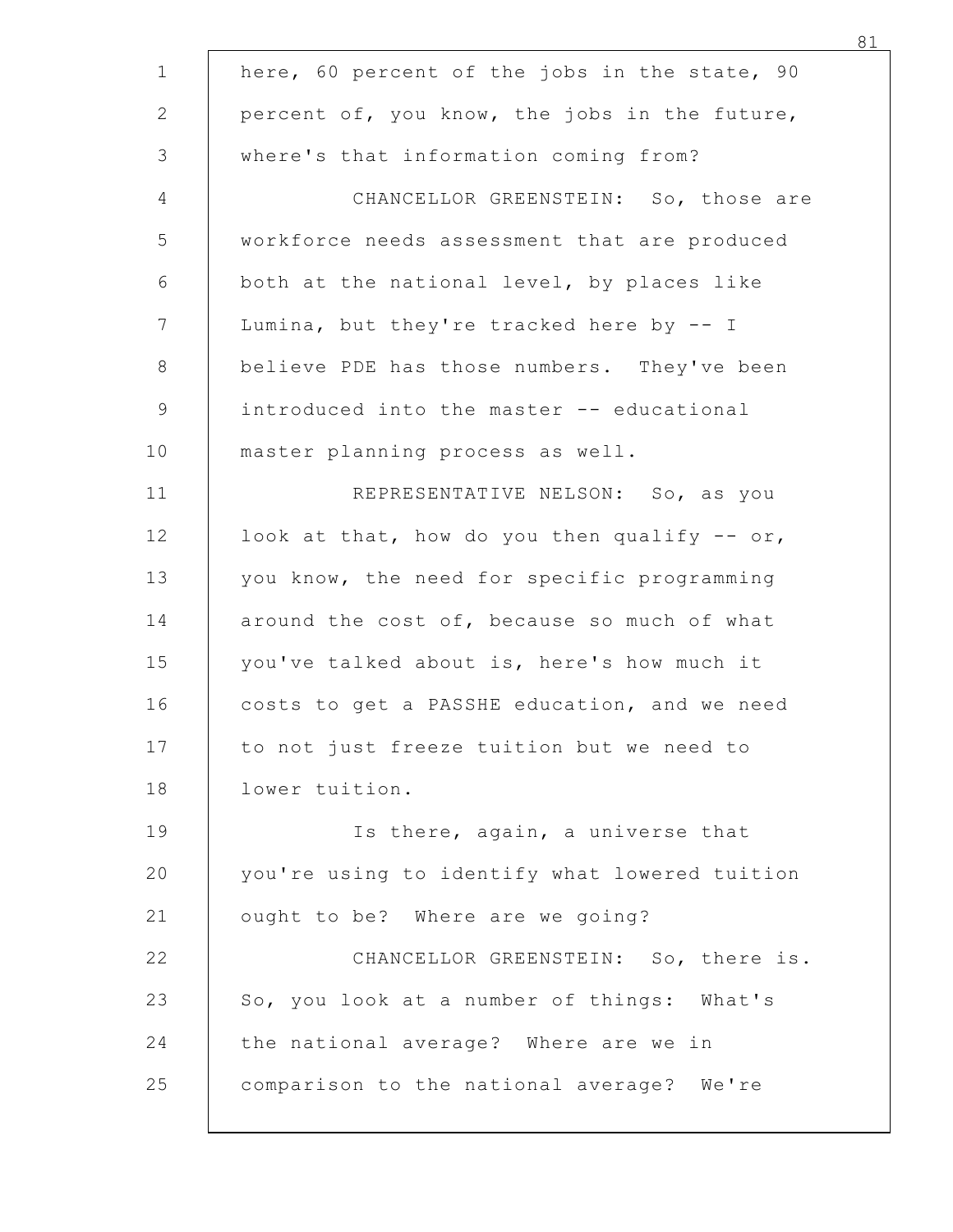| about -- and I'm talking about net price of                                              |  |
|------------------------------------------------------------------------------------------|--|
| attendance, which is tuition, fees, room and                                             |  |
| board -- so, we're about 6-ish, 6 and a half                                             |  |
| thousand dollars more than that, the national                                            |  |
| average. So, we're at the high end, like                                                 |  |
| number two or three comparison to all fifty                                              |  |
| states. So, we look there.                                                               |  |
| There are good $--$ our general $--$ our<br>funding needs is based on research evidence, |  |
|                                                                                          |  |
| which shows that for every thousand-dollar                                               |  |
| reduction in student tuition, you would expect                                           |  |
| X percent increase in completion. So, we do<br>that.                                     |  |
| When we're doing our program                                                             |  |
| planning, we look -- we provide our                                                      |  |
| universities with tools that allow them to                                               |  |
| look at regional as well as statewide                                                    |  |
| workforce need, so they can think about their                                            |  |
| programs in terms of -- and we ask questions                                             |  |
| where new programs are being promoted about,                                             |  |
| you know, what's the demand look like not just                                           |  |
| from the student side but where -- what are                                              |  |
| the employment opportunities.                                                            |  |
| So, we've built in a process of                                                          |  |
| program development, which is conscious, not                                             |  |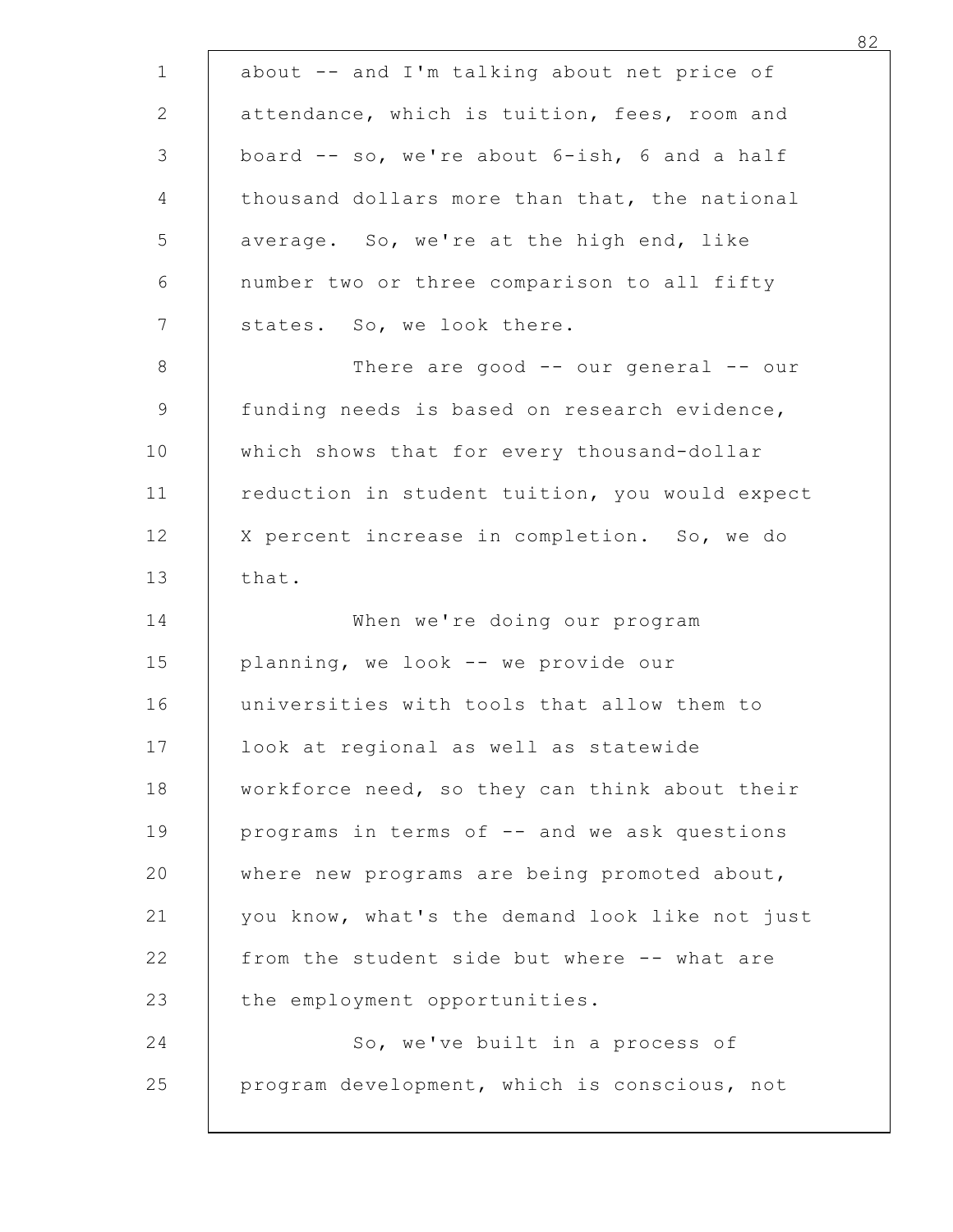|                                                | 83 |
|------------------------------------------------|----|
| just of the, you know, can you sustain the     |    |
| program, that's obviously important, but does  |    |
| it meet a need, student demand, employer       |    |
| demand.                                        |    |
| REPRESENTATIVE NELSON: Sure. And               |    |
| so, as you're looking at that from a financial |    |
| perspective, you're trying to chart a course   |    |
| for us within the general assembly that at     |    |
| least gets you on your path that you've        |    |
| determined, through study, that makes the most |    |
| sense for the PASSHE system.                   |    |
| My understanding, and correct me if            |    |
| I'm wrong here, is that the trends that we're  |    |
| seeing from an enrollment perspective in the   |    |
| PASSHE system aren't wholly defined just by    |    |
| the cost of a degree there, but certainly, I   |    |
| imagine, the applications are still, you know, |    |
| relatively strong. Could there be a sense      |    |
| that -- I'll say the both uncertainty and      |    |
| environment that exists within our PASSHE      |    |
| campuses may also be a major contributor?      |    |
| CHANCELLOR GREENSTEIN: It may be,              |    |
| except when you look at -- we -- so, you can   |    |
| look at two indicators, right, applications    |    |
| and enrollments. Applications have been flat,  |    |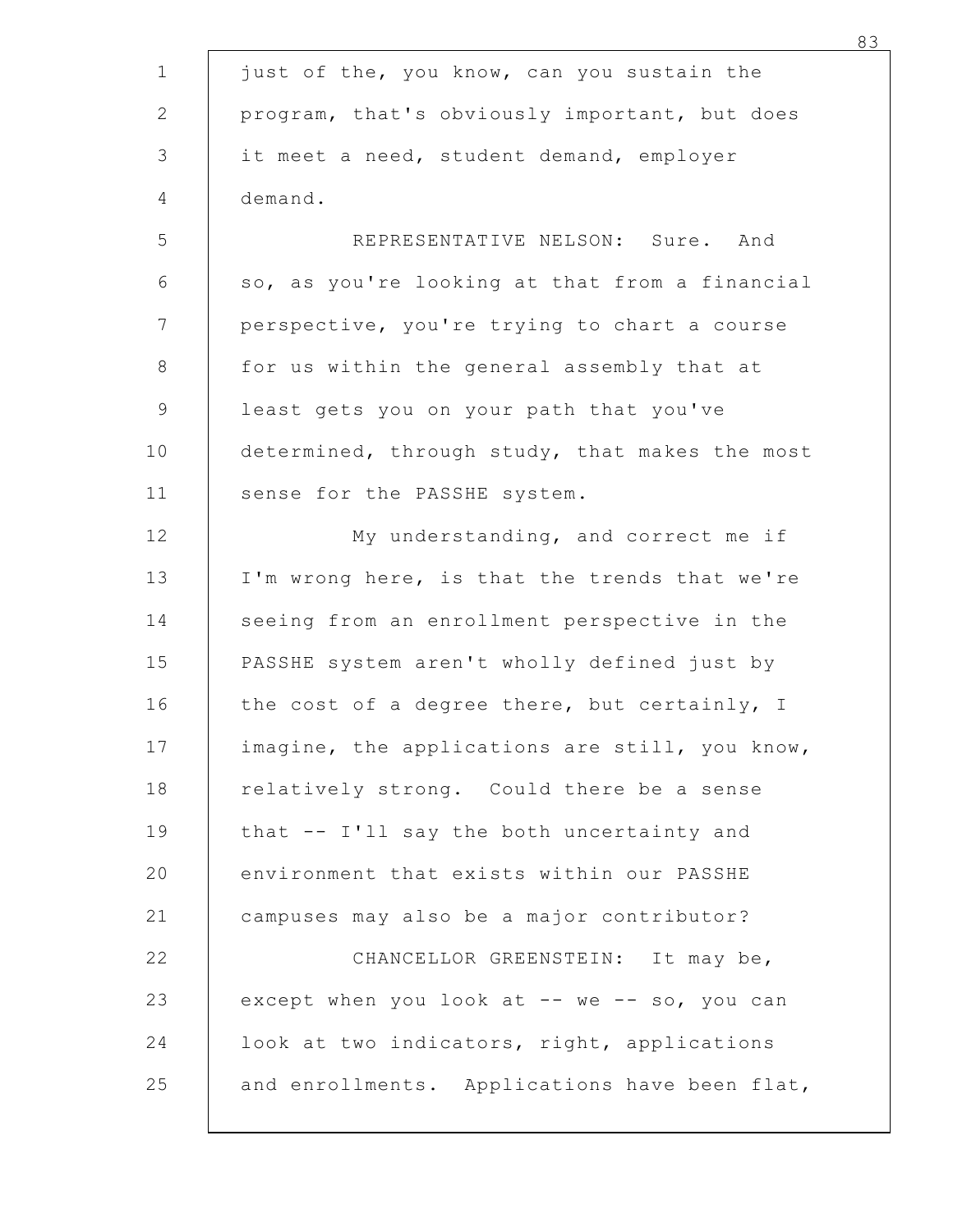|          | for, like, a decade, largely. Enrollments      |
|----------|------------------------------------------------|
|          | have been declining. But the enrollment        |
|          | decline never spikes, which is interesting to  |
|          | me. There was a strike in 2015, 2016, no       |
|          | obvious -- conversations last year around      |
|          | integration. All right, we had a tough year,   |
|          | but was it a pandemic year or was it an        |
|          | integration year?                              |
|          | So, I -- uncertainty doesn't help. I           |
|          | think, sometimes, the dialogue in this body    |
|          | and the way it's reported -- I'm part of it,   |
|          | so I'm going to point my fingers at myself,    |
|          | too -- also doesn't help. You know, I think    |
|          | we need to -- rather than sort of talk about,  |
|          | you know, the challenging issues, are there    |
|          | ways to talk as well about the power and       |
|          | promise of public higher education? We try to  |
| do that. |                                                |
|          | So, I do $-$ so, you know, anything we         |
|          | can do to eliminate or reduce uncertainty and  |
|          | to express the power and promise of public     |
|          | education I think would all be to our benefit. |
|          | REPRESENTATIVE NELSON: And so, I'll            |
|          | wrap up with this last piece, which says, I    |
|          | agree with you, we absolutely need to invest   |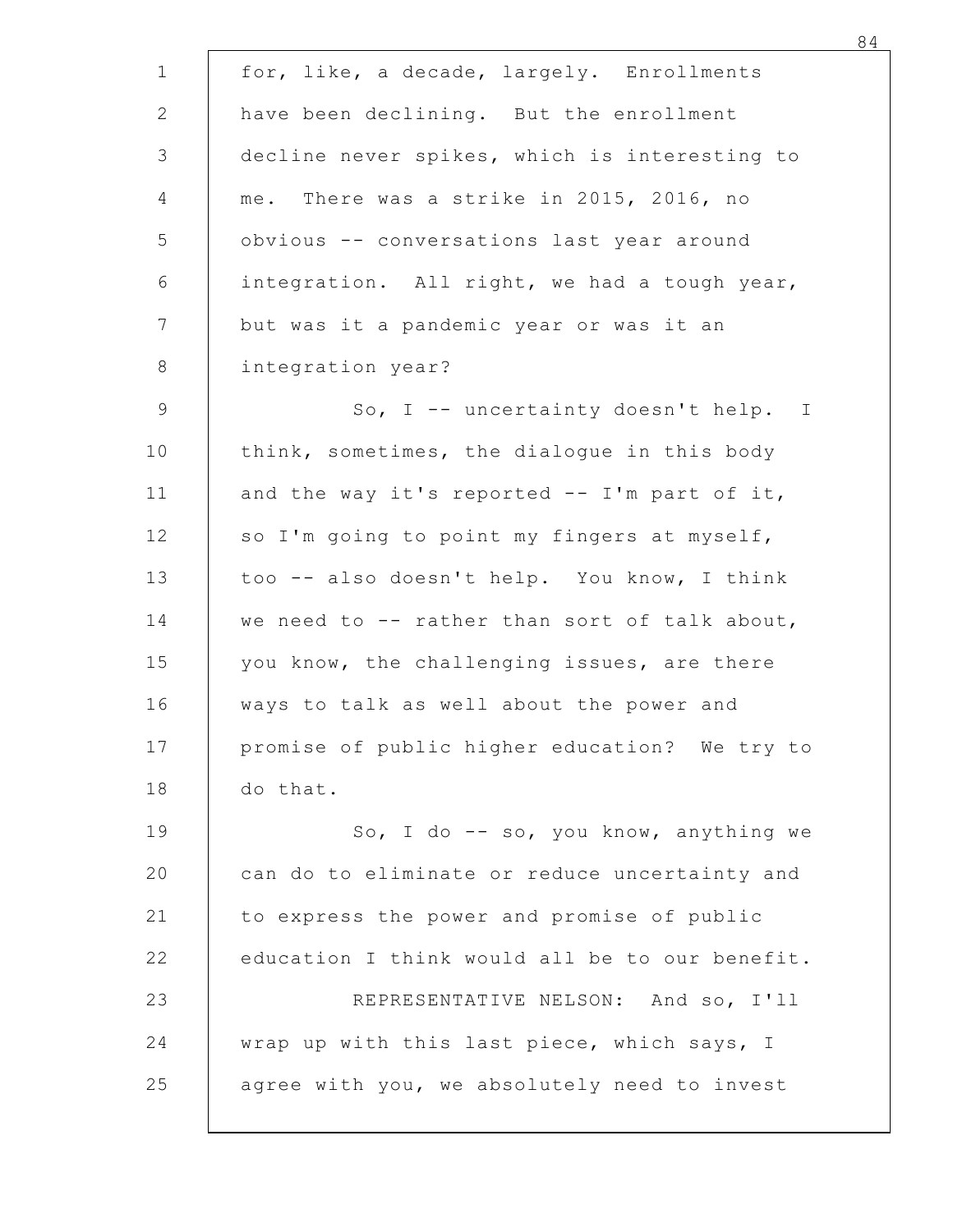<sup>85</sup><br>
1 in our higher education system. I absolutely<br>
2 agree that higher education is the key, and<br>
3 education in general, our public education<br>
4 system, is the key for all of us and our <sup>85</sup><br>
1 in our higher education system. I absolutely<br>
2 agree that higher education is the key, and<br>
3 education in general, our public education<br>
4 system, is the key for all of us and our<br>
5 societies as we all get older <sup>85</sup><br>
1 in our higher education system. I absolutely<br>
2 agree that higher education is the key, and<br>
3 education in general, our public education<br>
4 system, is the key for all of us and our<br>
5 societies as we all get older 85<br>
1 in our higher education system. I absolutely<br>
agree that higher education is the key, and<br>
education in general, our public education<br>
system, is the key for all of us and our<br>
societies as we all get older and need <sup>85</sup><br>
1 in our higher education system. I absolutely<br>
2 agree that higher education is the key, and<br>
education in general, our public education<br>
5 system, is the key for all of us and our<br>
societies as we all get older and 85<br>
1 in our higher education system. I absolutely<br>
2 agree that higher education is the key, and<br>
3 education in general, our public education<br>
5 societies as we all get older and need folks<br>
5 societies as we all get old 1 in our higher education system. I absolute<br>
2 agree that higher education is the key, and<br>
education in general, our public education<br>
5 system, is the key for all of us and our<br>
societies as we all get older and need fo 85<br>
1 in our higher education system. I absolutely<br>
2 agree that higher education is the key, and<br>
3 education in general, our public education<br>
system, is the key for all of us and our<br>
5 societies as we all get older and 93<br>
1 in our higher education system. I absolutely<br>
2 agree that higher education is the key, and<br>
3 education in general, our public education<br>
5 societies as we all get older and need folks<br>
to take care of us and need f 2<br>
agree that higher education is the key, and<br>
education in general, our public education<br>
5<br>
system, is the key for all of us and our<br>
societies as we all get older and need folks<br>
to take care of us and need folks to in ducation in general, our public education<br>
system, is the key for all of us and our<br>
societies as we all get older and need folks<br>
to take care of us and need folks to innovate<br>
for the next thing.<br>
What I also understand system, is the key for all of us and our<br>
societies as we all get older and need folks<br>
to take care of us and need folks to innovate<br>
for the next thing.<br>
What I also understand to be true,<br>
with a high school senior and 5<br>
societies as we all get older and need folks<br>
to take care of us and need folks to innovate<br>
Therefore the next thing.<br>
What I also understand to be true,<br>
with a high school senior and a high school<br>
freshman in my hou 14 to take care of us and need folks to innovate<br>
15 for the next thing.<br>
18 what I also understand to be true,<br>
19 with a high school senior and a high school<br>
10 freshman in my household, is that once you<br>
10 look at sch 16 for the next thing.<br>
8 What I also understand to be true,<br>
9 with a high school senior and a high school<br>
10 freshman in my household, is that once you<br>
11 look at schools -- my kids were not trying to<br>
5 sit back and d 3 What I also understand to be true,<br>
9 with a high school senior and a high school<br>
freshman in my household, is that once you<br>
10 look at schools -- my kids were not trying to<br>
sit back and do the math around, well, will 9 with a high school senior and a high school<br>freshman in my household, is that once you<br>11 look at schools -- my kids were not trying to<br>sit back and do the math around, well, will<br>this brand be there three years from now freshman in my household, is that once you<br>
11 look at schools -- my kids were not trying to<br>
sit back and do the math around, well, will<br>
this brand be there three years from now, four<br>
years from now. The feel of the uni 11 look at schools -- my kids were not trying to<br>
sit back and do the math around, well, will<br>
this brand be there three years from now, four<br>
years from now. The feel of the university<br>
and the feel of this system is impo 32 really the great and fine work of all outer states in the great and the feel of the university<br>
20 real of the university<br>
20 real of this system is important. And<br>
20 really the great and fine work of all of the<br>
20 re 22 per all of the set of the university<br>
21 peaks from now. The feel of the university<br>
21 people who make and implore that as you continue<br>
21 people who make each of those universities<br>
22 people who make each of those u years from now. The feel of the universi<br>
and the feel of this system is important.<br>
If will ask and implore that as you contin<br>
down this path, as we all continue down t<br>
work, that we don't disregard the folks t<br>
you sta and the feel of this system is important. And<br>
I will ask and implore that as you continue<br>
down this path, as we all continue down this<br>
work, that we don't disregard the folks that<br>
you started your hearings with, which 24 It will ask and implore that as you continue<br>
217 down this path, as we all continue down this<br>
20 work, that we don't disregard the folks that<br>
20 started your hearings with, which is<br>
20 really the great and fine work down this path, as we all continue down this<br>work, that we don't disregard the folks that<br>you started your hearings with, which is<br>really the great and fine work of all of the<br>people who make each of those universities<br>wha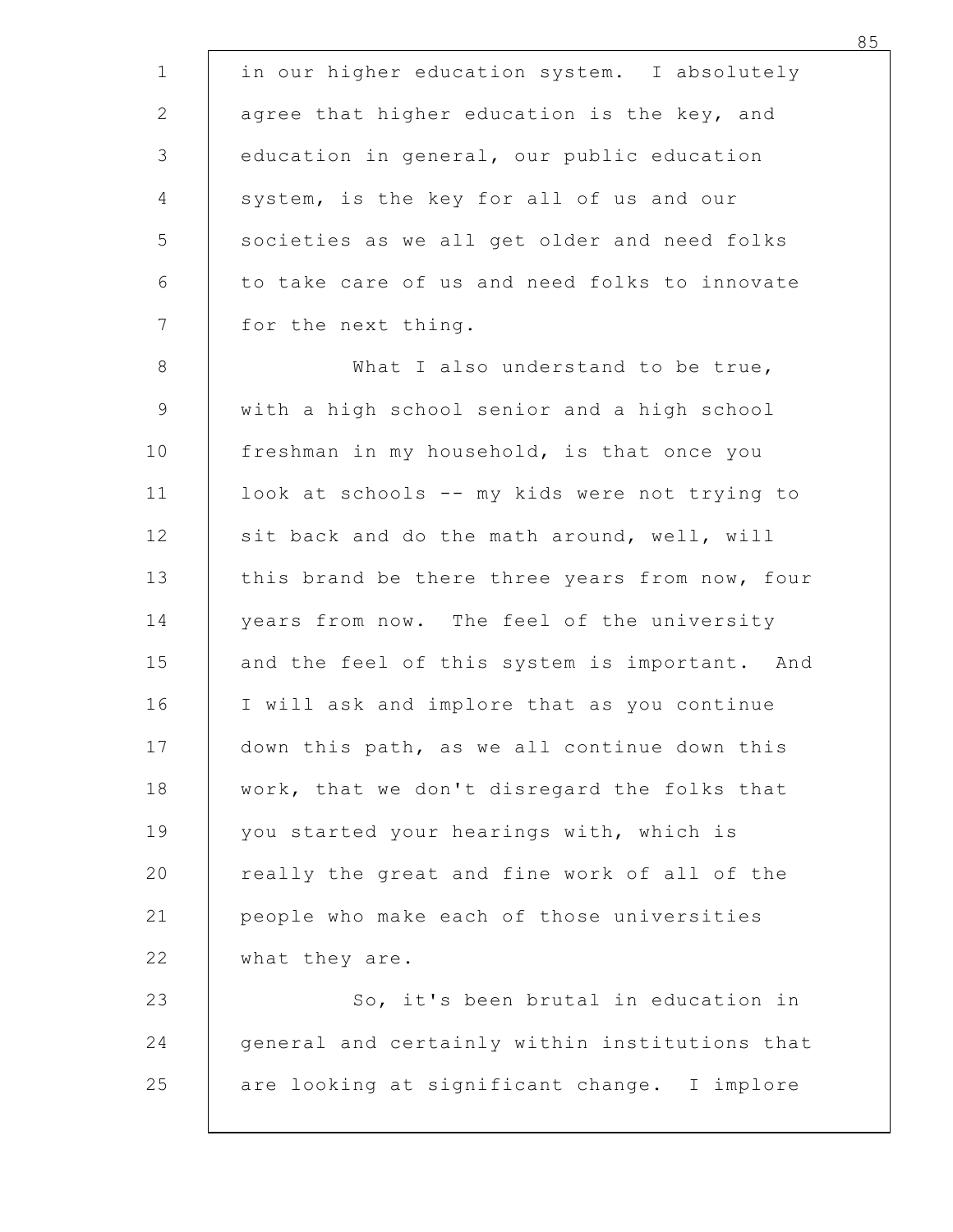|            | you, again, to bend over backwards to ensure  |
|------------|-----------------------------------------------|
|            | that those stakeholders, all of those         |
|            | stakeholders, both at the institutions on     |
|            | campuses and throughout the state, are even   |
|            | more included than we would usually include   |
|            | them. Make sure that they are even greater    |
|            | champions of what is to come than where they  |
|            | are now. Because it's never going to work.    |
|            | Our dollars are going to be a lost cause if   |
|            | there aren't champions that are on every one  |
|            | of these campuses that are meeting each and   |
|            | every one of those perspective students and   |
|            | the alumni and ensuring that the brand of a   |
|            | Pennsylvania State School of Higher Education |
|            | meets the promise that we need it to meet.    |
|            | So, make sure, again, that we're              |
|            | working on that, and, obviously, there's some |
|            | feedback loops for us to ensure that that is  |
| happening. |                                               |
|            | We look forward to an additional              |
|            | round of questions. Thank you.                |
|            | CHANCELLOR GREENSTEIN: Great.                 |
|            | Thanks so much.                               |
|            | APPROPRIATIONS MAJORITY CHAIRMAN              |
|            | SAYLOR: Our next questioner is Representative |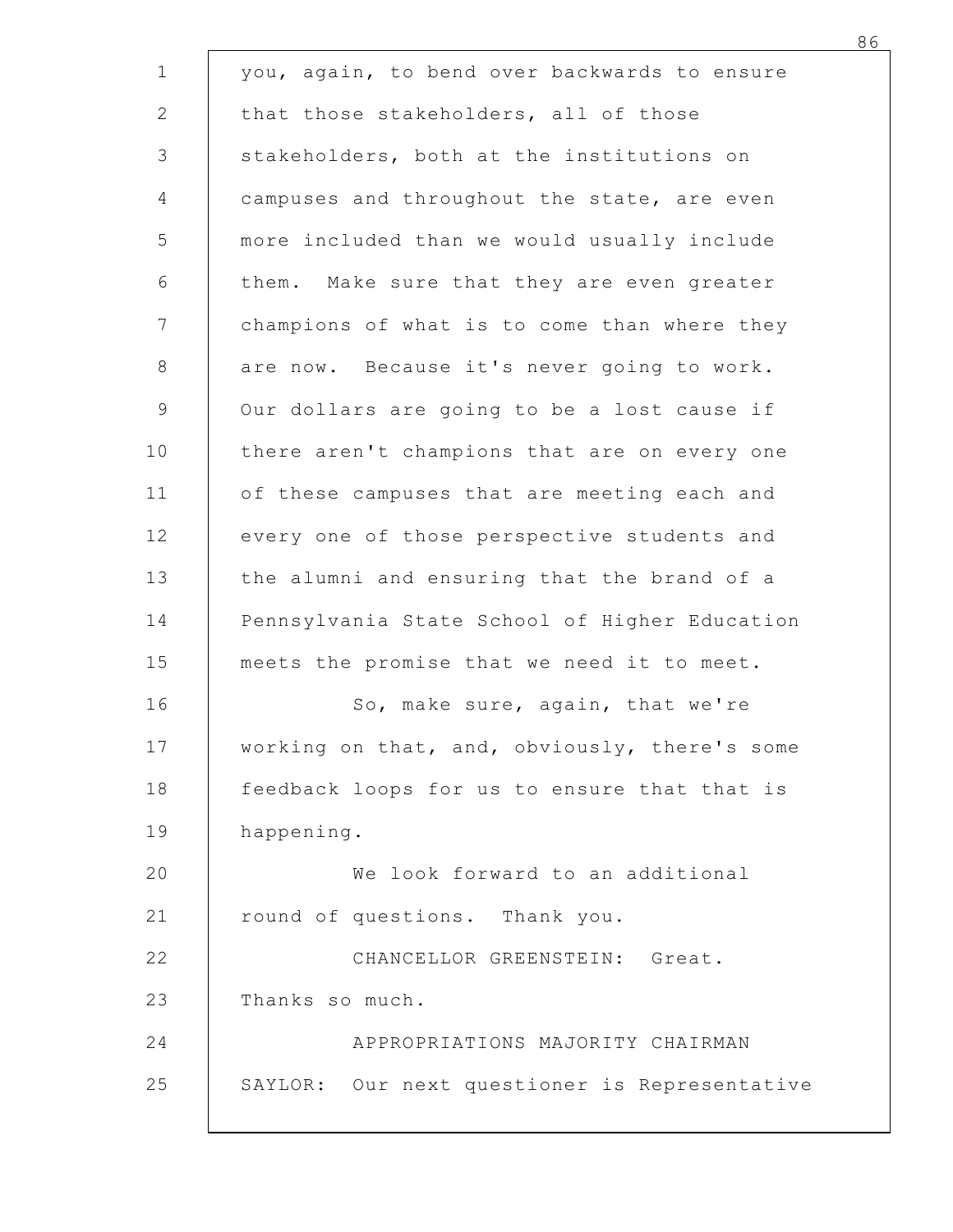|       | Rob Mercuri.                                   |
|-------|------------------------------------------------|
|       | Thank you,<br>REPRESENTATIVE MERCURI:          |
|       | Mr. Chairman.                                  |
|       | Thank you, Mr. Chancellor, for being           |
| here. |                                                |
|       | CHANCELLOR GREENSTEIN: Good morning.           |
|       | REPRESENTATIVE MERCURI:<br>A couple            |
|       | quick financial questions for you. As it       |
|       | does, a lot of this does come down to what can |
|       | we afford and what kind of education system    |
|       | are we trying to build.                        |
|       | I was looking at the endowments of             |
|       | Pennsylvania universities, and first question  |
|       | off the top is, what is the endowment, if any, |
|       | of the PASSHE system or the associated         |
|       | universities?                                  |
|       | CHANCELLOR GREENSTEIN: Yeah. So,               |
|       | the endowment, the foundations, are affiliates |
|       | of the universities, so there is no system     |
|       | endowment to speak of. And they vary, as       |
|       | you'd expect. You know, I'm going to pull an   |
|       | average out of my head, it's probably not too  |
|       | far off, but it would be 40 to 50 million      |
|       | would be a generous number.                    |
|       | REPRESENTATIVE MERCURI: Okay. And              |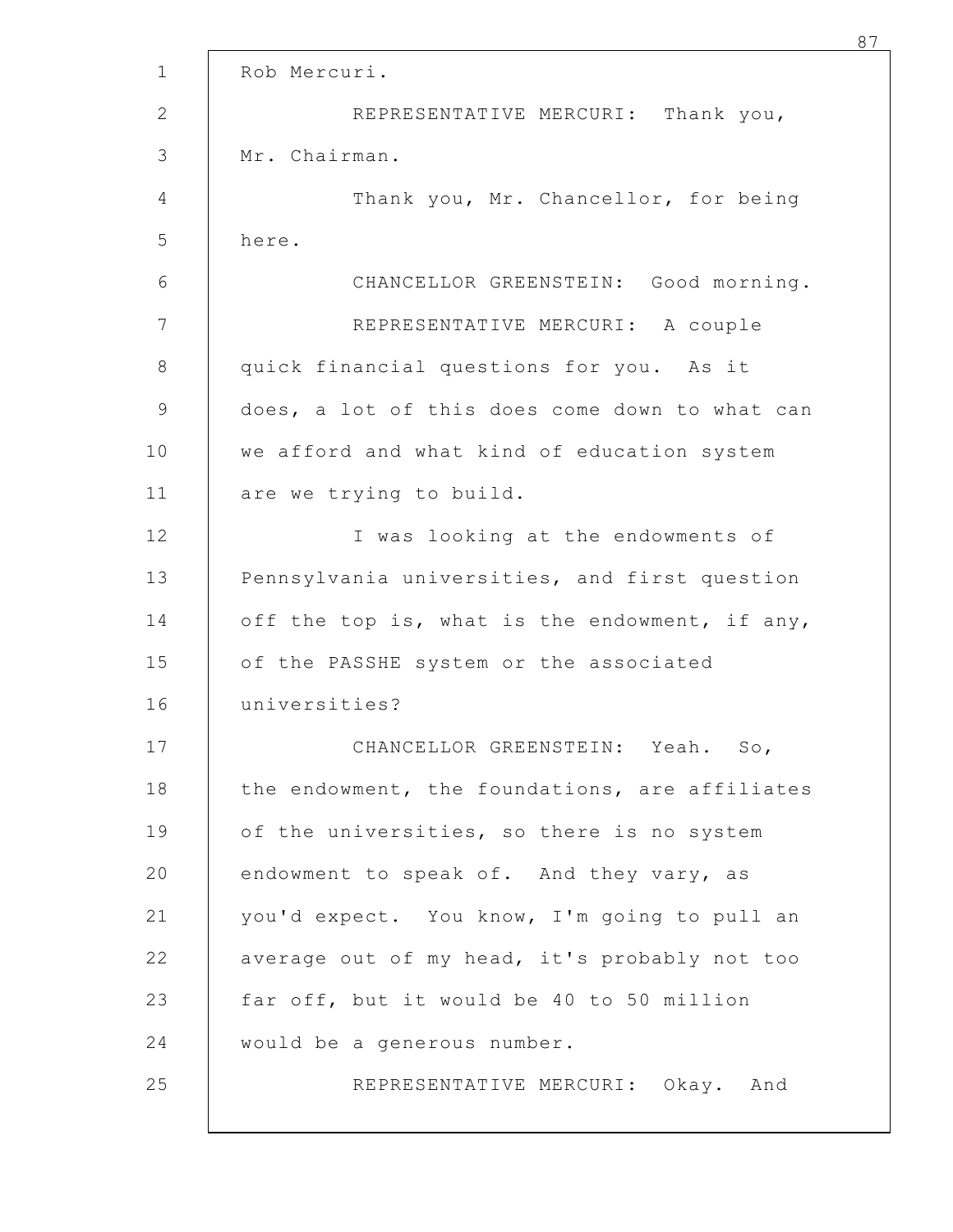| just for the record and for the good of the    |                                   |
|------------------------------------------------|-----------------------------------|
| members, the endowments of the non-preferred   |                                   |
| universities that we also fund as a body are   |                                   |
| orders of magnitude larger than what you just  |                                   |
| described for the PASSHE system.               |                                   |
|                                                | CHANCELLOR GREENSTEIN: They are.  |
| And they've also -- and this is, I guess, the  |                                   |
| blessing and the curse of public higher        |                                   |
| education. The blessing has been public        |                                   |
| higher education. The curse has been public    |                                   |
| higher education has not -- does not rely on   |                                   |
| its endowments to the same extent.             |                                   |
|                                                | Obviously, changing that over the |
| last several years, ramping up private giving  |                                   |
| really in the last decade as on a needs-be     |                                   |
| basis, but if you want to work out what it     |                                   |
| would cost to replace dollar-for-dollar, state |                                   |
| dollars as they're removed, about 300 million  |                                   |
| has been removed over the last several years.  |                                   |
| Take the last decade, 350 million. Just        |                                   |
| multiply that number -- what endowment would   |                                   |
| you need to throw off the 350 million? Right?  |                                   |
| Assume a 5 percent? It's an unfathomable -- I  |                                   |
| can't pronounce the word -- number.            |                                   |
|                                                | REPRESENTATIVE MERCURI: Yeah. So, |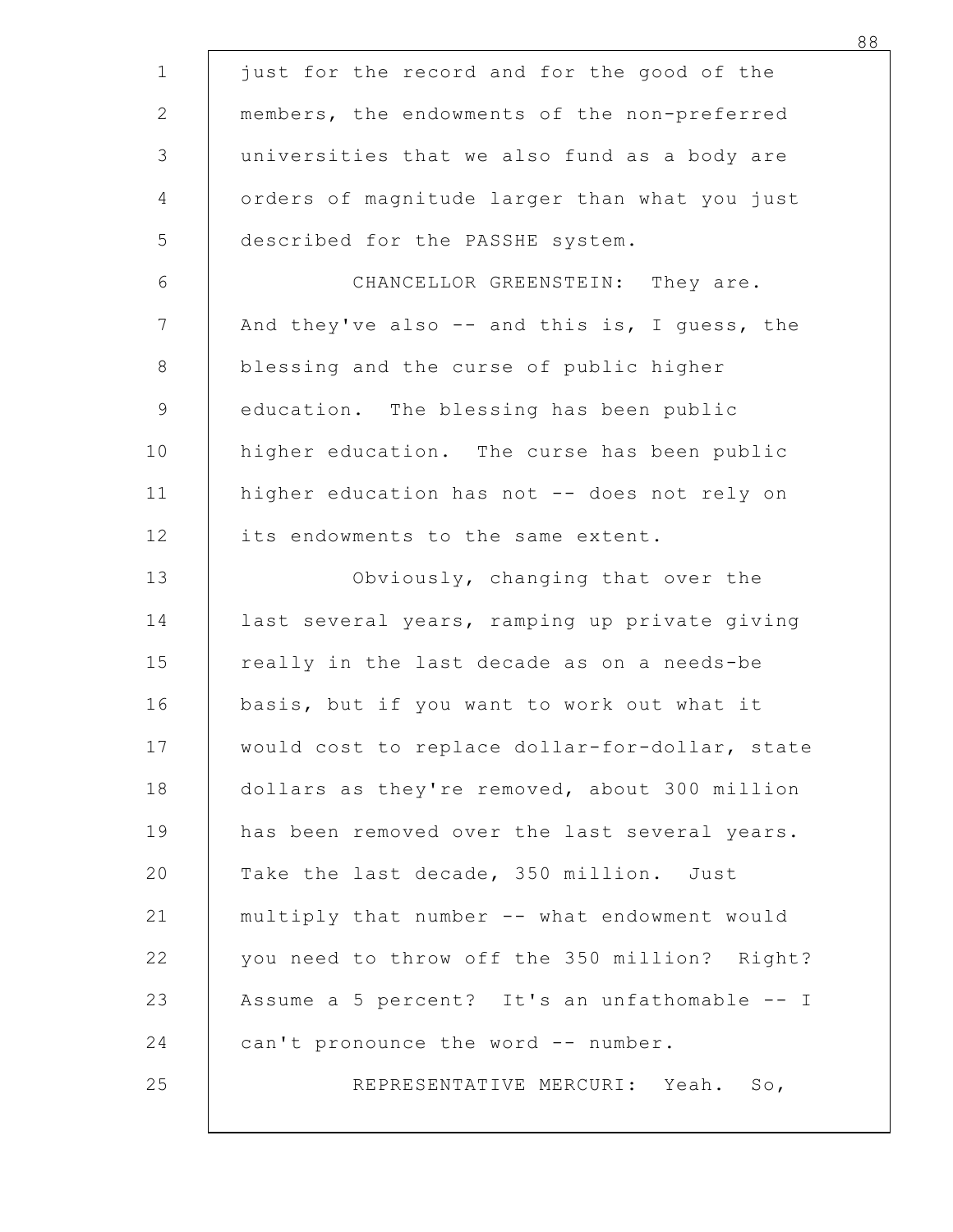| thank you for those comments. The University  |
|-----------------------------------------------|
| of Pitt has a 5-billion-dollar endowment.     |
| CHANCELLOR GREENSTEIN: University of          |
| Pitt was a private institution.               |
| REPRESENTATIVE MERCURI: Yeah. We              |
| fund Pitt, you know, at a large number as     |
| well.                                         |
| Penn State's got on 3-billion-dollar          |
| endowment. Temple has a multi-billion-dollar  |
| endowment as well. We fund those schools.     |
| Penn has a, you know, tens-of-billions-of-    |
| dollar endowment. And we fund Penn as well    |
| from this body.                               |
| So, I think, as we think about how            |
| we're allocating precious dollars, and we     |
| clearly hear the need in the PASSHE system in |
| the request that you have, and we should also |
| understand the financial position of these    |
| other non-preferred entities that we're also  |
| funding with hundreds of million of dollars.  |
| And so, I just wanted to submit that          |
| to the record and hear your reaction to it,   |
| Chancellor Greenstein.                        |
| So, thanks for being here.                    |
| CHANCELLOR GREENSTEIN: Chairman, can          |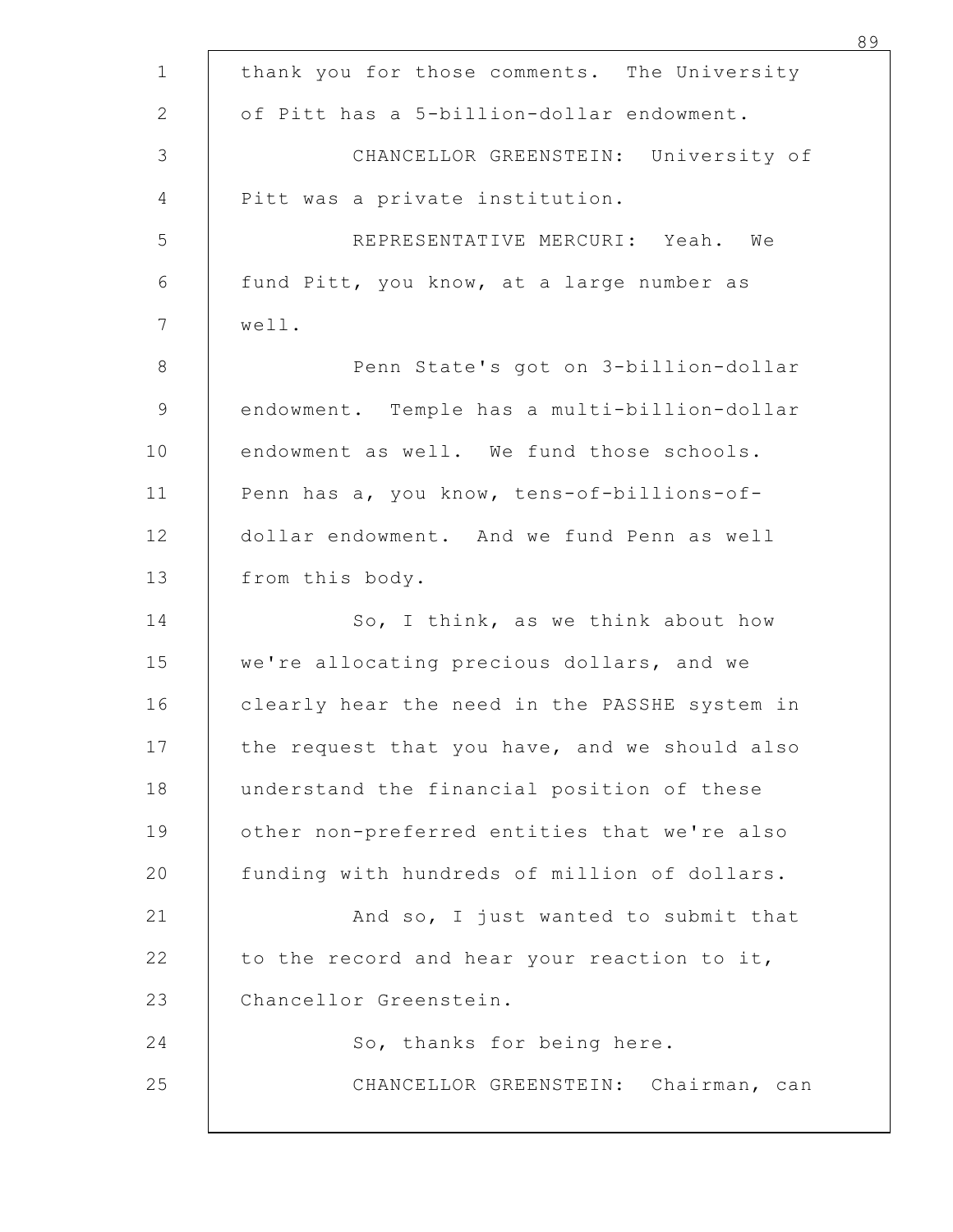| I have one point, because it's relevant?       |
|------------------------------------------------|
| So, the other thing I think is really          |
| important, and you know this about your        |
| universities, is that we are operating -- we   |
| are here to provide opportunities for the low- |
| and middle-income students for whom there just |
| are not enough places and won't be at those    |
| other institutions. It's not about those       |
| other institutions. We need to educate those   |
| people because there's not enough of the       |
| others left to meet our workforce need. It's   |
| a math problem.                                |
| REPRESENTATIVE MERCURI: Right.                 |
| CHANCELLOR GREENSTEIN: And so, we're           |
| left doing a great job with students who are   |
| often the hardest to reach, which adds to our  |
| cost and, frankly, to our value.               |
| REPRESENTATIVE MERCURI: Thank you.             |
| CHANCELLOR GREENSTEIN: Thank you.              |
| APPROPRIATIONS MAJORITY CHAIRMAN               |
| SAYLOR: Our next questioner is Representative  |
| Mako.                                          |
| REPRESENTATIVE MAKO: Thank you,                |
| Mr. Chairman and Mr. Chancellor, for being     |
| here. I appreciate you coming in.              |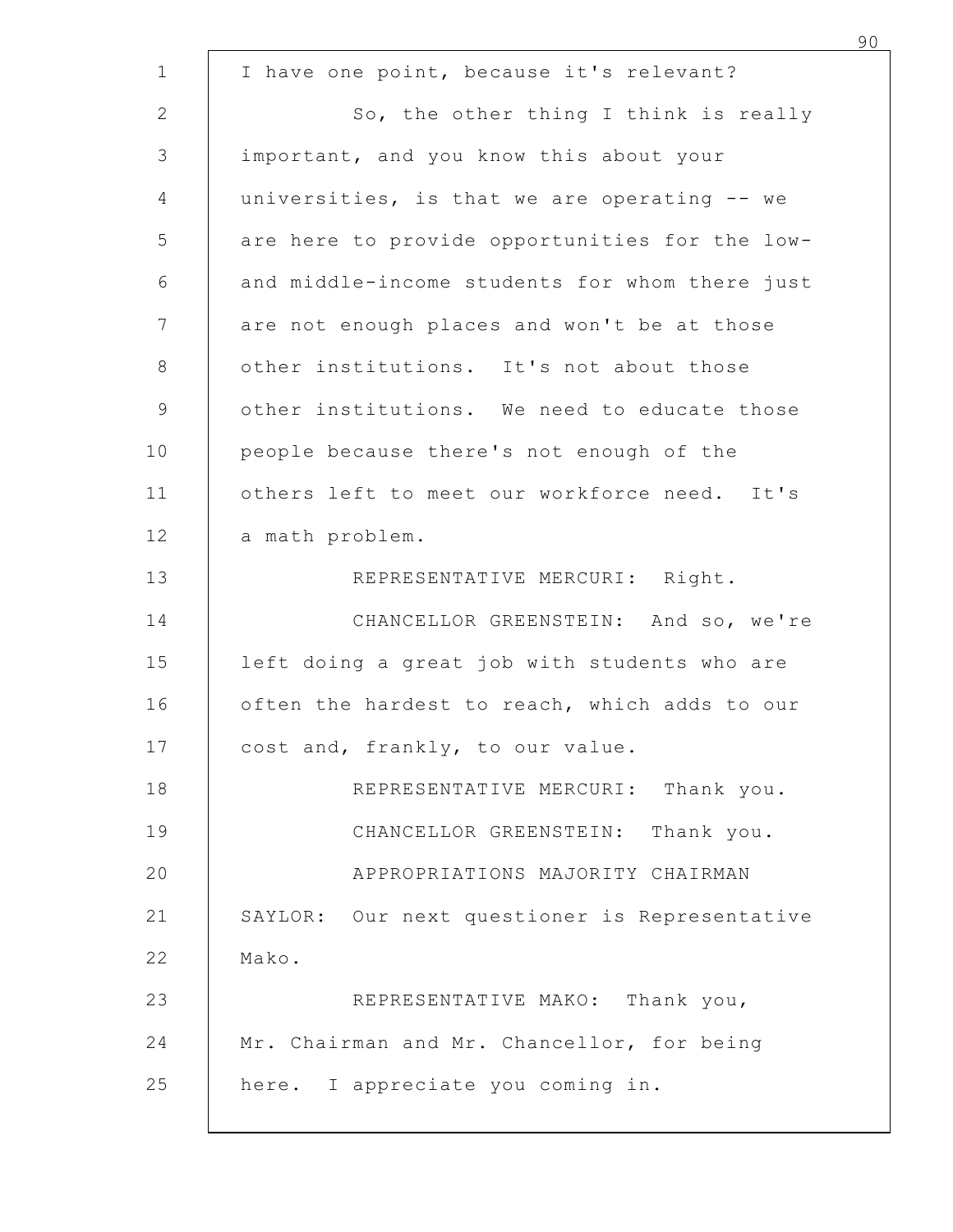| I apologize if somebody asked this             |
|------------------------------------------------|
| question earlier, I came in a little late --   |
| CHANCELLOR GREENSTEIN: No worries.             |
| REPRESENTATIVE MAKO: -- on that.               |
| So, I was looking through the                  |
| information that was provided for us and       |
| struggling to understand the breakdowns that   |
| we have.                                       |
| CHANCELLOR GREENSTEIN: Um-hum.                 |
| REPRESENTATIVE MAKO: I see it in               |
| buckets, like, oh, this university we spend    |
| this much on this university, and I understand |
| we have to spend money to save money moving    |
| forward here. And I was just wondering if you  |
| had a breakdown of, like, line items per       |
| university, what are the cost drivers at each  |
| university? Is it salaries? Is it the rent?    |
| Is it, you know, overhead, utilities? And      |
| what's going on with that? Do you have that?   |
| CHANCELLOR GREENSTEIN: Yeah. The               |
| biggest cost driver is personnel, so salary    |
| and benefits, health. It's about --            |
| represents about 75 percent of our total       |
| expenditure.                                   |
| REPRESENTATIVE MAKO: And so, moving            |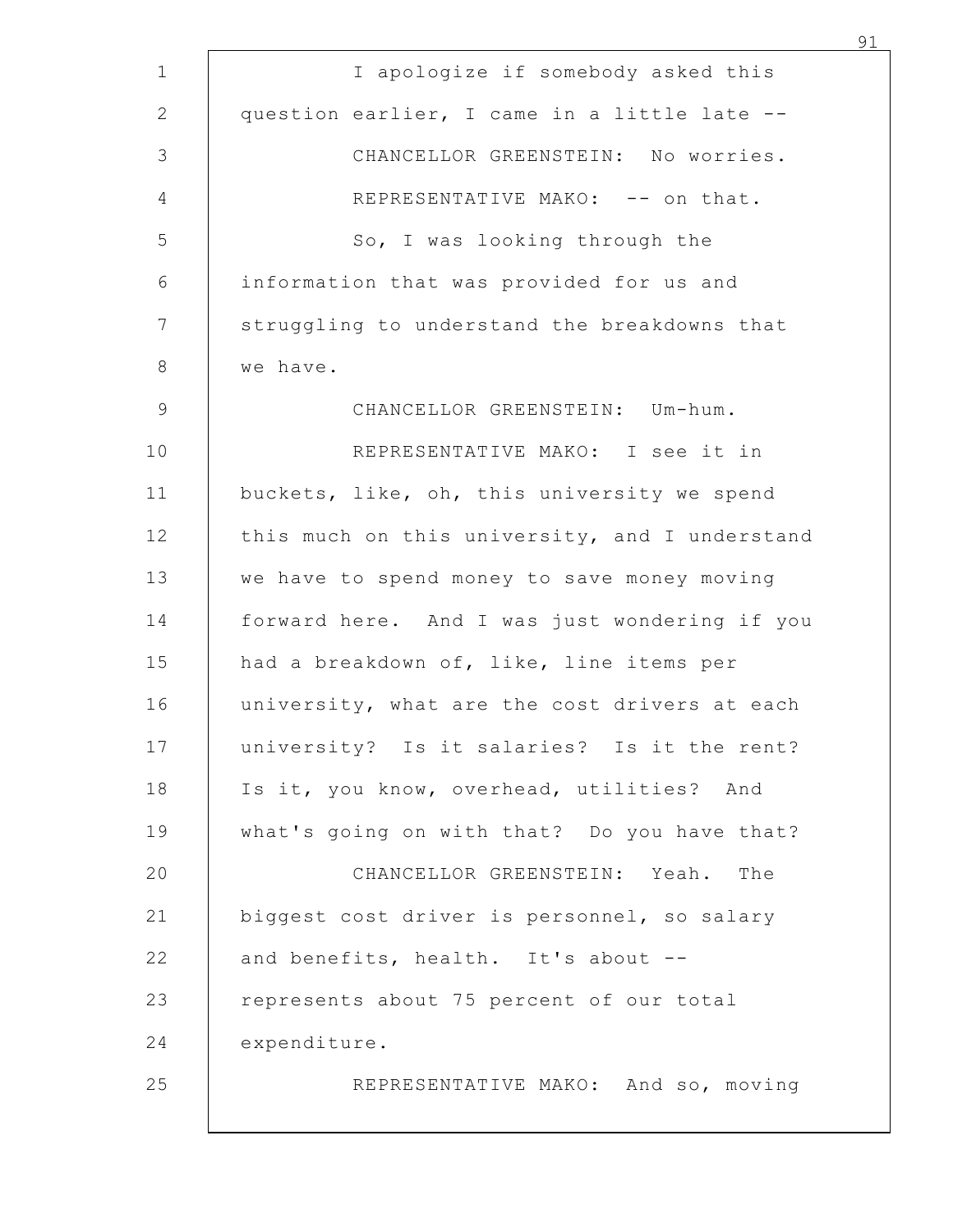| forward -- and if you've spoke on this         |
|------------------------------------------------|
| earlier, I apologize -- what are you doing,    |
| moving forward, to address that? Is that       |
| where most of this cost is driving from, like, |
| payouts and -- well, not payouts, that's a     |
| terrible way to say it -- or early             |
| retirements?                                   |
| CHANCELLOR GREENSTEIN: Yeah.<br>So,            |
| our board, a few years ago, implemented a      |
| sustainability policy, which basically         |
| requires universities to operate within their  |
| budgets, to operate as most families do.       |
| REPRESENTATIVE MAKO: Like everyone             |
| does, yeah.                                    |
| CHANCELLOR GREENSTEIN: Yeah, like              |
| everybody does. Right. To spend what you       |
| earn sort of thing. And that has driven the    |
| programmatic reductions that we've been        |
| talking about. That has driven the reduction   |
| in head count, which has been pretty           |
| significant.                                   |
| You know, we are an enrollment-driven          |
| business, and we've tapped out the amount we   |
| can charge our students. So, that has          |
| required some very difficult tradeoff          |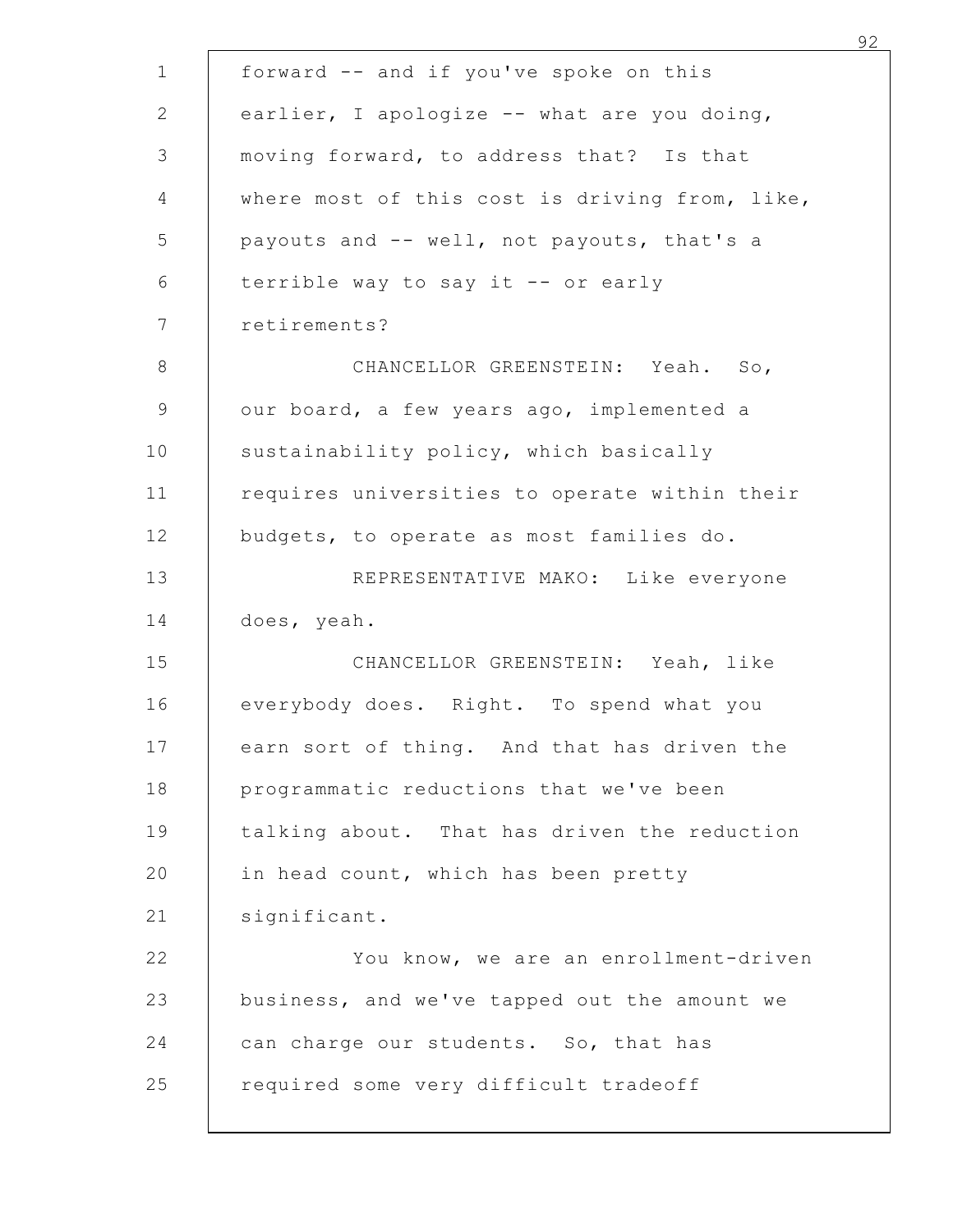|            | decisions, which our universities have made    |
|------------|------------------------------------------------|
|            | and continue to make, and, you know, because   |
|            | it's now a matter of board policy, we'll       |
|            | continue to make, you know. I think I said in  |
|            | the general fund document that -- and I        |
|            | certainly reported this to the board, the      |
|            | board's report, we will manage to whatever     |
|            | budget envelope we're given. The question      |
|            | isn't that. We're managed pretty effectively.  |
|            | The question is, what product does             |
|            | Pennsylvania, the system, what product does    |
|            | our owner want us to produce?                  |
|            | REPRESENTATIVE MAKO: Got you.                  |
|            | And now that you have these                    |
|            | sustainability policies in effect, have you    |
|            | provided a line item, like the line by line?   |
|            | CHANCELLOR GREENSTEIN: Yeah. And --            |
| and $--$   |                                                |
|            | REPRESENTATIVE MAKO: Where could I             |
| find that? |                                                |
|            | CHANCELLOR GREENSTEIN: We -- we have           |
|            | submitted material to -- in the appropriations |
|            | book. Yeah. We publish an appropriations       |
|            | book. It's going to be out in a couple of      |
|            | weeks, and you'll see it there.                |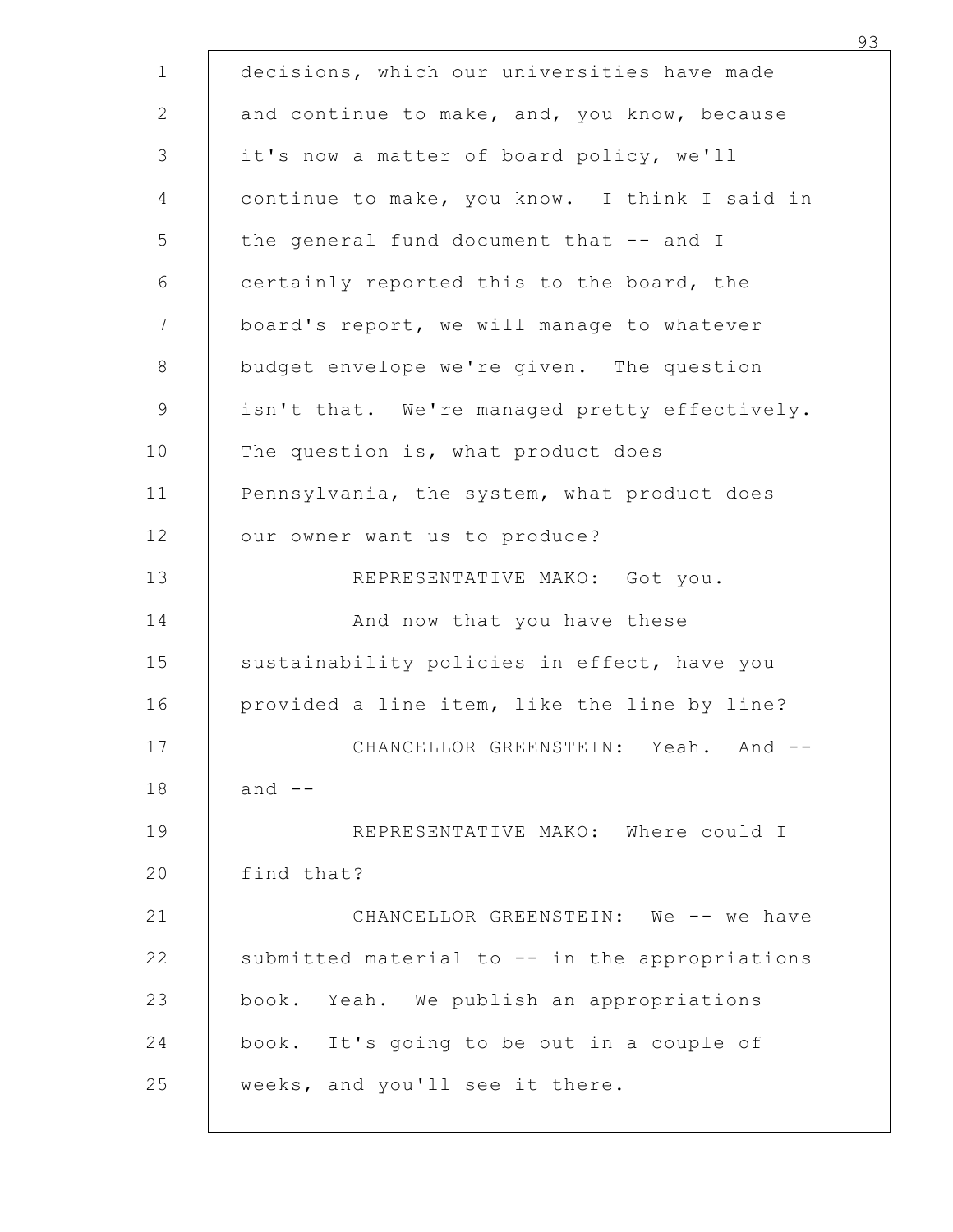|            | REPRESENTATIVE MAKO: Stan, do you              |
|------------|------------------------------------------------|
| have that? |                                                |
|            | All right. Perfect. Thank you,                 |
|            | Mr. Chancellor. Appreciate it.                 |
|            | APPROPRIATIONS MAJORITY CHAIRMAN               |
|            | SAYLOR: So, yes, I'm the last one.             |
|            | In the governor's budget proposal, he          |
|            | appropriates the dollars as mentioned earlier, |
|            | but for the next four years after that, he     |
|            | extends -- he proposes no additional funding.  |
|            | Is it sustainable for the state                |
|            | system not to have any money after this coming |
|            | fiscal year at all and that you can live on no |
|            | future growth at all in revenue?               |
|            | CHANCELLOR GREENSTEIN: No. I mean,             |
|            | well, again, it depends -- it's so             |
|            | interesting, because at this point, we're      |
|            | really -- we're at a policy choice. I can,     |
|            | obviously, advise and inform, but you can't    |
|            | run this system and get the kind of outcomes   |
|            | that the state needs from it on one-time       |
|            | money. It -- you can only -- it's an ongoing   |
|            | operation. So, you know, our -- your choices,  |
|            | I quess, are -- you know, if we stay kind of   |
|            | near the current budget envelope, we will just |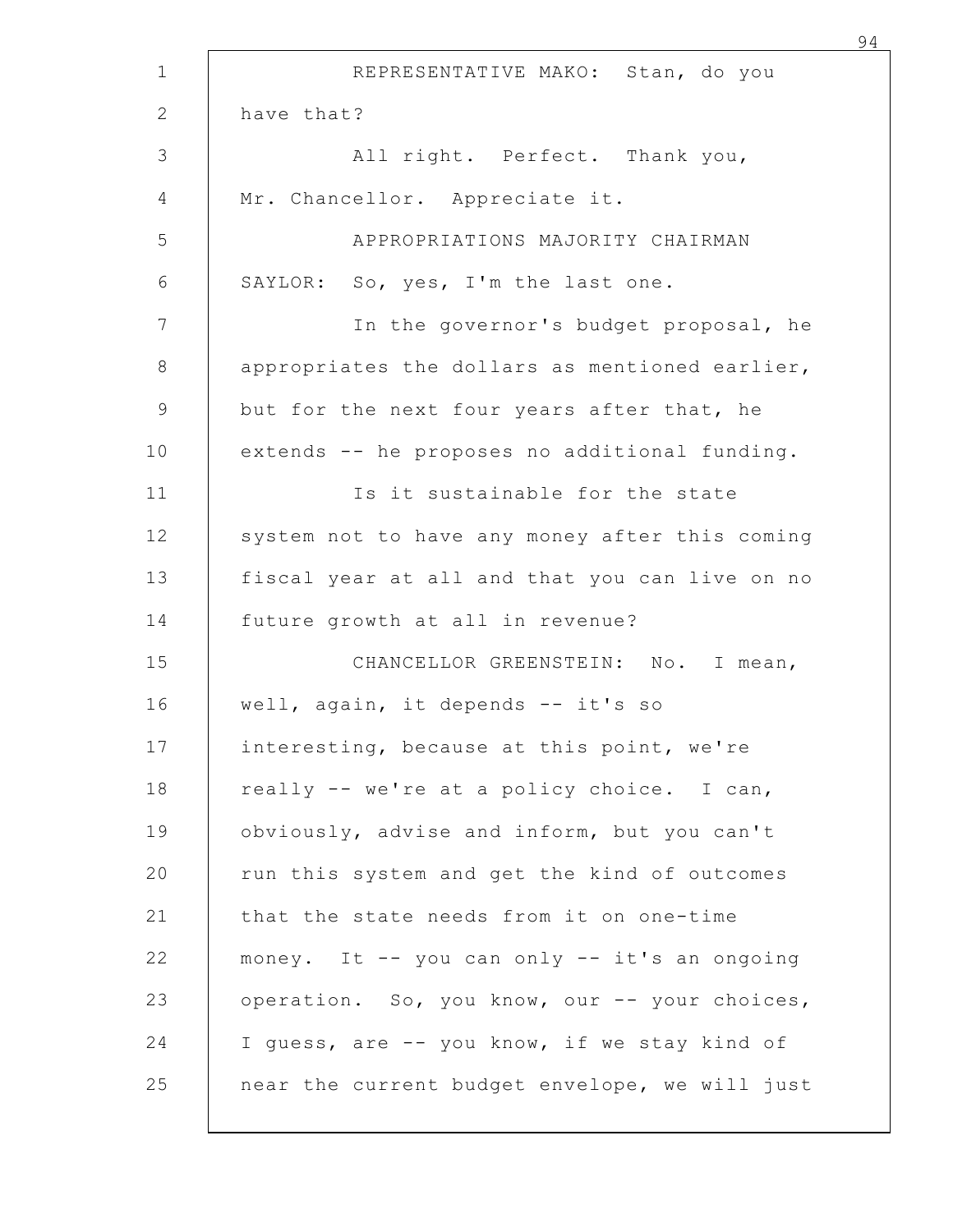|                                                | 95 |
|------------------------------------------------|----|
| continue a strategy of austerity. And the      |    |
| gap, the talent gap, will grow and our costs   |    |
| will go up, and you'll see additional major    |    |
| structural change, because it will be          |    |
| necessary.                                     |    |
| So, I mean, you can rest assured that          |    |
| your system will be run well, but the issue    |    |
| really is, does austerity give you what you    |    |
| need? It will save you money, but is it penny  |    |
| wise, pound foolish? My argument, and I made   |    |
| it in the document, is that it --              |    |
| APPROPRIATIONS MAJORITY CHAIRMAN               |    |
| SAYLOR: You're going to need continual         |    |
| increase in funding every year --              |    |
| CHANCELLOR GREENSTEIN: Yeah. And               |    |
| the assumption is 550 is the new baseline      |    |
| funding, becomes the new general fund          |    |
| appropriation level, and then annual           |    |
| increments to reflect inflation.               |    |
| APPROPRIATIONS MAJORITY CHAIRMAN               |    |
| SAYLOR: Sure. I mean, I think -- I do want     |    |
| to point out that the governor again this year |    |
| put in the Nellie Bly, which is dead on        |    |
| arrival. It has been. The general assembly's   |    |
| been very clear on that. But I think that we   |    |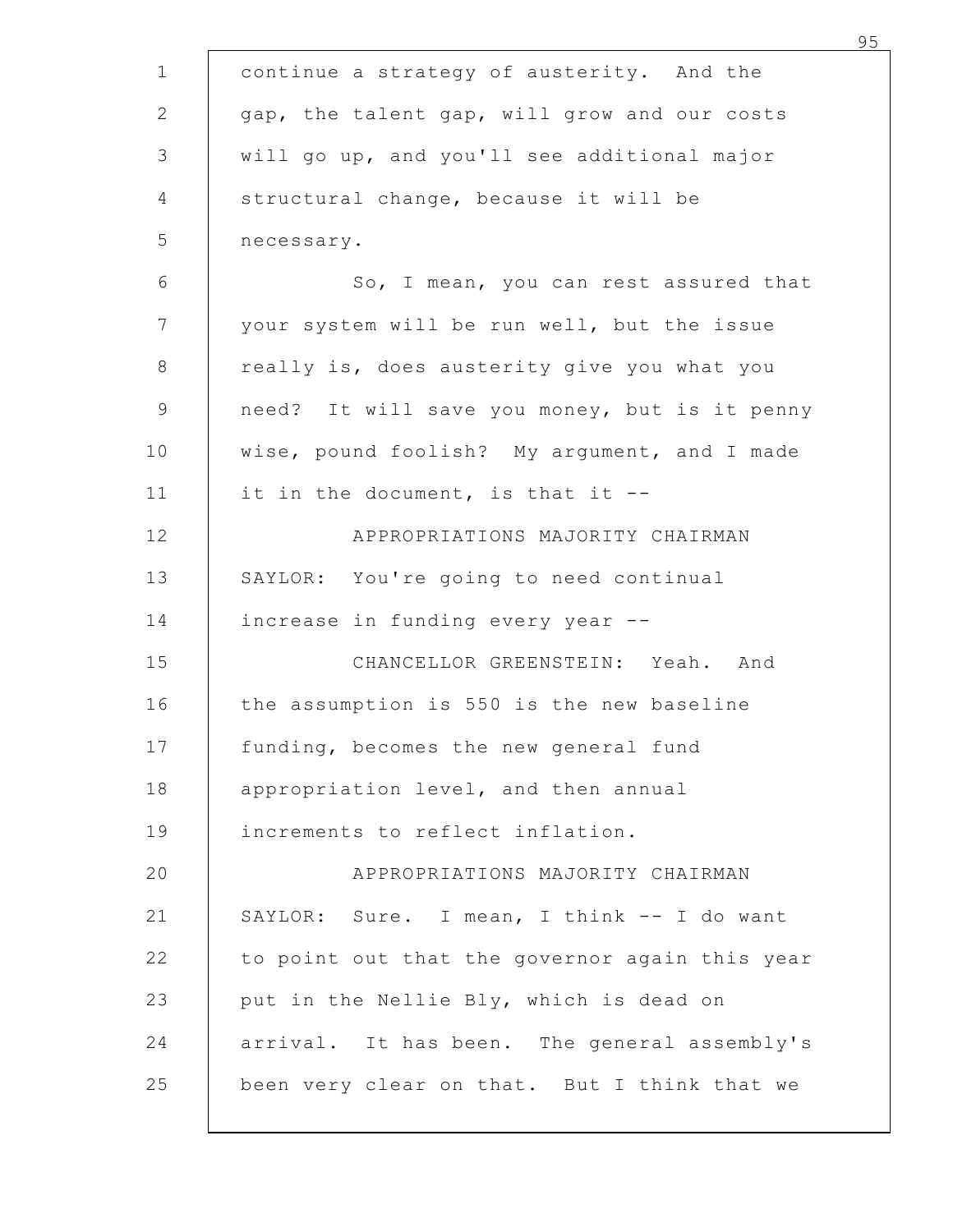|         | have a great interest in promoting our state   |
|---------|------------------------------------------------|
|         | system. It's virtually, for me, first kid in   |
|         | my family going to college, went to IUP. I     |
|         | got to be honest, I finally started denoting   |
|         | to Millersville and IUP, so maybe we need to   |
|         | encourage more of the alumni to do so.         |
|         | But I think that we have to                    |
|         | understand, people -- I know there's people    |
|         | out there still fighting this consolidation,   |
|         | and that's not a positive thing for the        |
|         | system. If they want to kill the system, keep  |
|         | fighting this. It's the only way. It's         |
|         | either close these universities in these       |
|         | areas -- you know, it's not what we all want.  |
|         | The truth and honesty is that kids today have  |
|         | a different desire than what maybe Stan Saylor |
|         | had. I was fine going out to a small town of   |
|         | Indiana, to Indiana University of              |
|         | Pennsylvania, or somebody wanting to go to     |
|         | California University or whatever. Kids today  |
|         | want to be near happening things, whether it's |
|         | West Chester, maybe Millersville, which is     |
|         | near Lancaster, or whatever. Society changes,  |
|         | and if we don't change with it, we are going   |
| to die. |                                                |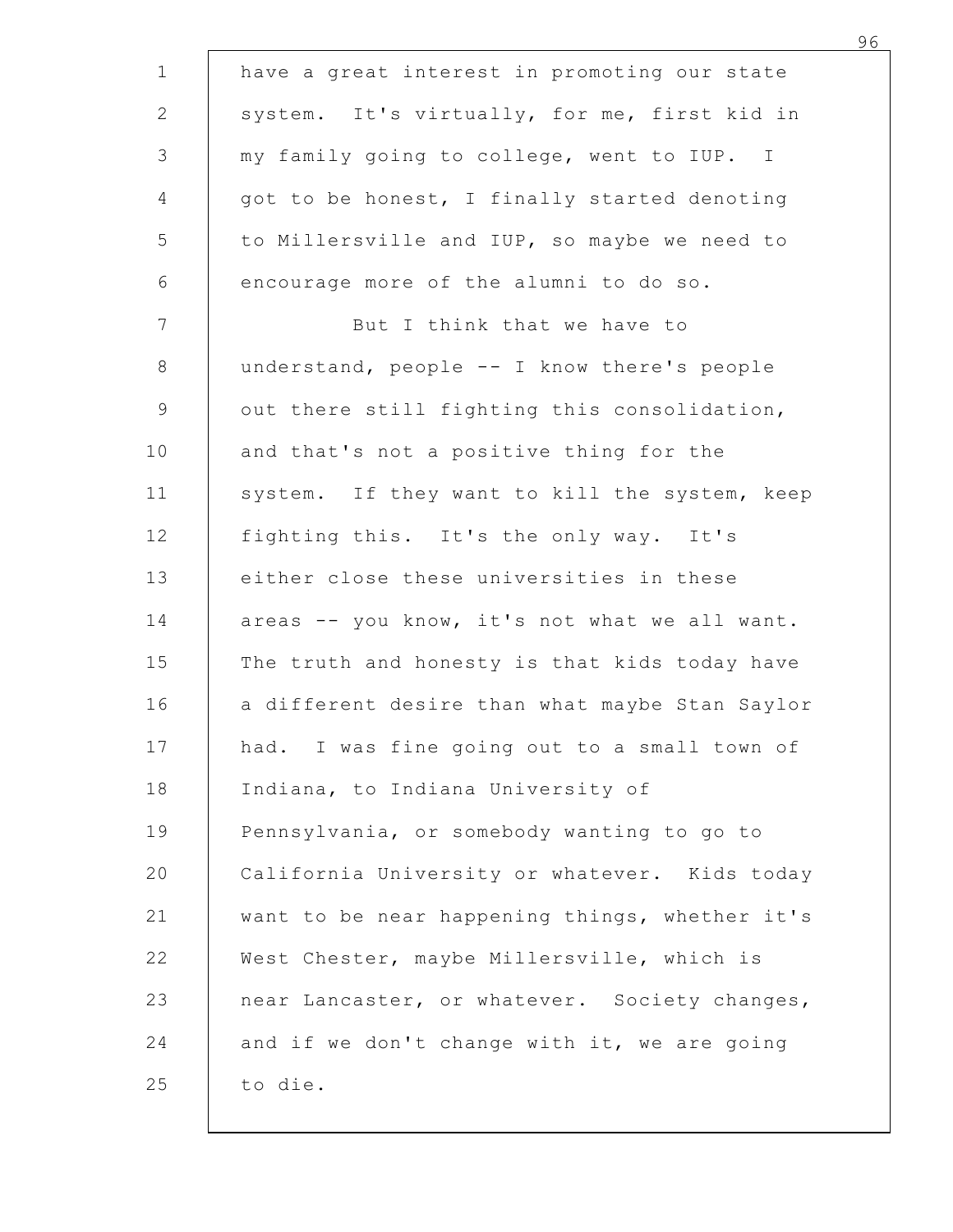|                                            | And I, again, want to congratulate             |
|--------------------------------------------|------------------------------------------------|
|                                            | you on helping to move our system and save our |
| system for the low-income families and     |                                                |
|                                            | middle-class families, because if we don't do  |
|                                            | this, those kids, those parents are going to   |
| suffer tremendously and so will our        |                                                |
| Commonwealth.                              |                                                |
|                                            | So, in closing, I just say that, I             |
|                                            | think the general assembly, both sides of the  |
|                                            | aisle, are committing to support the system    |
|                                            | and the great work you've done to help save    |
|                                            | it. And that we'll continue trying to figure   |
| out ways to help you solve those problems. |                                                |
|                                            | But everybody needs to get on board            |
|                                            | now. The decision's been made. We need to be   |
|                                            | a team, and we need to find a way to make this |
| work for the people of Pennsylvania.       |                                                |
|                                            | CHANCELLOR GREENSTEIN: Yeah. Thank             |
| you.                                       |                                                |
|                                            | APPROPRIATIONS MAJORITY CHAIRMAN               |
|                                            | SAYLOR: So, with that, I want to thank you     |
| for everything you've done.                |                                                |
|                                            | Thank all the members who                      |
|                                            | participated today, virtually or in person.    |
|                                            | So, this meeting is adjourned.                 |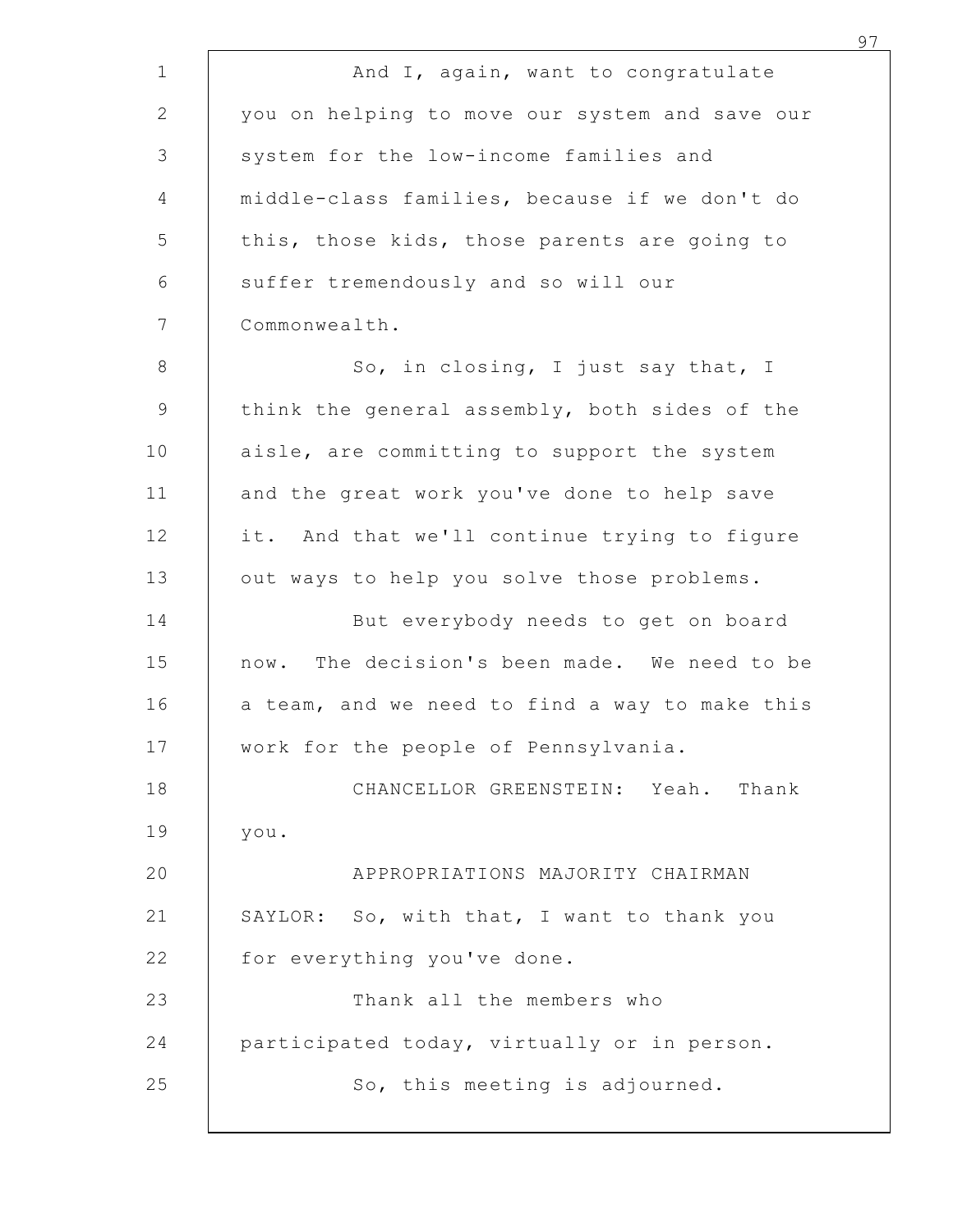|            | CHANCELLOR GREENSTEIN: Thank you,    |
|------------|--------------------------------------|
| sir.       |                                      |
|            | (Whereupon, the hearing concluded at |
| 10:45 a.m. |                                      |
|            |                                      |
|            | * * * * *                            |
|            |                                      |
|            |                                      |
|            |                                      |
|            |                                      |
|            |                                      |
|            |                                      |
|            |                                      |
|            |                                      |
|            |                                      |
|            |                                      |
|            |                                      |
|            |                                      |
|            |                                      |
|            |                                      |
|            |                                      |
|            |                                      |
|            |                                      |
|            |                                      |
|            |                                      |
|            |                                      |